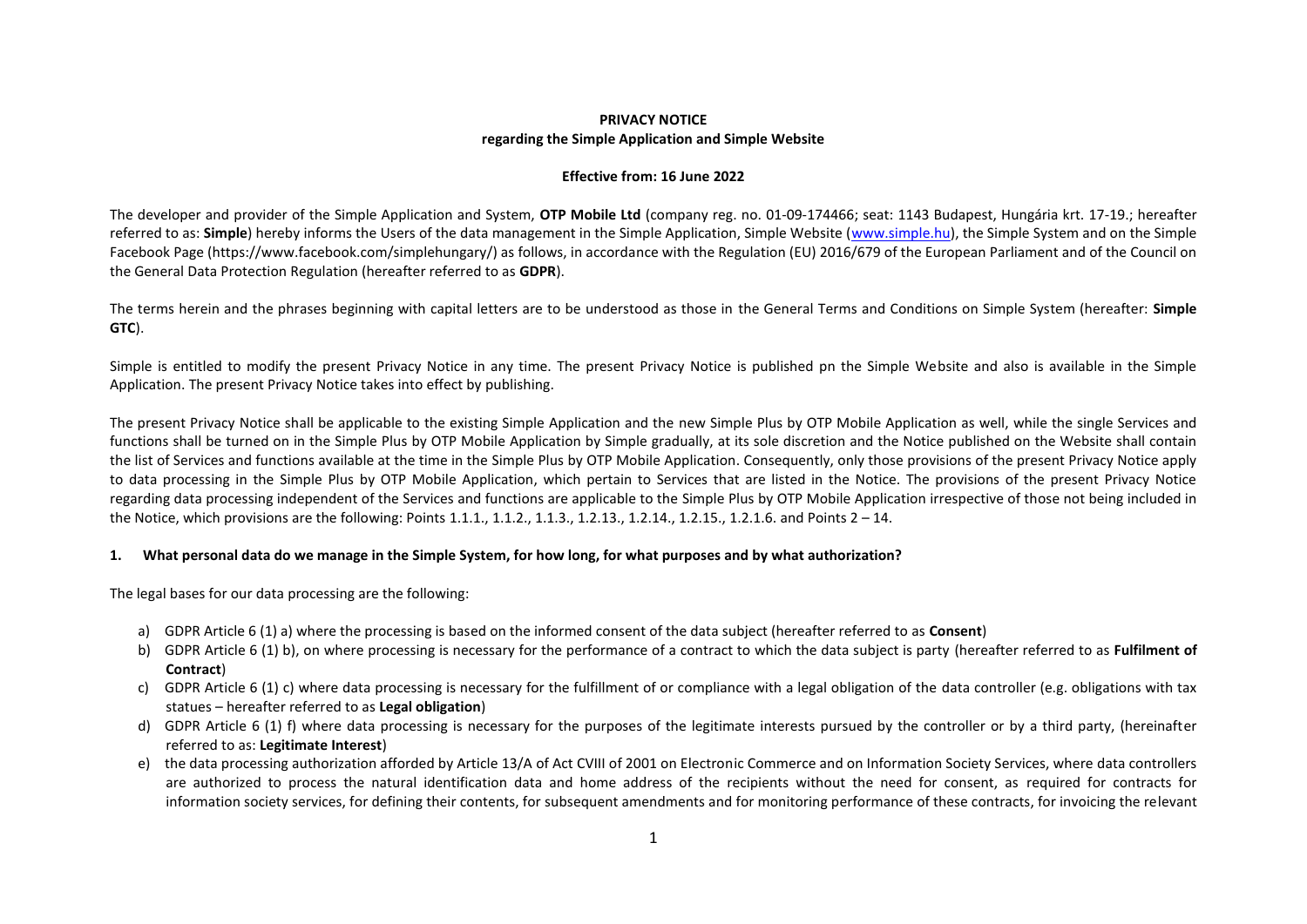fees, and for enforcing the claims arising out of or in connection with such contracts., moreover, where data controllers are authorized to process natural identification data and home address for the purposes of invoicing for the fees payable under the contracts for the provision of information society services to the extent related to the use of information society services, and information relating to the date, the duration and the place of using the service. (hereafter referred to as **E-Commerce**)

The legal basis for the data processing is specified below, per data categories and by reference to the elements of the above list.

## **1.1. Data processed in general within the Simple System**

|  | 1.1.1. Data processing relating to Simple account, Simple profile and Simple registration |  |
|--|-------------------------------------------------------------------------------------------|--|
|--|-------------------------------------------------------------------------------------------|--|

| A                                | B                    | C            | D                                                                                                                                                                                                                                                                                          | Е                                                                                                                                                                                                                                                                                                                                                                                                                                                                                                                                                                                                                                                        |                                                                                                                                                                                                                                                                                                                                                                                                                                                                                                                                                                                                                                           |
|----------------------------------|----------------------|--------------|--------------------------------------------------------------------------------------------------------------------------------------------------------------------------------------------------------------------------------------------------------------------------------------------|----------------------------------------------------------------------------------------------------------------------------------------------------------------------------------------------------------------------------------------------------------------------------------------------------------------------------------------------------------------------------------------------------------------------------------------------------------------------------------------------------------------------------------------------------------------------------------------------------------------------------------------------------------|-------------------------------------------------------------------------------------------------------------------------------------------------------------------------------------------------------------------------------------------------------------------------------------------------------------------------------------------------------------------------------------------------------------------------------------------------------------------------------------------------------------------------------------------------------------------------------------------------------------------------------------------|
| <b>Subject</b>                   | <b>Data Category</b> | Data origin  | Purpose of data management                                                                                                                                                                                                                                                                 | Legal basis of data management                                                                                                                                                                                                                                                                                                                                                                                                                                                                                                                                                                                                                           | <b>Duration of data</b><br>management                                                                                                                                                                                                                                                                                                                                                                                                                                                                                                                                                                                                     |
| User registered<br>within Simple | name*                | From Subject | a) Concluding the contract,<br>determination<br>of<br>its<br>modification,<br>content,<br>completion thereof<br>b) Invoicing of contractual<br>charges<br>c) Claim and law enforcement,<br>prevention<br>fraud<br>and<br>management<br>d) User identification<br>e) Ensuring communication | In case of processing purposes of<br>column D/a) and b): Article 13/A E-<br>commerce Act<br>In case of processing purposes of<br>column $D/a$ ), d) and e):<br>GDPR Article 6 (1) b) Conclusion of<br>Contract<br>In case of processing purposes of<br>column D/b):<br>GDPR Article 6 (1) c) Fulfilment of legal<br>obligation $-$ in case of data necessary<br>for the fulfilment of taxation<br>obligations Act CL of 2019 on the order<br>of taxation Section 78 (3) and 202 (1)<br>shall apply. If the data are necessary<br>for the fulfilment of the accounting<br>obligations, Act C of 2000 on<br>accounting sections 168-169<br>shall<br>apply. | If the data are necessary for<br>fulfilment<br>of<br>the<br>tax<br>will be<br>obligations, they<br>stored for 5 years calculated<br>from the last year from that<br>calendar year in which the tax<br>should have been reported or<br>in the lack of reporting in<br>which the tax should have<br>been paid.<br>If the data are necessary for<br>fulfilment<br>of<br>the<br>the<br>accounting<br>obligations,<br>retention period is 8 years.<br>processed for<br>Data<br>the<br>purpose of enforcement of<br>rights,<br>fraud<br>claims and<br>prevention<br>fraud<br>and<br>management purposes will be<br>retained<br>for a<br>general |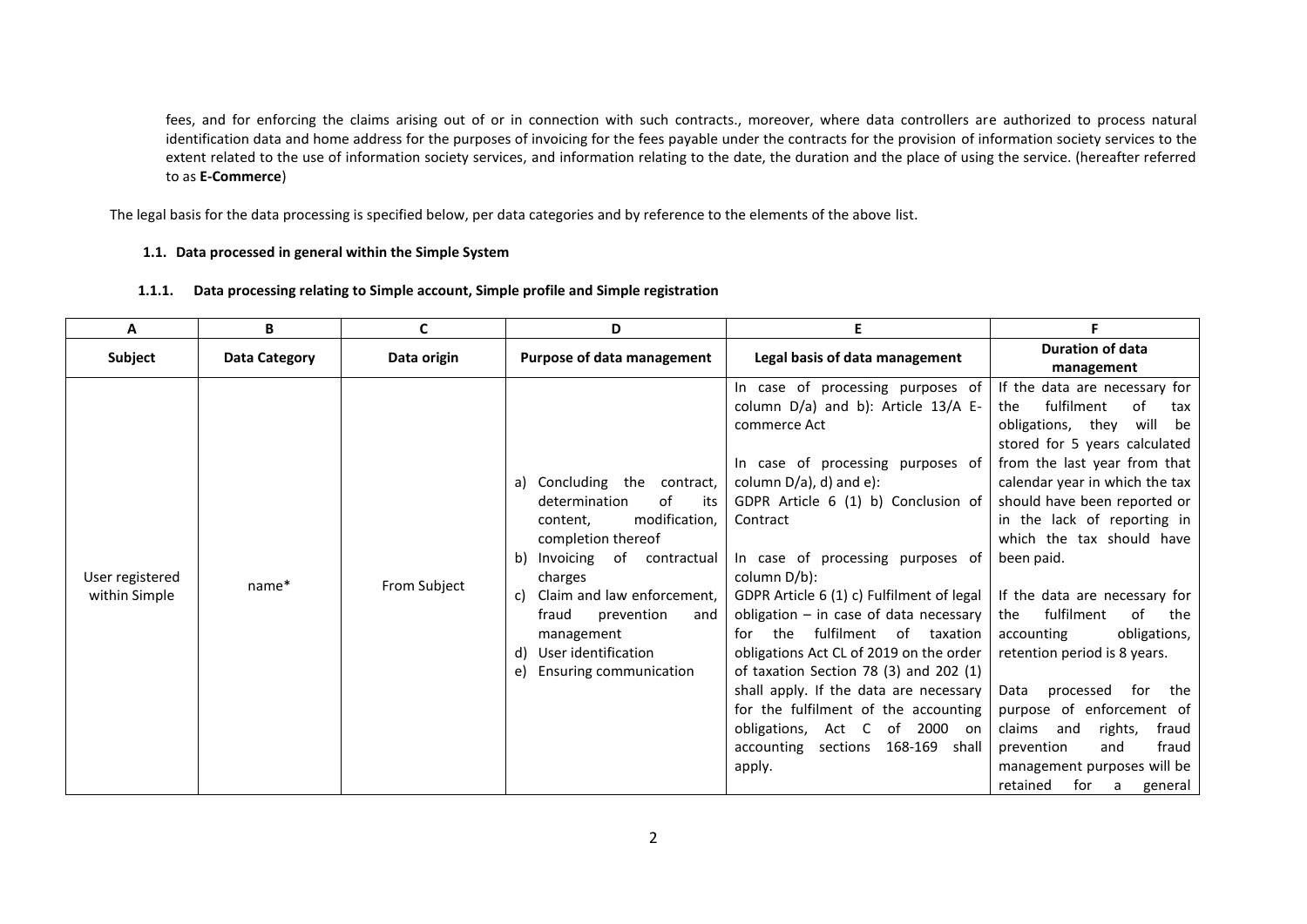|                 |              |                                                                                                                                                                                                                                                                                | In case of processing purposes of<br>column D/c):<br>GDPR Article 6 (1) f) Legitimate<br>interest Fraud prevention and<br>management                                                                                                                                                                                                                                                                                                                                                                                                                                                                                                               | limitation period of 5 years<br>from the date of deletion of<br>Simple<br>registration,<br>the<br>provided that if civil, criminal,<br>administrative or other official<br>proceedings are<br>initiated<br>during this period, the data<br>will be retained until the final<br>conclusion<br>of<br>such<br>proceedings.                                                                                                                                                                                                                                                                                   |
|-----------------|--------------|--------------------------------------------------------------------------------------------------------------------------------------------------------------------------------------------------------------------------------------------------------------------------------|----------------------------------------------------------------------------------------------------------------------------------------------------------------------------------------------------------------------------------------------------------------------------------------------------------------------------------------------------------------------------------------------------------------------------------------------------------------------------------------------------------------------------------------------------------------------------------------------------------------------------------------------------|-----------------------------------------------------------------------------------------------------------------------------------------------------------------------------------------------------------------------------------------------------------------------------------------------------------------------------------------------------------------------------------------------------------------------------------------------------------------------------------------------------------------------------------------------------------------------------------------------------------|
|                 |              |                                                                                                                                                                                                                                                                                |                                                                                                                                                                                                                                                                                                                                                                                                                                                                                                                                                                                                                                                    | In any other case the data<br>shall be stored for 5 years<br>after the termination of the<br>registration (general term of<br>statute of limitation).                                                                                                                                                                                                                                                                                                                                                                                                                                                     |
| e-mail address* | From Subject | a) Concluding the contract,<br>determination of its content,<br>modification, completion<br>thereof<br>b) Invoicing of contractual<br>charges<br>Claim and law enforcement,<br>fraud<br>prevention<br>and<br>management<br>c) User identification<br>d) Ensuring communication | In case of processing purposes of<br>column D/a) and b): Article 13/A E-<br>commerce Act<br>In case of processing purposes of<br>column D/a), d) and e):<br>GDPR Article 6 (1) b) Conclusion of<br>Contract<br>In case of processing purposes of<br>column D/b):<br>GDPR Article 6 (1) c) Fulfilment of legal<br>obligation $-$ in case of data necessary<br>for the fulfilment of taxation<br>obligations Act CL of 2019 on the order<br>of taxation Section 78 (3) and 202 (1)<br>shall apply. If the data are necessary<br>for the fulfilment of the accounting<br>obligations, Act C of 2000 on<br>accounting sections 168-169 shall<br>apply. | If the data are necessary for<br>fulfilment<br>of<br>the<br>tax<br>obligations, they will be<br>stored for 5 years calculated<br>from the last year from that<br>calendar year in which the tax<br>should have been reported or<br>in the lack of reporting in<br>which the tax should have<br>been paid.<br>If the data are necessary for<br>fulfilment<br>of<br>the<br>the<br>obligations,<br>accounting<br>retention period is 8 years.<br>processed<br>for<br>the<br>Data<br>purpose of enforcement of<br>claims and<br>rights,<br>fraud<br>fraud<br>prevention<br>and<br>management purposes will be |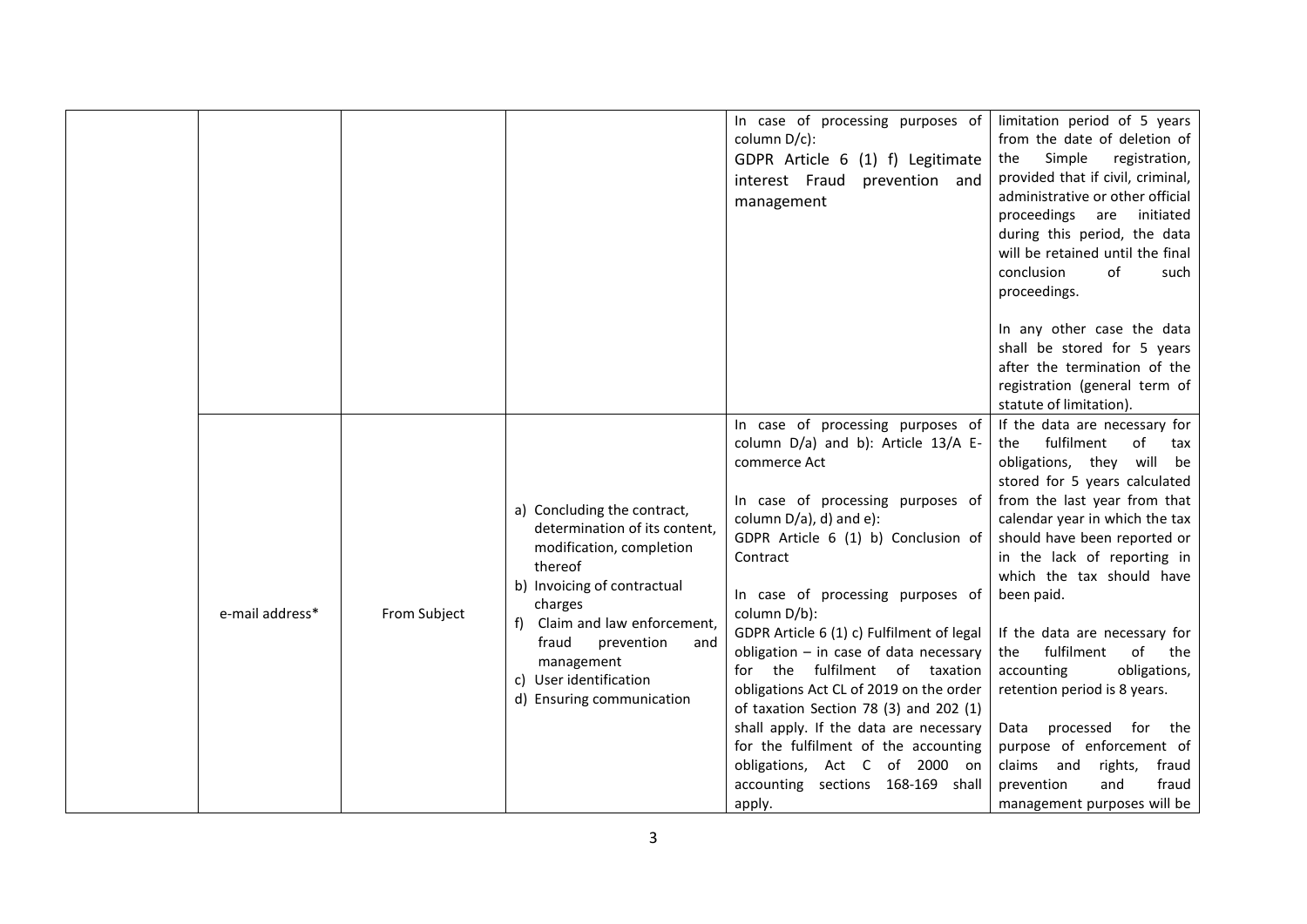|                                                                                                                                |              |                                                     | In case of processing purposes of<br>column D/c):<br>GDPR Article 6 (1) f) Legitimate<br>interest | for<br>retained<br>a<br>general<br>limitation period of 5 years<br>from the date of deletion of<br>Simple<br>registration,<br>the<br>provided that if civil, criminal,<br>administrative or other official<br>proceedings are<br>initiated<br>during this period, the data<br>will be retained until the final<br>of<br>conclusion<br>such<br>proceedings.<br>In any other case the data<br>shall be stored for 5 years<br>after the termination of the |
|--------------------------------------------------------------------------------------------------------------------------------|--------------|-----------------------------------------------------|---------------------------------------------------------------------------------------------------|---------------------------------------------------------------------------------------------------------------------------------------------------------------------------------------------------------------------------------------------------------------------------------------------------------------------------------------------------------------------------------------------------------------------------------------------------------|
|                                                                                                                                |              |                                                     |                                                                                                   | registration (general term of<br>statute of limitation).                                                                                                                                                                                                                                                                                                                                                                                                |
| phone number*                                                                                                                  | From Subject | a) User identification<br>b) Ensuring communication | GDPR Article 6 (1) b) Conclusion of<br>Contract                                                   | For 5 years after<br>the<br>of<br>termination<br>the<br>registration (general term of<br>statute of limitation).                                                                                                                                                                                                                                                                                                                                        |
| password*                                                                                                                      | From Subject | a) User identification<br>b) Ensuring communication | GDPR Article 6 (1) b) Conclusion of<br>Contract                                                   | after<br>the<br>For 5 years<br>of<br>termination<br>the<br>registration (general term of<br>statute of limitation).                                                                                                                                                                                                                                                                                                                                     |
| e-mail address<br>pertaining to a<br>Facebook<br>account(if it differs<br>from the e-mail<br>address of the<br>Simple account) | From Subject | a) User identification<br>b) Ensuring communication | GDPR Article 6 (1) b) Conclusion of<br>Contract                                                   | after<br>5<br>For<br>years<br>the<br>termination<br>οf<br>the<br>registration (general term of<br>statute of limitation).                                                                                                                                                                                                                                                                                                                               |
| name pertaining to<br>a Facebook acount<br>(if it differs from                                                                 | From Subject | a) User identification<br>b) Ensuring communication | GDPR Article 6 (1) b) Conclusion of<br>Contract                                                   | 5 years<br>after<br>the<br>For<br>of<br>termination<br>the<br>registration (general term of                                                                                                                                                                                                                                                                                                                                                             |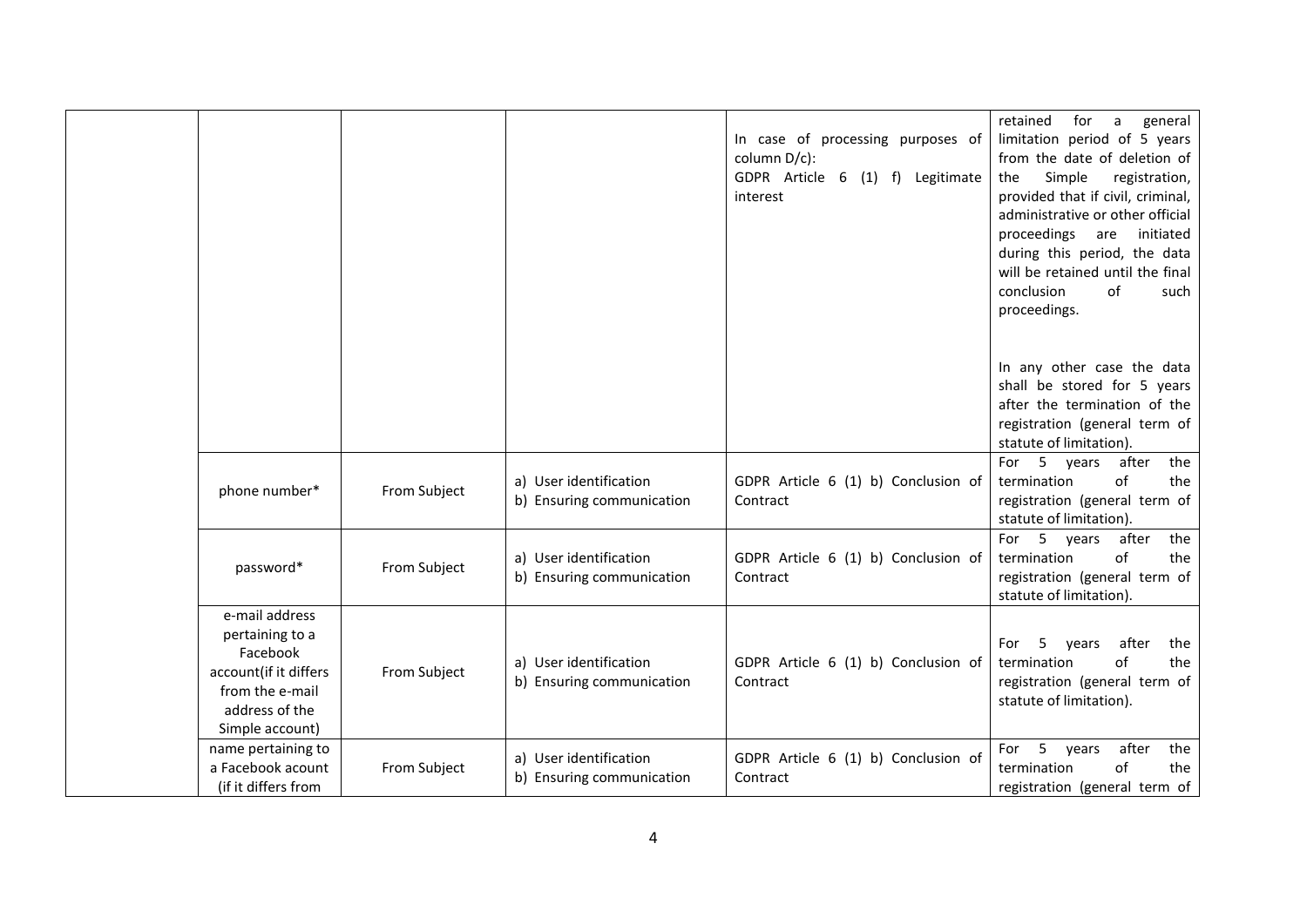| the name given in<br>the Simple acocunt)                                                                                   |                                    |                                                                      |                                                                                                                                                                                                                                                                                         | statute of limitation).                                                                                                           |
|----------------------------------------------------------------------------------------------------------------------------|------------------------------------|----------------------------------------------------------------------|-----------------------------------------------------------------------------------------------------------------------------------------------------------------------------------------------------------------------------------------------------------------------------------------|-----------------------------------------------------------------------------------------------------------------------------------|
| avatar pertaining to<br>a Facebook account<br>(profile picture)                                                            | From Subject                       | a) User identification<br>b) Personalizing<br>the<br>User<br>account | GDPR Article 6 (1) a) Consent                                                                                                                                                                                                                                                           | 3 months from the deletion of<br>Simple account and Simple<br>registration by the User.                                           |
| e-mail address<br>pertaining to a<br>Google account (if<br>it differs from the<br>e-mail address of<br>the Simple account) | From Subject                       | a) User identification<br>b) Ensuring communication                  | GDPR Article 6 (1) b) Conclusion of<br>Contract                                                                                                                                                                                                                                         | 5<br>after<br>For<br>the<br>years<br>the<br>termination<br>of<br>registration (general term of<br>statute of limitation).         |
| name pertaining to<br>a Google account (if<br>it differs from the<br>name given in the<br>Simple acocunt)                  | From Subject                       | a) User identification<br>b) Ensuring communication                  | GDPR Article 6 (1) b) Conclusion of<br>Contract                                                                                                                                                                                                                                         | 5<br>after<br>For<br>vears<br>the<br>the<br>termination<br>of<br>registration (general term of<br>statute of limitation).         |
| e-mail address<br>belonging to the<br>Apple account (if it<br>differs from the e-<br>mail address of<br>Simple account)    | From Subject                       | User identification<br>a)<br>b) Ensuring communication               | GDPR Article 6 (1) b) Conclusion of<br>Contract                                                                                                                                                                                                                                         | after<br>5<br>For<br>years<br>the<br>$\alpha$ f<br>the<br>termination<br>registration (general term of<br>statute of limitation). |
| Age data (under 16<br>years or not) *                                                                                      | From Subject                       | c) Ascertaining<br>of<br>parental<br>consent necessity               | GDPR Article 6 (1) c) Fulfilment of legal<br>obligation - Request of parental<br>consent - According to Article 8 of the<br>GDPR, the parent exercising parental<br>rights needs to grant the consent or<br>needs to authorize it on behalf of the<br>person younger than 16 years old. | after<br>5<br>vears<br>the<br>For<br>$\alpha$ f<br>the<br>termination<br>registration (general term of<br>statute of limitation). |
| Phone<br>identification code                                                                                               | Generated by the data<br>conroller | a) User identification<br>b) Ensuring communication                  | GDPR Article 6 (1) a) Consent                                                                                                                                                                                                                                                           | 5<br>after<br>the<br>For<br>years<br>of<br>the<br>termination<br>registration (general term of<br>statute of limitation).         |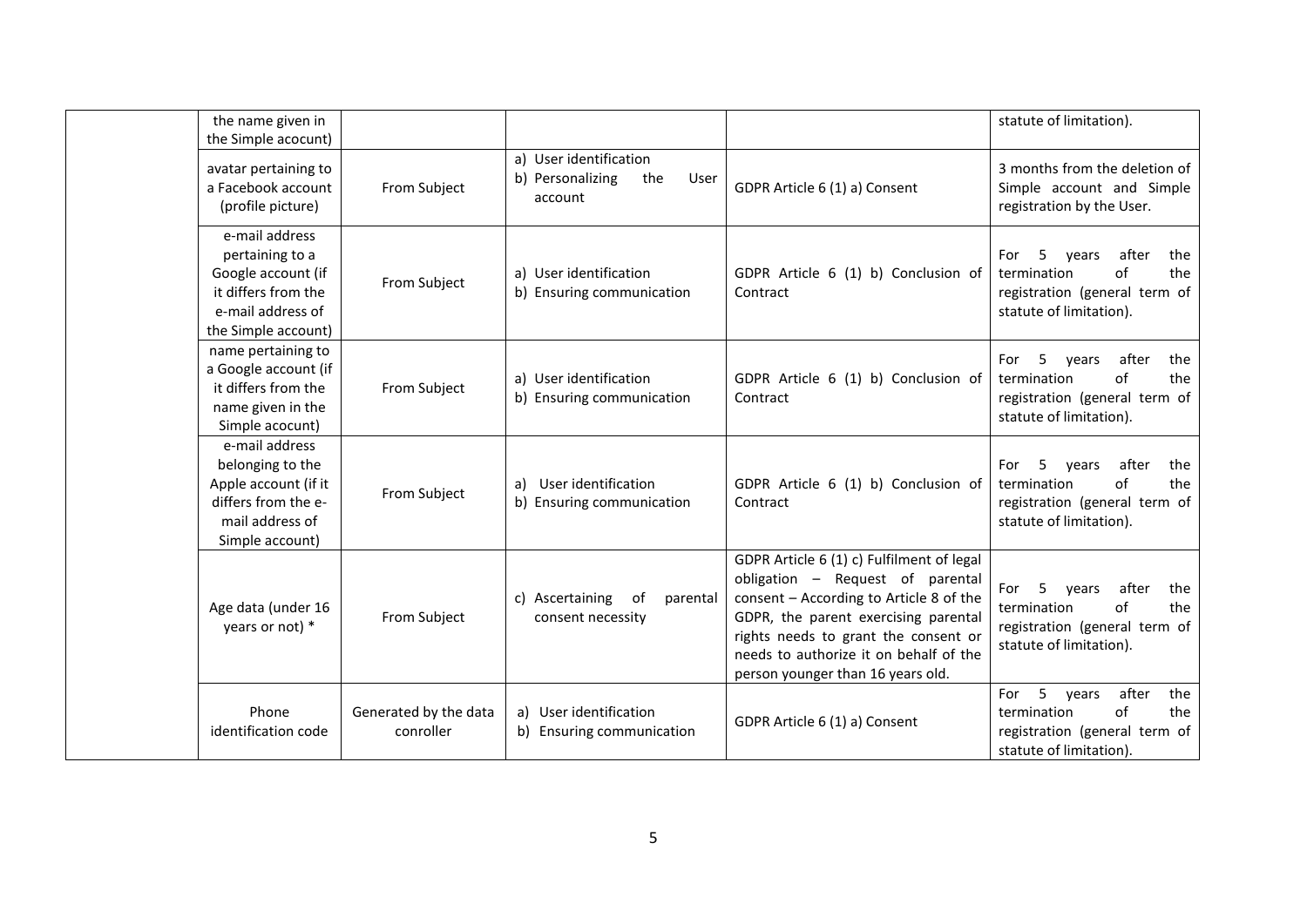Data marked with \* are mandatory to fill in, without these data Simple account registration and the use of Simple System is not possible, the provision of these data is a prerequisite for contracting.

Simple is the data controller.

If the User use the Parking/E-vignette services through his/her employer, in the framework of the Simple Corporate Agreement concluded between Simple and the employer, the User's employer transfers the User's e-mail address and name to Simple for the purpose of the registration in the Simple Application, so the source of these personal data is the employer of the User. Simple processes the name and e-mail address of the User received from the User's employer for the purposes, on the legal basis and in the duration indicated above.

**Presentation of legitimate interest**: in case pf data processing for claim and law enforcement purposes Simple processes and uses the Users' aforementioned personal data in legal disputes arising from the contract concluded between the User and the Simple for the Simple System, in litigation, out-of-court proceedings, other court or authority proceedings as evidence. Simple processes those data that in case of any legal dispute between the User and Simple in connection with the contract, Simple can use them for the purpose of proving. The Service Provider is entitled to exercise its right within the general term of statute of limitation. The data processing therefore is necessary for the protection of Simple's rights and legal interests. The purpose of data processing cannot be fulfilled in any other way.

**The User is entitled to object to the data processing based on the aforementioned legitimate interest in an e-mail sent to the Simple's customer service: ugyfelszolgalat@simple.hu.**

For his/her request, the User is entitled to receive the legitimate interest balancing tests concerning the aforementioned data processing based on legitimate interest; **he/she submits his/her request in an e-mail to be sent to Simple customer service.**

|                                     | В                                  |                     | D                                                                                                                                                                                         |                                                                                                                                                                                          |                                                                                                                                                                                                                                                                                                                                                                           |
|-------------------------------------|------------------------------------|---------------------|-------------------------------------------------------------------------------------------------------------------------------------------------------------------------------------------|------------------------------------------------------------------------------------------------------------------------------------------------------------------------------------------|---------------------------------------------------------------------------------------------------------------------------------------------------------------------------------------------------------------------------------------------------------------------------------------------------------------------------------------------------------------------------|
| Subject                             | Data Category                      | Data origin         | Purpose of data management                                                                                                                                                                | Legal basis of data                                                                                                                                                                      | Duration of data management                                                                                                                                                                                                                                                                                                                                               |
| User<br>registered<br>within Simple | ID of the concluded<br>transaction | <b>From Subject</b> | the<br>Concluding<br>contract,<br>a)<br>determination of<br>its content.<br>modification, completion thereof<br>Invoicing of contractual charges<br>b)<br>Claim and law enforcement<br>C) | management<br>case of<br>In In<br>and b): Article $13/A$ E-<br>commerce Act<br>of.<br>processing<br>case<br>In.<br>purposes of column D/a)<br>and $b$ ):<br>Article 6 (1)<br><b>GDPR</b> | processing If the data are necessary for the<br>purposes of column $D/a$ )   fulfilment of tax obligations, they will<br>be stored for 5 years calculated from<br>the last year from that calendar year in<br>which the tax should have been<br>reported or in the lack of reporting in<br>which the tax should have been paid.<br>b) I If the data are necessary for the |

## **1.1.2. Data processing relating to the general use of Simple System**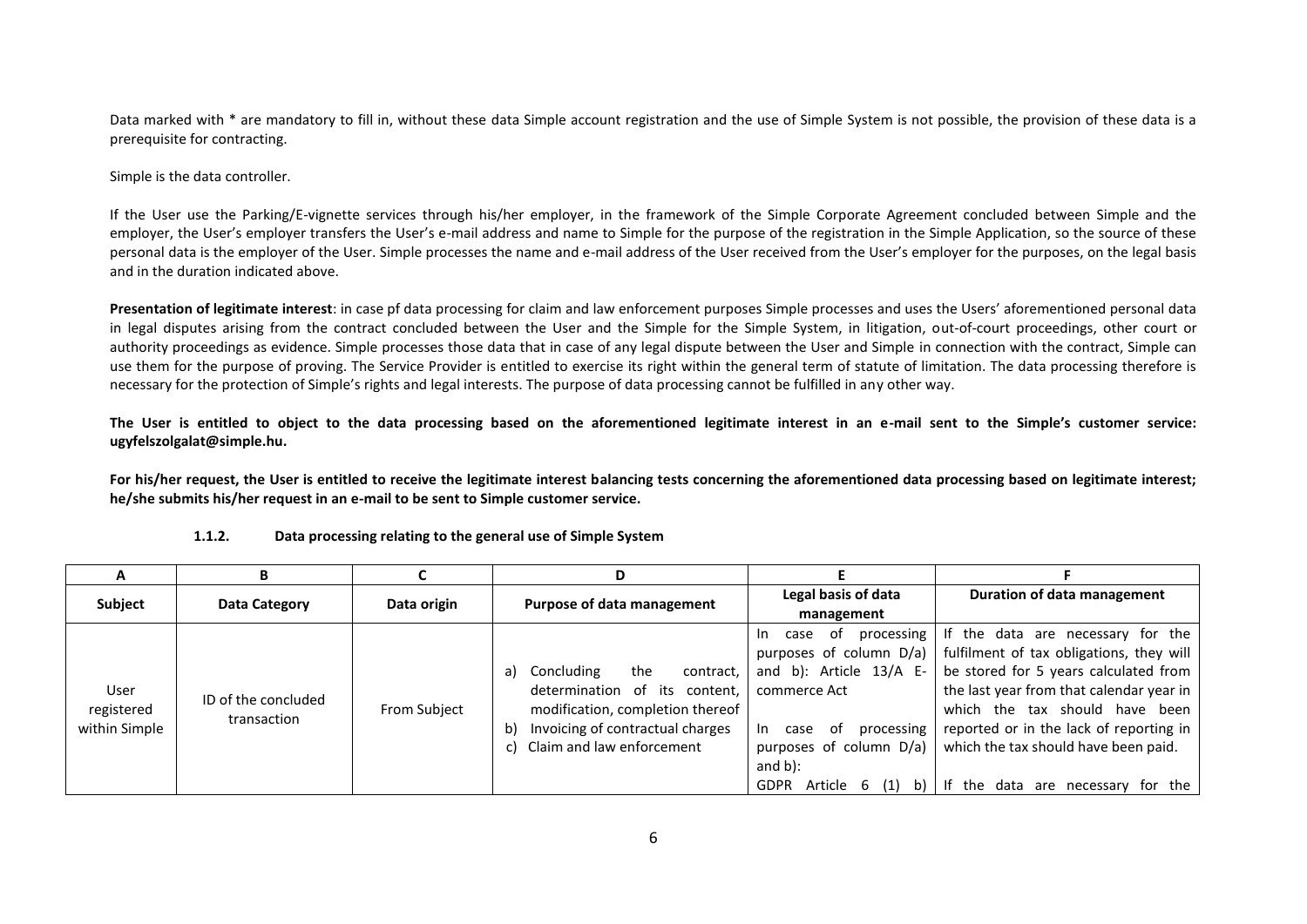|                        |              |                                     | <b>Conclusion of Contract</b> | fulfilment<br>of<br>the<br>accounting     |
|------------------------|--------------|-------------------------------------|-------------------------------|-------------------------------------------|
|                        |              |                                     |                               | obligations, retention period is 8 years. |
|                        |              |                                     | In case of processing         |                                           |
|                        |              |                                     | purposes of column D/c):      | Data processed for the purpose of         |
|                        |              |                                     | GDPR Article 6 (1) f)         | enforcement of claims and rights will     |
|                        |              |                                     | Legitimate Interest           | be retained for a general limitation      |
|                        |              |                                     |                               | period of 5 years from the date of        |
|                        |              |                                     |                               | deletion of the Simple registration,      |
|                        |              |                                     |                               | provided that if civil, criminal,         |
|                        |              |                                     |                               | other<br>official<br>administrative<br>or |
|                        |              |                                     |                               | proceedings are initiated during this     |
|                        |              |                                     |                               | period, the data will be retained until   |
|                        |              |                                     |                               | final<br>conclusion of<br>the<br>such     |
|                        |              |                                     |                               | proceedings.                              |
|                        |              |                                     |                               |                                           |
|                        |              |                                     |                               | In any other case the data shall be       |
|                        |              |                                     |                               | 5 years<br>after the<br>stored for        |
|                        |              |                                     |                               | of the<br>registration<br>termination     |
|                        |              |                                     |                               | (general term of statute of limitation).  |
|                        |              |                                     | In case of processing         | If the data are necessary for the         |
|                        |              |                                     | purposes of column D/a)       | fulfilment of tax obligations, they will  |
|                        |              |                                     | and b): Article 13/A E-       | be stored for 5 years calculated from     |
|                        |              |                                     | commerce Act                  | the last year from that calendar year in  |
|                        |              |                                     |                               | which the tax should have been            |
|                        |              |                                     | In case of processing         | reported or in the lack of reporting in   |
|                        |              | a) Concluding<br>the<br>contract,   | purposes of column D/a)       | which the tax should have been paid.      |
|                        |              | determination of its content,       | and $b$ ):                    |                                           |
| price of the concluded | From Subject | modification, completion thereof    | GDPR Article 6 (1) b)         | If the data are necessary for the         |
| transaction            |              | b) Invoicing of contractual charges | <b>Conclusion of Contract</b> | of<br>fulfilment<br>the<br>accounting     |
|                        |              | c) Claim and law enforcement        |                               | obligations, retention period is 8 years. |
|                        |              |                                     | In case of processing         |                                           |
|                        |              |                                     | purposes of column D/b):      | Data processed for the purpose of         |
|                        |              |                                     | GDPR Article 6<br>$(1)$ c)    | enforcement of claims and rights will     |
|                        |              |                                     | of<br>Fulfilment<br>legal     | be retained for a general limitation      |
|                        |              |                                     | obligation - billing          | period of 5 years from the date of        |
|                        |              |                                     |                               | deletion of the Simple registration,      |
|                        |              |                                     | In case of processing         | provided that if civil, criminal,         |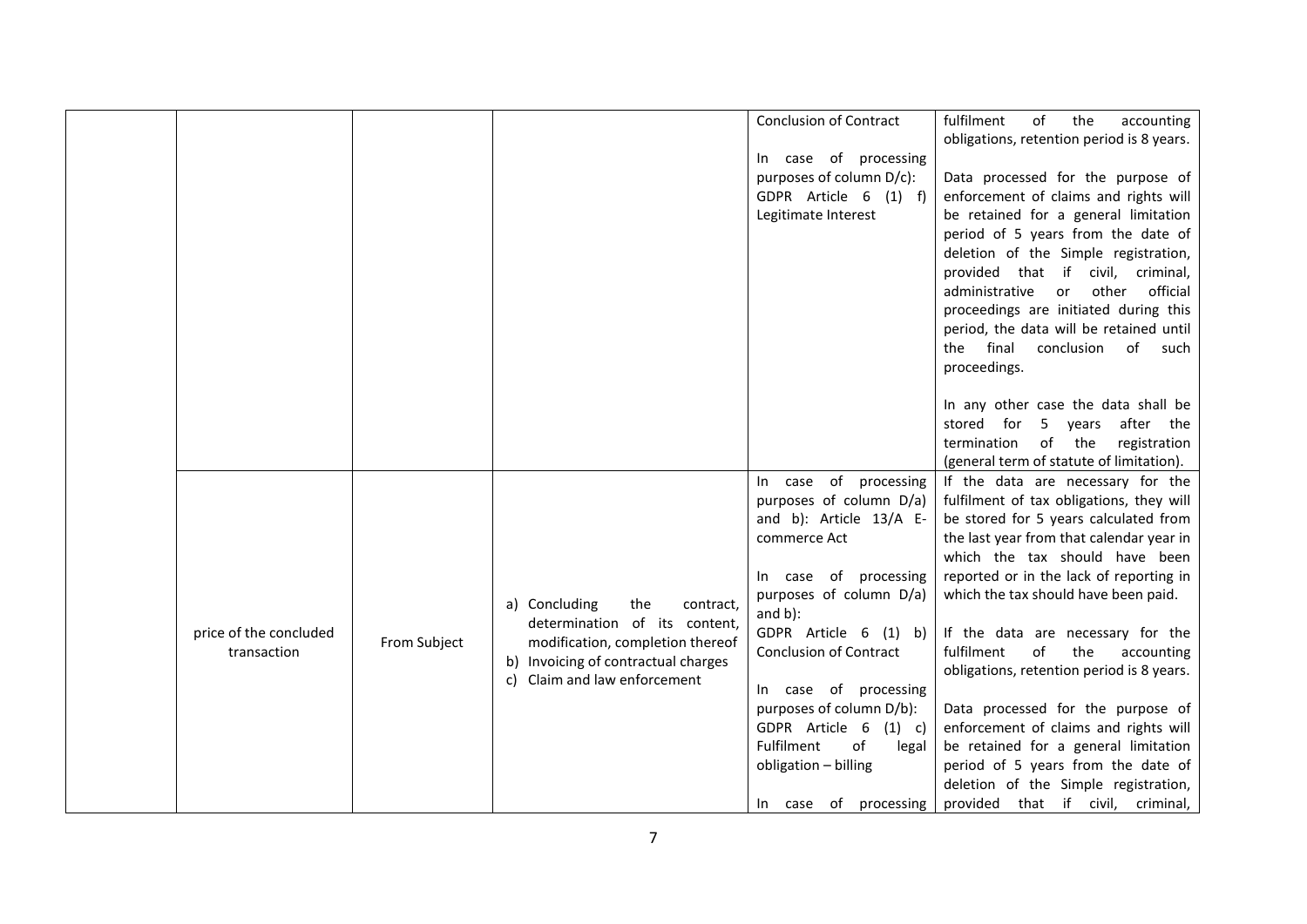|                                                                            |              |                                                                                                                                                                               | purposes of column D/c):<br>GDPR Article 6 (1) f)<br>Legitimate Interest                                                                                                                                                                                                                                                                                                                                                                                             | official<br>administrative<br>other<br>or<br>proceedings are initiated during this<br>period, the data will be retained until<br>final<br>conclusion<br>of such<br>the<br>proceedings.<br>In any other case the data shall be<br>after the<br>stored for<br>5 years<br>of the<br>termination<br>registration<br>(general term of statute of limitation).                                                                                                                                                                                                                                                                                                                                                                                                                                                                                                                                                                                                                       |
|----------------------------------------------------------------------------|--------------|-------------------------------------------------------------------------------------------------------------------------------------------------------------------------------|----------------------------------------------------------------------------------------------------------------------------------------------------------------------------------------------------------------------------------------------------------------------------------------------------------------------------------------------------------------------------------------------------------------------------------------------------------------------|--------------------------------------------------------------------------------------------------------------------------------------------------------------------------------------------------------------------------------------------------------------------------------------------------------------------------------------------------------------------------------------------------------------------------------------------------------------------------------------------------------------------------------------------------------------------------------------------------------------------------------------------------------------------------------------------------------------------------------------------------------------------------------------------------------------------------------------------------------------------------------------------------------------------------------------------------------------------------------|
| Subject of the concluded<br>transaction<br>(purchased product,<br>service) | From Subject | a) Concluding<br>the<br>contract,<br>determination of its content,<br>modification, completion thereof<br>b) Invoicing of contractual charges<br>c) Claim and law enforcement | In case of processing<br>purposes of column D/a)<br>and b): Article 13/A E-<br>commerce Act<br>In case of processing<br>purposes of column D/a)<br>and $b$ ):<br>GDPR Article 6 (1) b)<br><b>Conclusion of Contract</b><br>In case of processing<br>purposes of column D/b):<br>GDPR Article 6<br>$(1)$ c)<br>of<br>Fulfilment<br>legal<br>obligation - billing<br>In case of processing<br>purposes of column D/c):<br>GDPR Article 6 (1) f)<br>Legitimate Interest | If the data are necessary for the<br>fulfilment of tax obligations, they will<br>be stored for 5 years calculated from<br>the last year from that calendar year in<br>which the tax should have been<br>reported or in the lack of reporting in<br>which the tax should have been paid.<br>If the data are necessary for the<br>fulfilment<br>of<br>the<br>accounting<br>obligations, retention period is 8 years.<br>Data processed for the purpose of<br>enforcement of claims and rights will<br>be retained for a general limitation<br>period of 5 years from the date of<br>deletion of the Simple registration,<br>provided that if civil, criminal,<br>administrative<br>other<br>official<br>or<br>proceedings are initiated during this<br>period, the data will be retained until<br>the final<br>conclusion<br>of<br>such<br>proceedings.<br>In any other case the data shall be<br>after the<br>stored for<br>5 years<br>of<br>the<br>registration<br>termination |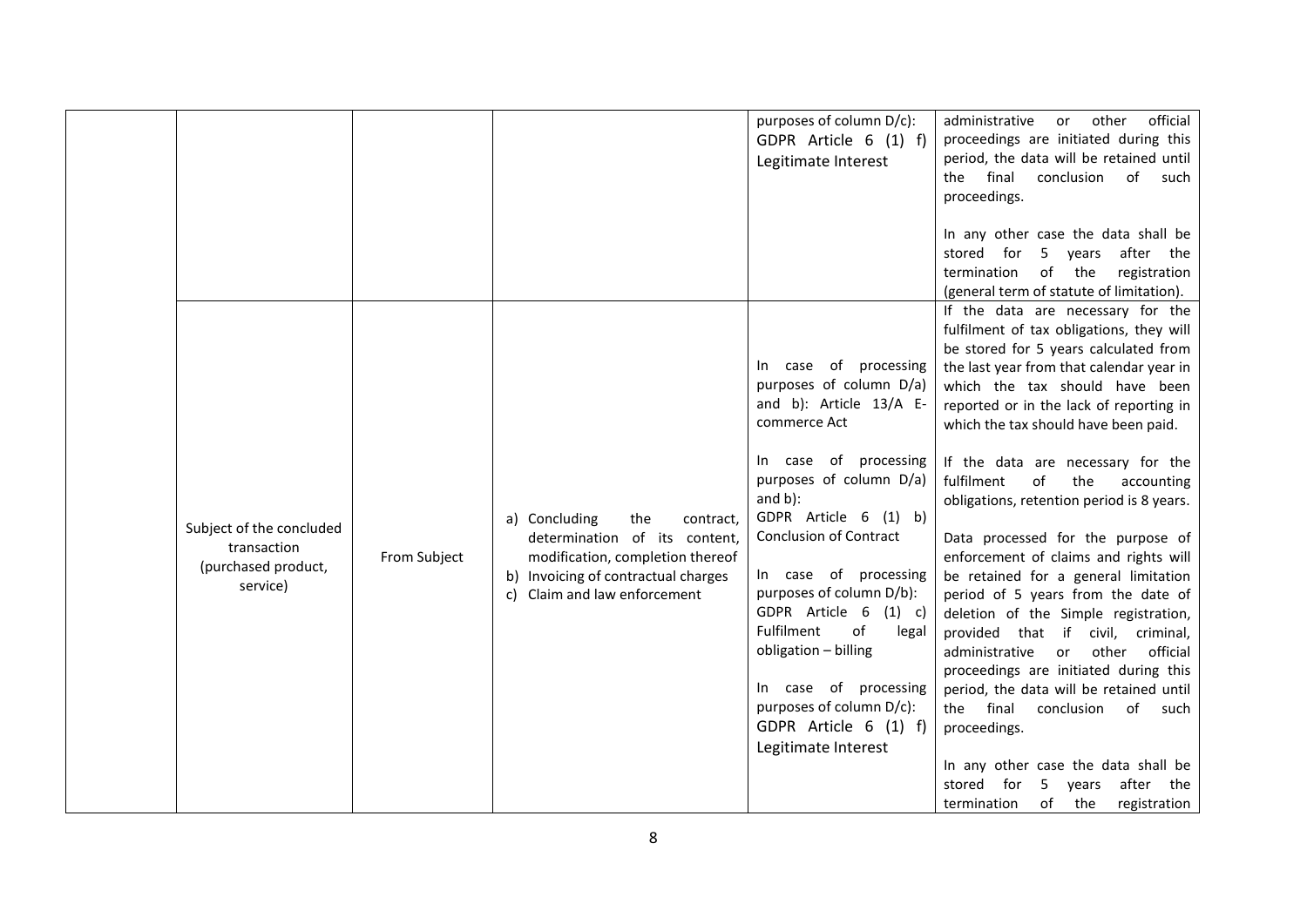|                          |              |                                                                                                                                                                                                                                  |                                                                                                                                                                                                                                                                                                                 | (general term of statute of limitation).                                                                                                                                                                                                                                                                                                                                                                                                                                                                                                                                                                                                                                                                                                                                                                                                                                                                                                                                                                             |
|--------------------------|--------------|----------------------------------------------------------------------------------------------------------------------------------------------------------------------------------------------------------------------------------|-----------------------------------------------------------------------------------------------------------------------------------------------------------------------------------------------------------------------------------------------------------------------------------------------------------------|----------------------------------------------------------------------------------------------------------------------------------------------------------------------------------------------------------------------------------------------------------------------------------------------------------------------------------------------------------------------------------------------------------------------------------------------------------------------------------------------------------------------------------------------------------------------------------------------------------------------------------------------------------------------------------------------------------------------------------------------------------------------------------------------------------------------------------------------------------------------------------------------------------------------------------------------------------------------------------------------------------------------|
| Shipping address         | From Subject | a) Concluding<br>the<br>contract,<br>determination of its content,<br>modification, completion thereof<br>b) Claim and law enforcement                                                                                           | of<br>processing<br>case<br>In.<br>purpose of column D/a):<br>Article 13/A E-commerce<br>Act<br>In case of processing<br>purpose of column D/a):<br>GDPR Article 6 (1) b)<br><b>Conclusion of Contract</b><br>In case of processing<br>purposes of column D/b):<br>GDPR Article 6 (1) f)<br>Legitimate Interest | If the data are necessary for the<br>fulfilment of tax obligations, they will<br>be stored for 5 years calculated from<br>the last year from that calendar year in<br>which the tax should have been<br>reported or in the lack of reporting in<br>which the tax should have been paid.<br>If the data are necessary for the<br>of<br>fulfilment<br>the<br>accounting<br>obligations, retention period is 8 years.<br>Data processed for the purpose of<br>enforcement of claims and rights will<br>be retained for a general limitation<br>period of 5 years from the date of<br>deletion of the Simple registration,<br>provided that if civil, criminal,<br>administrative<br>other<br>official<br>or<br>proceedings are initiated during this<br>period, the data will be retained until<br>final<br>conclusion<br>of such<br>the<br>proceedings.<br>In any other case the data shall be<br>after the<br>stored for<br>5 years<br>termination of the<br>registration<br>(general term of statute of limitation). |
| Billing name and address | From Subject | a) Concluding<br>the<br>contract,<br>determination of its content,<br>modification, completion thereof<br>b) Invoicing of contractual charges<br>Claim and law enforcement,<br>c)<br>prevention and fraud<br>fraud<br>management | In case of<br>processing<br>purposes of column D/a)<br>and b): Article 13/A E-<br>commerce Act<br>In case of<br>processing<br>purposes of column D/a)                                                                                                                                                           | If the data are necessary for the<br>fulfilment of tax obligations, they will<br>be stored for 5 years calculated from<br>the last year from that calendar year in<br>which the tax should have been<br>reported or in the lack of reporting in<br>which the tax should have been paid.                                                                                                                                                                                                                                                                                                                                                                                                                                                                                                                                                                                                                                                                                                                              |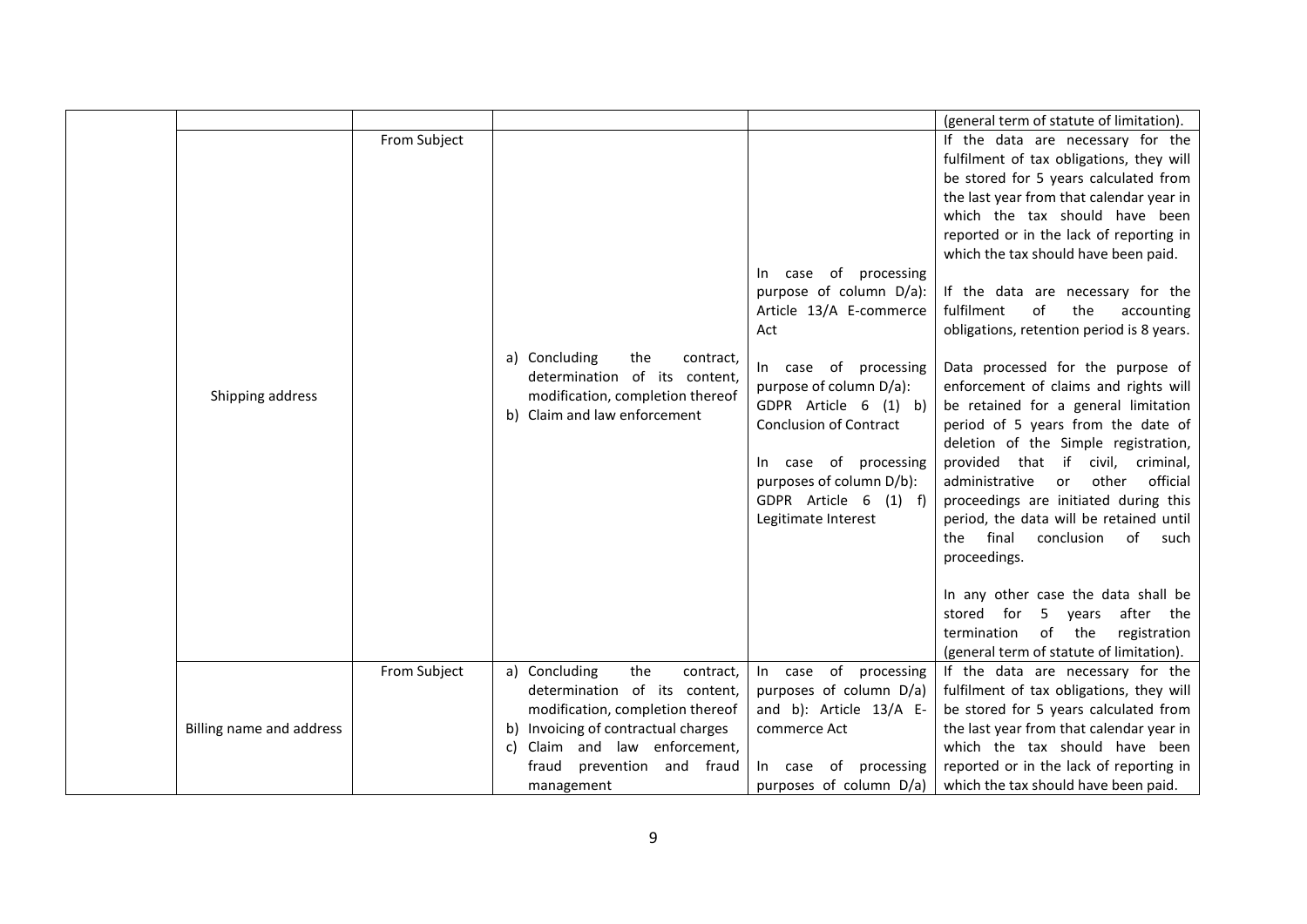|                           |               |                 | and $b$ ):                    |                                           |
|---------------------------|---------------|-----------------|-------------------------------|-------------------------------------------|
|                           |               |                 | GDPR Article 6 (1) b)         | If the data are necessary for the         |
|                           |               |                 | <b>Conclusion of Contract</b> | fulfilment<br>of<br>the<br>accounting     |
|                           |               |                 |                               | obligations, retention period is 8 years. |
|                           |               |                 | In case of processing         |                                           |
|                           |               |                 | purposes of column D/b):      | Data processed for the purpose of         |
|                           |               |                 | GDPR Article 6<br>$(1)$ c)    | enforcement of claims and rights,         |
|                           |               |                 | of<br>Fulfilment<br>legal     | fraud<br>prevention<br>and<br>fraud       |
|                           |               |                 | obligation - in case of data  | management purposes will be retained      |
|                           |               |                 | for<br>necessary<br>the       | for a general limitation period of 5      |
|                           |               |                 | fulfilment<br>of taxation     | years from the date of deletion of the    |
|                           |               |                 | obligations Act CL of 2019    | Simple registration, provided that if     |
|                           |               |                 | on the order of taxation      | civil, criminal, administrative or other  |
|                           |               |                 | Section 78 (3) and 202 (1)    | official proceedings are initiated during |
|                           |               |                 | shall apply. If the data are  | this period, the data will be retained    |
|                           |               |                 | necessary<br>for<br>the       | until the final conclusion of such        |
|                           |               |                 | fulfilment<br>of<br>the       | proceedings.                              |
|                           |               |                 | accounting<br>obligations,    |                                           |
|                           |               |                 | Act C of<br>2000<br>on        | In any other case the data shall be       |
|                           |               |                 | accounting sections 168-      | stored for<br>5 years<br>after the        |
|                           |               |                 | 169 shall apply.              | termination<br>of the<br>registration     |
|                           |               |                 |                               | (general term of statute of limitation).  |
|                           |               |                 | In case of processing         |                                           |
|                           |               |                 | purposes of column D/c):      |                                           |
|                           |               |                 | GDPR Article 6 (1) f)         |                                           |
|                           |               |                 | Legitimate Interest           |                                           |
|                           |               |                 | GDPR Article 6<br>$(1)$ c)    | If the data are necessary for the         |
| E-mail address, currency, |               |                 | of<br>Fulfilment<br>legal     | fulfilment of tax obligations, they will  |
| type of payment, name,    |               |                 | obligation - in case of data  | be stored for 5 years calculated from     |
| quantity and price of the |               |                 | for<br>necessary<br>the       | the last year from that calendar year in  |
| product/services          |               |                 | fulfilment<br>of taxation     | which the tax should have been            |
| purchased, license plate  | From the User | Issuing receipt | obligations Act CL of 2019    | reported or in the lack of reporting in   |
| of the vehicle in case of |               |                 | on the order of taxation      | which the tax should have been paid.      |
| e-vignette and parking    |               |                 | Section 78 (3) and 202 (1)    |                                           |
| services                  |               |                 | shall apply. If the data are  | If the data are necessary for the         |
|                           |               |                 | necessary<br>for<br>the       | fulfilment<br>of<br>the<br>accounting     |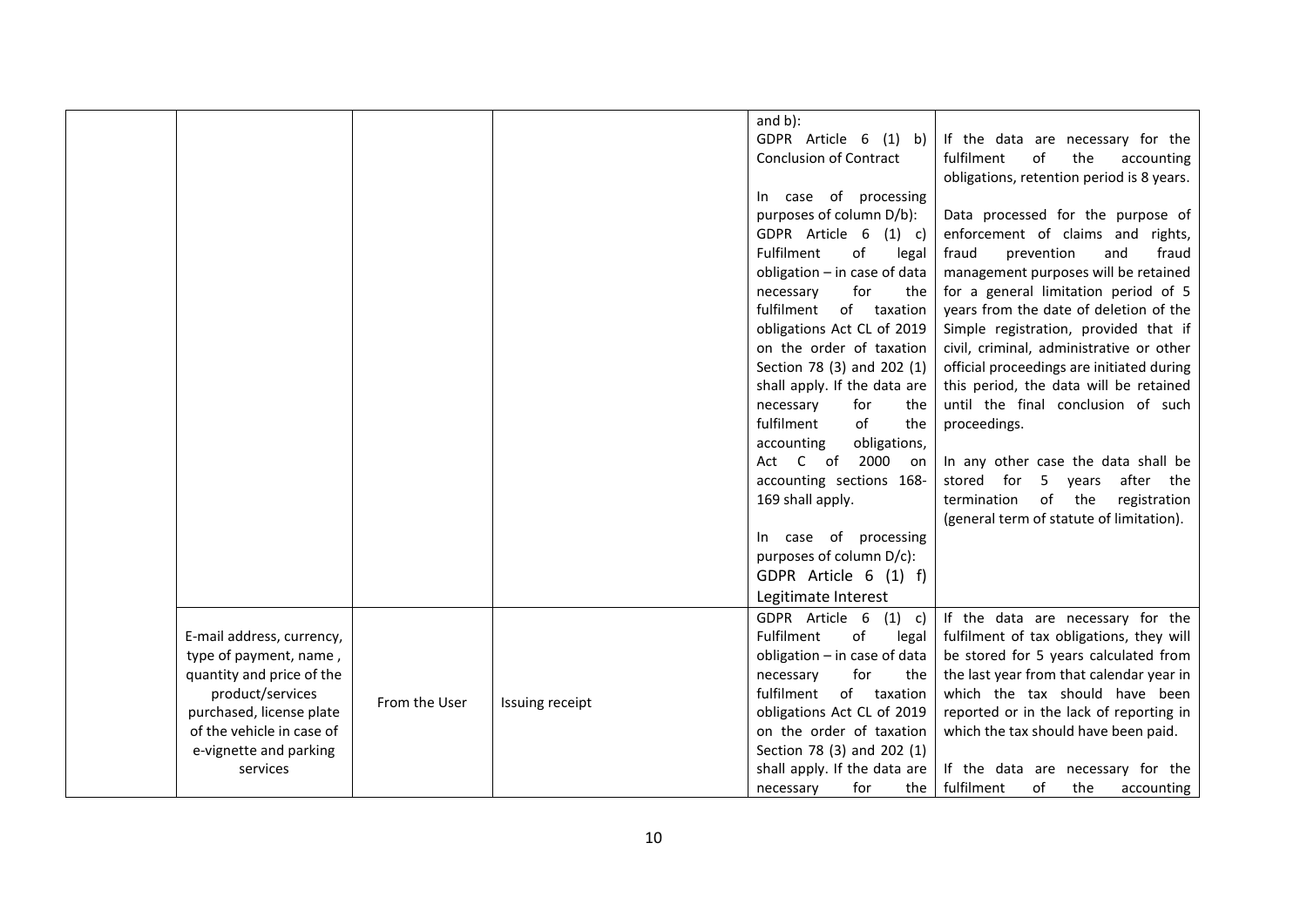|                                                   |                       |                                                                                                       | fulfilment<br>the<br>of<br>obligations,<br>accounting                                                                                                                     | obligations, retention period is 8 years.                                                                                                                      |
|---------------------------------------------------|-----------------------|-------------------------------------------------------------------------------------------------------|---------------------------------------------------------------------------------------------------------------------------------------------------------------------------|----------------------------------------------------------------------------------------------------------------------------------------------------------------|
|                                                   |                       |                                                                                                       | 2000 on<br>of<br>Act<br>accounting sections 168-<br>shall apply and<br>169<br>sections 166, 167, 173 and<br>173/A of the Act CXXVII of<br>2007 on the value added<br>tax. | In any other case the data shall be<br>stored for 5<br>after the<br>vears<br>termination of<br>registration<br>the<br>(general term of statute of limitation). |
| GPS coordinates, if the<br>User has authorized it | From Mobile<br>device | Profiling - displaying of behavioural<br>advertisements,<br>about<br>learning<br>customer preferences | GDPR Article 6 (1) a)<br>Consent                                                                                                                                          | Until the consent is withdrawn.                                                                                                                                |

Data marked with \* are mandatory to fill in, without these data the use of Simple System is not possible, the provision of these data is a prerequisite for contracting.

**Presentation of legitimate interest**: in case pf data processing for claim and law enforcement purposes Simple processes and uses the Users' aforementioned personal data in legal disputes arising from the contract concluded between the User and the Simple for the Simple System, in litigation, out-of-court proceedings, other court or authority proceedings as evidence. Simple processes those data that in case of any legal dispute between the User and Simple in connection with the contract, Simple can use them for the purpose of proving. The Service Provider is entitled to exercise its right within the general term of statute of limitation. The data processing therefore is necessary for the protection of Simple's rights and legal interests. The purpose of data processing cannot be fulfilled in any other way.

**The User is entitled to object to the data processing based on the aforementioned legitimate interest in an e-mail sent to the Simple's customer service: ugyfelszolgalat@simple.hu.**

For his/her request, the User is entitled to receive the legitimate interest balancing tests concerning the aforementioned data processing based on legitimate interest; **he/she submits his/her request in an e-mail to be sent to Simple customer service.**

Simple is the data controller.

| 1.1.3. | Data processing relating to Simple customer service |
|--------|-----------------------------------------------------|
|--------|-----------------------------------------------------|

| <b>Subject</b>  | Data Category | Data origin | Purpose of data management | Legal basis of data<br>management | Duration of data management             |
|-----------------|---------------|-------------|----------------------------|-----------------------------------|-----------------------------------------|
| User registered | name*         | From        | User identification        | <b>GDPR</b><br>Article            | Within the general civil law limitation |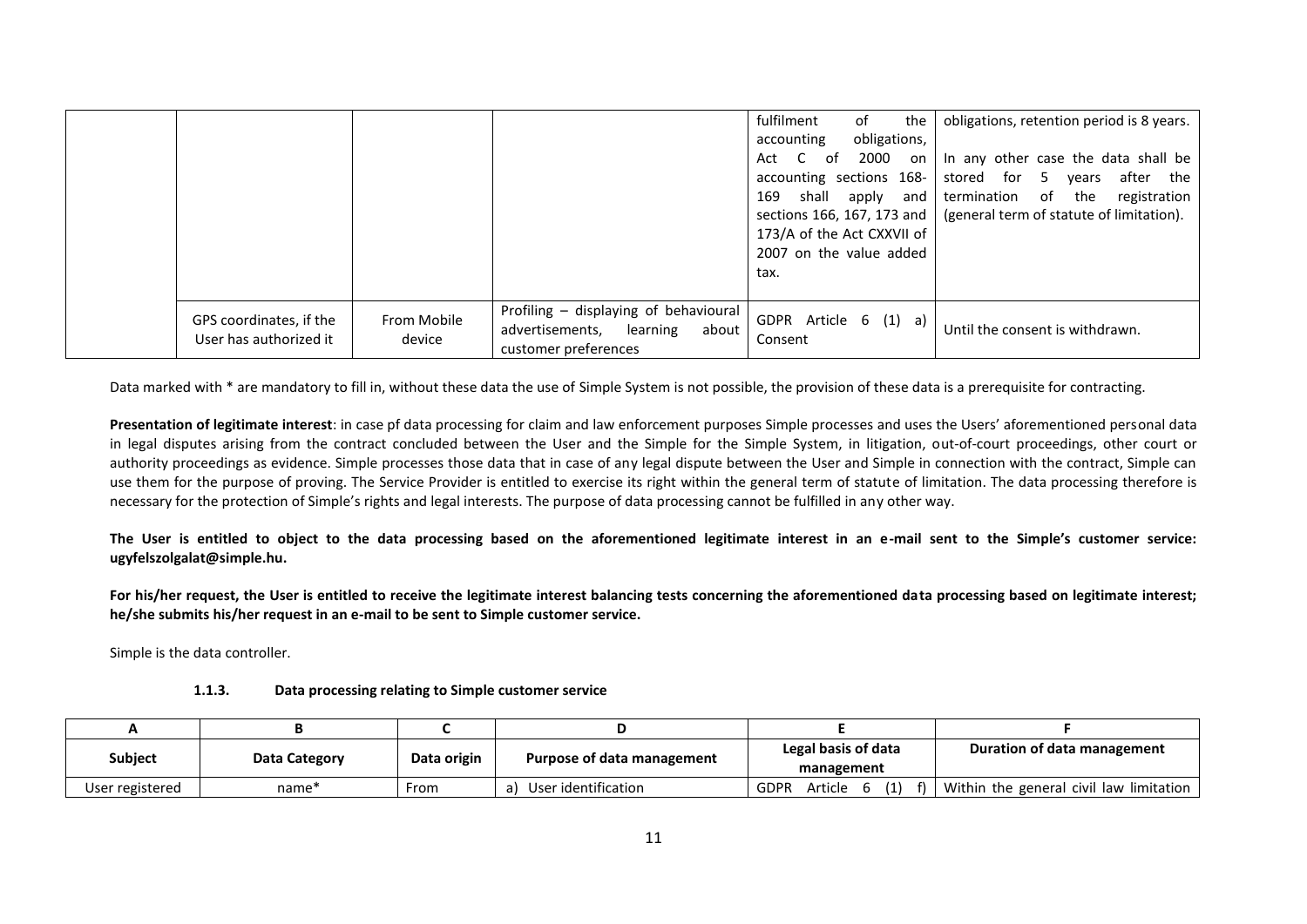| within Simple and<br>turning to the<br>customer service |                     | Subject         | b) Communication with the User in<br>of<br>complaint<br>course<br>management<br>Completion of contract<br>C)<br>d) Complaint management<br>Claim and law enforcement<br>e)                  | Legitimate Interest                               | period following the complaint, that is<br>5 years from the submission of the<br>complaint.<br>Data processed for the purpose of<br>enforcement of claims and rights will<br>be retained for a general limitation<br>period of 5 years from the date of<br>deletion of the Simple registration,<br>provided that if<br>civil,<br>criminal,<br>official<br>administrative<br>other<br>or<br>proceedings are initiated during this<br>period, the data will be retained until<br>final<br>conclusion<br>of<br>the<br>such<br>proceedings.                                             |
|---------------------------------------------------------|---------------------|-----------------|---------------------------------------------------------------------------------------------------------------------------------------------------------------------------------------------|---------------------------------------------------|-------------------------------------------------------------------------------------------------------------------------------------------------------------------------------------------------------------------------------------------------------------------------------------------------------------------------------------------------------------------------------------------------------------------------------------------------------------------------------------------------------------------------------------------------------------------------------------|
|                                                         | e-mail address*     | From<br>Subject | a) User identification<br>b) Communication with the User in<br>of<br>complaint<br>course<br>management<br>Completion of contract<br>Complaint management<br>Claim and law enforcement<br>e) | GDPR Article 6<br>$(1)$ f)<br>Legitimate Interest | Within the general civil law limitation<br>period following the complaint, that is<br>5 years from the submission of the<br>complaint.<br>Data processed with the purpose of<br>enforcement of claims and rights will<br>be retained for a general limitation<br>period of 5 years from the date of<br>deletion of the Simple registration,<br>provided that if<br>civil,<br>criminal,<br>administrative<br>other<br>official<br>or<br>proceedings are initiated during this<br>period, the data will be retained until<br>final<br>of<br>conclusion<br>the<br>such<br>proceedings. |
|                                                         | registration number | From<br>Subject | a) User identification<br>Communication with the User in<br>b)<br>of<br>complaint<br>course                                                                                                 | GDPR Article 6<br>$(1)$ f)<br>Legitimate Interest | Within the general civil law limitation<br>period following the complaint, that is<br>5 years from the submission of the                                                                                                                                                                                                                                                                                                                                                                                                                                                            |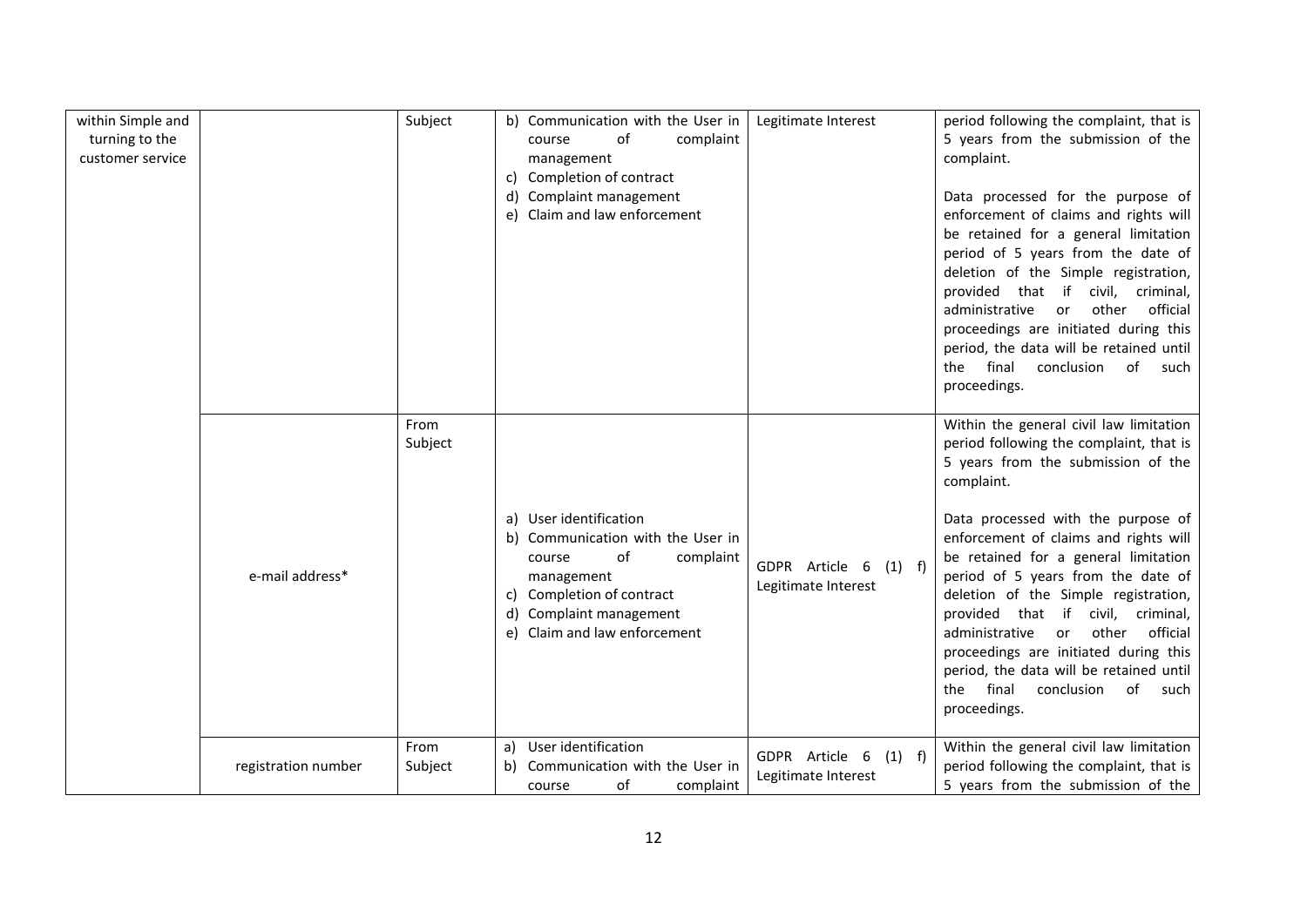| Data indicated in the                                                                                                                                                                                                                                                                                                                                                                                                                                                                                                                                                                                                  | From                                         | management<br>Completion of contract<br>c)<br>Complaint management<br>d)<br>Claim and law enforcement<br>e) |                                                                                                                                                                                                  | complaint.<br>Data processed with the purpose of<br>enforcement of claims and rights will<br>be retained for a general limitation<br>period of 5 years from the date of<br>deletion of the Simple registration,<br>provided that if civil, criminal,<br>official<br>administrative<br>other<br>or<br>proceedings are initiated during this<br>period, the data will be retained until<br>final<br>conclusion<br>of<br>the<br>such<br>proceedings. |
|------------------------------------------------------------------------------------------------------------------------------------------------------------------------------------------------------------------------------------------------------------------------------------------------------------------------------------------------------------------------------------------------------------------------------------------------------------------------------------------------------------------------------------------------------------------------------------------------------------------------|----------------------------------------------|-------------------------------------------------------------------------------------------------------------|--------------------------------------------------------------------------------------------------------------------------------------------------------------------------------------------------|---------------------------------------------------------------------------------------------------------------------------------------------------------------------------------------------------------------------------------------------------------------------------------------------------------------------------------------------------------------------------------------------------------------------------------------------------|
| minutes on the complaint:<br>name of the consumer,<br>address of the consumer,<br>time, place and way of<br>making complaint, detailed<br>description of the<br>complaint, list of<br>documents, evidence<br>submitted by the consumer,<br>Simple"s statement on its<br>standpoint on the<br>consumer's complaint; if the<br>complaint can be examined<br>immediately, signature of<br>the person acting on behalf<br>of Simple and signature of<br>the consumer - except for<br>complaints fixed via phone<br>or by using any other<br>electronic communication<br>services; place and date of<br>the minutes, unique | subject<br>and/or<br>determined<br>by Simple | Keeping records of the complaint                                                                            | GDPR Article 6 (1) c) $-$<br>Legal obligation - Act CLV<br>of 1997 on the consumer<br>protection section 17/A<br>the<br>(5)<br>stipulates<br>mandatory elements of<br>the minutes of complaints. | For 5 years from the date of the<br>complaint                                                                                                                                                                                                                                                                                                                                                                                                     |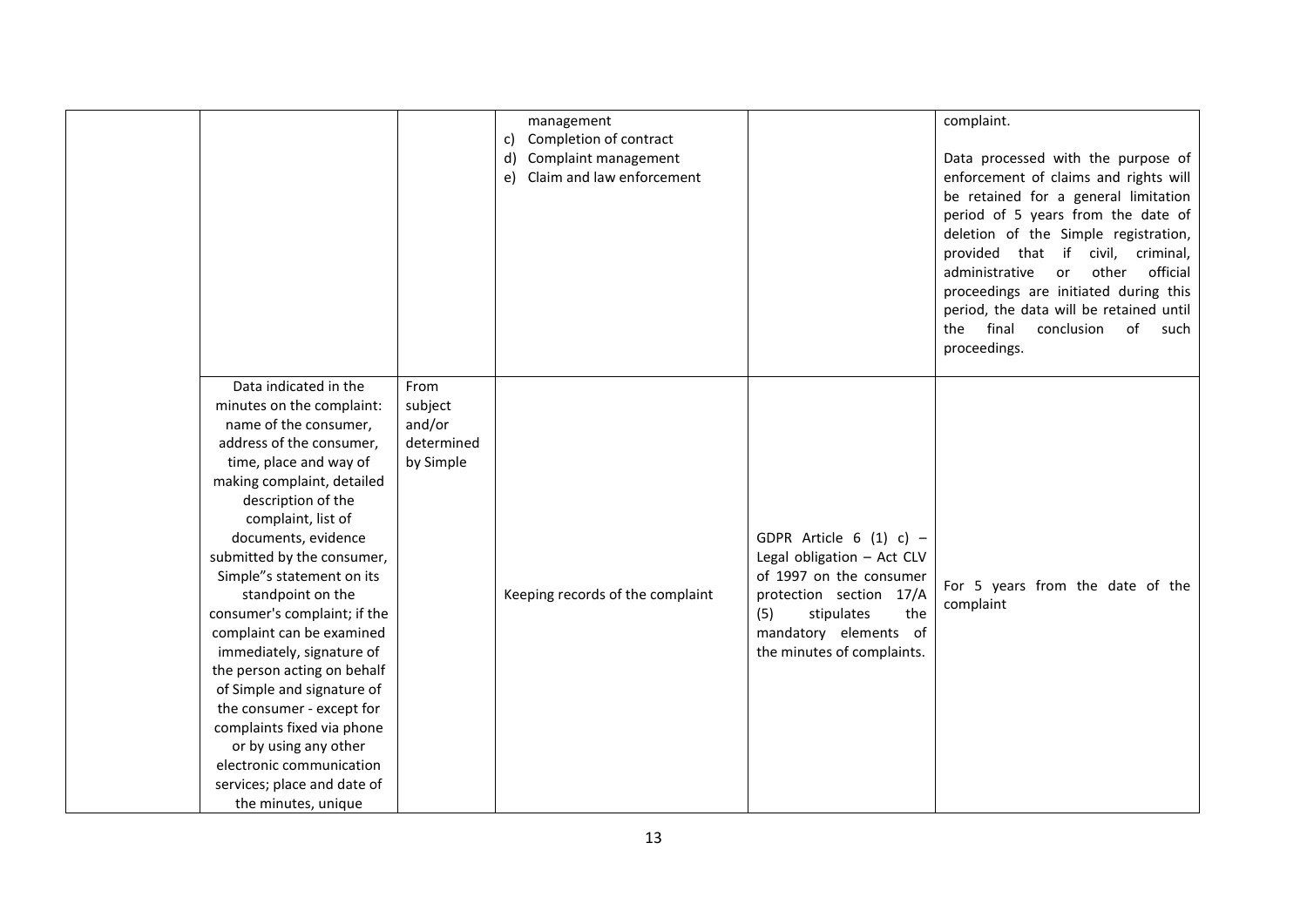| identifier of the complaint<br>in case of complaint made<br>via phone or by using<br>electronic communication |                 |                                                                                                                                                                           |                                                                                                                                                                                                                                                                                                                                                                                                                                                       |                                                                                                                                                                                                                                                                                                                                             |
|---------------------------------------------------------------------------------------------------------------|-----------------|---------------------------------------------------------------------------------------------------------------------------------------------------------------------------|-------------------------------------------------------------------------------------------------------------------------------------------------------------------------------------------------------------------------------------------------------------------------------------------------------------------------------------------------------------------------------------------------------------------------------------------------------|---------------------------------------------------------------------------------------------------------------------------------------------------------------------------------------------------------------------------------------------------------------------------------------------------------------------------------------------|
| services.                                                                                                     |                 |                                                                                                                                                                           |                                                                                                                                                                                                                                                                                                                                                                                                                                                       |                                                                                                                                                                                                                                                                                                                                             |
| phone number                                                                                                  | From<br>Subject | a) User identification<br>b) Communication with the User in<br>of<br>complaint<br>course<br>management<br>c) Complaint management                                         | GDPR Article 6<br>$(1)$ f)<br>Legitimate Interest                                                                                                                                                                                                                                                                                                                                                                                                     | Within the general civil law limitation<br>period following the complaint, that is<br>5 years from the submission of the<br>complaint.                                                                                                                                                                                                      |
| recorded phone call                                                                                           | From<br>Subject | User identification<br>a)<br>b) Quality assurance<br>Protection of consumers' rights<br>C)<br>d) Proof of the content of the<br>complaint<br>e) Claim and law enforcement | GDPR Article 6 (1) c) Legal<br>obligation - According to<br>Articlée 17/B (3) of the Act<br>CLV of 1997 on consumer<br>protection<br>all<br>verbal<br>complaint made via phone<br>to the customer service<br>all<br>and<br>phone<br>communication<br>between<br>the consumer and the<br>customer service shall be<br>recorded.<br>The<br>sound<br>shall<br>be<br>recording<br>indicated with a unique<br>identifier and shall be kept<br>for 5 years. | Within the general civil law limitation<br>period following the complaint, that is<br>5 years from the submission of the<br>complaint.                                                                                                                                                                                                      |
| subject of complaint                                                                                          | From<br>Subject | a) Complaint management<br>b) Claim and law enforcement                                                                                                                   | GDPR Article 6 (1) f)<br>Legitimate Interest                                                                                                                                                                                                                                                                                                                                                                                                          | Within the general civil law limitation<br>period following the complaint, that is<br>5 years from the submission of the<br>complaint.<br>Data processed with the purpose of<br>enforcement of claims and rights will<br>be retained for a general limitation<br>period of 5 years from the date of<br>deletion of the Simple registration, |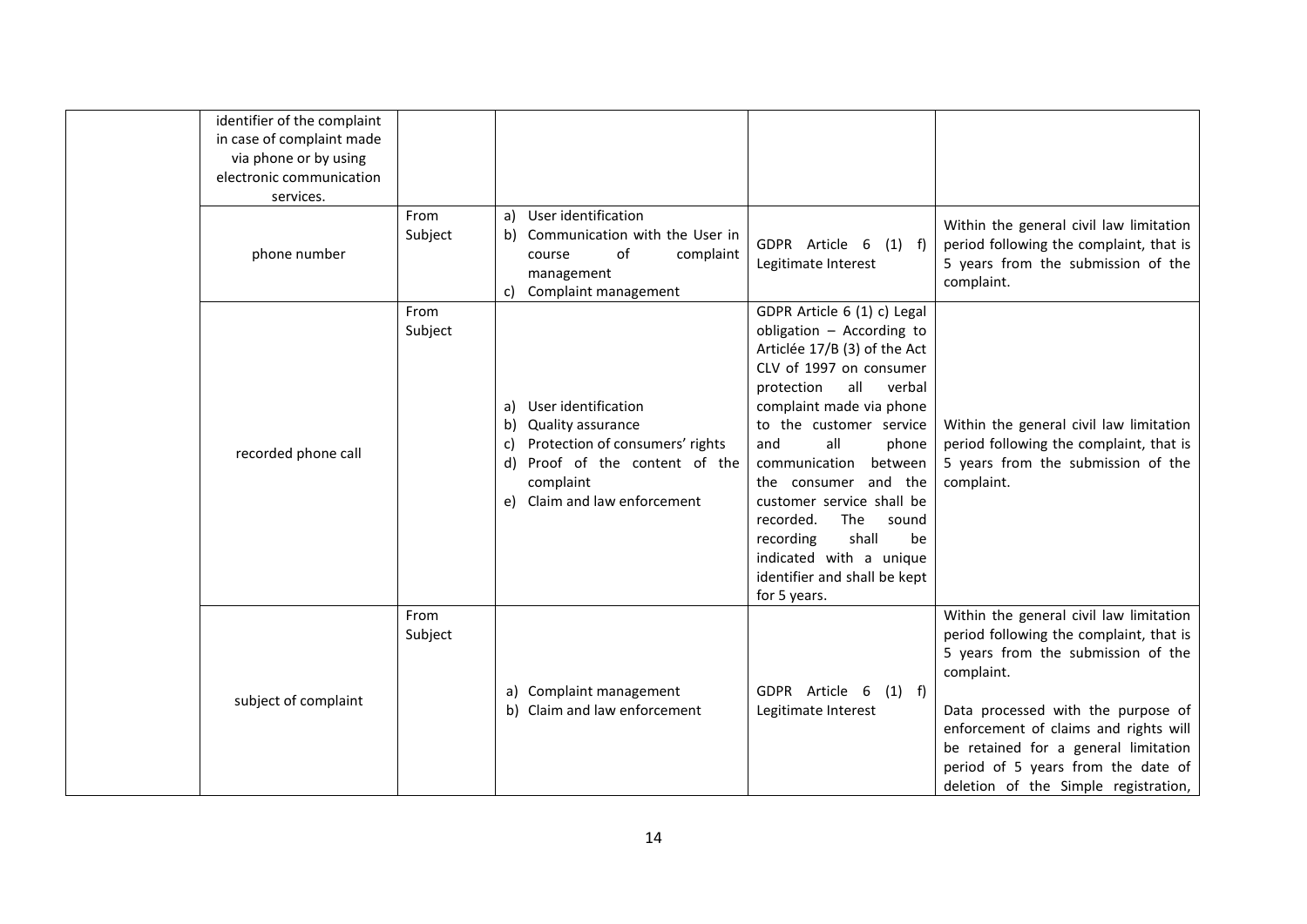|                                          |                 |                                                            |                                              | that if<br>criminal,<br>provided<br>civil,<br>official<br>administrative<br>other<br>or<br>proceedings are initiated during this<br>period, the data will be retained until<br>final<br>conclusion<br>of<br>the<br>such<br>proceedings.                                                                                                                                                                                                                                                                                                                                                 |
|------------------------------------------|-----------------|------------------------------------------------------------|----------------------------------------------|-----------------------------------------------------------------------------------------------------------------------------------------------------------------------------------------------------------------------------------------------------------------------------------------------------------------------------------------------------------------------------------------------------------------------------------------------------------------------------------------------------------------------------------------------------------------------------------------|
| parameters of transaction in<br>question | From<br>Subject | Complaint management<br>a)<br>b) Claim and law enforcement | GDPR Article 6 (1) f)<br>Legitimate Interest | Within the general civil law limitation<br>period following the complaint, that is<br>5 years from the submission of the<br>complaint.<br>Data processed with the purpose of<br>enforcement of claims and rights will<br>be retained for a general limitation<br>period of 5 years from the date of<br>deletion of the Simple registration,<br>provided that if<br>civil, criminal,<br>official<br>administrative<br>other<br>or <b>or</b><br>proceedings are initiated during this<br>period, the data will be retained until<br>conclusion of<br>the<br>final<br>such<br>proceedings. |

Data marked with \* are mandatory to fill in.

Simple and OTP Bank Nyrt. provide (1051 Budapest, Nádor u. 16) customer services as joint data controllers based on the joint data controller agreement concluded between them. According to Article 26 (2) of the GDPR we hereby inform you about the material provisions of the joint data controller agreement:

- Simple and OTP Bank Nyrt. independently keep the data protection records about its own data processing activities connected to its own liability, and independently keeps the data breach records, records of requests from supervisory authorities and data subjects, records of data processors, records of data transfers.
- OTP Bank Nyrt. ensures the storage of the consent statements for the time agreed by the joint data controllers and in a way which ensures searchability.
- In case of contacting the customer services via phone or in e-mail, OTP Bank Nyrt. informs the data subjects about the data processing and OTP Bank Nyrt. is liable for preparing the text of the consent statemeIt. OTP Bank Nyrt. collects, stores the consent statements and keeps records of them.
- Simple fulfils its obligation for information providing about the data processing via this privacy notice on its website.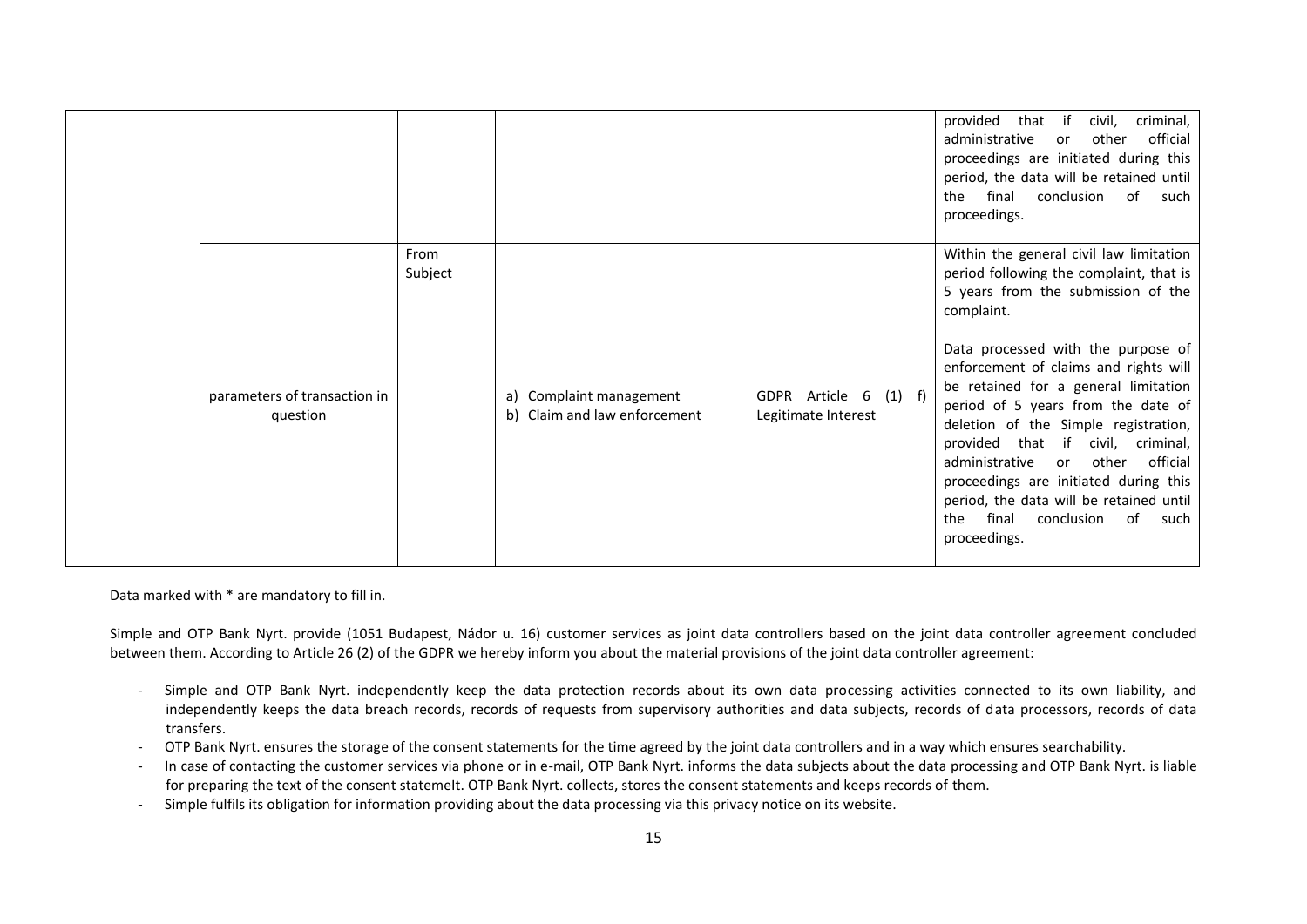- Simple and OTP Bank Nyrt. publish its privacy notices prepared separately related to the joint data processing on its own and informs the data subjects on its own.
- Simple and OTP Bank Nyrt. determine the purpose and tools of data processing jointly related to the joint data processing activity according to Article 26 (1) of the GDPR.
- The data subject is entitled to exercise his/her rights against both data controller and related to both data controller.
- Simple and OTP Bank Nyrt. answer the requests received by each of them independently according to the process jointly agreed.
- Simple and OTP Bank Nyrt. fulfil the requests of data subject on rectification, erasure, restriction of the personal data, objections against the data processing and requests on data portability independently.
- Simple and OTP Bank Nyrt. independently answer the questions of the supervisory authority related to their own activity.
- Those joint data controller announces the data breach to the authority whose activity is affected by the data breach.
- Those joint data controller informs the data subjects about the data breach, whose activity is affected by the data breach. If the data breach affected both data controller, the data controllers inform the data subjects independently and separately.
- **-** Data protection officer of the OTP Bank Nyrt is: Zoárd Gázmár, e-mail: adatvedelem@otpbank.hu, address: 1131 Budapest, Babér u. 9.

Indication of legitimate interest in accordance with GDPR Article6 (1) f): the data processing within the scope of making a complaint, examination, settlement and management of the complaint, including the recording of phone calls, is your and our common interest, as well as the interest of the service providers of the services available within Simple Application, since the processing of these data is necessary for the enforcement of our consumer and civil rights and interests in connection with the the purchase made, service used within Simple Application. The processing of your personal data hereunder is not precluded by your right to self-determination of recorded voice, since your personal freedoms are not infringed upon, since at the very beginning of the phonecall, you are duly informed regarding the recording of audio that is to commence, leaving you ample opportunity to decide on continuing with the phonecall, or terminating it. The same services and solutions are also available via e-mail customer service, thus, you have a choice regarding the addressing of your complaint.

**The User is entitled to object against the data processing based on the aforementioned legitimate interest in an e-mail sent to the Simple's customer service: ugyfelszolgalat@simple.hu.**

**For his/her request, the User is entitled to receive the legitimate interest balancing tests concerning the aforementioned data processing based on legitimate interest; he/she submits his/her request in an e-mail to be sent to Simple customer service.**

**1.2. Personal data processed specifically within the scope of certain services of Simple System** 

**1.2.1. Parking**

| Subject         |                          | Data origin | Purpose of data management |                       | Legal basis of data | Duration of data management                                           |
|-----------------|--------------------------|-------------|----------------------------|-----------------------|---------------------|-----------------------------------------------------------------------|
|                 | Data Category            |             |                            |                       | management          |                                                                       |
| User registered |                          | From        | Concluding                 | the<br>contract, I In | case of             | processing If the data are necessary for the                          |
| within Simple   | Vehicle's licence plate* | Subiect     | determination of its       | content.              |                     | purposes of column $D/a$ )   fulfilment of tax obligations, they will |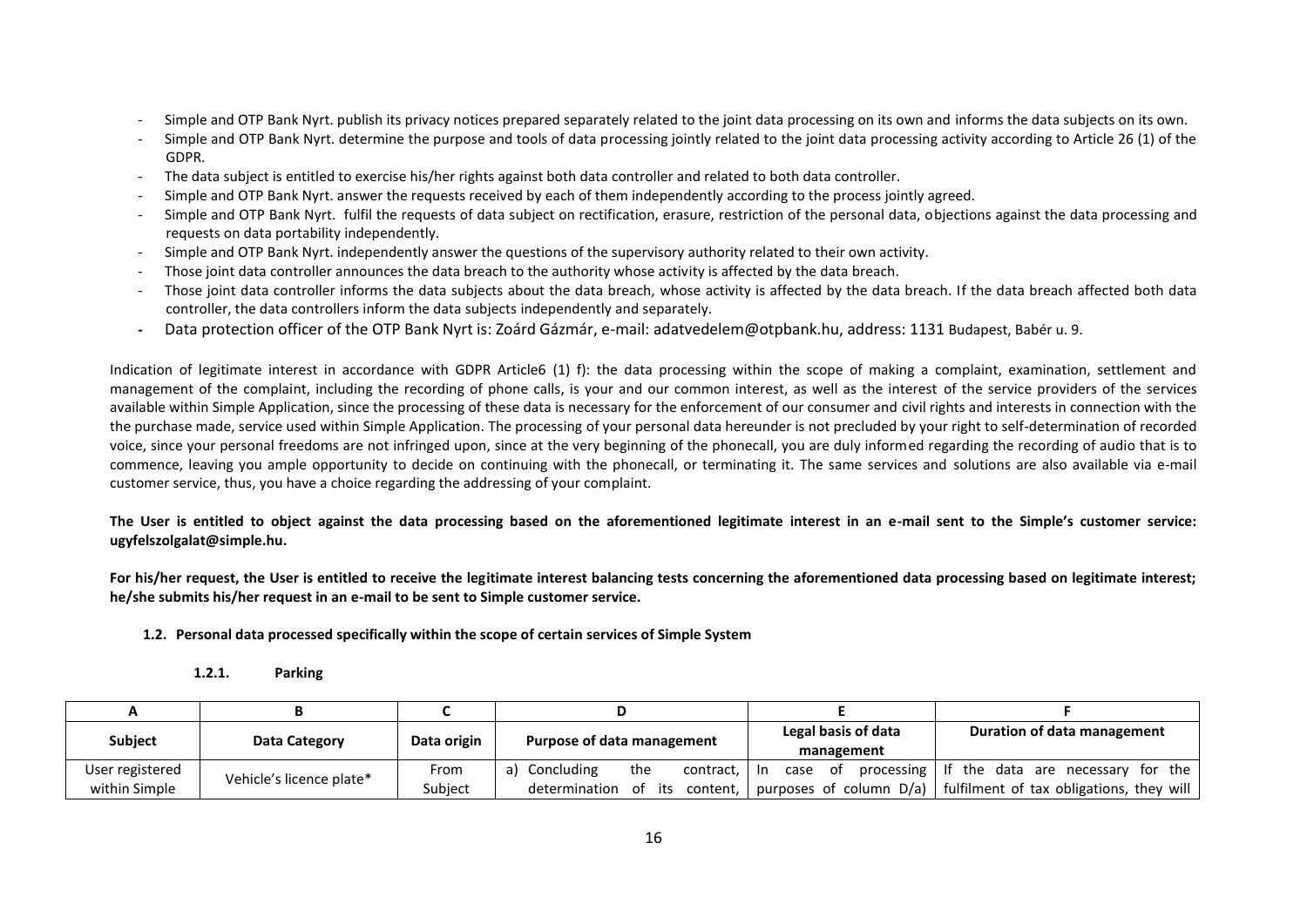|                                    |                 | modification, completion thereof<br>b) Invoicing of contractual charges<br>Claim and law enforcement<br>C)                                                                    | and b): Article 13/A E-<br>commerce Act<br>In case of processing<br>purposes of column D/a)<br>and $b$ ):<br>GDPR Article 6 (1) b)<br><b>Conclusion of Contract</b><br>In case of processing<br>purposes of column D/b):<br>GDPR Article 6<br>$(1)$ c)<br>Fulfilment<br>of<br>legal<br>obligation - billing<br>In case of processing<br>purposes of column D/c):<br>GDPR Article 6 (1) f)<br>Legitimate interest | be stored for 5 years calculated from<br>the last year from that calendar year in<br>which the tax should have been<br>reported or in the lack of reporting in<br>which the tax should have been paid.<br>If the data are necessary for the<br>fulfilment<br>of<br>the<br>accounting<br>obligations, retention period is 8 years.<br>Data processed with the purpose of<br>enforcement of claims and rights will<br>be retained for a general limitation<br>period of 5 years from the date of<br>deletion of the Simple registration,<br>provided that if civil, criminal,<br>other<br>official<br>administrative<br>or<br>proceedings are initiated during this<br>period, the data will be retained until<br>final<br>conclusion<br>of<br>such<br>the<br>proceedings.<br>In any other case the data shall be<br>after the<br>5 years<br>stored for<br>of the<br>termination<br>registration |
|------------------------------------|-----------------|-------------------------------------------------------------------------------------------------------------------------------------------------------------------------------|------------------------------------------------------------------------------------------------------------------------------------------------------------------------------------------------------------------------------------------------------------------------------------------------------------------------------------------------------------------------------------------------------------------|------------------------------------------------------------------------------------------------------------------------------------------------------------------------------------------------------------------------------------------------------------------------------------------------------------------------------------------------------------------------------------------------------------------------------------------------------------------------------------------------------------------------------------------------------------------------------------------------------------------------------------------------------------------------------------------------------------------------------------------------------------------------------------------------------------------------------------------------------------------------------------------------|
| Vehicle's country<br>denomination* | From<br>Subject | a) Concluding<br>the<br>contract,<br>determination of its content,<br>modification, completion thereof<br>b) Invoicing of contractual charges<br>c) Claim and law enforcement | In case of<br>processing<br>purposes of column D/a)<br>and b): Article 13/A E-<br>commerce Act<br>In case of<br>processing<br>purposes of column D/a)<br>and $b$ ):<br>GDPR Article 6<br>$(1)$ b)<br><b>Conclusion of Contract</b>                                                                                                                                                                               | (general term of statute of limitation).<br>If the data are necessary for the<br>fulfilment of tax obligations, they will<br>be stored for 5 years calculated from<br>the last year from that calendar year in<br>which the tax should have been<br>reported or in the lack of reporting in<br>which the tax should have been paid.<br>If the data are necessary for the<br>of<br>fulfilment<br>the<br>accounting<br>obligations, retention period is 8 years.                                                                                                                                                                                                                                                                                                                                                                                                                                 |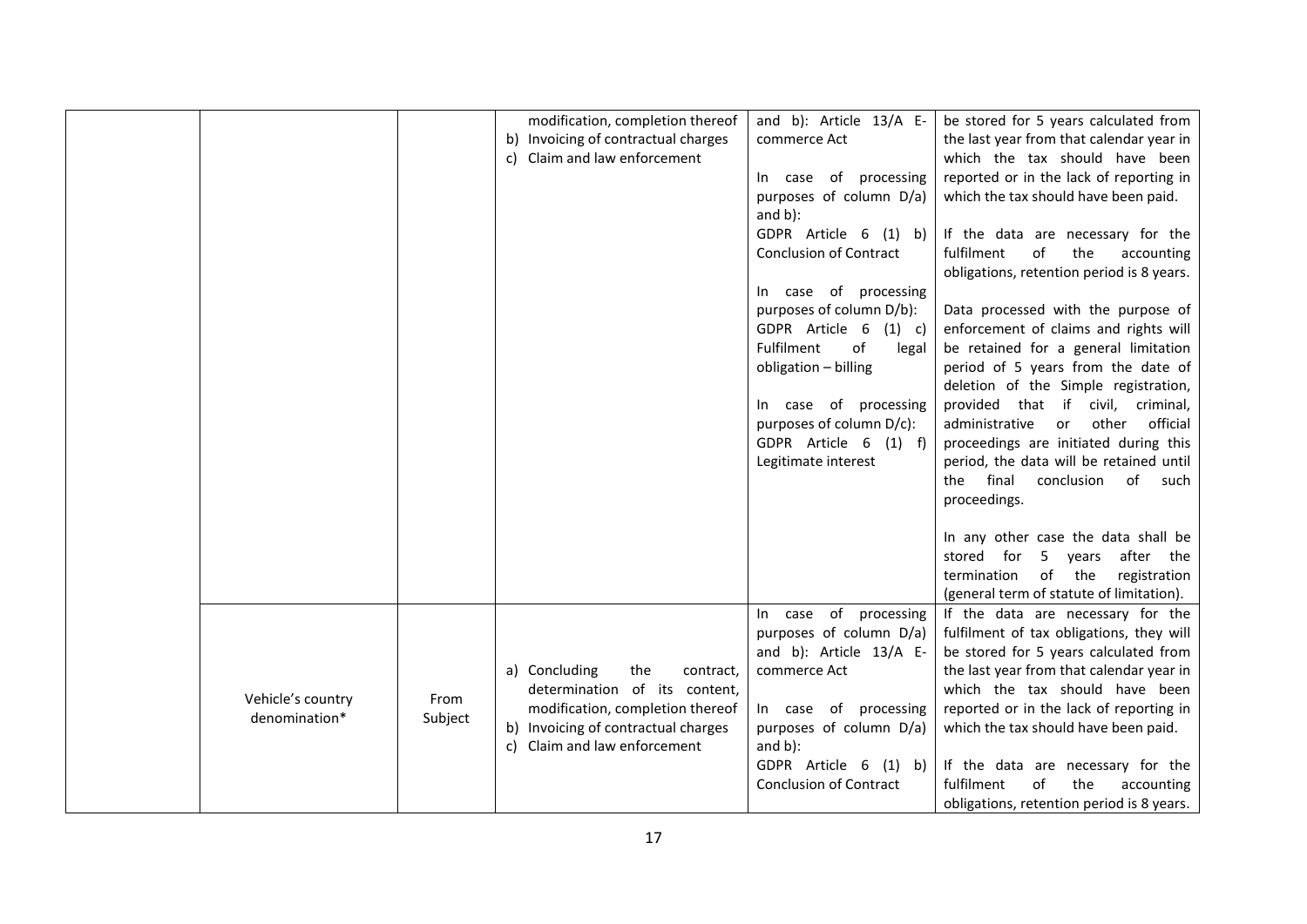|                   |                 |                                                                                                                                                                               | In case of processing<br>purposes of column D/c):<br>GDPR Article 6 (1) f)<br>Legitimate interest                                                                                                                                                                                                                            | Data processed with the purpose of<br>enforcement of claims and rights will<br>be retained for a general limitation<br>period of 5 years from the date of<br>deletion of the Simple registration,<br>provided that if civil, criminal,<br>official<br>administrative<br>other<br>or<br>proceedings are initiated during this<br>period, the data will be retained until<br>final<br>conclusion of such<br>the<br>proceedings.<br>In any other case the data shall be<br>stored for 5 years after the<br>of the<br>termination<br>registration                                                                                                                                                                                                                                                         |
|-------------------|-----------------|-------------------------------------------------------------------------------------------------------------------------------------------------------------------------------|------------------------------------------------------------------------------------------------------------------------------------------------------------------------------------------------------------------------------------------------------------------------------------------------------------------------------|-------------------------------------------------------------------------------------------------------------------------------------------------------------------------------------------------------------------------------------------------------------------------------------------------------------------------------------------------------------------------------------------------------------------------------------------------------------------------------------------------------------------------------------------------------------------------------------------------------------------------------------------------------------------------------------------------------------------------------------------------------------------------------------------------------|
| Parking location* | From<br>Subject | a) Concluding<br>the<br>contract,<br>determination of its content,<br>modification, completion thereof<br>b) Invoicing of contractual charges<br>c) Claim and law enforcement | In case of processing<br>purposes of column D/a)<br>and b): Article 13/A E-<br>commerce Act<br>In case of processing<br>purposes of column D/a)<br>and $b$ ):<br>GDPR Article 6 (1) b)<br><b>Conclusion of Contract</b><br>In case of processing<br>purposes of column D/c):<br>GDPR Article 6 (1) f)<br>Legitimate interest | (general term of statute of limitation).<br>If the data are necessary for the<br>fulfilment of tax obligations, they will<br>be stored for 5 years calculated from<br>the last year from that calendar year in<br>which the tax should have been<br>reported or in the lack of reporting in<br>which the tax should have been paid.<br>If the data are necessary for the<br>fulfilment<br>of<br>the<br>accounting<br>obligations, retention period is 8 years.<br>Data processed with the purpose of<br>enforcement of claims and rights will<br>be retained for a general limitation<br>period of 5 years from the date of<br>deletion of the Simple registration,<br>provided that if civil, criminal,<br>official<br>administrative<br><b>or</b><br>other<br>proceedings are initiated during this |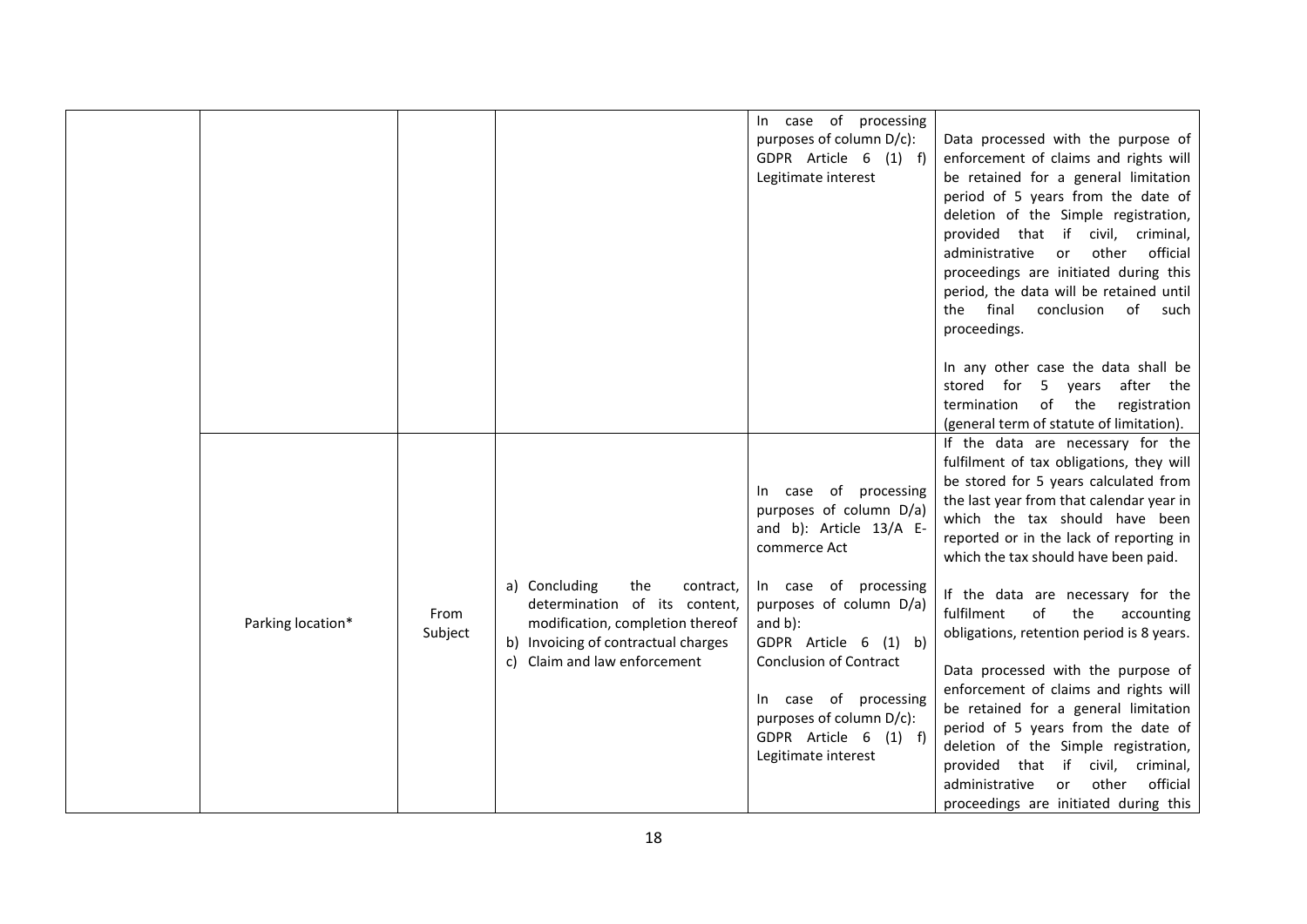|  |  | period, the data will be retained until<br>conclusion of such<br>final<br>the<br>proceedings. |
|--|--|-----------------------------------------------------------------------------------------------|
|  |  | In any other case the data shall be                                                           |
|  |  | stored for 5 years after the                                                                  |
|  |  | termination of the registration                                                               |
|  |  | (general term of statute of limitation).                                                      |

Data marked with \* are mandatory to fill in, without these data the use of the Parking function is not possible.

The data controller is Simple.

Presentation of legitimate interest: in case pf data processing for claim and law enforcement purposes Simple processes and uses the Users' aforementioned personal data in legal disputes arising from the contract concluded between the User and the Simple for the Simple System, in litigation, out-of-court proceedings, other court or authority proceedings as evidence. Simple processes those data that in case of any legal dispute between the User and Simple in connection with the contract, Simple can use them for the purpose of proving. The Service Provider is entitled to exercise its right within the general term of statute of limitation. The data processing therefore is necessary for the protection of Simple's rights and legal interests. The purpose of data processing cannot be fulfilled in any other way.

**The User is entitled to object to the data processing based on the aforementioned legitimate interest in an e-mail sent to the Simple's customer service: ugyfelszolgalat@simple.hu.**

For his/her request, the User is entitled to receive the legitimate interest balancing tests concerning the aforementioned data processing based on legitimate interest; **he/she submits his/her request in an e-mail to be sent to Simple customer service.**

**1.2.2. Purchase of motorway vignettes**

| A                                |                           |                 |                                                                                                                                                                                     |                                                                                         |                                                                                                                                                                                                                                                                                                      |
|----------------------------------|---------------------------|-----------------|-------------------------------------------------------------------------------------------------------------------------------------------------------------------------------------|-----------------------------------------------------------------------------------------|------------------------------------------------------------------------------------------------------------------------------------------------------------------------------------------------------------------------------------------------------------------------------------------------------|
| <b>Subject</b>                   | Data Category             | Data origin     | Purpose of data management                                                                                                                                                          | Legal basis of data                                                                     | Duration of data management                                                                                                                                                                                                                                                                          |
|                                  |                           |                 |                                                                                                                                                                                     | management                                                                              |                                                                                                                                                                                                                                                                                                      |
| User registered<br>within Simple | Vehicle's licence plate * | From<br>Subject | the<br>Concluding<br>contract,<br>a)<br>determination of its<br>content,<br>modification, completion thereof<br>Invoicing of contractual charges<br>b)<br>Claim and law enforcement | - of<br>case<br>In.<br>and b): Article $13/A$ E-<br>commerce Act<br>case<br>. of<br>In. | processing I If the data are necessary for the<br>purposes of column $D/a$ ) fulfilment of tax obligations, they will<br>be stored for 5 years calculated from<br>the last year from that calendar year in<br>which the tax should have been<br>processing   reported or in the lack of reporting in |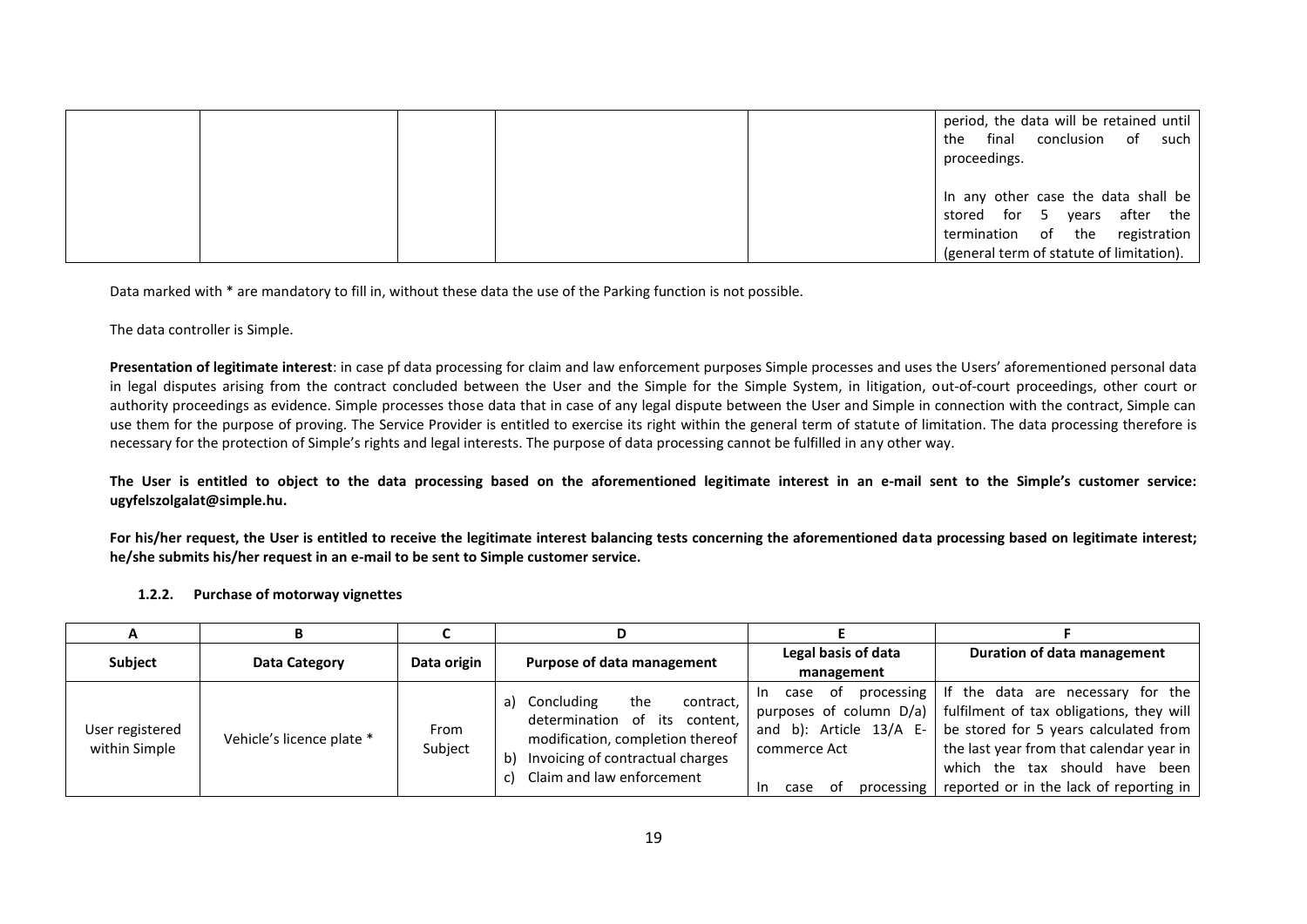|                   |         |                                     | purposes of column D/a)<br>and $b$ ): | which the tax should have been paid.                                  |
|-------------------|---------|-------------------------------------|---------------------------------------|-----------------------------------------------------------------------|
|                   |         |                                     | GDPR Article 6 (1) b)                 | If the data are necessary for the                                     |
|                   |         |                                     | <b>Conclusion of Contract</b>         | fulfilment<br>of<br>the<br>accounting                                 |
|                   |         |                                     |                                       | obligations, retention period is 8 years.                             |
|                   |         |                                     | In case of processing                 |                                                                       |
|                   |         |                                     | purposes of column D/b):              | Data processed with the purpose of                                    |
|                   |         |                                     | GDPR Article 6<br>$(1)$ c)            | enforcement of claims and rights will                                 |
|                   |         |                                     | of<br>Fulfilment<br>legal             | be retained for a general limitation                                  |
|                   |         |                                     | obligation - billing                  | period of 5 years from the date of                                    |
|                   |         |                                     |                                       | deletion of the Simple registration,                                  |
|                   |         |                                     | In case of processing                 | provided that if civil, criminal,                                     |
|                   |         |                                     | purposes of column D/c):              | administrative<br>or<br>other<br>official                             |
|                   |         |                                     | GDPR Article 6 (1) f)                 | proceedings are initiated during this                                 |
|                   |         |                                     | Legitimate interest                   | period, the data will be retained until                               |
|                   |         |                                     |                                       | the final<br>conclusion<br>of such                                    |
|                   |         |                                     |                                       | proceedings.                                                          |
|                   |         |                                     |                                       |                                                                       |
|                   |         |                                     |                                       | In any other case the data shall be                                   |
|                   |         |                                     |                                       | stored for 5 years after the<br>of the<br>termination<br>registration |
|                   |         |                                     |                                       | (general term of statute of limitation).                              |
|                   |         |                                     | In case of processing                 | If the data are necessary for the                                     |
|                   |         |                                     | purposes of column D/a)               | fulfilment of tax obligations, they will                              |
|                   |         |                                     | and b): Article 13/A E-               | be stored for 5 years calculated from                                 |
|                   |         |                                     | commerce Act                          | the last year from that calendar year in                              |
|                   |         |                                     |                                       | which the tax should have been                                        |
|                   |         | a) Concluding<br>the<br>contract,   | In case of processing                 | reported or in the lack of reporting in                               |
| Vehicle's country | From    | determination of its content,       | purposes of column D/a)               | which the tax should have been paid.                                  |
| denomination *    | Subject | modification, completion thereof    | and $b$ ):                            |                                                                       |
|                   |         | b) Invoicing of contractual charges | GDPR Article 6 (1) b)                 | If the data are necessary for the                                     |
|                   |         | Claim and law enforcement<br>c)     | <b>Conclusion of Contract</b>         | of<br>fulfilment<br>the<br>accounting                                 |
|                   |         |                                     |                                       | obligations, retention period is 8 years.                             |
|                   |         |                                     | In case of processing                 |                                                                       |
|                   |         |                                     | purposes of column D/c):              | Data processed with the purpose of                                    |
|                   |         |                                     | GDPR Article 6<br>$(1)$ f)            | enforcement of claims and rights will                                 |
|                   |         |                                     | Legitimate interest                   | be retained for a general limitation                                  |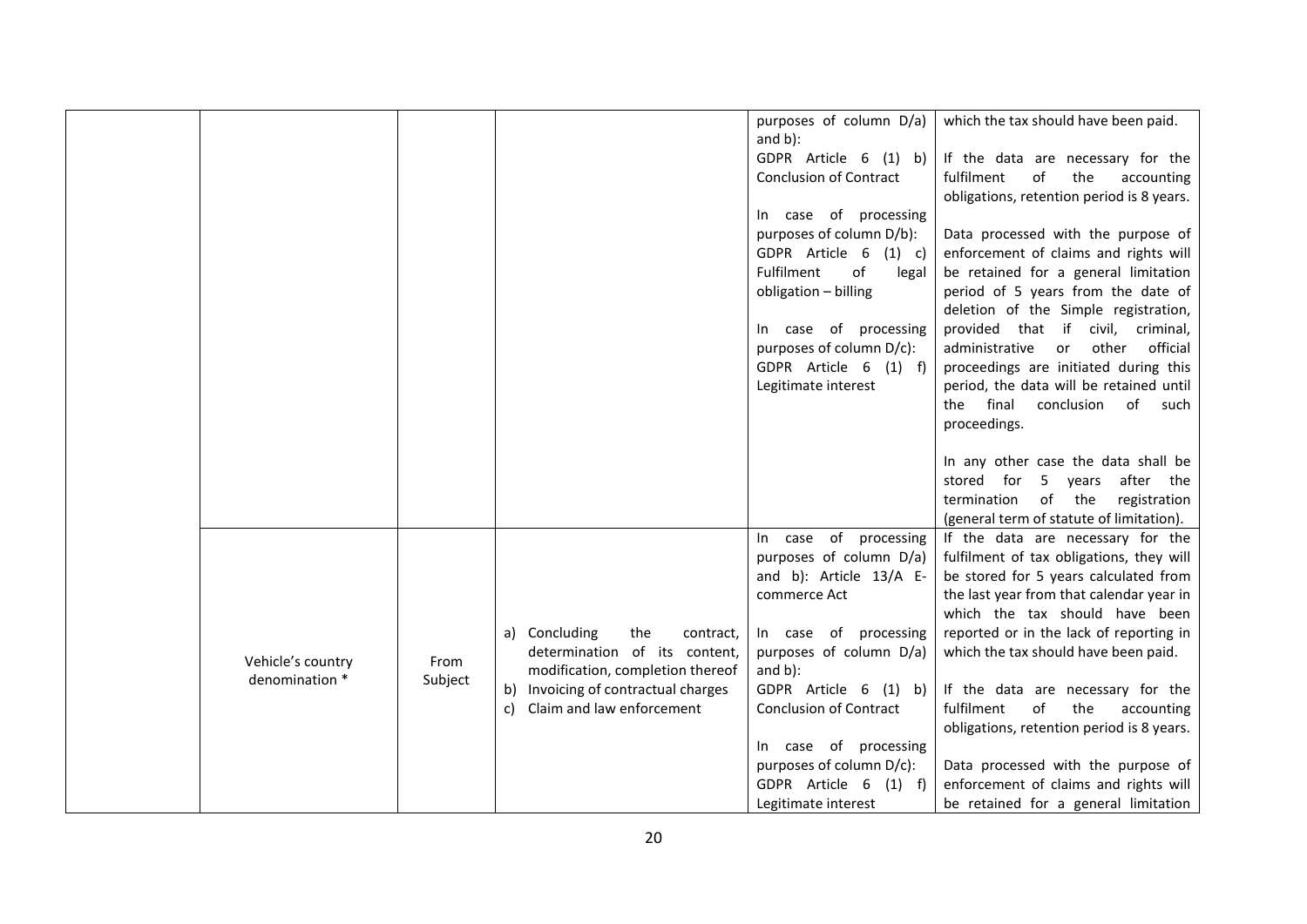|                      |                 |                                                                                                                                                                                  |                                                                                                                                                                                                                                                                                                                              | period of 5 years from the date of<br>deletion of the Simple registration,<br>provided that if civil, criminal,<br>official<br>administrative<br>other<br>or<br>proceedings are initiated during this<br>period, the data will be retained until<br>final<br>conclusion of such<br>the<br>proceedings.<br>In any other case the data shall be<br>stored for<br>5 years after<br>the<br>of the<br>registration<br>termination<br>(general term of statute of limitation).<br>If the data are necessary for the                                                                                                                                                                                                                                                                                                        |
|----------------------|-----------------|----------------------------------------------------------------------------------------------------------------------------------------------------------------------------------|------------------------------------------------------------------------------------------------------------------------------------------------------------------------------------------------------------------------------------------------------------------------------------------------------------------------------|----------------------------------------------------------------------------------------------------------------------------------------------------------------------------------------------------------------------------------------------------------------------------------------------------------------------------------------------------------------------------------------------------------------------------------------------------------------------------------------------------------------------------------------------------------------------------------------------------------------------------------------------------------------------------------------------------------------------------------------------------------------------------------------------------------------------|
| Type of the Vehicle* | From<br>Subject | a) Concluding<br>the<br>contract,<br>determination of its content,<br>modification, completion thereof<br>b) Invoicing of contractual charges<br>Claim and law enforcement<br>c) | In case of processing<br>purposes of column D/a)<br>and b): Article 13/A E-<br>commerce Act<br>In case of processing<br>purposes of column D/a)<br>and $b$ ):<br>GDPR Article 6 (1) b)<br><b>Conclusion of Contract</b><br>In case of processing<br>purposes of column D/c):<br>GDPR Article 6 (1) f)<br>Legitimate interest | fulfilment of tax obligations, they will<br>be stored for 5 years calculated from<br>the last year from that calendar year in<br>which the tax should have been<br>reported or in the lack of reporting in<br>which the tax should have been paid.<br>If the data are necessary for the<br>of<br>the<br>fulfilment<br>accounting<br>obligations, retention period is 8 years.<br>Data processed with the purpose of<br>enforcement of claims and rights will<br>be retained for a general limitation<br>period of 5 years from the date of<br>deletion of the Simple registration,<br>provided that if civil, criminal,<br>administrative<br>other<br>official<br>or<br>proceedings are initiated during this<br>period, the data will be retained until<br>conclusion<br>final<br>of<br>the<br>such<br>proceedings. |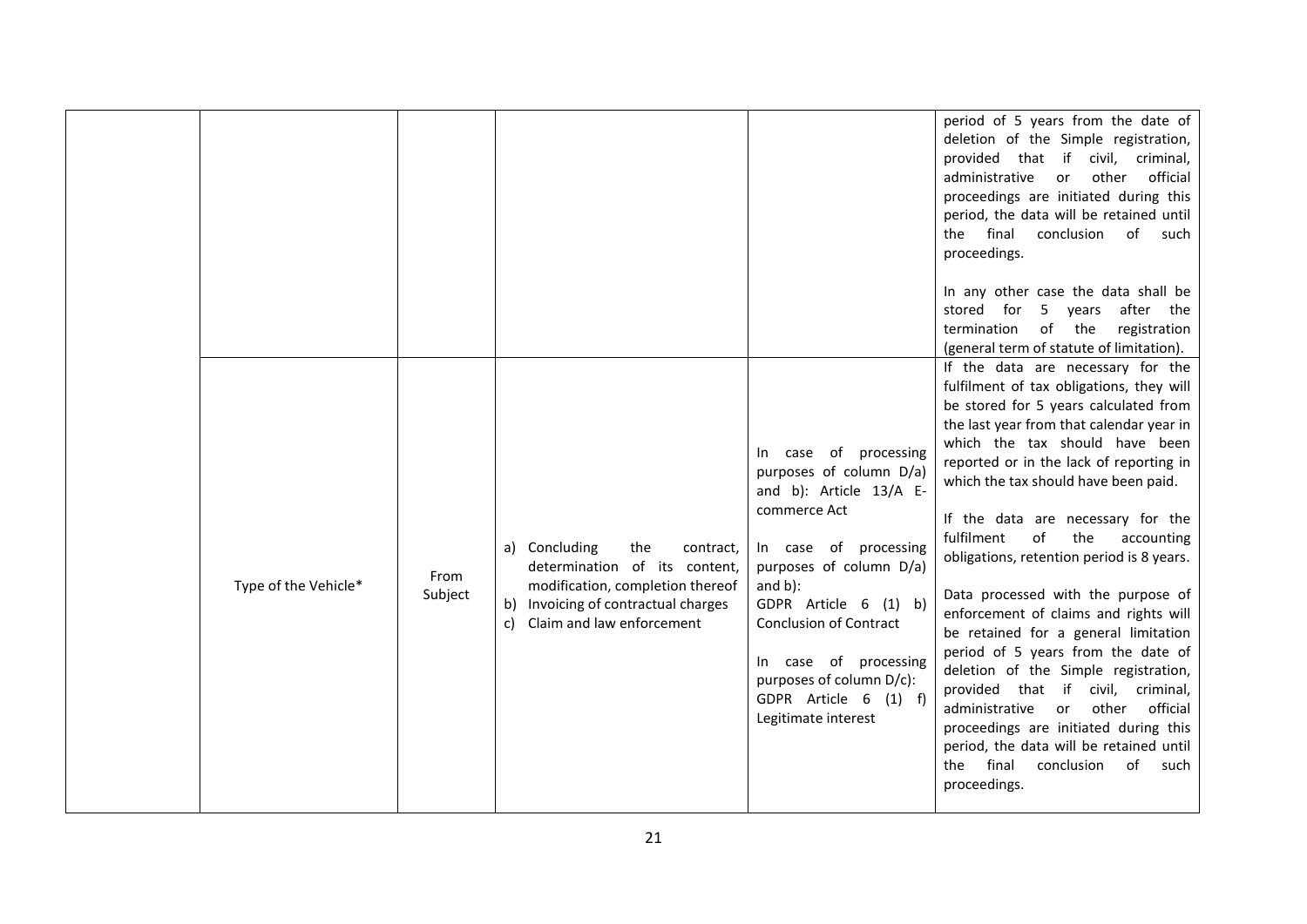|                                                                  |                 |                                                                                                                                                                                  |                                                                                                                                                                                                                                                                                                                                       | In any other case the data shall be<br>stored for<br>5 years<br>after the<br>of the<br>registration<br>termination<br>(general term of statute of limitation).                                                                                                                                                                                                                                                                                                                                                                                                                                                                                                                                                                                                                                                                                                                                                                                                                                                                             |
|------------------------------------------------------------------|-----------------|----------------------------------------------------------------------------------------------------------------------------------------------------------------------------------|---------------------------------------------------------------------------------------------------------------------------------------------------------------------------------------------------------------------------------------------------------------------------------------------------------------------------------------|--------------------------------------------------------------------------------------------------------------------------------------------------------------------------------------------------------------------------------------------------------------------------------------------------------------------------------------------------------------------------------------------------------------------------------------------------------------------------------------------------------------------------------------------------------------------------------------------------------------------------------------------------------------------------------------------------------------------------------------------------------------------------------------------------------------------------------------------------------------------------------------------------------------------------------------------------------------------------------------------------------------------------------------------|
| Data of the purchased<br>vignette (type, period of<br>validity)* | From<br>Subject | a) Concluding<br>the<br>contract,<br>determination of its content,<br>modification, completion thereof<br>b) Invoicing of contractual charges<br>Claim and law enforcement<br>c) | case of processing<br>In.<br>purposes of column D/a)<br>and b): Article 13/A E-<br>commerce Act<br>In case of processing<br>purposes of column D/a)<br>and $b$ ):<br>GDPR Article 6 (1) b)<br><b>Conclusion of Contract</b><br>In case of processing<br>purposes of column D/c):<br>GDPR Article 6<br>$(1)$ f)<br>Legitimate interest | If the data are necessary for the<br>fulfilment of tax obligations, they will<br>be stored for 5 years calculated from<br>the last year from that calendar year in<br>which the tax should have been<br>reported or in the lack of reporting in<br>which the tax should have been paid.<br>If the data are necessary for the<br>fulfilment<br>the<br>of<br>accounting<br>obligations, retention period is 8 years.<br>Data processed with the purpose of<br>enforcement of claims and rights will<br>be retained for a general limitation<br>period of 5 years from the date of<br>deletion of the Simple registration,<br>provided that if<br>civil,<br>criminal,<br>administrative<br>other<br>official<br>or<br>proceedings are initiated during this<br>period, the data will be retained until<br>final<br>conclusion of<br>the<br>such<br>proceedings.<br>In any other case the data shall be<br>after<br>the<br>stored<br>for<br>5<br>years<br>of<br>the<br>registration<br>termination<br>(general term of statute of limitation). |

Data marked with \* are mandatory to fill in, without these data the use of the Purchase of motorway vignette function is not possible.

The data controller is Simple.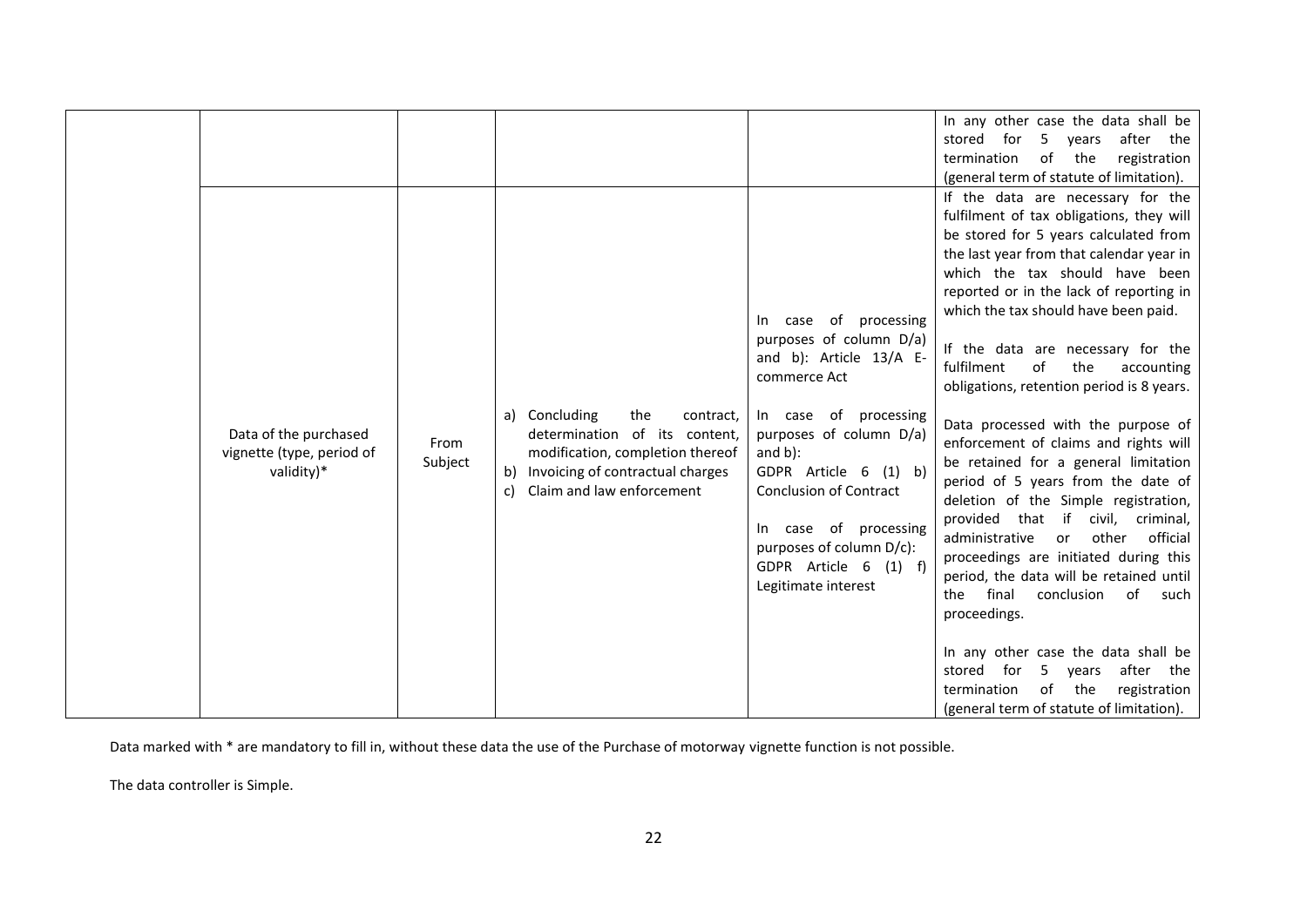**Presentation of legitimate interest**: in case pf data processing for claim and law enforcement purposes Simple processes and uses the Users' aforementioned personal data in legal disputes arising from the contract concluded between the User and the Simple for the Simple System, in litigation, out-of-court proceedings, other court or authority proceedings as evidence. Simple processes those data that in case of any legal dispute between the User and Simple in connection with the contract, Simple can use them for the purpose of proving. The Service Provider is entitled to exercise its right within the general term of statute of limitation. The data processing therefore is necessary for the protection of Simple's rights and legal interests. The purpose of data processing cannot be fulfilled in any other way.

**The User is entitled to object to the data processing based on the aforementioned legitimate interest in an e-mail sent to the Simple's customer service: ugyfelszolgalat@simple.hu.**

For his/her request, the User is entitled to receive the legitimate interest balancing tests concerning the aforementioned data processing based on legitimate interest; **he/she submits his/her request in an e-mail to be sent to Simple customer service.**

| Α                                | B                                                                            |                 | D                                                                                                                                                                                                                                                                                                                                                                                   | E.                                          |                                                                                                                                                                                                                                                                                                                                                                                                                                                                                                                                                                                                                                          |
|----------------------------------|------------------------------------------------------------------------------|-----------------|-------------------------------------------------------------------------------------------------------------------------------------------------------------------------------------------------------------------------------------------------------------------------------------------------------------------------------------------------------------------------------------|---------------------------------------------|------------------------------------------------------------------------------------------------------------------------------------------------------------------------------------------------------------------------------------------------------------------------------------------------------------------------------------------------------------------------------------------------------------------------------------------------------------------------------------------------------------------------------------------------------------------------------------------------------------------------------------------|
| <b>Subject</b>                   | Data Category                                                                | Data origin     | Purpose of data management                                                                                                                                                                                                                                                                                                                                                          | Legal basis of data<br>management           | Duration of data management                                                                                                                                                                                                                                                                                                                                                                                                                                                                                                                                                                                                              |
| User registered<br>within Simple | IDFA of Users using iOS<br>device, GPS ADID of Users<br>using Android device | From<br>Subject | Tracking and administering the<br>redirection of the User from Simple<br>Application to Foodpanda mobile<br>application; transferring them to te<br>of Foodpanda mobile<br>operator<br>application in order to account the<br>the<br>between<br>Service<br>contract<br>and the<br>Provider<br>operator of<br>Foodpanda mobile application, and<br>to invoice the fees to Foodpanda. | GDPR<br>6<br>(1)<br>art.<br>a):<br>consent. | Until the withdrawal of the consent.<br>If the data are necessary for the<br>fulfilment of tax obligations, they will<br>be stored for 5 years calculated from<br>the last year from that calendar year in<br>which the tax should have been<br>reported or in the lack of reporting in<br>which the tax should have been paid.<br>If the data are necessary for the<br>fulfilment<br>of<br>the<br>accounting<br>obligations, retention period is 8 years.<br>In any other case the data shall be<br>after<br>stored<br>for<br>5<br>the<br>vears<br>the<br>registration<br>termination<br>of<br>(general term of statute of limitation). |

#### **1.2.3. Redirecting to Foodpanda mobile application**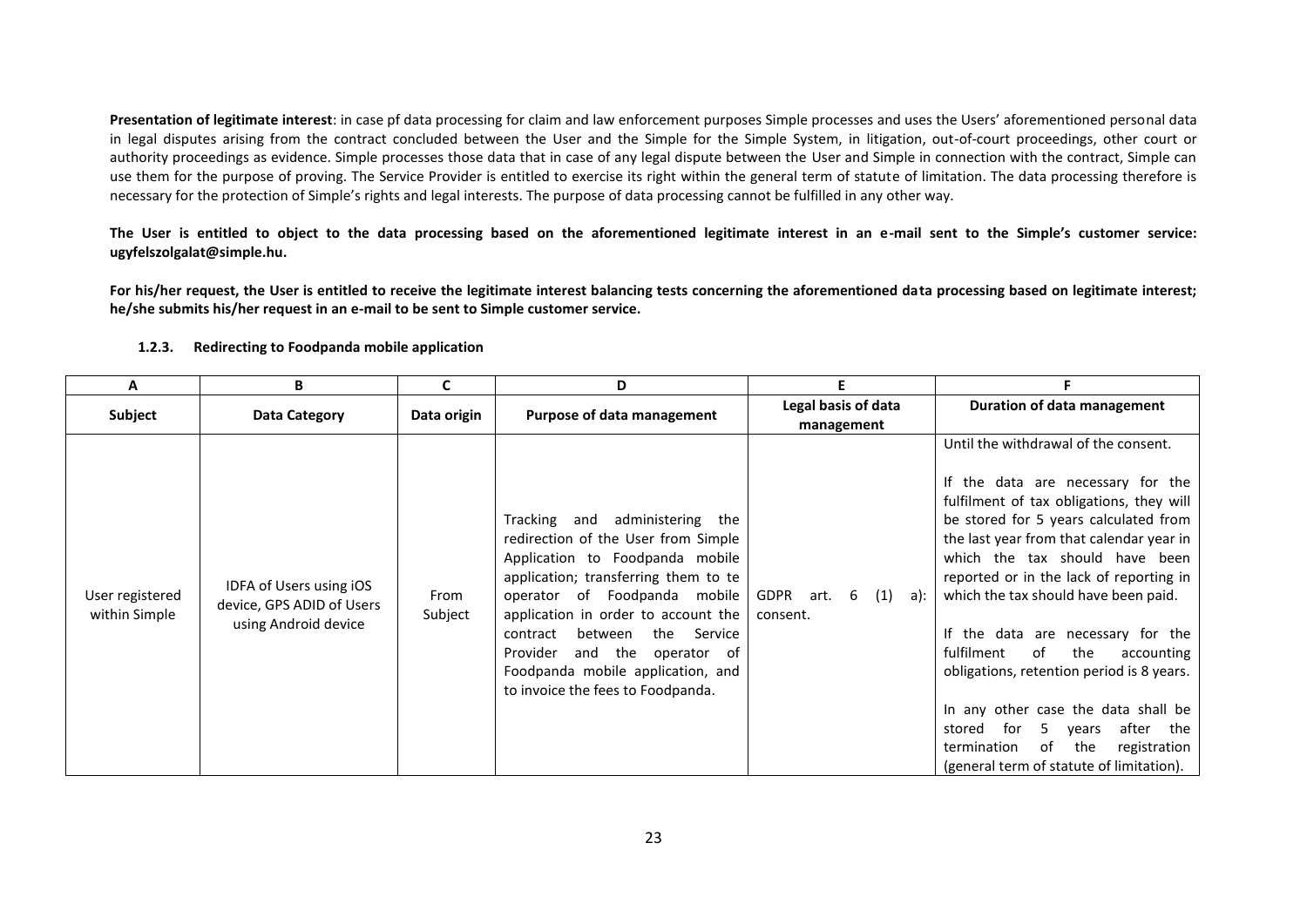If the User granted consent to processing of the aforementioned IDs, the Service provider transfers the IDs to Delivery Hero Hungary Ltd operating the Foodpanda mobile application for the aforementioned purposes.

From the aspect of Delivery Hero Hungary Ltd. as the operator of the Foodpanda mobile application, the Service Provider shall be deemed as data controller of the aforementioned data which it uses for accounting the contract with Delivery Hero Hungary Ltd and for invoicing the fees from this contract. The Delivery Hero Hungary Ltd is the data controller of the transferred data and processes the transferred data according to its own data privacy notice.

The User can grant and withdraw his/her consent in the following way:

- a) **The User using iOS device** enters the Settings menu of his/her iOS device, and then into the "Privacy" menu, and there he/she turns out the "Limit Ad Tracking" function; in this case the User will get an IDFA and the Service Provider uses it for the purpose defined herein. Turning out the "Limit Ad Tracking" function by the User shall be deemed as granting expressed, voluntarily, actively granted consent to the data processing for the aforementioned purposes. The User can withdraw his/her consent granted in the aforementioned way that he/she turns in the "Limit Ad Tracking" function on his/her iOS device in the same menu; in this case the User will not get IDFA and the Service provider will not use it for the aforementioned purposes.
- b) The User using Android device enters the Google Settings menu of his/her Android device, and then into the "Ads" menu, and there he/she turns out the "Optout of interest-based ads" function; in this case the User will get an GPS ADID and the Service Provider uses it for the purpose defined herein. Turning out the "Opt-out of interest-based ads" function by the User shall be deemed as granting expressed, voluntarily, actively granted consent to the data processing for the aforementioned purposes. The User can withdraw his/her consent granted in the aforementioned way that he/she turns in the "Opt-out of interest-based ads" function on his/her Android device in the same menu; in this case the User will not get GPS ADID and the Service provider will not use it for the aforementioned purposes.

## **The User is entitled to withdraw his/her consent granted in the aforementioned way at any time, without any disadvantageous consequences, in the aforementioned way.**

The Service Provider is not liable for what purpose and in what manner the Google and Apple use the IDFA/GPS ADID data, processing those data by Google and Apple the Google's and Apple's privacy notice shall apply.; Google and Apple are data controller in this respect. We suggest our Users to carefully study those privacy notices before granting his/her consent.

The redirecting to Foodpanda function is not available in the Huawei operating system version of the Simple Application, therefore Simple does not process the above data in the Huawei operating system version of the Simple Application.

#### **1.2.4. Purchase of Transport mobile ticket**

Simple processes the following additional personal data of the Users during the purchase of Transport mobile tickets: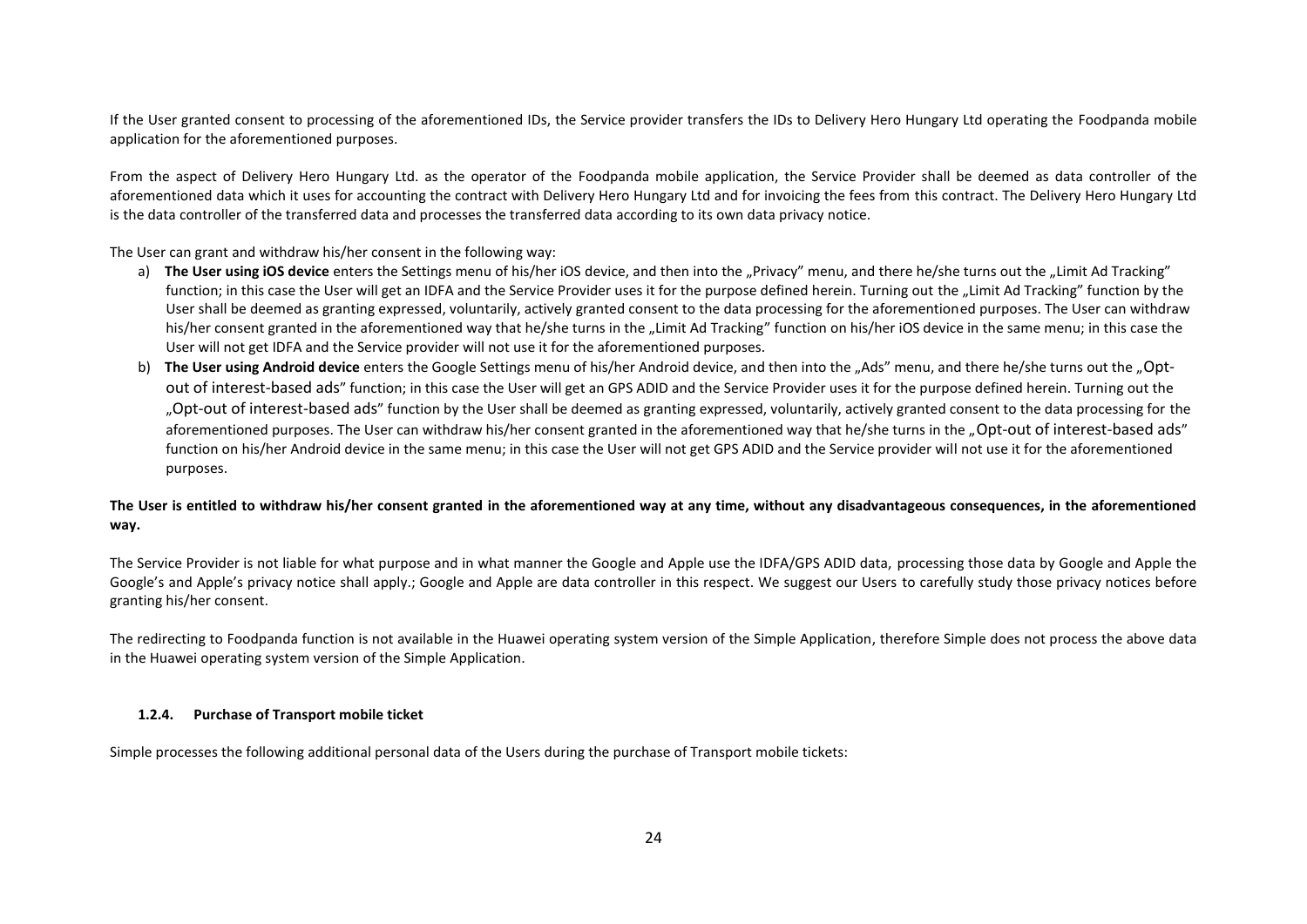| A                                | B                                                                                                                                                                                                                                                                                                                                                                                                                                                                                                                                           | C            | D                                                                                                                                                                                                                                      | E                                                                                                                                                                                                                                                                                                                                                                                                                                                                                                                                                            |                                                                                                                                                                                                                                                                                                                                                                                                                                                                                                |
|----------------------------------|---------------------------------------------------------------------------------------------------------------------------------------------------------------------------------------------------------------------------------------------------------------------------------------------------------------------------------------------------------------------------------------------------------------------------------------------------------------------------------------------------------------------------------------------|--------------|----------------------------------------------------------------------------------------------------------------------------------------------------------------------------------------------------------------------------------------|--------------------------------------------------------------------------------------------------------------------------------------------------------------------------------------------------------------------------------------------------------------------------------------------------------------------------------------------------------------------------------------------------------------------------------------------------------------------------------------------------------------------------------------------------------------|------------------------------------------------------------------------------------------------------------------------------------------------------------------------------------------------------------------------------------------------------------------------------------------------------------------------------------------------------------------------------------------------------------------------------------------------------------------------------------------------|
| Subject                          | <b>Data Category</b>                                                                                                                                                                                                                                                                                                                                                                                                                                                                                                                        | Data origin  | Purpose of data management                                                                                                                                                                                                             | Legal basis of data<br>management                                                                                                                                                                                                                                                                                                                                                                                                                                                                                                                            | <b>Duration of data management</b>                                                                                                                                                                                                                                                                                                                                                                                                                                                             |
| User registered<br>within Simple | · Volánbusz-BKSZ pass ID<br>card number*<br>· General pass ID Card<br>number*<br>· Pass ID card for persons<br>small<br>with<br>children<br>number*<br>$\bullet$ Pass<br>ID<br>card<br>for<br>pensioners number*<br>· Driving license number<br>(card format)*<br>· Passport number*<br>· ID card number*<br>· education ID card number<br>Government<br>under<br>Decree No. 362/2011 (XII.<br>$30.$ ) - student ID card or<br>pedagogue ID card*<br>• Hungarian<br>ID<br>card<br>number*<br>• Hungarian<br>relatives<br>ID<br>card number* | data subject | Concluding contract, determining<br>a)<br>content,<br>amendment,<br>its<br>fulfilment of the contract<br>Invoicing the fees based on the<br>b)<br>contract<br>Law and claim enforcement<br>C)<br>Establishing right for discount<br>d) | In case of purposes in<br>column D points a), b) and<br>d): GDPR art. 6 (1) c) -<br>fulfilment<br>of<br>legal<br>obligations,<br>legal<br>this<br>for<br>provisions<br>obligations:<br>E-Commerce Act 13/A §<br>Act CC of $2011 - 6.$ § (2)<br>Governmental Decree No.<br>356/2012 (XII.13.) 25. § (1)<br>Act XLI of 2012 7. § (1) -<br>(5)<br>In case of purposes in<br>column D points a), b) and<br>d): GDPR art. $6(1) b$ -<br>fulfilment of the contract<br>In case of purposes in<br>column D point c): GDPR<br>art. $6(1) f$ – Legitimate<br>interest | 5 years after the termination of the<br>registration<br>Data processed with the purpose of<br>enforcement of claims and rights will<br>be retained for a general limitation<br>period of 5 years from the date of<br>deletion of the Simple registration,<br>provided that if<br>civil, criminal,<br>administrative<br>other<br>official<br>or<br>proceedings are initiated during this<br>period, the data will be retained until<br>final<br>conclusion<br>of<br>the<br>such<br>proceedings. |
| User registered<br>within Simple | $\bullet$ starting<br>date<br>of the<br>validity of the Transport<br>mobile ticket*                                                                                                                                                                                                                                                                                                                                                                                                                                                         | data subject | a) Concluding contract, determining<br>content.<br>amendment.<br>its<br>fulfilment of the contract<br>Invoicing the fees based on the<br>b)<br>contract<br>Law and claim enforcement<br>C)                                             | In case of purposes in<br>column D points a), b):<br>E-Commerce Act 13/A §<br>In case of purposes in<br>column D points a), b) and<br>d): GDPR art. 6 (1) b) -<br>fulfilment of the contract<br>In case of purposes in                                                                                                                                                                                                                                                                                                                                       | 5 years after the termination of the<br>registration<br>Data processed with the purpose of<br>enforcement of claims and rights will<br>be retained for a general limitation<br>period of 5 years from the date of<br>deletion of the Simple registration,<br>provided that if<br>civil, criminal,<br>official<br>administrative<br>other<br>or                                                                                                                                                 |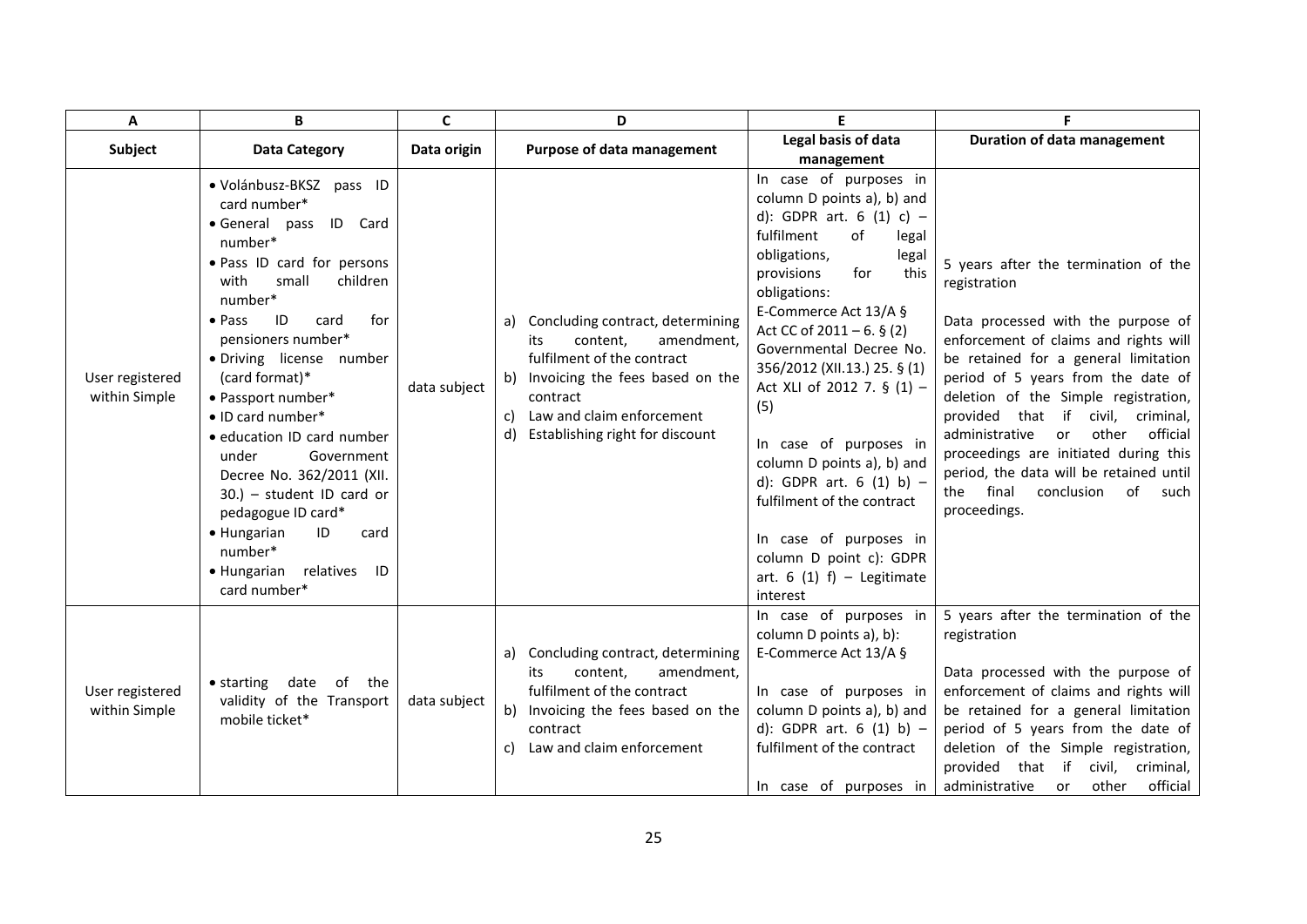|  |  | column D point c): GDPR   proceedings are initiated during this                    |              |       |               |      |
|--|--|------------------------------------------------------------------------------------|--------------|-------|---------------|------|
|  |  | $\frac{1}{2}$ art. 6 (1) f) – Legitimate   period, the data will be retained until |              |       |               |      |
|  |  | interest                                                                           | the          | final | conclusion of | such |
|  |  |                                                                                    | proceedings. |       |               |      |

Data marked with \* are mandatory to fill in, without these data the use of the Transport mobile ticket function is not working; those data are preconditions of the agreement.

Data controller is Simple.

**Presentation of legitimate interest**: in case pf data processing for claim and law enforcement purposes Simple processes and uses the Users' aforementioned personal data in legal disputes arising from the contract concluded between the User and the Simple for the Simple System, in litigation, out-of-court proceedings, other court or authority proceedings as evidence. Simple processes those data that in case of any legal dispute between the User and Simple in connection with the contract, Simple can use them for the purpose of proving. The Service Provider is entitled to exercise its right within the general term of statute of limitation. The data processing therefore is necessary for the protection of Simple's rights and legal interests. The purpose of data processing cannot be fulfilled in any other way.

**The User is entitled to object to the data processing based on the aforementioned legitimate interest in an e-mail sent to the Simple's customer service: ugyfelszolgalat@simple.hu.**

For his/her request, the User is entitled to receive the legitimate interest balancing tests concerning the aforementioned data processing based on legitimate interest; **he/she submits his/her request in an e-mail to be sent to Simple customer service.**

#### **1.2.5. Bookline order**

With respect to the data listed in the present section Simple is to be construed as data processor of Libri-Bookline LLC. operator of bookline.hu online webshop, and processes these data as data processor. The data controller of these data is Libri-Bookline LLC. Categories of data processed by Simple as data processor are the following:

| <b>Subject</b>                | Data Category                                    |
|-------------------------------|--------------------------------------------------|
|                               | Data of Bookline account (name, e-mail address)* |
| User registered within Simple | Mode of shipping*                                |
|                               | Shipping address*                                |
|                               | Order name*                                      |

Data marked with \* are mandatory to fill in, without these data the use of the Bookline order function is not possible.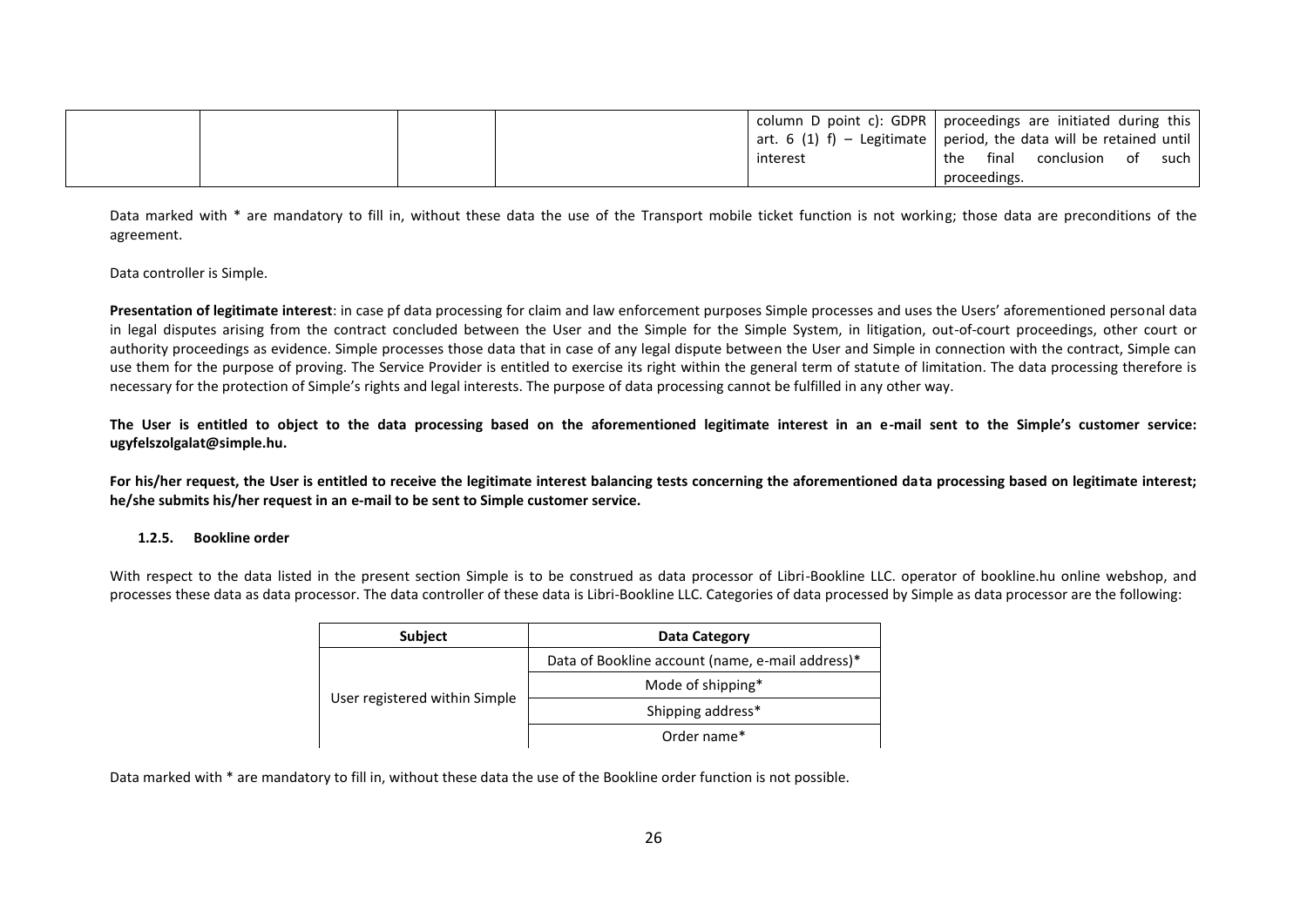#### **1.2.6. Taxi order**

With respect to the data listed in the present section Simple is to be construed as data processor of Főtaxi Ltd. service provider of Főtaxi, and processes these data as data processor. The data controller of these data is Főtaxi Ltd. Categories of data processed by Simple as data processor are the following:

| Subject                       | Data Category       |
|-------------------------------|---------------------|
| User registered within Simple | Taxi order address* |
|                               | Phone number*       |
|                               | Order name*         |

Data marked with \* are mandatory to fill in, without these data the use of the Taxi order function is not possible.

# **1.2.7. OTP Health Fund balance inquiry and top up, OTP SZÉP card balance inquiry**

### **A. Data processing related to the OTP Health Fund balance inquiry and top up**

With respect to the data listed in the present section Simple is to be construed as data processor of OTP National Health and Self-care Fund and processes these data as data processor. The data controller of these data is OTP National Health and Self-care Fund. Categories of data processed by Simple as data processor are the following:

| <b>Subject</b>                | Data Category                        |
|-------------------------------|--------------------------------------|
| User registered within Simple | OTP Health Fund card number*         |
|                               | OTP Health Fund card telecode*       |
|                               | OTP Health Fund card balance         |
|                               | OTP Health Fund card charged amount* |

Data marked with \* are mandatory to fill in, without these data the use of the OTP EP card balance inquiry and top-up function is not possible.

#### **B. Data processing related to the OTP SZÉP card balance inquiry**

With respect to the data listed in the present section Simple is to be construed as data processor of OTP Pénztárszolgáltató és Tanácsadó Zrt. and processes these data as data processor. The data controller of these data is OTP Pénztárszolgáltató és Tanácsadó Zrt. Categories of data processed by Simple as data processor are the following:

| <b>Subject</b> | Data Category |
|----------------|---------------|
|----------------|---------------|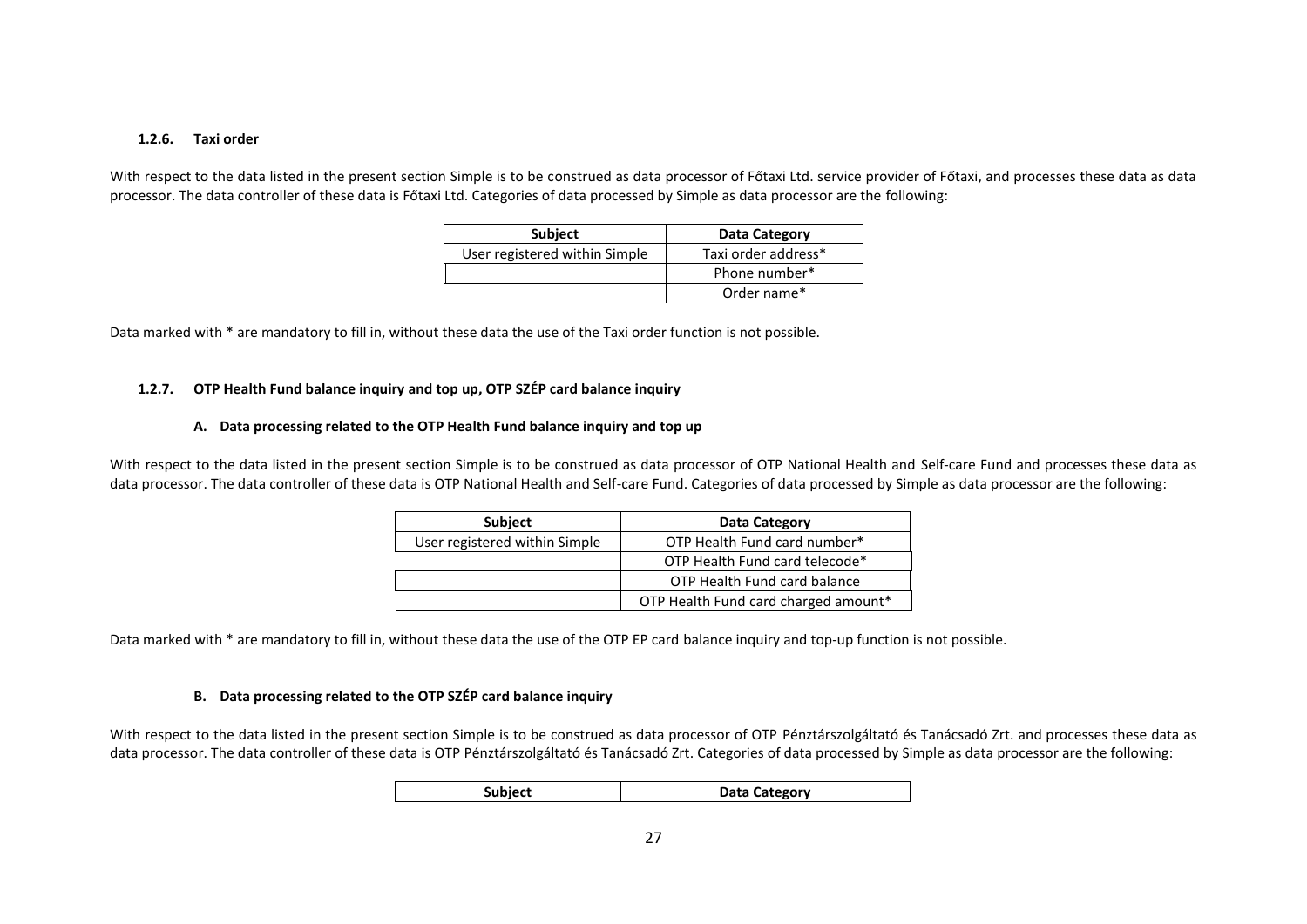| User registered within Simple | OTP SZÉP card number* |
|-------------------------------|-----------------------|
|                               | OTP SZÉP card balance |

Data marked with \* are mandatory to fill in, without these data the use of the OTP SZÉP card balance inquiry function is not possible.

### **1.2.8. Loyalty Card**

| <b>Subject</b>                   | Data Category                       | Data origin  | Purpose of data management                                                                                   | Legal basis of data<br>management                            | Duration of data management                                                             |
|----------------------------------|-------------------------------------|--------------|--------------------------------------------------------------------------------------------------------------|--------------------------------------------------------------|-----------------------------------------------------------------------------------------|
| User registered<br>within Simple | Data of the saved Loyalty<br>Card * | From Subject | Concluding<br>the<br>contract,<br>determination<br>content,<br>its<br>of<br>modification, completion thereof | Article 6 (1)<br>GDPR<br>b)<br><b>Conclusion of Contract</b> | 3 months from the deletion of Simple<br>account and Simple registration by the<br>User. |

Data marked with \* are mandatory to fill in, without these data the use of the Loyalty Card function is not possible.

Simple is the data controller.

Use of the Loyalty Card function is prohibited for the purpose of fixing and saving any card eligible for the identification of a person, in particular ID card, address card, driving license, passport, tax ID card, Social security card, student crd, EU social security card, other ID card containing personal data with or without photo, entering card. In case of fixing and saving such cards as Loyalty Cards, Simple is entitled – but not obliged – to erasure them from the Simple System. Simple does not undertake to store such kind of cards or to manage personal data in connection with those cards: Simple does not undertake any responsibility or liability for that and excludes its liability regarding that.

In case of fixing, registering and activating the Costa Coffee loyalty card in the Loyalty card function – according to the contract between Simple and Costa Coffee – the Simple manages, stores and transfer the Costa Coffee card number, e-mail address, full name of card owner as well as the optional data such as birthdate, zip code and store id. The aim, legal basis and duration of those data management is as same as indicated in the above chart of other loyalty card data. In case of registering Costa Coffee loyalty card Costa Coffee transfers the loyalty points to be given after the purchase with the card to the Simple system; Simple stores those data connected to the card.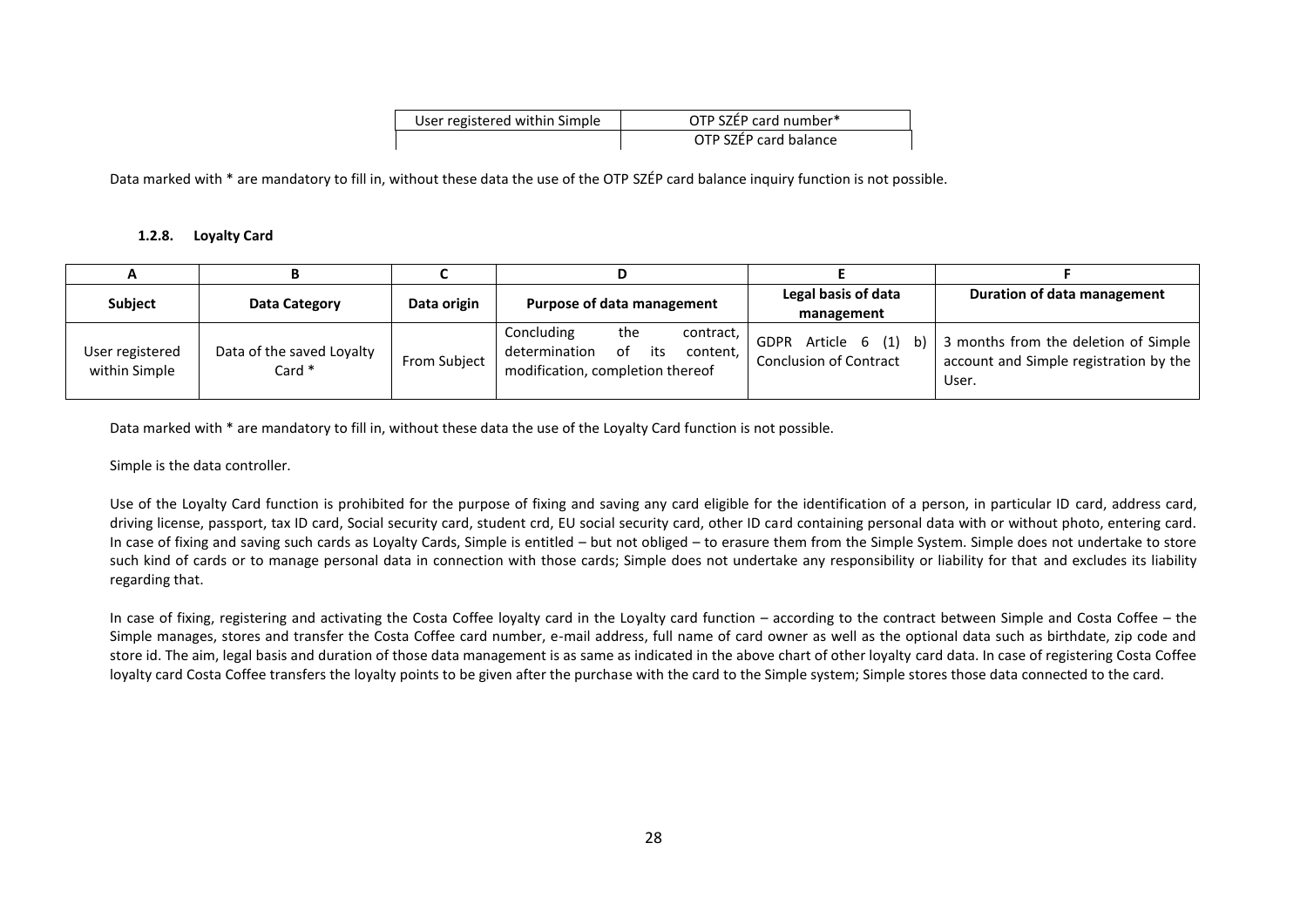## **1.2.9. SuperShop card balance query**

| А                                |                                                                        |              |                                                                                                              |                                                                                |                                                        |
|----------------------------------|------------------------------------------------------------------------|--------------|--------------------------------------------------------------------------------------------------------------|--------------------------------------------------------------------------------|--------------------------------------------------------|
| <b>Subject</b>                   | Data Category                                                          | Data origin  | Purpose of data management                                                                                   | Legal basis of data<br>management                                              | Duration of data management                            |
| User registered<br>within Simple | Number of the SuperShop<br>card, date of birth of User<br>cardholder * | From Subject | Concluding<br>the<br>contract,<br>determination<br>its<br>of<br>content,<br>modification, completion thereof | Article $6(1)$ b) <sup>1</sup><br><b>GDPR</b><br><b>Conclusion of Contract</b> | ceasing of the Simple<br>Until<br>the<br>registration. |

Data marked with \* are mandatory to fill in, without these data the use of the SuperShop card balance query function is not possible.

Simple is the data controller.

## **1.2.10. Wallet**

### **1.2.10.1. Support for bank transfer**

With respect to the data listed in the present section Simple is to be construed as data processor of OTP Bank Plc, and processes these data as data processor. The data controller of these data is OTP Bank Plc. Categories of data processed by Simple as data processor are the following:

| <b>Subject</b>                    | Data Category                                            |
|-----------------------------------|----------------------------------------------------------|
| User registered within Simple     | Number of the sender bank card registered within Simple* |
| Holder of the recipient bank card | Number of the recipient bank card*                       |
| Holder of the recipient bank card | Recipient Simple User's e-mail address*                  |

Data marked with \* are mandatory to fill in, without these data the use of the Support for bank transfer function is not possible.

# **1.2.10.2. Bank card registration within Simple System**

| <b>Subject</b>                   | Data Category      | Data origin  | Purpose of data management                                                                                  | Legal basis of data<br>management | Duration of data management                                                                                                                                         |
|----------------------------------|--------------------|--------------|-------------------------------------------------------------------------------------------------------------|-----------------------------------|---------------------------------------------------------------------------------------------------------------------------------------------------------------------|
| User registered<br>within Simple | name on bank card* | From Subject | Concluding<br>the<br>contract, I<br>a)<br>determination of its content,<br>modification, completion thereof | and $b$ :                         | In case of processing   Until deletion of the bank card by the<br>purposes of column $D/a$ ) User or at the latest until the<br>termination of Simple registration. |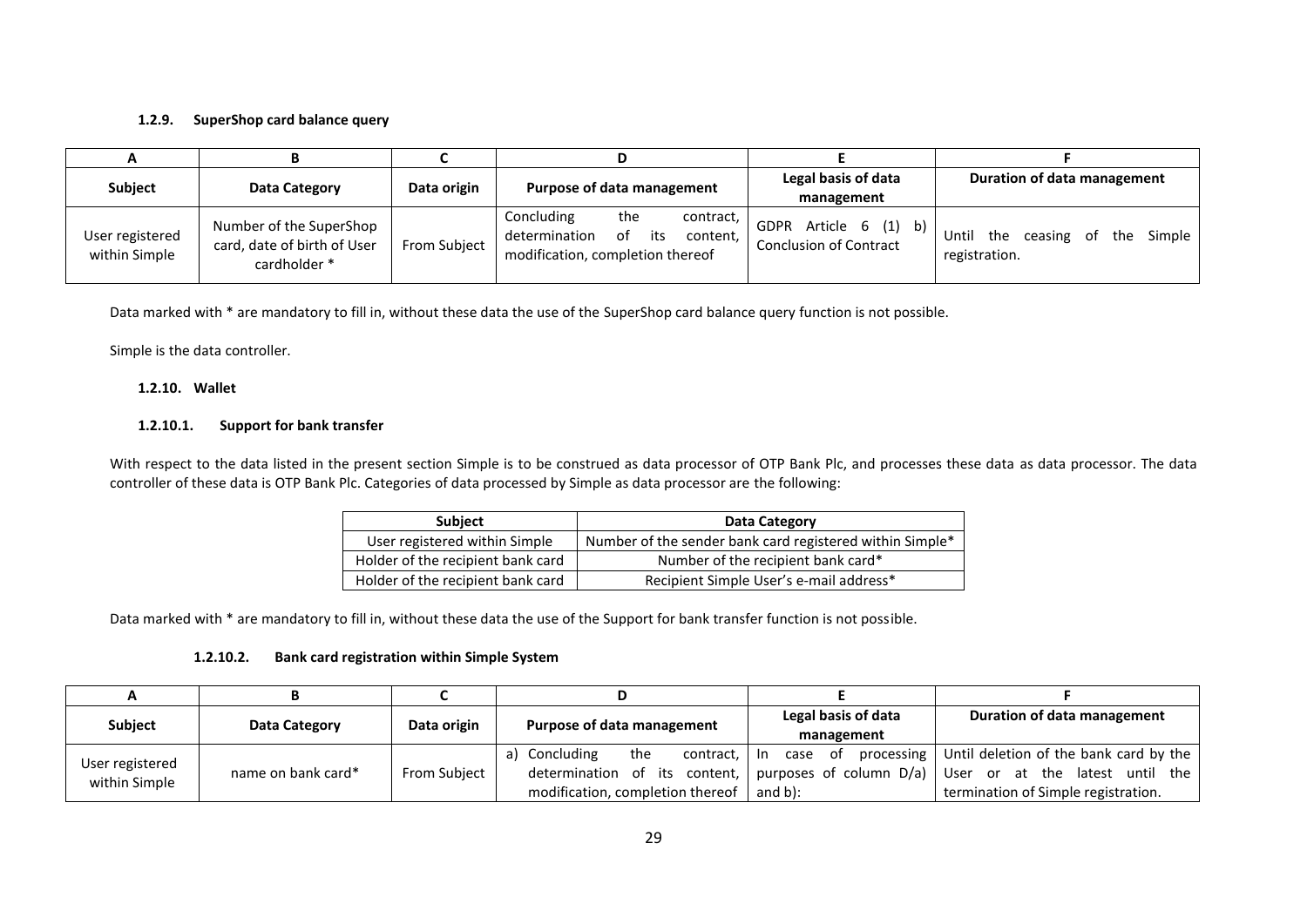|                                           |              | b) User identification<br>c) Claim and law enforcement,<br>prevention and management of<br>fraud                                                                                                           | GDPR Article 6 (1) b)<br><b>Conclusion of Contract</b><br>In case of processing<br>purposes of column D/c):<br>GDPR Article 6 (1) f)<br>Legitimate interest                                                                   |                                                                                                                  |
|-------------------------------------------|--------------|------------------------------------------------------------------------------------------------------------------------------------------------------------------------------------------------------------|-------------------------------------------------------------------------------------------------------------------------------------------------------------------------------------------------------------------------------|------------------------------------------------------------------------------------------------------------------|
| number of bank card*                      | From Subject | a) Concluding<br>the<br>contract,<br>determination of its content,<br>modification, completion thereof<br>b) User identification<br>c) Claim and law enforcement,<br>prevention and management of<br>fraud | In case of processing<br>purposes of column D/a)<br>and $b$ ):<br>GDPR Article 6 (1) b)<br><b>Conclusion of Contract</b><br>In case of processing<br>purposes of column D/c):<br>GDPR Article 6 (1) f)<br>Legitimate interest | Until deletion of the bank card by the<br>User or at the latest until the<br>termination of Simple registration. |
| expiration date of bank<br>$card*$        | From Subject | a) Concluding<br>the<br>contract,<br>determination of its content,<br>modification, completion thereof<br>b) User identification<br>c) Claim and law enforcement,<br>prevention and management of<br>fraud | In case of processing<br>purposes of column D/a)<br>and $b$ ):<br>GDPR Article 6 (1) b)<br><b>Conclusion of Contract</b><br>In case of processing<br>purposes of column D/c):<br>GDPR Article 6 (1) f)<br>Legitimate interest | Until deletion of the bank card by the<br>User or at the latest until the<br>termination of Simple registration. |
| name of the bank issuing<br>the bank card | From Subject | a) Concluding<br>the<br>contract,<br>determination of its content,<br>modification, completion thereof<br>b) User identification<br>c) Claim and law enforcement,<br>prevention and management of<br>fraud | In case of processing<br>purposes of column D/a)<br>and $b$ ):<br>GDPR Article 6 (1) b)<br><b>Conclusion of Contract</b><br>In case of processing<br>purposes of column D/c):<br>GDPR Article 6 (1) f)                        | Until deletion of the bank card by the<br>User or at the latest until the<br>termination of Simple registration. |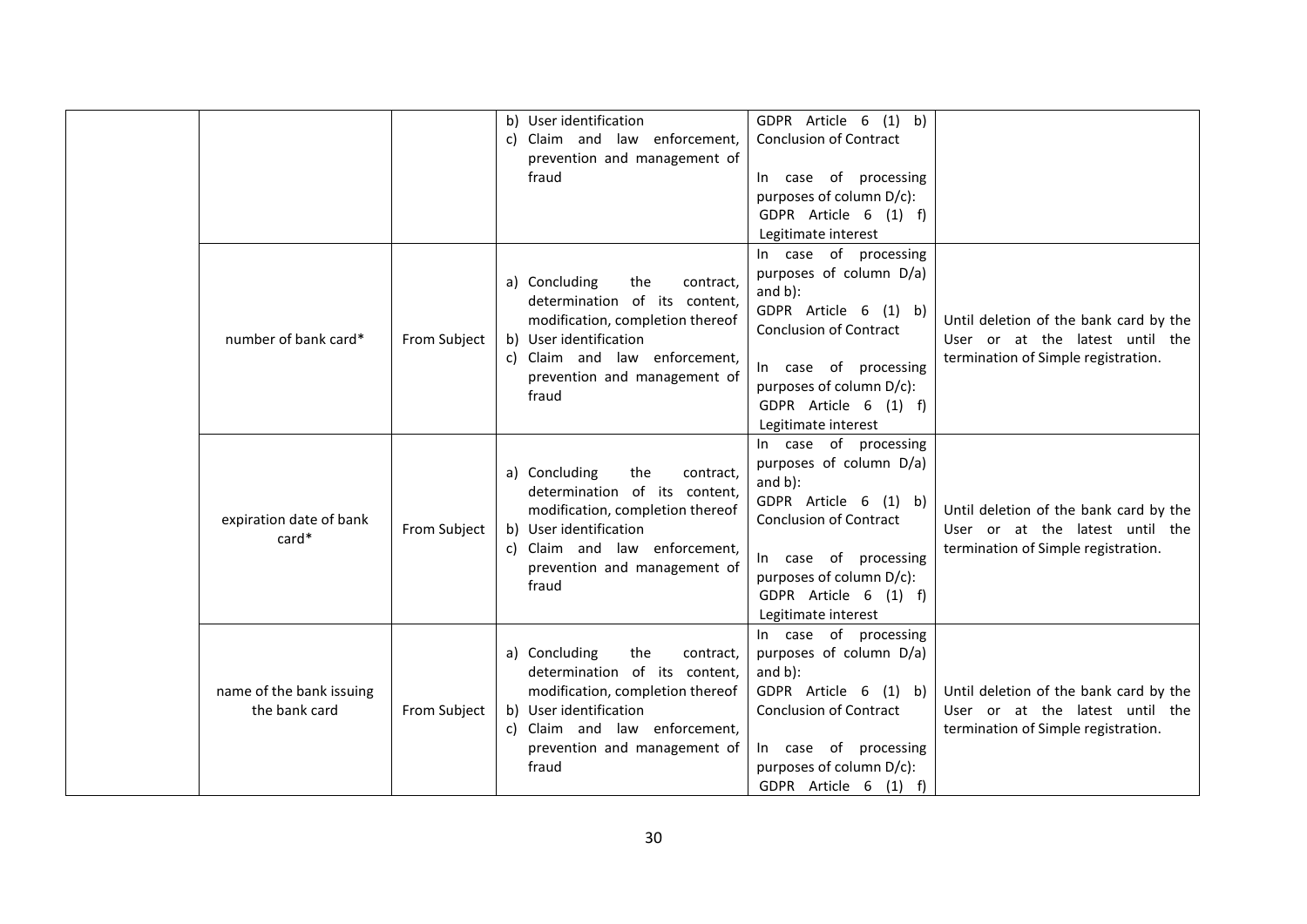|                         |                     |                                                                                                                                                                                                                        | Legitimate interest                                                                                                                                                                                                                             |                                                                                                                  |
|-------------------------|---------------------|------------------------------------------------------------------------------------------------------------------------------------------------------------------------------------------------------------------------|-------------------------------------------------------------------------------------------------------------------------------------------------------------------------------------------------------------------------------------------------|------------------------------------------------------------------------------------------------------------------|
| bank card CVV/CVC code* | <b>From Subject</b> | a) Concluding<br>the<br>contract,<br>determination of its content,<br>modification, completion thereof<br>b) User identification<br>enforcement,<br>Claim<br>and<br>law<br>C)<br>prevention and management of<br>fraud | processing<br>case of<br>In In<br>purposes of column D/a)<br>and $b$ ):<br>GDPR Article 6 (1) b)<br><b>Conclusion of Contract</b><br>processing<br>case of<br>-In<br>purposes of column $D/c$ :<br>GDPR Article 6 (1) f)<br>Legitimate interest | Until deletion of the bank card by the<br>User or at the latest until the<br>termination of Simple registration. |
| name of bank card       | From Subject        | the<br>a) Concluding<br>contract,<br>determination of its<br>content,<br>modification, completion thereof                                                                                                              | GDPR Article 6 (1) b)<br><b>Conclusion of Contract</b>                                                                                                                                                                                          | Until deletion of the bank card by the<br>User or at the latest until the<br>termination of Simple registration. |

Data marked with \* are mandatory to fill in, without these data the use of the Bank card registration function is not possible.

Simple is the data controller.

**Presentation of legitimate interest**: in case pf data processing for claim and law enforcement purposes Simple processes and uses the Users' aforementioned personal data in legal disputes arising from the contract concluded between the User and the Simple for the Simple System, in litigation, out-of-court proceedings, other court or authority proceedings as evidence. Simple processes those data that in case of any legal dispute between the User and Simple in connection with the contract, Simple can use them for the purpose of proving. The Service Provider is entitled to exercise its right within the general term of statute of limitation. The data processing therefore is necessary for the protection of Simple's rights and legal interests. The purpose of data processing cannot be fulfilled in any other way.

**The User is entitled to object to the data processing based on the aforementioned legitimate interest in an e-mail sent to the Simple's customer service: ugyfelszolgalat@simple.hu.**

**For his/her request, the User is entitled to receive the legitimate interest balancing tests concerning the aforementioned data processing based on legitimate interest; he/she submits his/her request in an e-mail to be sent to Simple customer service.**

#### **1.2.10.3. NFC-payment**

OTP Bank Plc. is the data controller, Simple processes the data of the bankcards suitable for NFC-payment on behalf of OTP Bank Plc based on the outsourcing and data processing agreement concluded with OTP Bank Plc. Categories of data processed by Simple as data processor are the following: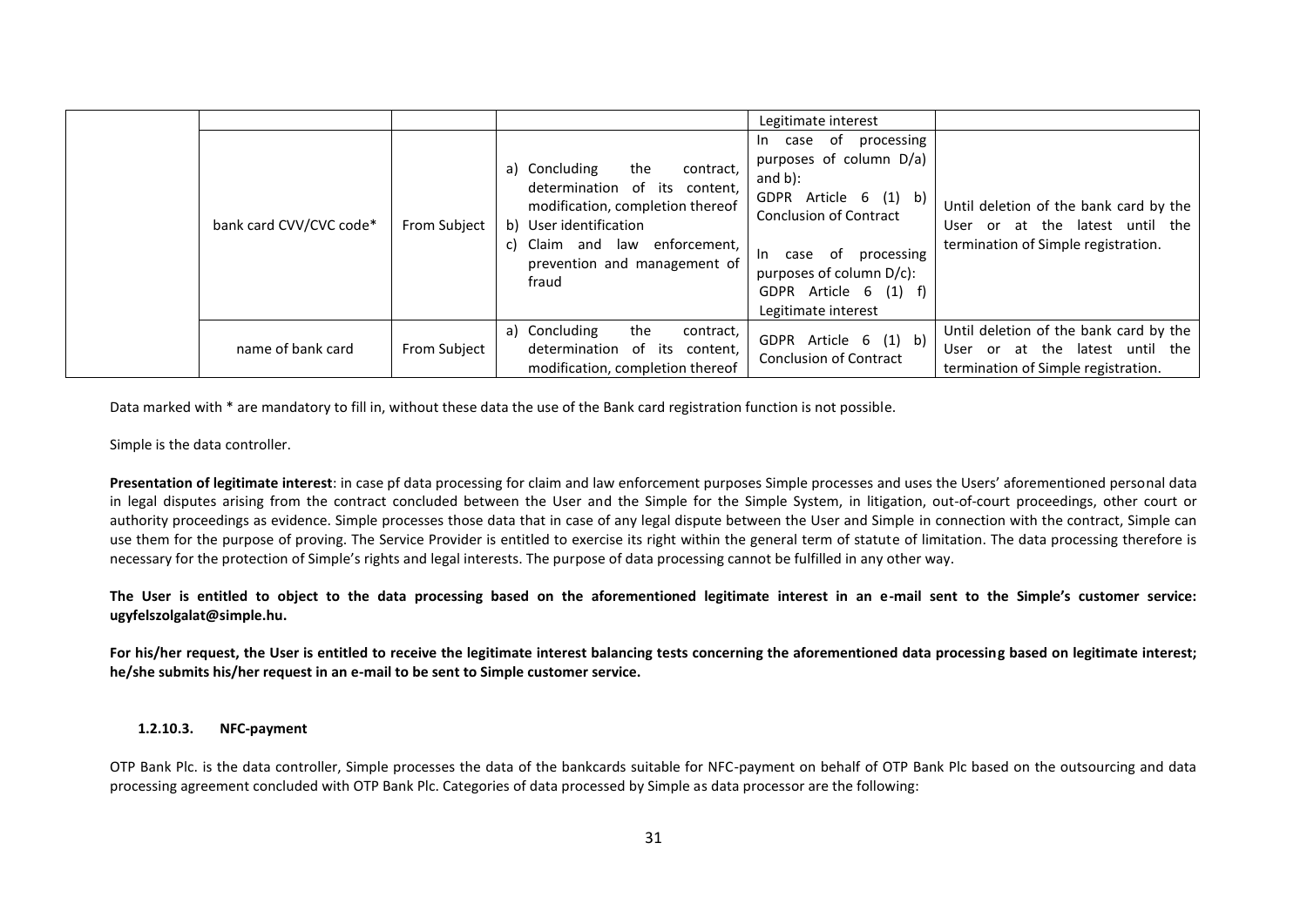| Subject                          | Data Category                           |  |  |  |
|----------------------------------|-----------------------------------------|--|--|--|
|                                  | name on the bank card*                  |  |  |  |
|                                  | number of the bank card*                |  |  |  |
|                                  | expiration date of bank card *          |  |  |  |
| User registered<br>within Simple | name of the bank issuing the bank card  |  |  |  |
|                                  | bank card CVV/CVC code*                 |  |  |  |
|                                  | phone number*                           |  |  |  |
|                                  | For Visa card Mobile device IMEI number |  |  |  |

Data marked with \* are mandatory to fill in, without these data the use of NFC-payment function is not possible.

The NFC-payment function is not available in the Simple Application issued for Huawei operation system, hence Simple as data processor does not carry out the data processing indicated above in connection therewith.

Simple uses the following additional data processor for the processing of data related to the above Card digitisation:

ANTELOP PAYMENTS "Société par Actions Simplifiée" (registered office: 67 rue d'Aboukir, 750002 Paris, France; registration number: 801 665 407; tax number: FR58801665407, place of data storage: European Economic Area.)

#### **1.2.10.4. Simple card payment**

OTP Bank Plc. is the data controller, Simple as data processor processes the data of Simple Card on behalf of OTP Bank Plc. Categories of data processed by Simple as data processor are the following:

| Subject         | Data Category          |  |
|-----------------|------------------------|--|
|                 | name                   |  |
|                 | address                |  |
|                 | date of birth          |  |
| User registered | phone number           |  |
| within Simple   | e-mail address         |  |
|                 | name on the bank card* |  |
|                 | number of bank card*   |  |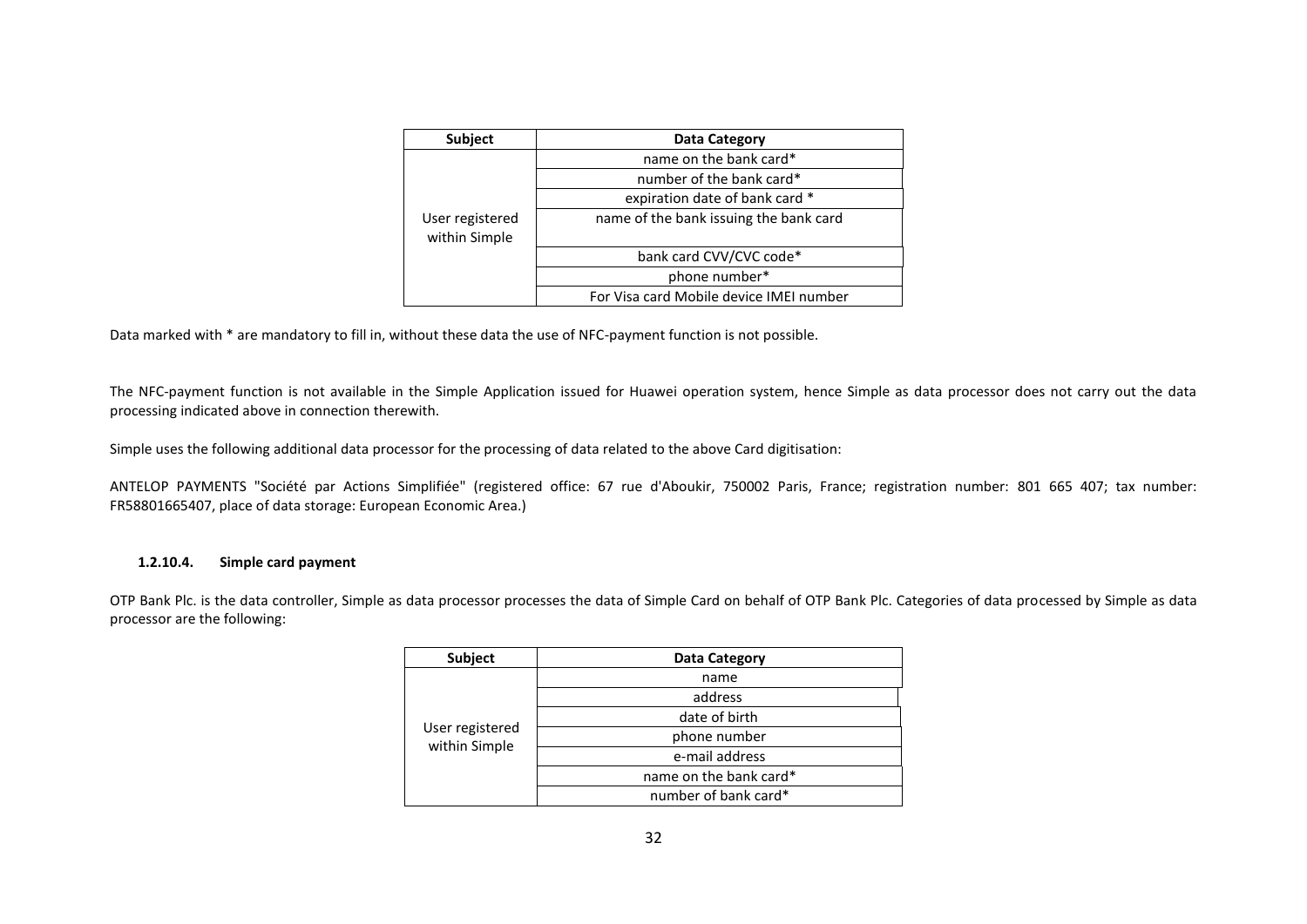| expiration date of bank card*          |  |  |  |
|----------------------------------------|--|--|--|
| name of the bank issuing the bank card |  |  |  |
| bank card CVV/CVC code*                |  |  |  |

Data marked with \* are mandatory to fill in, without these data the issuing of Simple Card may not be ordered.

# **1.2.11. SimplePay Hero Wallet**

During the data processing in the SimplePay Hero Wallet the User's Simple Application account is connected to the SimplePay payment services and as a result of this, the User is able to pay the purchase price in the SimplePay services with a bankcard registered in the Simple Application according to the general terms and conditions of the Simple System and the general terms and conditions of the SimplePay services. In the framework of this services the Simple processes the following data of the User:

| A                                | В                           | C            | D                                                                                                                                                                                                                   | F                                                                                                                                                                                                                                       | F                                                                                                                   |
|----------------------------------|-----------------------------|--------------|---------------------------------------------------------------------------------------------------------------------------------------------------------------------------------------------------------------------|-----------------------------------------------------------------------------------------------------------------------------------------------------------------------------------------------------------------------------------------|---------------------------------------------------------------------------------------------------------------------|
| <b>Subject</b>                   | <b>Data Category</b>        | Data origin  | Purpose of data management                                                                                                                                                                                          | Legal basis of data<br>management                                                                                                                                                                                                       | Duration of data management                                                                                         |
|                                  | name on the bank card*      | From Subject | a) Concluding<br>the<br>contract,<br>determination of its content,<br>modification, completion thereof<br>User identification<br>b)<br>Claim and law enforcement,<br>C)<br>prevention and management of<br>fraud    | case of processing<br>In.<br>purposes of column D/a)<br>and $b$ ):<br>GDPR Article 6 (1) b)<br><b>Conclusion of Contract</b><br>case of processing<br>In In<br>purposes of column D/c):<br>GDPR Article 6 (1) f)<br>Legitimate Interest | Until deletion of the bank card by the<br>User or at the latest until the<br>termination of Simple registration.    |
| User registered<br>within Simple | number of the bank card*    | From Subject | a) Concluding<br>the<br>contract,<br>determination<br>of its content,<br>modification, completion thereof<br>User identification<br>b)<br>Claim and law enforcement,<br>C)<br>prevention and management of<br>fraud | In case of processing<br>purposes of column D/a)<br>and $b$ ):<br>GDPR Article 6 (1) b)<br><b>Conclusion of Contract</b><br>case of processing<br>$\ln$<br>purposes of column D/c):<br>GDPR Article 6 (1) f)<br>Legitimate Interest     | Until deletion of the bank card by the<br>or at the latest until the<br>User<br>termination of Simple registration. |
|                                  | expiration date of the bank | From Subject | Concluding<br>the<br>a)<br>contract,                                                                                                                                                                                |                                                                                                                                                                                                                                         | In case of processing $\vert$ Until deletion of the bank card by the                                                |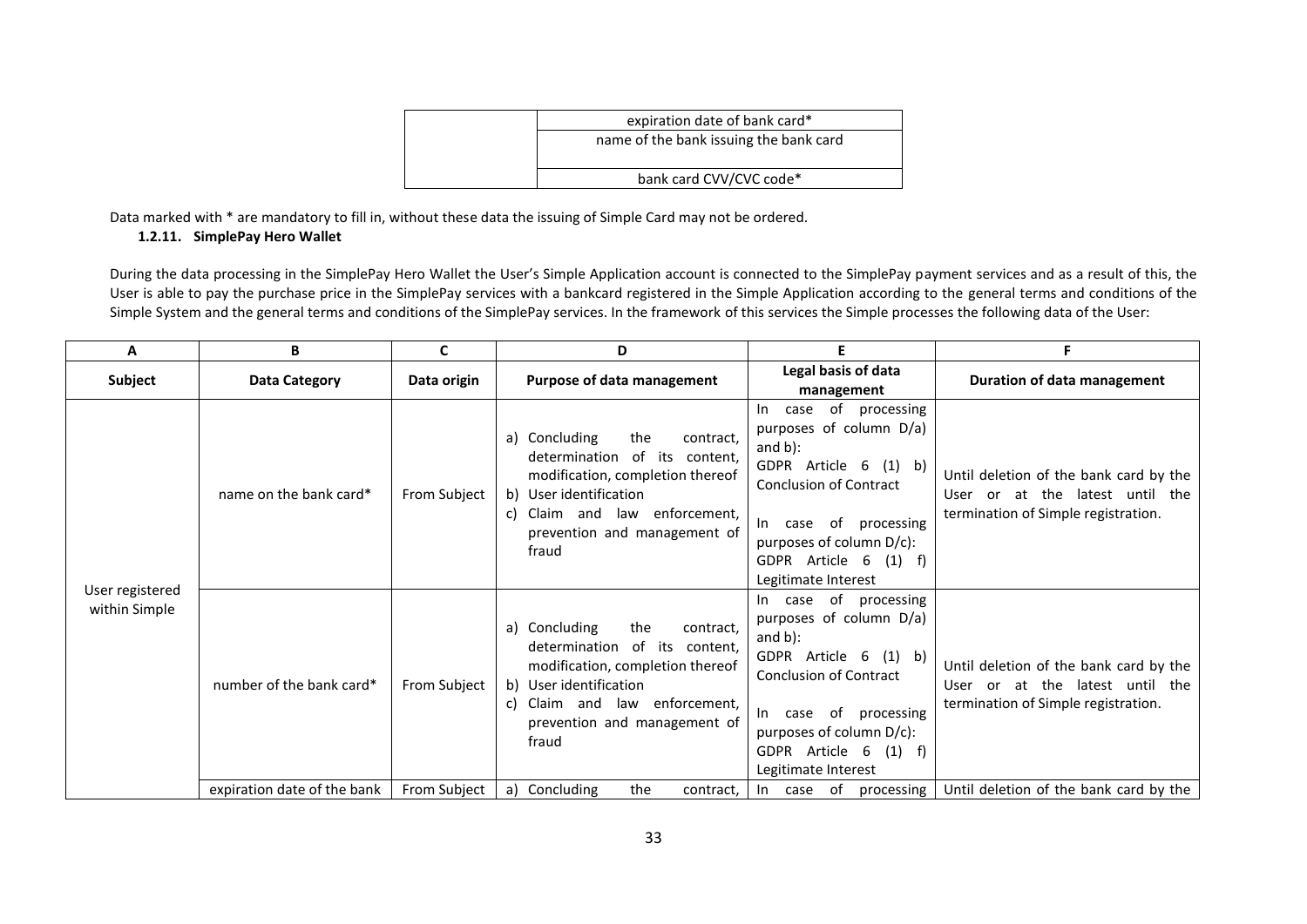| card*                                     |                             | determination of its content,<br>modification, completion thereof<br>User identification<br>b)<br>Claim and law enforcement,<br>C)<br>prevention and management of<br>fraud                                   | purposes of column D/a)<br>and $b$ ):<br>GDPR Article 6 (1) b)<br><b>Conclusion of Contract</b><br>In case of processing<br>purposes of column D/c):<br>GDPR Article 6 (1) f)<br>Legitimate Interest                          | User or at the latest until the<br>termination of Simple registration.                                           |
|-------------------------------------------|-----------------------------|---------------------------------------------------------------------------------------------------------------------------------------------------------------------------------------------------------------|-------------------------------------------------------------------------------------------------------------------------------------------------------------------------------------------------------------------------------|------------------------------------------------------------------------------------------------------------------|
| name of the bank issuing<br>the bank card | From Subject                | a) Concluding<br>the<br>contract,<br>determination of its content,<br>modification, completion thereof<br>Claim and law enforcement,<br>b)<br>prevention and management of<br>fraud                           | In case of processing<br>purpose of column D/a)<br>GDPR Article 6 (1) b)<br><b>Conclusion of Contract</b><br>In case of processing<br>purposes of column D/b):<br>GDPR Article 6 (1) f)<br>Legitimate Interest                | Until deletion of the bank card by the<br>User or at the latest until the<br>termination of Simple registration. |
| bank card CVV/CVC code*                   | From Subject                | a) Concluding<br>the<br>contract,<br>determination of its content,<br>modification, completion thereof<br>b) User identification<br>Claim and law enforcement,<br>C)<br>prevention and management of<br>fraud | In case of processing<br>purposes of column D/a)<br>and $b$ ):<br>GDPR Article 6 (1) b)<br><b>Conclusion of Contract</b><br>In case of processing<br>purposes of column D/c):<br>GDPR Article 6 (1) f)<br>Legitimate Interest | Until deletion of the bank card by the<br>User or at the latest until the<br>termination of Simple registration. |
| e-mail address                            | from subject<br>or mercjant | sending notification related to<br>a)<br>the payment in the SimplePay<br>bankcard<br>services<br>with<br>$\overline{a}$<br>registered in the Simple System<br>b) identifying the User                         | GDPR Article 6 (1) b)<br><b>Conclusion of Contract</b>                                                                                                                                                                        | Until deletion of the bank card by the<br>User or at the latest until the<br>termination of Simple registration. |

Data marked with \* are mandatory to fill in, without these data the SimplePay Hero Wallet services cannot work.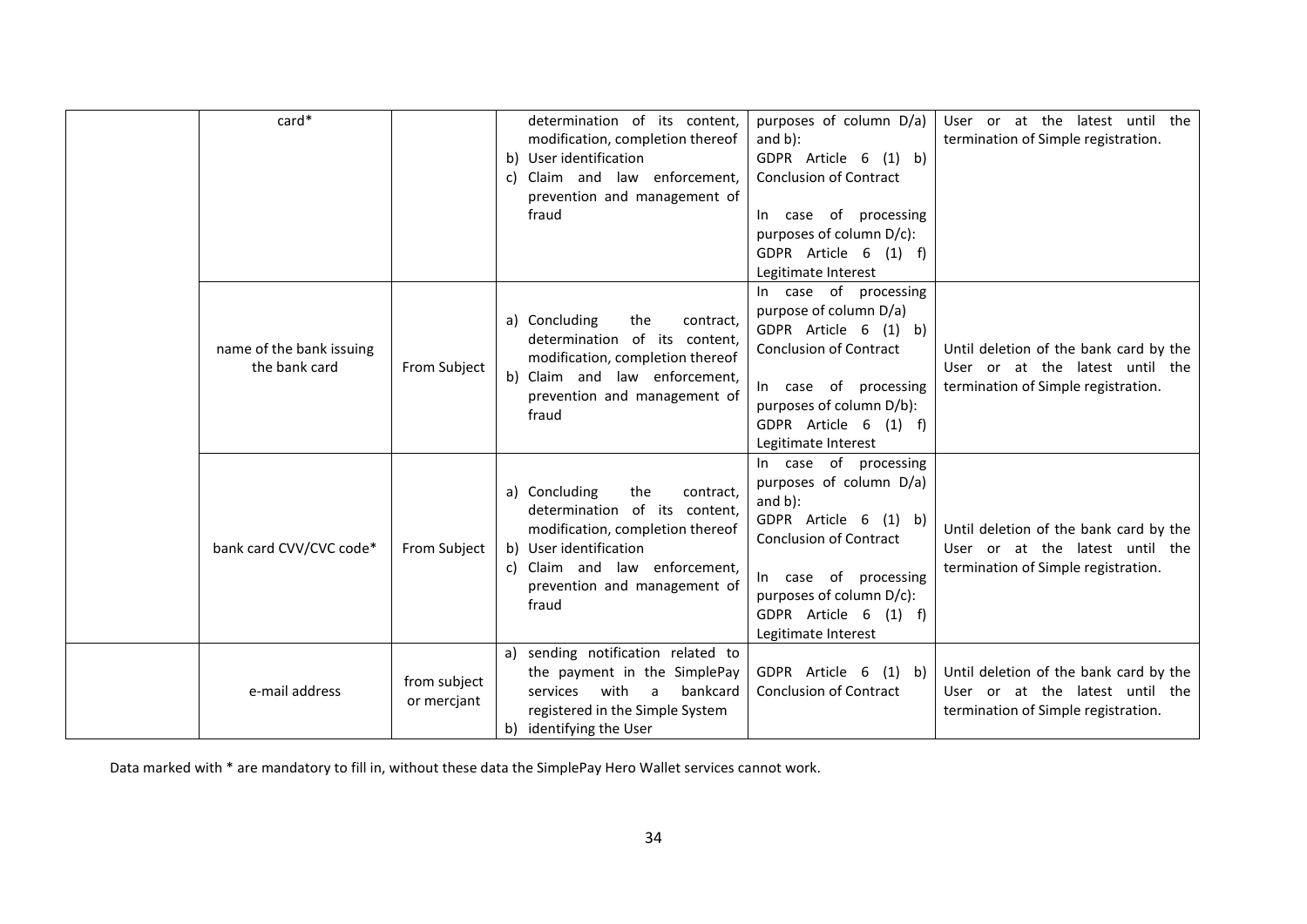Simple is the data controller.

**Presentation of legitimate interest**: in case pf data processing for claim and law enforcement purposes Simple processes and uses the Users' aforementioned personal data in legal disputes arising from the contract concluded between the User and the Simple for the Simple System, in litigation, out-of-court proceedings, other court or authority proceedings as evidence. Simple processes those data that in case of any legal dispute between the User and Simple in connection with the contract, Simple can use them for the purpose of proving. The Service Provider is entitled to exercise its right within the general term of statute of limitation. The data processing therefore is necessary for the protection of Simple's rights and legal interests. The purpose of data processing cannot be fulfilled in any other way.

**The User is entitled to object against the data processing based on the aforementioned legitimate interest in an e-mail sent to the Simple's customer service: ugyfelszolgalat@simple.hu.**

**For his/her request, the User is entitled to receive the legitimate interest balancing tests concerning the aforementioned data processing based on legitimate interest; he/she submits his/her request in an e-mail to be sent to Simple customer service.**

#### **1.2.12. Sending out of Invitation**

| <b>Subject</b>               | Data Category   | Data origin        | Purpose of data management                                                                 | Legal basic of data                          | Duration of data processing                               |
|------------------------------|-----------------|--------------------|--------------------------------------------------------------------------------------------|----------------------------------------------|-----------------------------------------------------------|
|                              |                 |                    |                                                                                            | management                                   |                                                           |
| cipient of the<br>invitation | e-mail address* | User<br>registered | Concluding the contract, determination of its<br>content, modification, completion thereof | GDPR Article 6 (1) f)<br>Legitimate interest | 30 days calculated from the<br>sending of the Invitation. |
|                              |                 | within Simple      | User identification                                                                        |                                              |                                                           |

Data marked with \* are mandatory to fill in, without these data the Invitation shall not be sent.

Simple is the data controller.

Within the Simple System you can send out Coupons, Tickets, messages, recommendations, invitations (hereinafter referred to as Invitation) promoting and encouraging the use of the Simple System and all the services therein, to unregistered third parties, whose email addresses you know (hereinafter referred to as Recipient).

When sending out such Invitations you only type in the Recipient's name and email address in the appropriate field of Simple System.

By sending out the Invitation you thereby accept that you can only send invitations to such Recipients who have given their prior consent to the use of their name and email address for the purpose of receiving such Invitations. We do not take responsibility if you failed to get the Recipient's consent to the use of his or her information in order to send out an Invitation or in case you provided an inaccurate email address of the Recipient. By sending out the Invitation you authorize us to send it out to the given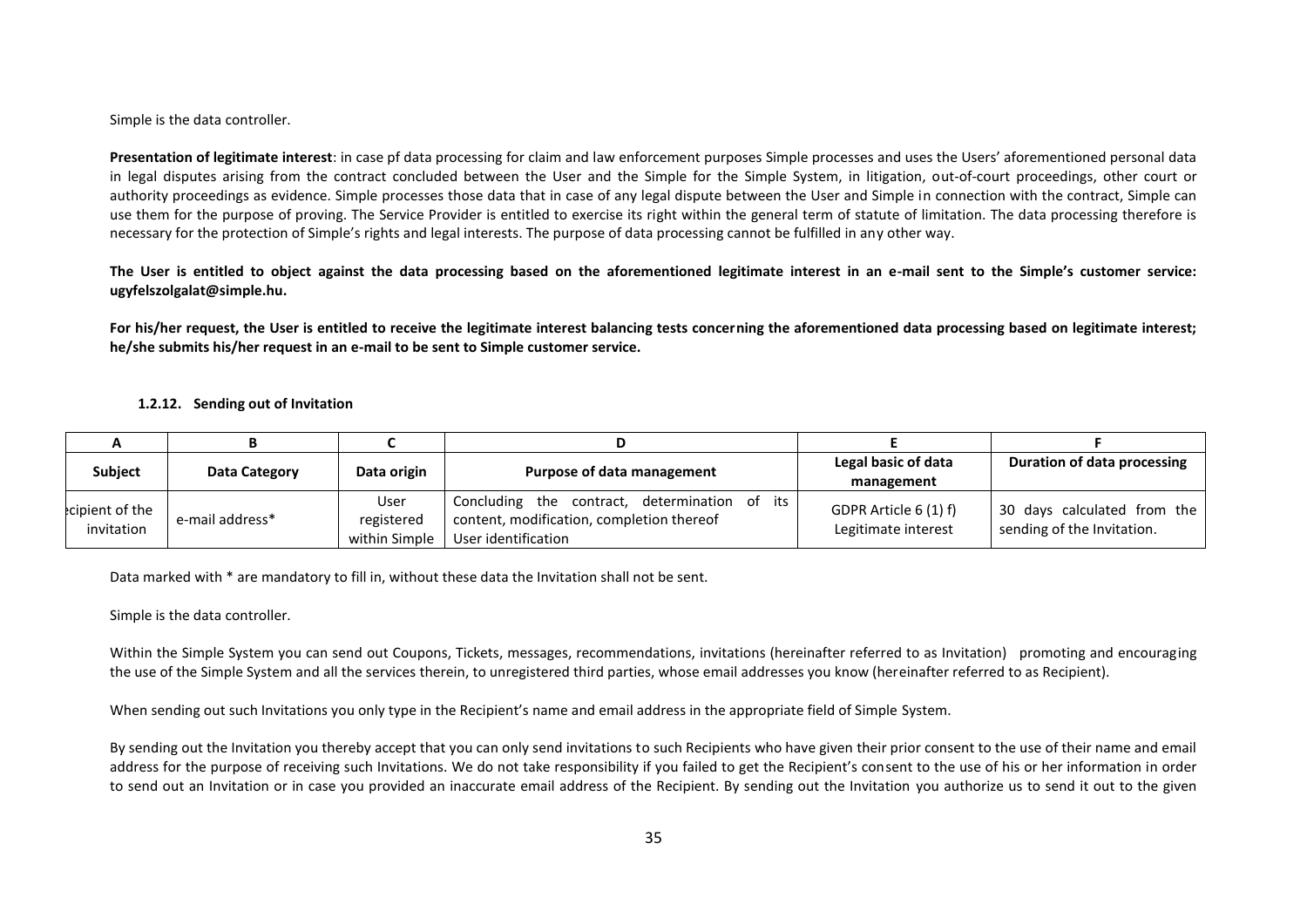Recipient in your name and on your behalf in such a way that due to some technical particularities the sender will appear as Simple, however the Invitation will be considered to have been sent by you and not us and the content of the Invitation will not be considered as an offer made by us, as advertisement or as another direct way of marketing communication.

By using the Invitation service you accept that a part of the Message is determined by us and that part cannot be erased by you. The content determined by us may include information about the Simple System and/or the Application.

You can only send messages that are corresponding with the law as well as with ethical, moral, and social norms. The message shall not include onscene, infringing contents or contents that unjustifiably infringe or contravene others' rights or legitimate interests. Moreover, the content determined by the sender shall not be defamatory or detrimental to Simple System, the Application, and the Service Provider as well as to their reputation.

The personal data of the Recipient provided by you (name and email address) are only stored for Invitation delivery purposes.

**Presentation of legitimate interest:** It is the joint legitimate interest of the Users sending Invitation and Simple that the User are able to enter the e-mail address of the Addressees invited into the Simple System and that they are able to invite the third party Addressees to the Simple System. It is not possible to request consent from the Addressees for the data processing, because they are not registered in the Simple System. The purpose of data processing cannot be fulfilled in other way.

**The data subject Addressee is entitled to object to the data processing based on the aforementioned legitimate interest in an e-mail sent to the Simple's customer service: ugyfelszolgalat@simple.hu.**

For his/her request, the User is entitled to receive the legitimate interest balancing tests concerning the aforementioned data processing based on legitimate interest; **he/she submits his/her request in an e-mail to be sent to Simple customer service.**

#### **1.2.13. Sending of electronic direct marketing messages via e-mail, in-app or push notification or in any similar way**

Simple sends direct marketing messages to the Users who granted consent to it in which Simple sends news, novelties, promotions, advertisements, offers, gambling and other marketing content via electronic communication which can be e-mail message sent to the User's e-mail address, notification sent to the User's Simple account, in-app message, push notification, and any other message sent via similar electronic, online network.

| <b>Subject</b>                   | Data Category     | Data origin  | <b>Purpose of data processing</b>                                                                             | Legal basis of data<br>processing | Duration of data processing     |
|----------------------------------|-------------------|--------------|---------------------------------------------------------------------------------------------------------------|-----------------------------------|---------------------------------|
| User registered<br>within Simple | name <sup>*</sup> | From Subject | Electronic direct marketing content,<br>such as newsletter, sending of an<br>advertisement with the method of | GDPR Article 6 (1) a)<br>Consent  | Until the consent is withdrawn. |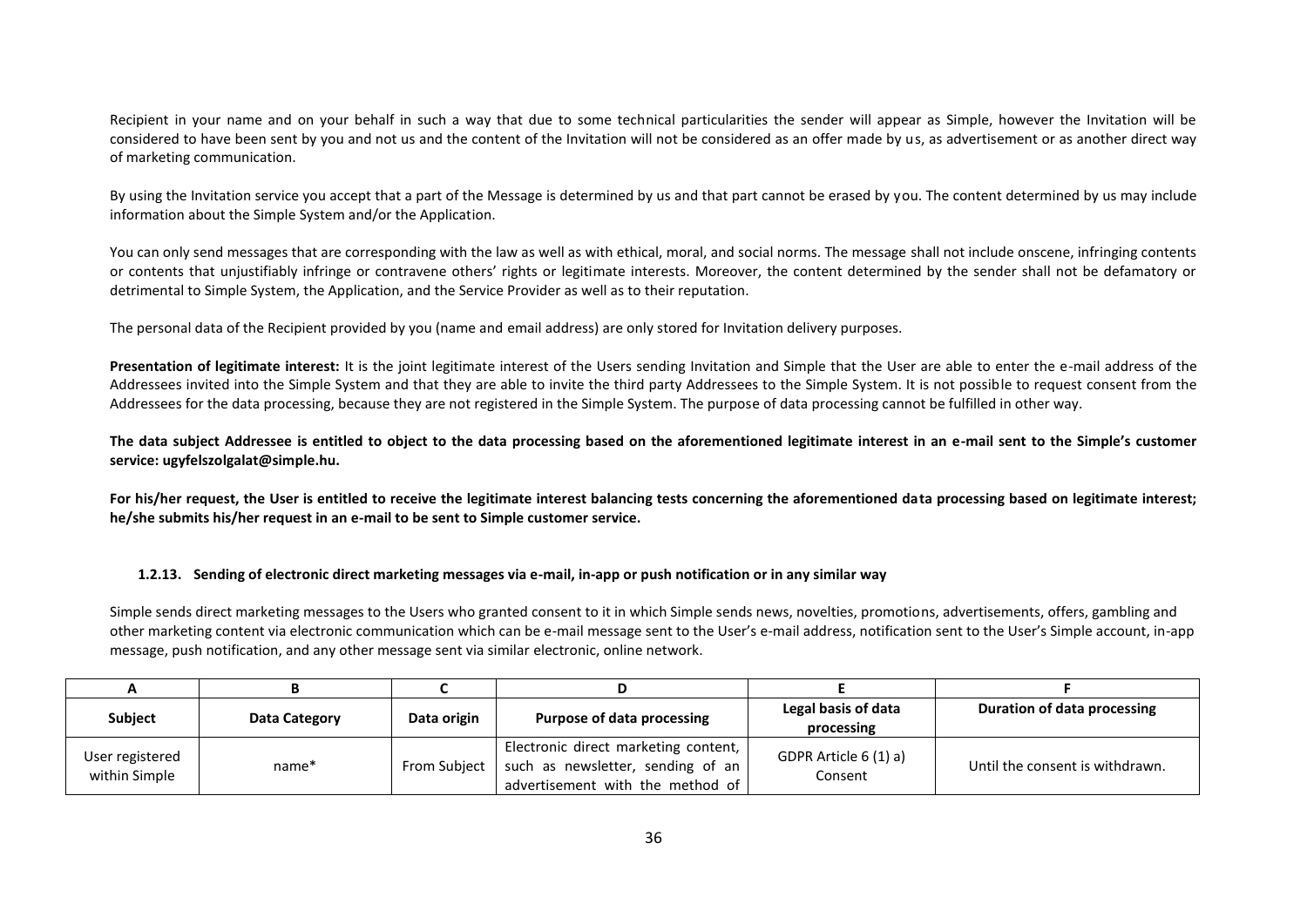|  |                                                                        |              | direct business acquisition          |                                  |                                 |
|--|------------------------------------------------------------------------|--------------|--------------------------------------|----------------------------------|---------------------------------|
|  |                                                                        |              | Electronic direct marketing content, |                                  |                                 |
|  | e-mail address*                                                        |              | such as newsletter, sending of an    | GDPR Article 6 (1) a)<br>Consent | Until the consent is withdrawn. |
|  |                                                                        | From Subject | advertisement with the method of     |                                  |                                 |
|  |                                                                        |              | direct business acquisition          |                                  |                                 |
|  | In case of push notification<br>and in-app messages:<br>Simple account | From Subject | Electronic direct marketing content, |                                  |                                 |
|  |                                                                        |              | such as newsletter, sending of an    | GDPR Article 6 (1) a)            | Until the consent is withdrawn. |
|  |                                                                        |              | advertisement with the method of     | Consent                          |                                 |
|  |                                                                        |              | direct business acquisition          |                                  |                                 |

Data marked with \* are mandatory to fill in, without these data it is not possible to subscribe to the newsletter.

Simple is the data controller.

**The User may withdraw his/her consent by clicking on the respective button at the end of the direct marketing message/newsletter, or in an e-mail sent to Simple customer service: ugyfelszolgalat@simple.hu or via post to the Simple's headquarter or mailing address indicated below.**

# **1.2.14. Data processing concerning prize games, promotional games**

| A                                | в               |                     |                                                                                                                                       |                                   |                                    |
|----------------------------------|-----------------|---------------------|---------------------------------------------------------------------------------------------------------------------------------------|-----------------------------------|------------------------------------|
| Subject                          | Data Category   | Data origin         | Purpose of data processing                                                                                                            | Legal basis of data<br>processing | <b>Duration of data processing</b> |
| User registered<br>within Simple | name*           | <b>From Subject</b> | Participation in a promotion or prize<br>game,<br>Communication, Notification of the<br>User about the result.<br>User identification | GDPR Article 6 (1) a)<br>Consent  | Until the consent is withdrawn.    |
|                                  | e-mail address* | From Subject        | Participation in a promotion or prize<br>game,<br>Communication, Notification of the<br>User about the result,<br>User identification | GDPR Article 6 (1) a)<br>Consent  | Until the consent is withdrawn.    |

Data marked with \* are mandatory to fill in, without these data it is not possible to participate in the prize game, promotion. Data controller is Simple.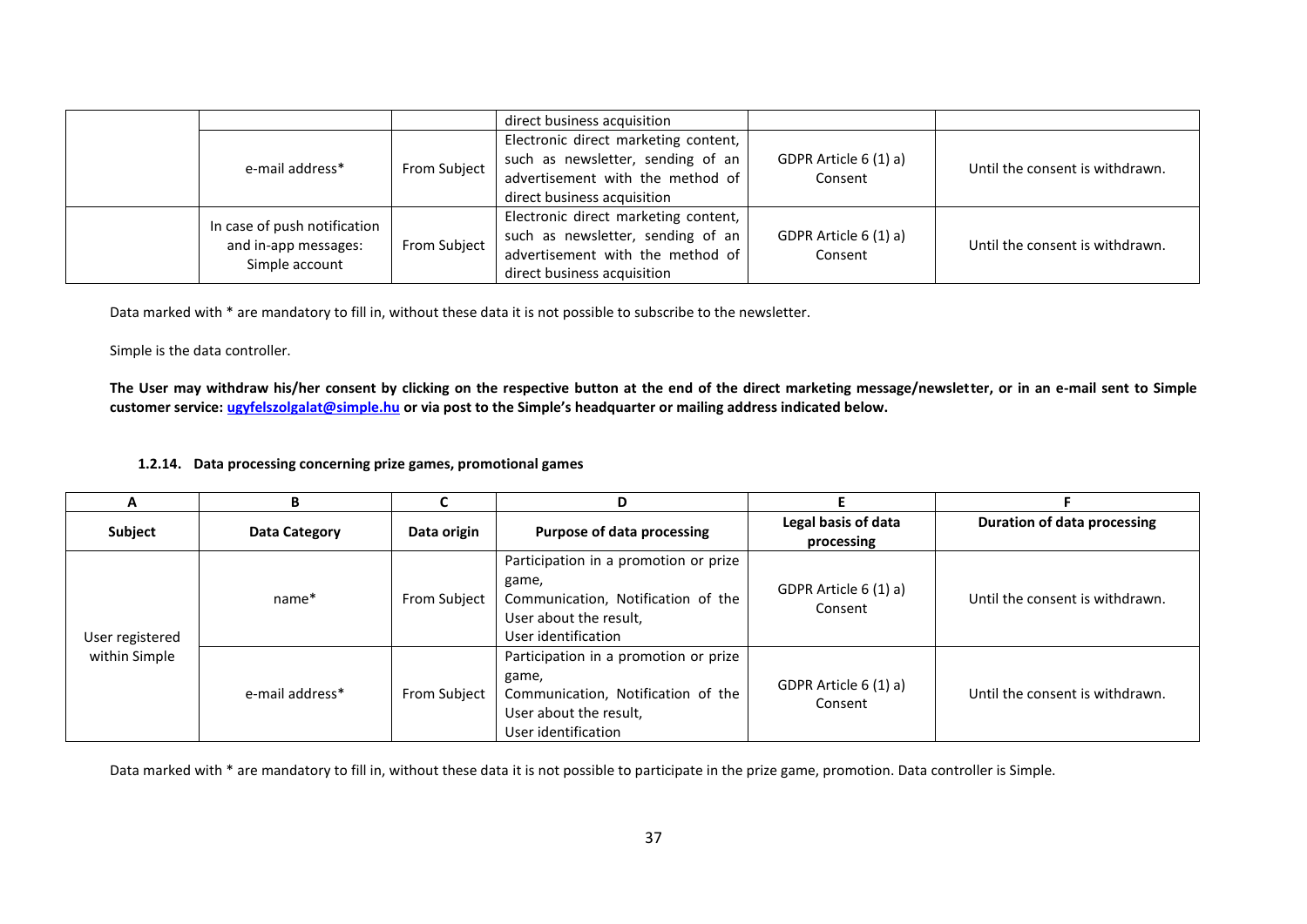**The User may withdraw his/her consent at any time. In case of withdrawal of the consent, it is not possible to process his/her data in the game, therefore the User cannot take part in the game.**

# **Processing personal data of the winners**

Beyond the mandatory data indicated in section 1.2.13 herein the winning Users must provide further data for the purpose of taking over of the prizes, of the payment and report of the taxes and other common charges as well as of issuing tax certificate:

| A       | в                                                      |                     | D.                                                                                                                      |                                                                                                                                                                                                                               |                                                                                                                                                                                                                                                                                          |
|---------|--------------------------------------------------------|---------------------|-------------------------------------------------------------------------------------------------------------------------|-------------------------------------------------------------------------------------------------------------------------------------------------------------------------------------------------------------------------------|------------------------------------------------------------------------------------------------------------------------------------------------------------------------------------------------------------------------------------------------------------------------------------------|
| Subject | <b>Data Category</b>                                   | Data origin         | <b>Purpose of data processing</b>                                                                                       | Legal basis of data<br>processing                                                                                                                                                                                             | <b>Duration of data processing</b>                                                                                                                                                                                                                                                       |
|         | Mailing address (if it differs<br>from living address) | From Subject        | Taking over of the prize                                                                                                | GDPR Article 6 (1) b)<br>Fulfilment of a contract                                                                                                                                                                             | After 5 years from the end of the<br>promotion                                                                                                                                                                                                                                           |
|         | tax ID                                                 | From Subject        | Fulfilment of taxation obligations                                                                                      | GDPR Article 6 (1) c) Legal<br>obligation                                                                                                                                                                                     |                                                                                                                                                                                                                                                                                          |
|         | Place and date of birth                                | From Subject        | Taking<br>the<br>prize,<br>over<br>of<br>identification of the winner                                                   | GDPR Article 6 (1) b)<br>Fulfilment of a contract                                                                                                                                                                             | If the data are necessary for the                                                                                                                                                                                                                                                        |
|         | Social security ID number                              | From Subject        | Fulfilment of taxation obligations                                                                                      | GDPR Article 6 (1) c) Legal<br>obligation                                                                                                                                                                                     | fulfilment of tax obligations, they will<br>be stored for 5 years calculated from                                                                                                                                                                                                        |
| Winner  | Number of ID card                                      | <b>From Subject</b> | Taking over of<br>the<br>prize,<br>a)<br>identification of the winner<br>Fulfilment of taxation obligations<br>b)       | In case of data processing<br>purpose in column D point<br>a): GDPR Article 6 (1) b)<br>Fulfilment of a contract<br>In case of data processing<br>purpose in column D point<br>b): GDPR Article $6(1)$ c)<br>Legal obligation | the last year from that calendar year in<br>which the tax should have been<br>reported or in the lack of reporting in<br>which the tax should have been paid.<br>If the data are necessary for the<br>fulfilment<br>οf<br>the<br>accounting<br>obligations, retention period is 8 years. |
|         | Mother's name                                          | From Subject        | of<br>the<br>prize,<br>Taking<br>a)<br>over<br>identification of the winner<br>Fulfilment of taxation obligations<br>b) | In case of data processing<br>purpose in column D point<br>a): GDPR Article $6(1)$ b)<br>Fulfilment of a contract<br>In case of data processing                                                                               | In any other case the data shall be<br>stored for 5 years after the<br>termination of the registration<br>(general term of statute of limitation).                                                                                                                                       |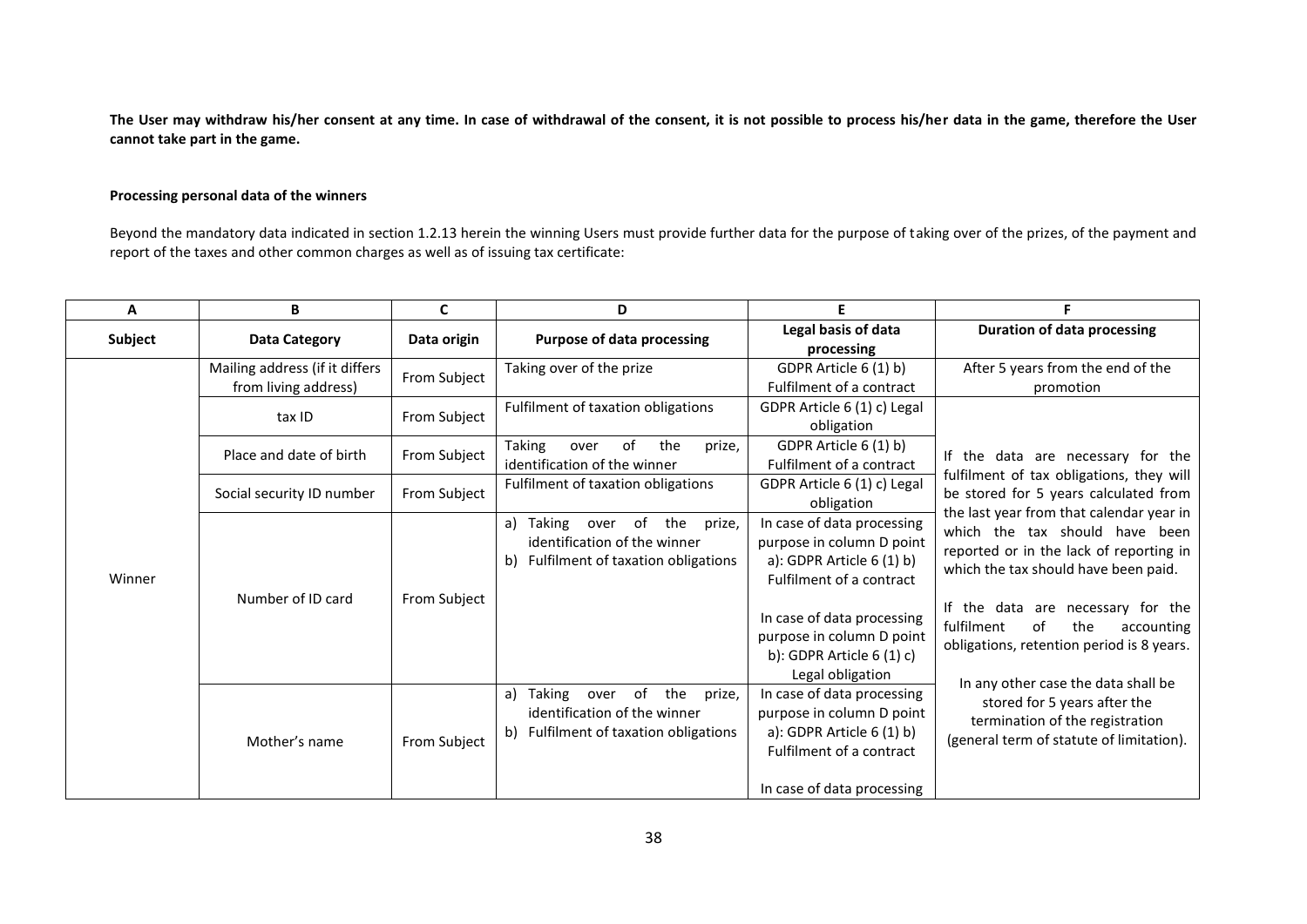|                           |              |                                                                                               | purpose in column D point<br>b): GDPR Article $6(1)$ c)<br>Legal obligation |                             |
|---------------------------|--------------|-----------------------------------------------------------------------------------------------|-----------------------------------------------------------------------------|-----------------------------|
| Video and sound recording | From subject | Use for marketing purposes in order  <br>to promote the activity and services 1<br>of Simple. | GDPR Article $6(1)$ a) -<br>consent                                         | Until withdrawal of consent |

Data marked with \* are mandatory to fill in, without these data it is not possible to take over the prize, providing of those data is the condition of taking over of the prize.

Simple publishes the video and sound recording of the winner on the websites operated by Simple, which means www.simple.hu website, Simple's Facebook page and LinkedIn page. Consent covers taking the recordings and the use of the recordings according to this section.

Data controller is Simple.

**The winner may withdraw his/her consent in an e-mail sent to Simple customer service: ugyfelszolgalat@simple.hu.**

**Processing the data in case of taking over of the prize by a proxy**

| A       | в                        |              |                                    |                                   |                                    |
|---------|--------------------------|--------------|------------------------------------|-----------------------------------|------------------------------------|
| Subject | Data Category            | Data origin  | Purpose of data processing         | Legal basis of data<br>processing | Duration of data processing        |
|         |                          | From Subject | Identification of the proxy taking | GDPR Article 6 (1) f)             |                                    |
|         | Name*                    |              | over the prize                     | Legitimate interest               |                                    |
|         | Place and date of birth* | From Subject | Identification of the proxy taking | GDPR Article 6 (1) f)             | After 3 months from the end of the |
| Winner  |                          |              | over the prize                     | Legitimate interest               |                                    |
|         | Number of ID card*       |              | Identification of the proxy taking | GDPR Article 6 (1) f)             | promotion                          |
|         |                          | From Subject | over the prize                     | Legitimate interest               |                                    |
|         |                          | From Subject | Identification of the proxy taking | GDPR Article 6 (1) f)             |                                    |
|         | Address*                 |              | over the prize                     | Legitimate interest               |                                    |

Data marked with \* are mandatory to fill in, without these data it is not possible to take over the prize, providing of those data is the condition of taking over of the prize.

Presentation of legitimate interest: ensuring the lawful taking over of the prize to the proxy. Processing of the data of the proxy for taking over the prize is the legitimate interest of Simple and the winner. Categories of data processed is narrow, it covers just data necessary for identification, so the fundamental rights and freedoms of proxies are not violated.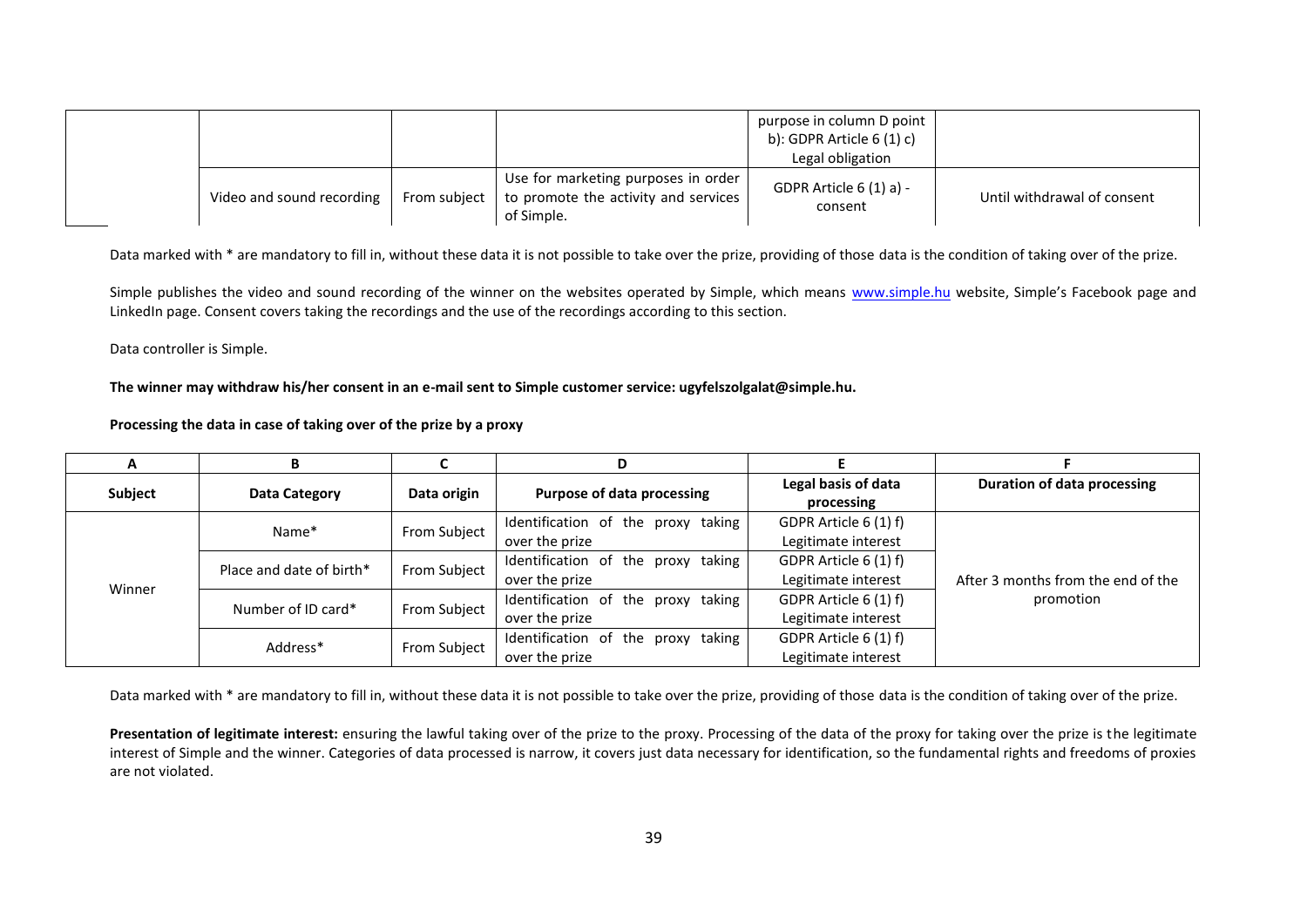#### Data controller is Simple.

**The data subject proxy is entitled to object to the data processing based on the aforementioned legitimate interest in an e-mail sent to the Simple's customer service: ugyfelszolgalat@simple.hu.**

For his/her request, the User is entitled to receive the legitimate interest balancing tests concerning the aforementioned data processing based on legitimate interest; **he/she submits his/her request in an e-mail to be sent to Simple customer service.**

**Processing the data of the witnesses of the proxies**

|         |               | Purpose of data processing<br>Data origin |                                    | Legal basis of data   | Duration of data processing        |
|---------|---------------|-------------------------------------------|------------------------------------|-----------------------|------------------------------------|
| Subject | Data Category |                                           | processing                         |                       |                                    |
| Winner  | Name*         | From Subject                              | Identification of the proxy taking | GDPR Article 6 (1) f) |                                    |
|         |               |                                           | over the prize                     | Legitimate interest   | After 3 months from the end of the |
|         | Address*      | From Subject                              | Identification of the proxy taking | GDPR Article 6 (1) f) | promotion                          |
|         |               |                                           | over the prize                     | Legitimate interest   |                                    |

Data marked with \* are mandatory to fill in, without these data it is not possible to take over the prize, providing of those data is the condition of taking over of the prize.

Presentation of legitimate interest: ensuring the lawful taking over of the prize to the proxy. Processing of the data of the proxy for taking over the prize is the legitimate interest of Simple, the proxy and the winner. Categories of data processed is narrow, it covers just data necessary for identification, so the fundamental rights and freedoms of witnesses are not violated.

Data controller is Simple.

**The data subject is entitled to object to the data processing based on the aforementioned legitimate interest in an e-mail sent to the Simple's customer service: ugyfelszolgalat@simple.hu.**

For his/her request, the User is entitled to receive the legitimate interest balancing tests concerning the aforementioned data processing based on legitimate interest; **he/she submits his/her request in an e-mail to be sent to Simple customer service.**

### **1.2.15. Sending system messages via e-mail, in-app or push notification**

Simple sends system messages to the registered Users from time to time. System messages are messages regarding the operation, service breakout, maintenance, traoubleshooting, functions of Simple System, change of these functions, availability of new functions of Simple System, the range of the services available in Simple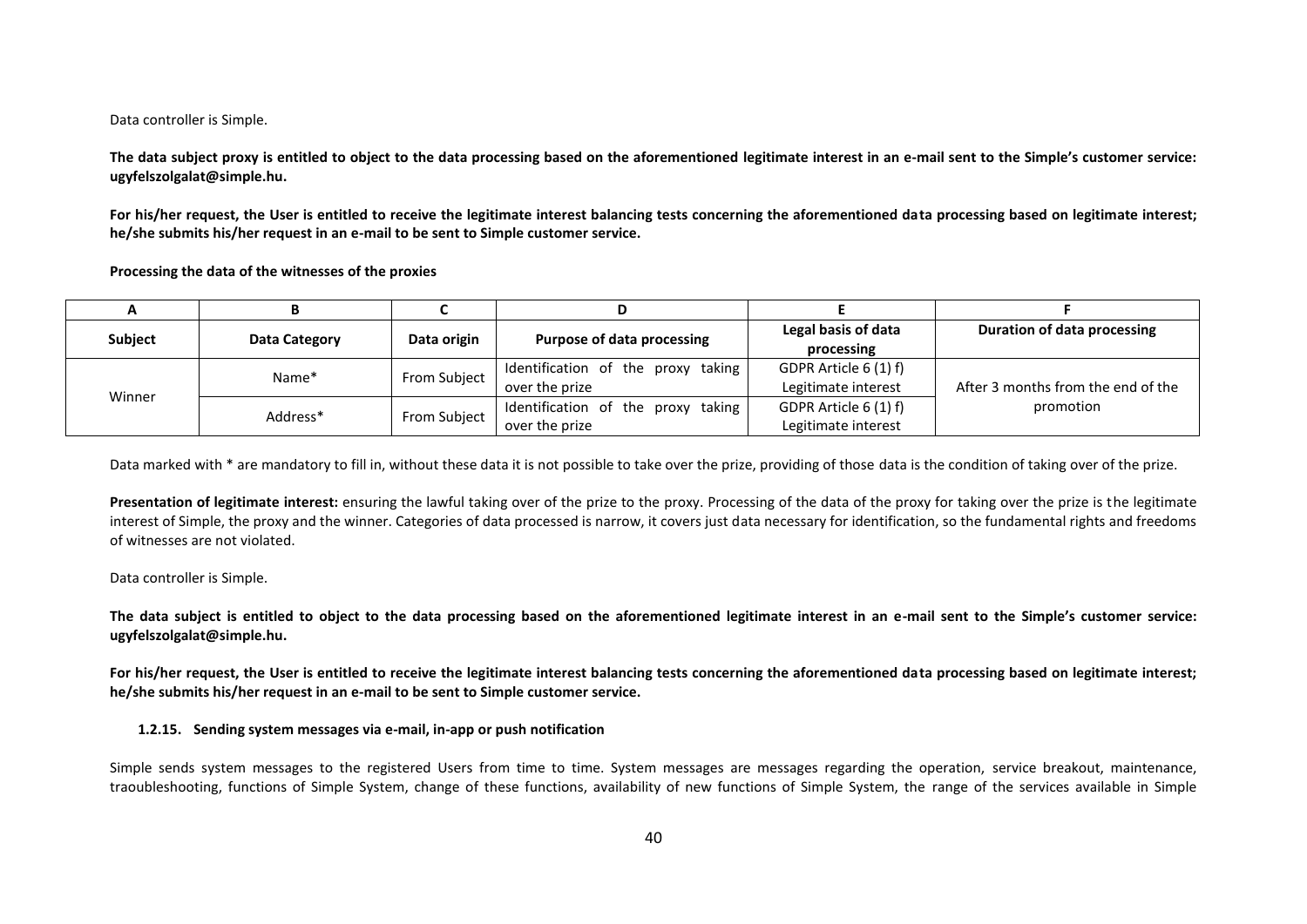System, way of use of these services, the General Terms and Conditions and Privacy Notice of Simple System or the modification thereof, rights and obligations of the Users concerning Simple System and also including the confirmation messages, notifications, confirmations sent in connection with the use of the services in Simple System, electronic bills, receipts and invoices.

For the purpose of sending system messages, Simple manages the following personal data:

| A               | D                             |               | D                                   |                            |                                      |
|-----------------|-------------------------------|---------------|-------------------------------------|----------------------------|--------------------------------------|
| Subject         | Data Category                 | Data origin   | Purpose of data processing          | Legal basis of data        | <b>Duration of data processing</b>   |
|                 |                               |               |                                     | processing                 |                                      |
|                 | name*                         | From Subject  | Sending system messages in order to | GDPR Article 6 (1) b)      | 3 month after the termination of the |
|                 |                               |               | fulfil the contract                 | Fulfilment of the contract | contract                             |
|                 | e-mail address*               | From Subject  | Sending system messages in order to |                            | 3 month after the termination of the |
| User registered |                               | or in case of | fulfil the contract                 |                            | contract                             |
| within Simple   |                               | SimplePay     |                                     | GDPR Article 6 (1) b)      |                                      |
|                 |                               | Hero Wallet   |                                     | Fulfilment of the contract |                                      |
|                 |                               | service from  |                                     |                            |                                      |
|                 |                               | the Merchant  |                                     |                            |                                      |
|                 | In case of push notification: |               | Sending system messages in order to | GDPR Article 6 (1) b)      | 3 month after the termination of the |
|                 | Simple account                | From Subject  | fulfil the contract                 | Fulfilment of the contract | contract                             |

Data marked with \* are mandatory to fill in, without these data it is not possible to send system messages. Data controller is Simple.

In case of push notifications the User may set in the Simple Application and on his/her Mobile device whether he/she wishes to receive automatic push notification. If the User does notswitch on the automatic push notification function, Simple is able to send him/her push notification only for his/her request.

### **1.2.16. Data processing concerning questionnaires and other requests for data**

Simple regularly sends questionnaires and requests for data to the Users concerning their opinion about the Simple System and the Services available therein, their behaviour related to the Simple services, their ownership, financial status or other characteristics, which can be connected to the Simple services. Simple sends those questionnaires and requests for data in e-mail, in-app messages, push notifications or displays them in any other electronic way. Simple processes the Users' personal data related to the questionnaire and requests for data and their answers of the questions in the following way:

|  | Subject<br>Data Category | Data origin | Purpose of data processing | Legal basis of data | Duration of data processing |
|--|--------------------------|-------------|----------------------------|---------------------|-----------------------------|
|  |                          |             |                            | processing          |                             |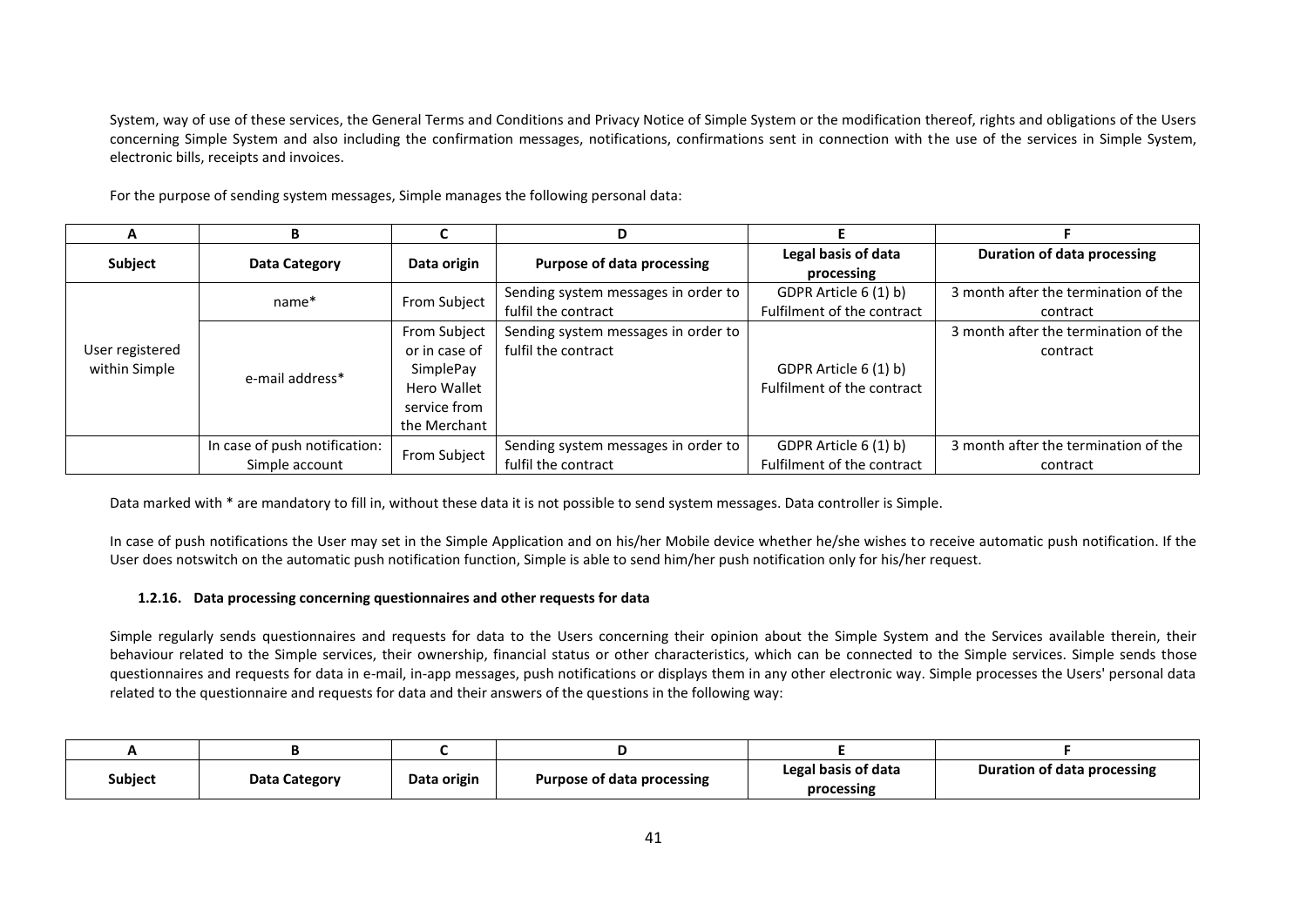|                                     | name                                                   | From data<br>subject                                                                                                                                                                                                                                                                                                                 | effectiveness,<br>a)<br>Increasing<br>the<br>further development of Simple                                                            |                                                   | Until deletion of Simple registration |
|-------------------------------------|--------------------------------------------------------|--------------------------------------------------------------------------------------------------------------------------------------------------------------------------------------------------------------------------------------------------------------------------------------------------------------------------------------|---------------------------------------------------------------------------------------------------------------------------------------|---------------------------------------------------|---------------------------------------|
|                                     | e-mail address                                         | From data<br>subject                                                                                                                                                                                                                                                                                                                 | Application, development of new<br>products<br>measuring the use of Simple<br>b)<br>Application, preparing statistics                 | In case of purposes in<br>column D/a) és b): GDPR | Until deletion of Simple registration |
|                                     | in case of push and in-app<br>messages: Simple account | From data<br>subject                                                                                                                                                                                                                                                                                                                 |                                                                                                                                       |                                                   | Until deletion of Simple registration |
| User registered in<br>Simple System | answers of the questions                               | profile making: analysing and<br>C)<br>predicting<br>the<br>personal<br>characteristics and preferences<br>of the Users and based on that<br>From data<br>offers,<br>sending<br>customised<br>subject<br>advertisements to the users who<br>have granted separate consent<br>receiving electronic direct<br>to<br>marketing messages | 6. cikk (1) bek. f) point:<br>Legitimate interest<br>In case of purpose in<br>column D/c): GDPR 6. cikk<br>(1) bek. a) point: Consent | Until deletion of Simple registration             |                                       |

The data controller of the aforementioned data is Simple.

### **The legitimate interest:**

- a) Increasing the effectiveness, further development of Simple Application, development of new products: Simple has legitimate business, economic interest to know the opinion of the Users about the Simple System, the Users' purchases and habits in the Simple System, their preferences and other personal characteristics related to the Simple services in order to develop the Simple System in such a way which meets the Users' expectations and answers real market needs.
- b) **Measuring the use of Simple Application, preparing statistics**: Simple has legitimate business, economic interest to know on the basis of the answers of the questionnaires that which services are used or not used by the Users, are there needs or there are not from the side of the Users, and to prepare business statistics based on those information which serve as the basis of business decisions.

**The Users are entitled to object to the data processing based on legitimate interest which can be submitted to Simple in e-mail to ugyfelszolgalat@simple.hu e-mail address or in letter via post.** 

# For his/her request, the User is entitled to receive the legitimate interest balancing tests concerning the aforementioned data processing based on legitimate interest; **he/she submits his/her request in an e-mail to be sent to Simple customer service.**

Simple uses the answers of the questionnaires for profiling based on automated decision making in case of the Users who have granted specific consent to it; Simple sends or displays targeted, online behaviour based electronic advertisements based on the result of profiling to the Users who have granted separate consent to receiving electronic direct marketing messages.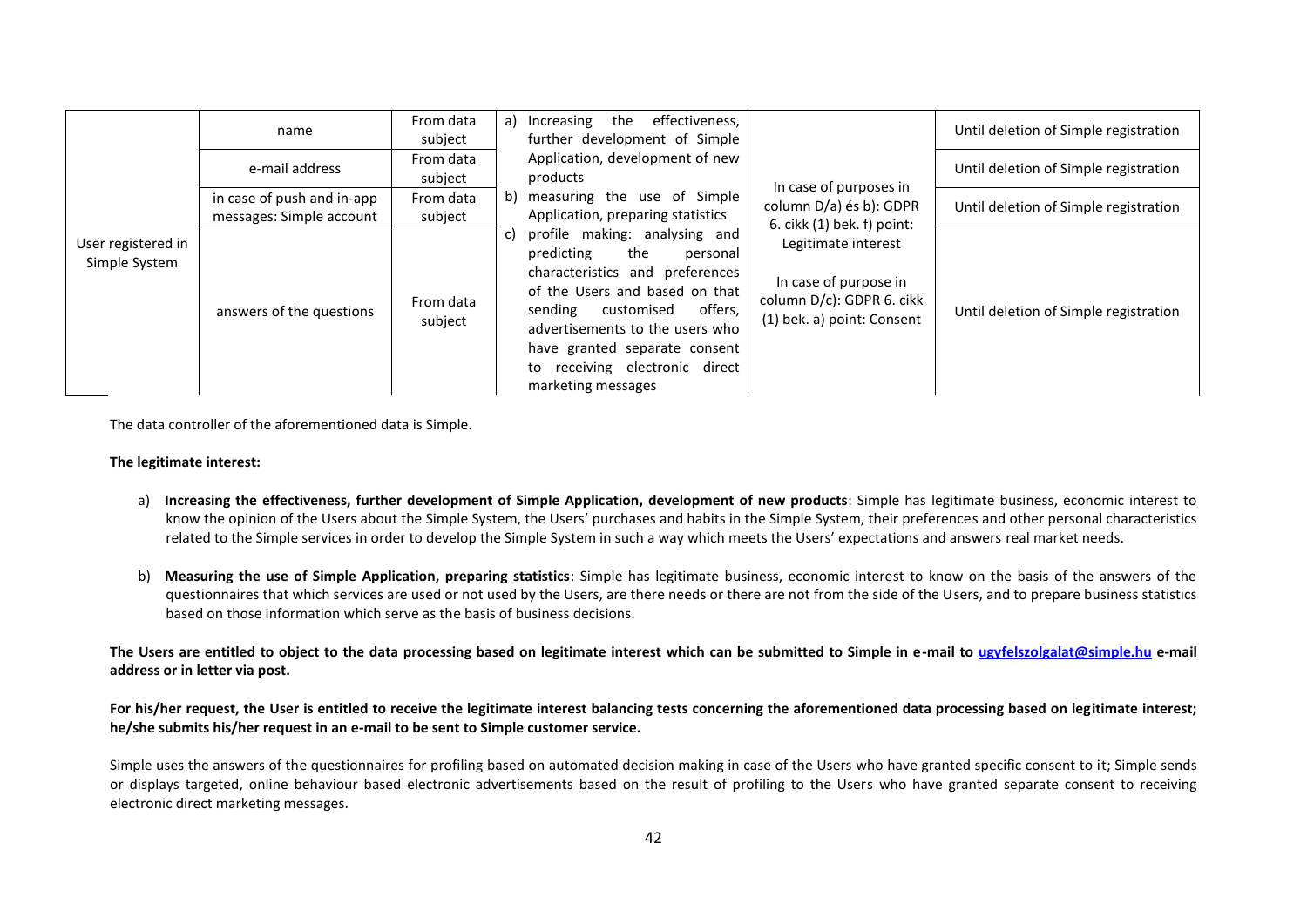In case of those Users who have not granted consent to the profiling based on automated decision making but granted consent to receiving electronic direct marketing messages, Simple is profiling their answers of the questionnaire manually and sends or displays targeted, online behaviour based electronic advertisements to them based on the result of profiling.

In case of those Users who have not granted consent to receiving electronic direct marketing messages, Simple does not use the answers of the questionnaires for profiling and Simple does not send to them targeted, online behaviour based advertisements.

You find the detailed provisions for profiling in a separate clause below.

## **1.2.17. Data processing concerning the Cheque payment service**

In the Cheque payment service during the reading of the QR code Simple as data processor processes Users' personal data necessary for fixing the QR code and fulfilling the payment in the transaction for the request and according to the instructions of Magyar Posta Zrt., on the basis of the agreement and data processing agreement concluded with Magyar Posta Zrt. Concerning this data processing Magyar Posta Zrt. is the data controller and Simple is data processor. The Privacy Notice of Magyar Posta Zrt. shall apply to this data processing.

Simple acts as Magyar Posta Zrt.'s data processor only in case of services initiated with reading the Post QR Code. Simple is data controller in connection with any other services, products available in Simple Application and with the general use of Simple Application and the present Privacy Notice shall apply for these data processing activities.

Simple processes for the request and instructions of Magyar POosta Zrt. the following personal data as data processor:

- Status of the payment
- VPOS bank ID
- e-mail address
- transaction ID
- amount to be paid
- Cheque issuer
- Name and address of the client
- ID number of the payment
- Remarks of the client
- Name of the saved cheque.

Magyar Posta Zrt. as data controller determines the purpose, legal basis, duration of the aforementioned data processing in its Privacy Notice.

### **1.2.18. Data processing related to the Simple Social function**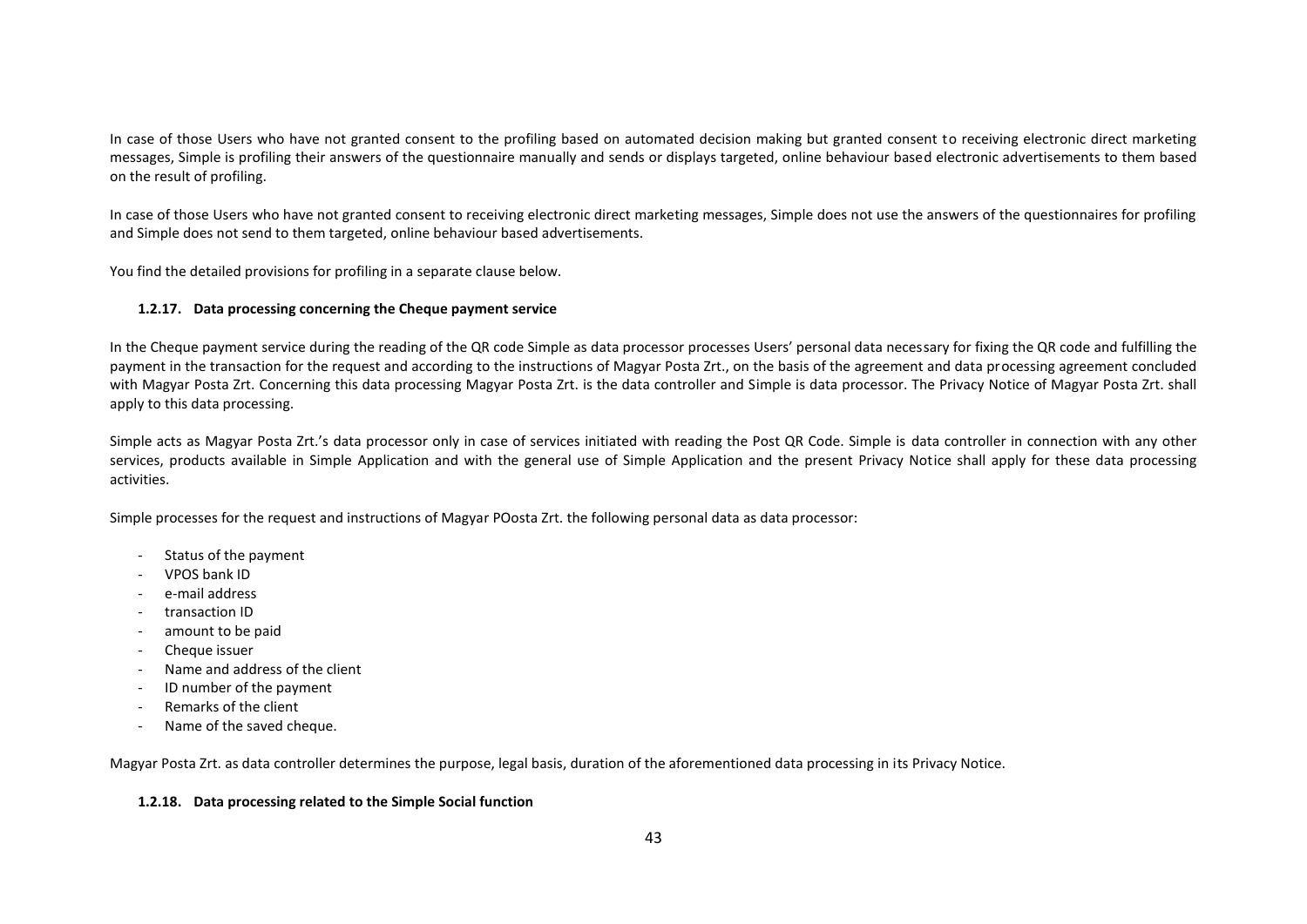We process the following data of you in the Simple Social function on the following legal basis:

| A                                        | B                                                  | C                                       | D                                     | Е                                      |
|------------------------------------------|----------------------------------------------------|-----------------------------------------|---------------------------------------|----------------------------------------|
| Érintett                                 | Adat kategória                                     | Adatkezelés célja                       | Adatkezelés jogalapja                 | Adatkezelés időtartama                 |
|                                          | E-mail address registered in the                   | <b>Providing Simple Social services</b> | Article 6 (1) a) of the GDPR: consent | Until the withdrawal of the consent,   |
|                                          | Simple system                                      |                                         |                                       | in lack of it until the termination of |
|                                          |                                                    |                                         |                                       | the Simple registration                |
|                                          | Profile picture registered in the                  | Providing Simple Social services        | Article 6 (1) a) of the GDPR: consent | Until the withdrawal of the consent,   |
| User registered<br>in the Simple         | Simple System                                      |                                         |                                       | in lack of it until the termination of |
| System, signed                           |                                                    |                                         |                                       | the Simple registration                |
| into the Simple                          |                                                    | Providing Simple Social services        | Article 6 (1) a) of the GDPR: consent | Until the withdrawal of the consent,   |
| Social function                          | Recently used Simple services                      |                                         |                                       | in lack of it until the termination of |
| and granted                              |                                                    |                                         |                                       | the Simple registration                |
| permission to                            |                                                    | Providing Simple Social services        | Article 6 (1) a) of the GDPR: consent | Until the withdrawal of the consent,   |
| display                                  | List of Facebook friends                           |                                         |                                       | in lack of it until the termination of |
|                                          |                                                    |                                         |                                       | the Simple registration                |
|                                          | Name, profile picture, e-mail                      | Providing Simple Social services        | Article 6 (1) a) of the GDPR: consent | Until the withdrawal of the consent,   |
|                                          | address registered on Facebook                     |                                         |                                       | in lack of it until the termination of |
|                                          | profile                                            |                                         |                                       | the Simple registration                |
|                                          | E-mail address registered in the<br>Simple system  | Providing Simple Social services        | Article 6 (1) a) of the GDPR: consent | Until the withdrawal of the consent,   |
|                                          |                                                    |                                         |                                       | in lack of it until the termination of |
|                                          |                                                    |                                         |                                       | the Simple registration                |
| User registered                          | Profile picture registered in the<br>Simple System | Providing Simple Social services        | Article 6 (1) a) of the GDPR: consent | Until the withdrawal of the consent,   |
| in the Simple                            |                                                    |                                         |                                       | in lack of it until the termination of |
| System and                               |                                                    |                                         |                                       | the Simple registration                |
| marked as friend                         |                                                    | Providing Simple Social services        | Article 6 (1) a) of the GDPR: consent | Until the withdrawal of the consent,   |
| by other Simple                          | Recently used Simple services                      |                                         |                                       | in lack of it until the termination of |
| User in the<br>Simple Social<br>function |                                                    |                                         |                                       | the Simple registration                |
|                                          |                                                    | Providing Simple Social services        | Article 6 (1) a) of the GDPR: consent | Until the withdrawal of the consent,   |
|                                          | List of Facebook friends                           |                                         |                                       | in lack of it until the termination of |
|                                          |                                                    |                                         |                                       | the Simple registration                |
|                                          | Name, profile picture, e-mail                      | Providing Simple Social services        | Article 6 (1) a) of the GDPR: consent | Until the withdrawal of the consent,   |
|                                          | address registered on Facebook                     |                                         |                                       | in lack of it until the termination of |
|                                          | profile                                            |                                         |                                       | the Simple registration                |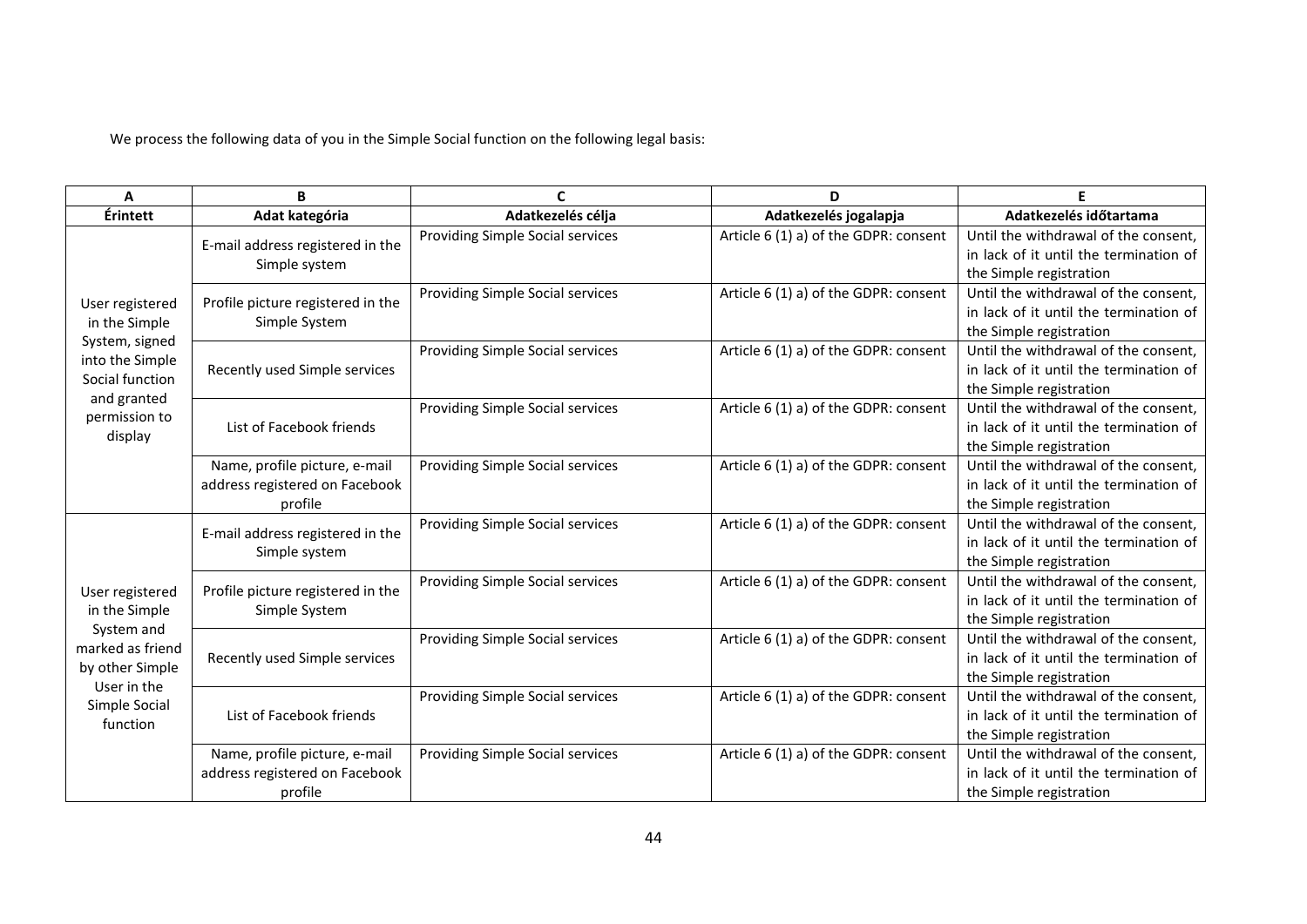|                 | E-mail address registered in the  | Providing Simple Social services | Article 6 (1) a) of the GDPR: consent | Until the withdrawal of the consent,   |
|-----------------|-----------------------------------|----------------------------------|---------------------------------------|----------------------------------------|
| User registered | Simple system                     |                                  |                                       | in lack of it until the termination of |
| in the Simple   |                                   |                                  |                                       | the Simple registration                |
| System and      | Profile picture registered in the | Providing Simple Social services | Article 6 (1) a) of the GDPR: consent | Until the withdrawal of the consent,   |
| recommended     | Simple System                     |                                  |                                       | in lack of it until the termination of |
| as a friend in  |                                   |                                  |                                       | the Simple registration                |
| case of other   |                                   | Providing Simple Social services | Article 6 (1) a) of the GDPR: consent | Until the withdrawal of the consent,   |
| Simple User in  | Recently used Simple services     |                                  |                                       | in lack of it until the termination of |
| the framework   |                                   |                                  |                                       | the Simple registration                |
| of friend       | Name, profile picture, e-mail     | Providing Simple Social services | Article 6 (1) a) of the GDPR: consent | Until the withdrawal of the consent,   |
| recommendation  | address registered on Facebook    |                                  |                                       | in lack of it until the termination of |
|                 | profile                           |                                  |                                       | the Simple registration                |

### **The User can withdraw his/her consent in any time.**

The data controller is Simple.

## **1.2.19. Data processing related to the insurance**

### **Data processing related to the Groupama Simple Motor Vehicle assistance group insurance**

A) In connection with the User joining the Groupama Simple Motor Vehicle assistance group insurance Simple processes the following data concerning the joined Users as data processor on behalf and upon the instructions of Groupama Biztosító Zrt:

Users registered to Simple who joined the Simple motor vehicle assistance insurance contract:

- **-** E-mail address registered to the Simple System
- **-** Name submitted in the Simple System, in absence of that the name generated from the above e-mail address by Simple
- **-** Motor vehicle's type (passenger car/goods vehicle), license plate number, age (year of production) and nationality
- **-** Date of joining the insurance contract
- **-** Chosen insurance package and modifications thereof
- **-** Starting date and end date of risk-bearing
- **-** Habits concerining using a car (regularity of trips abroad, frequency of using a car)
- **-** Number of the insurance contract.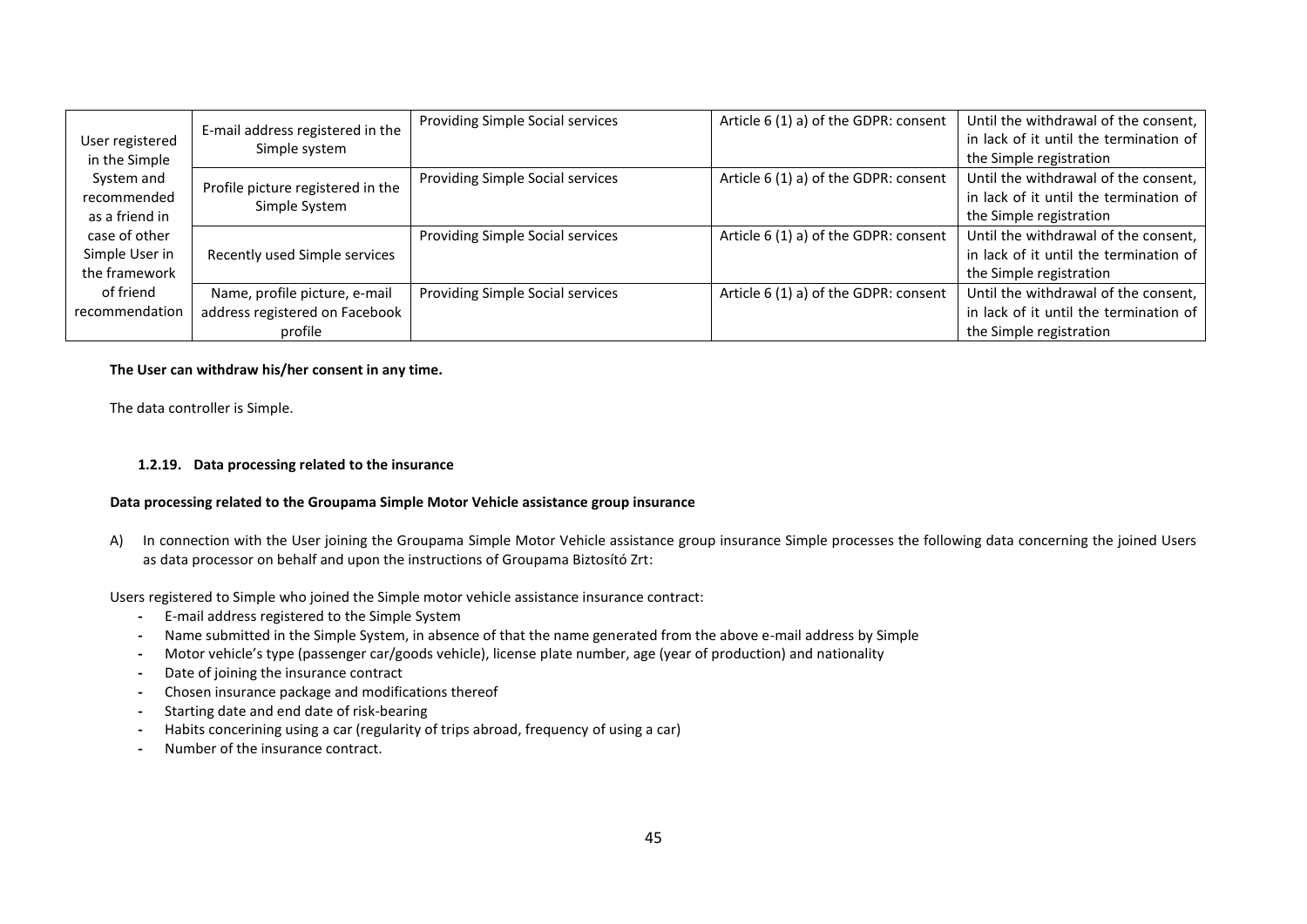- B) Simple as data controller, in connection with the User joining the Groupama Simple Motor Vehicle assistance group insurance, processes the following personal data concerning the Users registered to Simple who joined the Simple motor vehicle assistance insurance contract in order to and for the purposes of invoicing the insurance premium to the Users on the basis of complying with legal obligations as provided by Article 6(1)c) of the GDPR (in respect of data necessary for the fulfilment of tax obligations Articles 78 (3) and 202 (1) of Act CL of 2017 on the Rules of Taxation ("Taxation Act"), in respect of documents necessary for the fulfilment of accounting obligations Articles 168-169 of Act C of 2000 on Accounting ("Accounting Act")):
	- **-** E-mail address registered to the Simple System
	- **-** Name submitted in the Simple System, in absence of that the name generated from the above e-mail address by Simple
	- **-** Motor vehicle's type (passenger car/goods vehicle), license plate number, age (year of production) and nationality
	- **-** Date of joining the insurance contract
	- **-** Chosen insurance package and modifications thereof
	- **-** Starting date and end date of risk-bearing.

Data retention period: if the data are necessary for the fulfilment of tax obligations, the data are stored for 5 years from the last day of the calendar year in which the taxes should have been declared, reported or notified, or paid in the absence of a tax return, report or notification. If the data are necessary for the fulfilment of accounting obligations, they are retained and stored for 8 years. In other cases, the data are retained for 5 years from the termination of the contract (general civil law prescription period).

- C) Simple as data controller, in connection with the User joining the Groupama Simple Motor Vehicle assistance group insurance, processes the following personal data concerning concerning the Users registered to Simple who joined the Simple motor vehicle assistance insurance contract on the basis of legitimate interest as provided by Article 6(1)f) of the GDPR:
	- **-** E-mail address registered to the Simple System
	- **-** Name submitted in the Simple System, in absence of that the name generated from the above e-mail address by Simple
	- **-** Motor vehicle's type (passenger car/goods vehicle), license plate number, age (year of production) and nationality
	- **-** Date of joining the insurance contract
	- **-** Chosen insurance package and modifications thereof
	- **-** Starting date and end date of risk-bearing
	- **-** Number of the insurance contract.

Data retention period: if the data are necessary for the fulfilment of tax obligations, the data are stored for 5 years from the last day of the calendar year in which the taxes should have been declared, reported or notified, or paid in the absence of a tax return, report or notification. If the data are necessary for the fulfilment of accounting obligations, they are retained and stored for 8 years. In other cases, the data are retained for 5 years from the termination of the contract (general civil law prescription period).

Legitimate interest of Simple: in case of data processing for the purposes of exercising rights and claims the Service Provider uses the data of the User specified above in order to resolve legal disputes arising from the contract concerning the Simple System and the insurance concluded with the User, for evidencing relevant facts in course of potential contentious, non-contentious or other authority proceedings. The Service Provider processes these data so that it can use them for the purposes of evidencing in case legal disputes with the User arise related to the insurance and the applicable insurance contract. The Service Provider may exercise this right within the prescription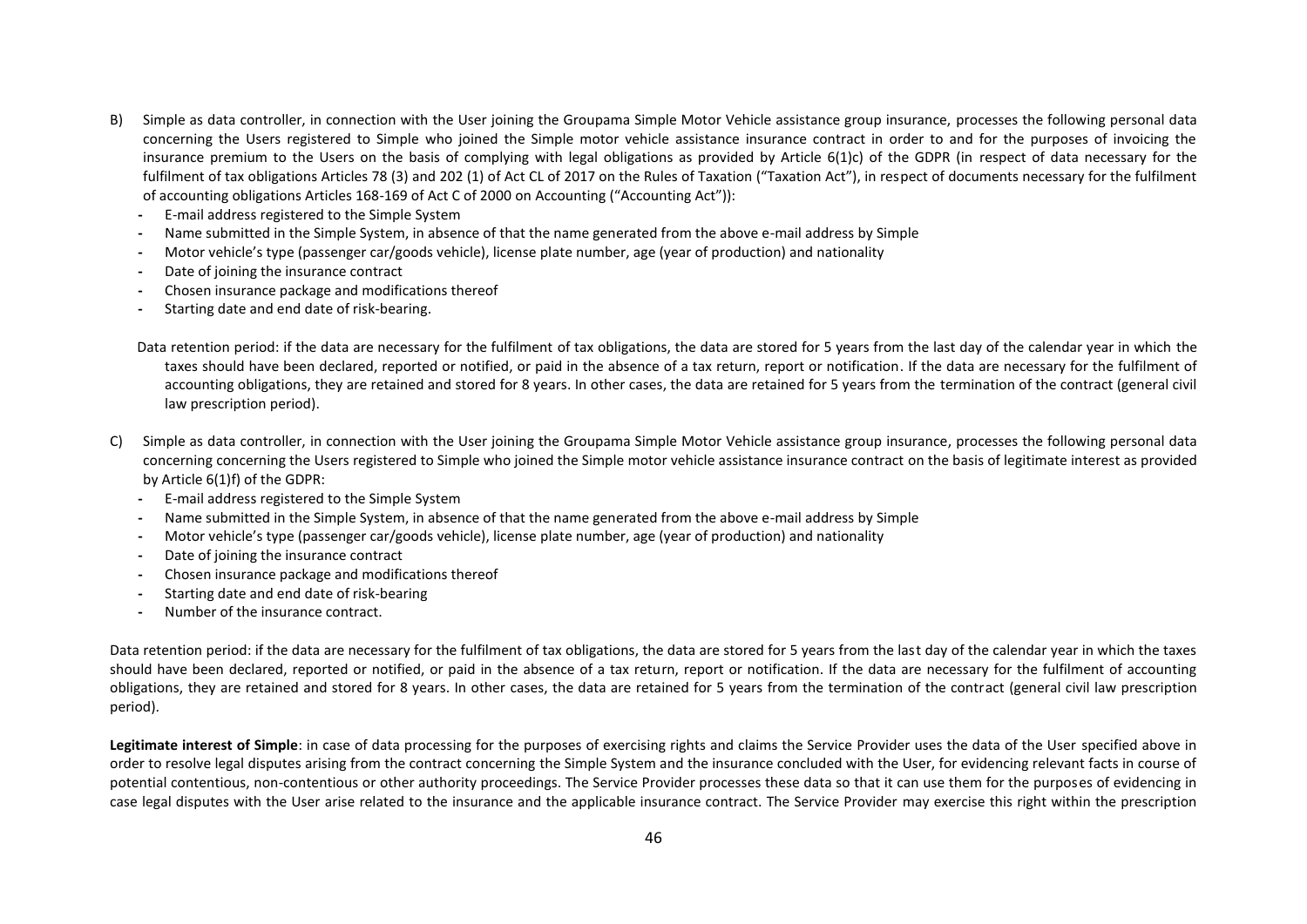period. The data processing therefore is necessary for the protection of the Service Provider's rights and legitimate interests. The objective of the data processing cannot be attained otherwise.

**The user may object to the data processing based on the above legitimate interest by sending an e-mail to Simple's customer service: ugyfelszolgalat@simple.hu.**

**The user, upon request, is entitled to inspect the legitimate interest balancing test prepared in connection with the data processing based on the above legitimate interest, the request shall be submitted by mail sent to the Simple customer service.**

## **Data processing related to the device insurance provided by Magyar Posta Biztosító Zrt.**

Simple transmits the group device insurance provided by Magyar Posta Biztosító Zrt. in the Simple Application to the Users in order to join to the insurance based on its agreement concluded with Magyar Posta Biztosító Zrt. as a tied insurance intermediary (agent) according to section 4 (1) point 34/a) of the Act LXXXVIII of 2014 on the insurance activities ("Bit"). During its activity as a tied insurance intermediary Simple acts as the data processor of Magyar Posta Biztosító Zrt. in connection with the data processing through the Device insurance menu of the Simple Application based on the data processing agreement concluded with Magyar Posta Biztosító Zrt. According to this adat processing agreement Simple processes the following personal data of the Users entering into the device insurance contract for Magyar Posta Biztosító Zrt as data processor:

- **-** Name
- **-** E-mail address
- **-** Address
- **-** IMEI number of the insured smart device
- **-** Type of the insured smart device
- **-** Insurance package (Basic/Extra)
- **-** ID number of the insurance contract
- **-** Starting time of risk undertaking
- **-** Date of conclusion of the insurance contract
- **-** Effect of cancellation of the contract
- **-** Reason of the cancellation of the contract
- **-** Date of the cancellation of the contract
- **-** Payment frequency (monthky, half yearly, yearly)
- **-** Annual insurance fee
- **-** Insurance fee to be paid by frequency
- **-** Date of the next payment
- **-** Insurance downpayment
- **-** Photo taken about the screen of the ensured smart device
- **-** Status of the insurance (active, not active, terminated, expired).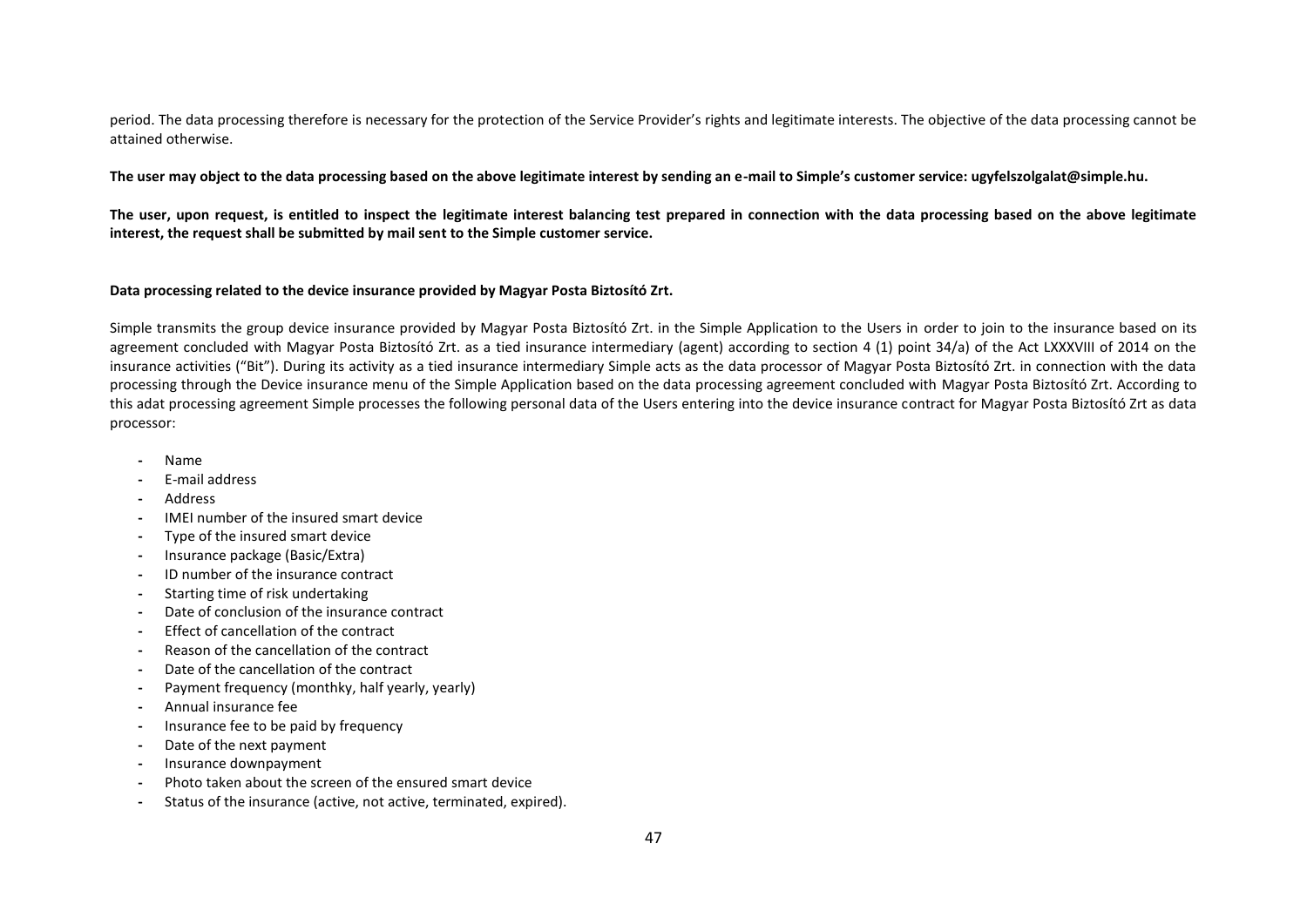Privacy policy on the aforementioned data processing of Magyar Posta Biztosító Zrt. Data controller is available in Insurance menu of the Simple Application.

The Device Insurance function is not available in the Huawei operating system version of the Simple Application, therefore the Simple does not process such data in the Huawei operating system version of the Simple Application.

## **1.2.20. Personal data processed by Simple after deletion of the Simple registration (account, profile)**

In the event of deletion of the Simple registration (account/profile) as defined in the Simple GTC, the data below will continue to be processed by Simple for the purposes and for the period of time specified below:

- A) Personal data processed on the legal basis of Article 6(1)(c) of the GDPR in order to comply with a legal obligation, which Simple is obliged to retain: these categories of personal data, data subjects, the purpose of the processing and the retention period are indicated in this Privacy Notice.
- B) Personal data processed on the basis of a legitimate interest of Simple or a third party pursuant to Article 6(1)(f) GDPR for the purposes of enforcement of claims and rights, fraud prevention and management, which Simple shall retain within the 5-year civil law limitation period, or in the case of a criminal offence, within the limitation period of the criminal offence, and, in the event of judicial, criminal, administrative or other proceedings, until the proceedings have been finally disposed of. These personal data are the following:
- **-** User name, email address registered in Simple
- Identifier, amount, subject, delivery address, billing address of the transaction carried out by the User in the Simple System
- Name, e-mail address, registration number, audio recording of the telephone call, record of the complaint and its content, subject of the complaint, details of the transaction complained about
- In case of parking and e-vignette purchases: vehicle registration number, type, registration number, parking location, e-vignette details
- In the case of a mobile transport ticket: number of the pass, number of the identity card, number of the document proving entitlement to the discount, validity period of the mobile transport ticket.

In the event of deletion of the Simple registration (account, profile), the User's personal data processed by Simple as data controller, other than the above cases and personal data, will be irreversibly anonymised in a manner that constitutes deletion.

The detailed rules for the deletion of Simple registration (account, profile) are set out in the Simple GTC.

## **2. Data processing via cookies**

We use cookies and other various programs on the Website and in the Simple Application in order to understand the Website and the Simple Application Visitors' preferences and behaviour relating to the Website and the Simple Application, to develop the Website and the Simple Application based on those, and to generate anonymous statistics on Website and the Simple Application traffic and to send targeted marketing messages to the Users.

We use three types of cookies on the Website and in the Simple Application as follows: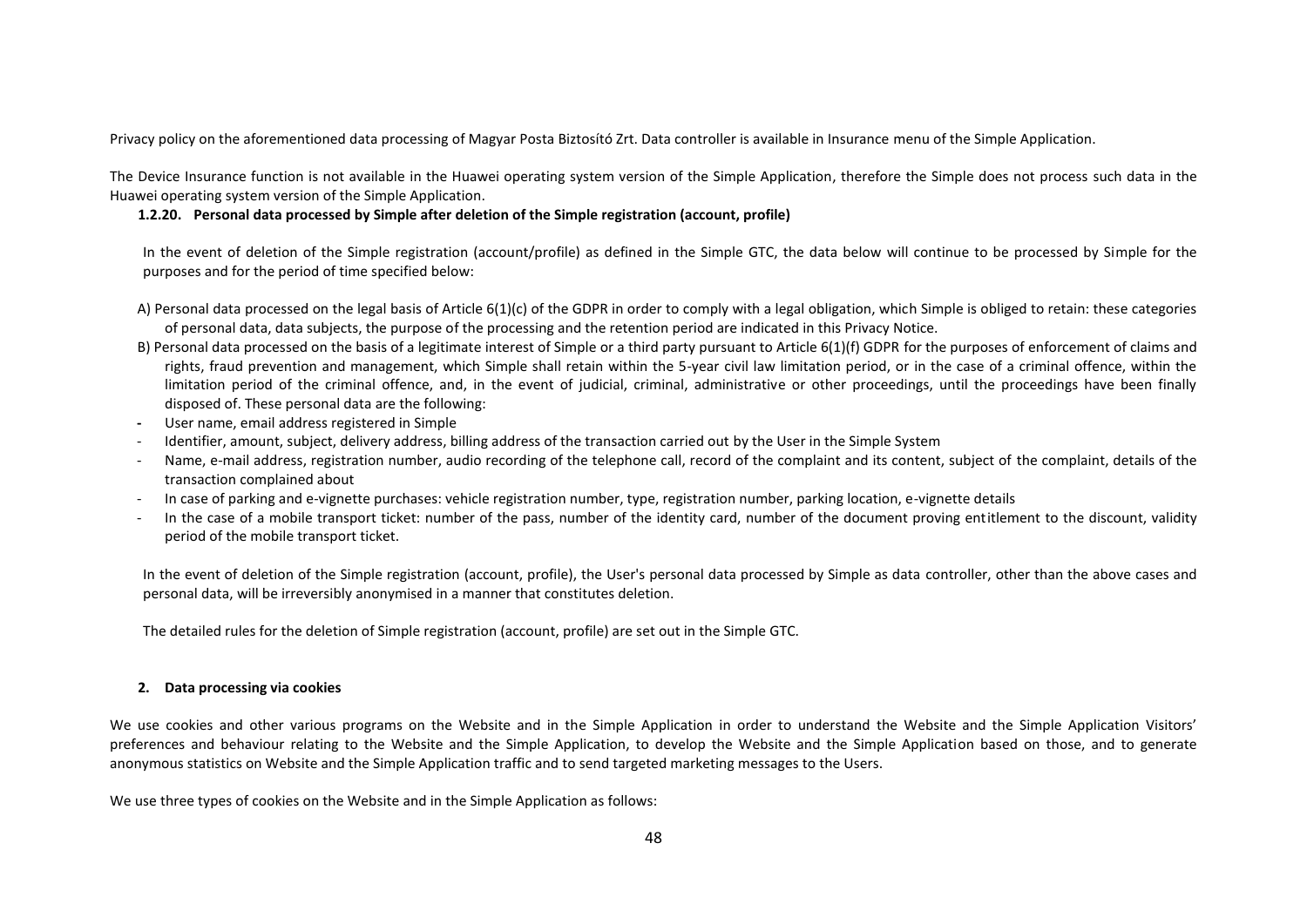a) **Cookies strictly necessary for the operation of the Website and the Simple Application:** without them the Website and/or the Simple Application do not work at all or do not work properly; those cookies are necessary for running the Website and Simple Application. These cookies are applied for language settings, currency, data protection preferencies. If the User blocks those cookies in the browser, the Website and the Simple Application do not work properly.

Simple processes the data collected by the cookies strictly necessary for the operation of the Website and the Simple Application based on Legitimate interest according to Article 6 (1) f) of the GDPR.

Legitimate interest of Simple: It is the legitimate interest of Simple that the Website and the Simple Application operates properly and the Website and the Simple Applicatiuon can be displayed to the Users. It is necessary to use the aforementioned cookies and processing the personal data collected by them for this purpose. **The Users are entitled to object to the data processing based on legitimate interest which can be submitted to Simple in e-mail to ugyfelszolgalat@simple.hu e-mail address.** 

**For his/her request, the User is entitled to receive the legitimate interest balancing tests concerning the aforementioned data processing based on legitimate interest; he/she submits his/her request in an e-mail to be sent to Simple customer service.**

b) **Cookies for statistical, analytical purposes: t**hose cookies help the Simple to measure the traffic of visitors and to processing data in data basis. They help Simple to understand which products and activities are the more popular than others. The User may block these cookies in his/her browser or can use this one: https:\\tools.google.com/dlpage/gaoptout. The data collected by these cookies Simple uses for the optimisation of the Website and the Simple Application, and for development of the Website and the Simple Application.

The Service Provider processes the data collected by the statistical, analytical cookies based on **consent** according to Article 6 (1) a) of the GDPR.

### **In case of data processing based on consent, the data subject is entitled to withdraw his/her consent at any time.**

**c) Marketing/remarketing cookies:** those cookies are usually applied because of marketing and advertising activities for the purpose of monitoring the range of interest of the Users and based on that to display relevant advertisements on the Website and in the Simple Application. The data collected by those cookies are used for profiling the Users. If the User does not allow the use of these cookies, the User will not receive targeted advertisements in the future. The purpose of processing of the data collected by these cookies is segmenting for displaying targeted advertisements for direct marketing purposes. Furthermore, in order to send the Users only that kind of advertisements which meets their range of interest and which are relevant to them, we use the data collected automatically for segmenting and grouping the Users as recipients of the advertisements.

This data processing does not have legal effect on data subjects.

Simple processes these data based on consent according to Article 6 (1) a) of the GDPR.

## **In case of data processing based on consent, the data subject is entitled to withdraw his/her consent at any time.**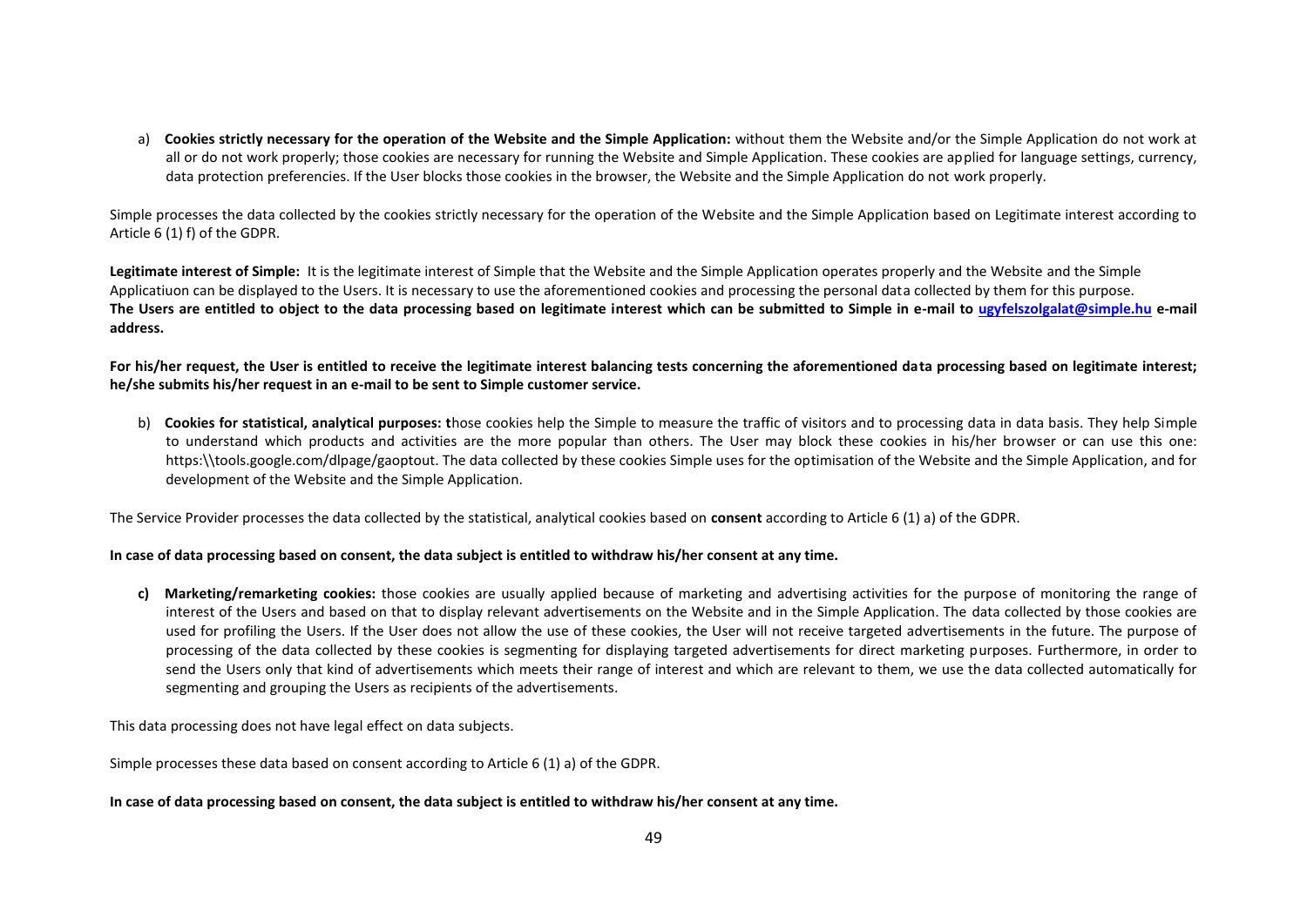#### **General provisions about cookies**

In general, the cookie is a small file consisting of letters and numbers which is sent to the device of the User from our servers. Reputable partners helps Simple in displaying advertisements on the Website, in the Simple Application and beyond them and analytical service providers like Google aNalytics, Facebook Pixel also may put cookies on the User's device.

| Type of cookie           | <b>Purpose of cookie</b>                                        |  |
|--------------------------|-----------------------------------------------------------------|--|
| <b>Google Analytics</b>  | Generating visitors' statistics, development of the Website and |  |
|                          | the Simple Application                                          |  |
| Google Adwords           | Use of the advertising services provided by Google LLC,         |  |
| Remarketing              | displaying targeted, segmented advertisements                   |  |
| Facebook Pixel és Custom | generating statistics on the visitors from the Facebook.com     |  |
| Audience                 | website                                                         |  |
|                          | Use of the remarketing services provided by Facebook, Inc. for  |  |
|                          | displaying targeted, segmented advertisement on                 |  |
|                          | Facebook.com.                                                   |  |

Simple uses the following third party cookies for the following purposes:

We use Google Analytics and Facebook Custom Audience cookies and services on the Website and in the Simple Application, which are the following:

Google Analytics is the online analysing service of Google LLC ("Google") which helps to know more about that how the visitors use the Website and Simple Application. Google Analytics summarises information about the use of the Website and Simple Application, such as IP address, which the system may send to Google and store them on its servers. We use that information for preparing reports and to fix the operation of our website. Cookies furthermore collect anonimised information about the following: number of visitors of the Website and the Simple Application, data related to from which website arrived the Users to the Website and the Simple Application and which sites are visited.

You can read more about Google Analytics cookies here: http://www.google.com/policies/privacy/.

If you would like to switch off the Google Analytics tracking during the use of the Website and the Simple Application, please click on the following link: http://tools.google.com/dlpage/gaoptout

Facebook Customn Audience is the online analysing and advertising service of Facebook, Inc (Facebook) by which Simple gathers information about that how visitors use the Website and the Simple Application. Facebook pixels put cookies on the device browsing the Website and the Simple Application the purpose of which is to set up the proper audience for advertising, to measure conversion between devices, target advertisements, to optimise the advertisements for the relevant audience, to display targeted personalised advertisements, make reports and tables about the Website and the Simple Application.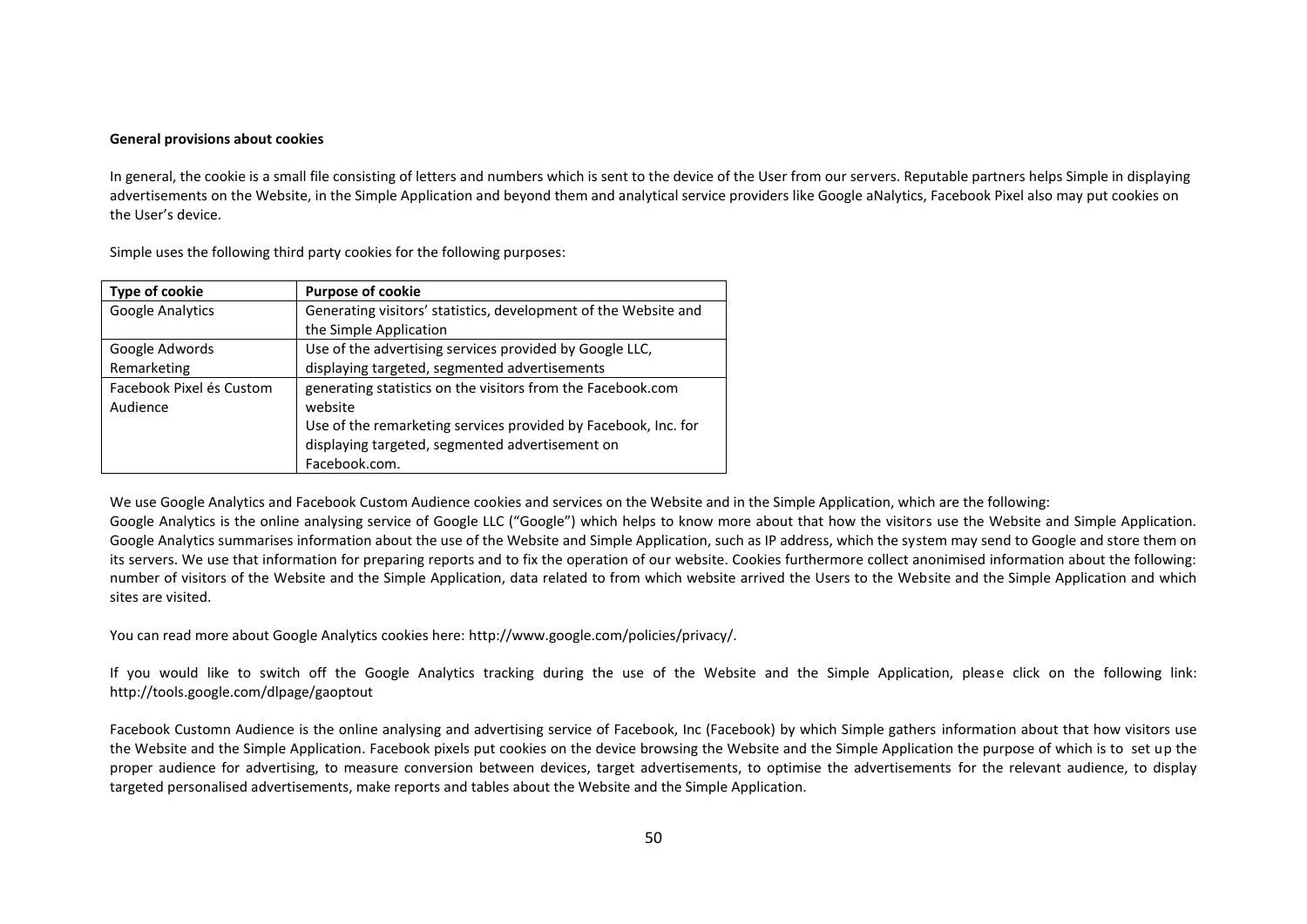The User is able to set these data processing activities of Facebook in his/her Facebook account and may authorise the data collection by Facebook cookies on the Website and in the Simple Application on his/her own. The User can find these cookies in Facebook Ads Settings menu by entering his/her Facebook account and he/she can set there or modify his/her cookie preferences.

The User can grant his/her consent to the use of the cookies in groups on the Website and in the Simple Application.

The User is able to set his/her browser to accept all cookies, to refuse all cookies or to inform the User if cookie arrives to his/her device. Each browser is different, so the "help" menu can help in cookie settings. You can find more information about cookies on the following website: http://www.youronlinechoices.com/hu/.

In order to inform Simple about thet the User refused the use of cookies, Simple puts a special cookie on the User's device, so the Simple will know that it cannot put cookies when the User visits the Website and the Simple Application next time.

The cookie settings menu in case of the most popular browsers are the following:

- Mozilla Firefox: **https://support.mozilla.org/en-US/kb/enable-and-disable-cookies-website-preferences**
- Google Chrome: **https://support.google.com/chrome/answer/95647?co=GENIE.Platform%3DDesktop&hl=en**
- Internet Explorer: **https://support.microsoft.com/en-us/help/17442/windows-internet-explorer-delete-manage-cookies**
- Microsoft Edge: https://support.microsoft.com/en-us/help/4468242/microsoft-edge-browsing-data-and-privacy-microsoft-privacy

Google Analytics provides additional possibilities for unsubscribing Google Analytics: http://tools.google.com/dlpage/gaoptout?hl=en-GB.

We use the following cookies:

#### **A) Regarding iOS mobile devices:**

| A                            | В                            |                                                                                                                                        | D                                                                                                        |                                                      |
|------------------------------|------------------------------|----------------------------------------------------------------------------------------------------------------------------------------|----------------------------------------------------------------------------------------------------------|------------------------------------------------------|
| <b>Subject</b>               | Data Category                | Purpose of data processing                                                                                                             | Legal basis of data processing, cookie<br>type                                                           | Duration of data processing                          |
| User<br>registered<br>within | language of the application  | Personalization of the application,<br>a)<br>Communication,<br>b)<br>Determination of the language of<br>C)<br>automatic notifications | Legitimate<br>Article 6 (1) f)<br>GDPR<br>interest<br>Necessary for the operation of the<br>application. | Until<br>the<br>deletion<br>the<br>of<br>application |
| Simple                       | unique hardware ID generated | User identification                                                                                                                    | Article $6(1)$ f)<br>Legitimate<br><b>GDPR</b>                                                           | Until<br>the<br>the<br>deletion<br>. of              |
|                              | upon installation            |                                                                                                                                        | interest                                                                                                 | application                                          |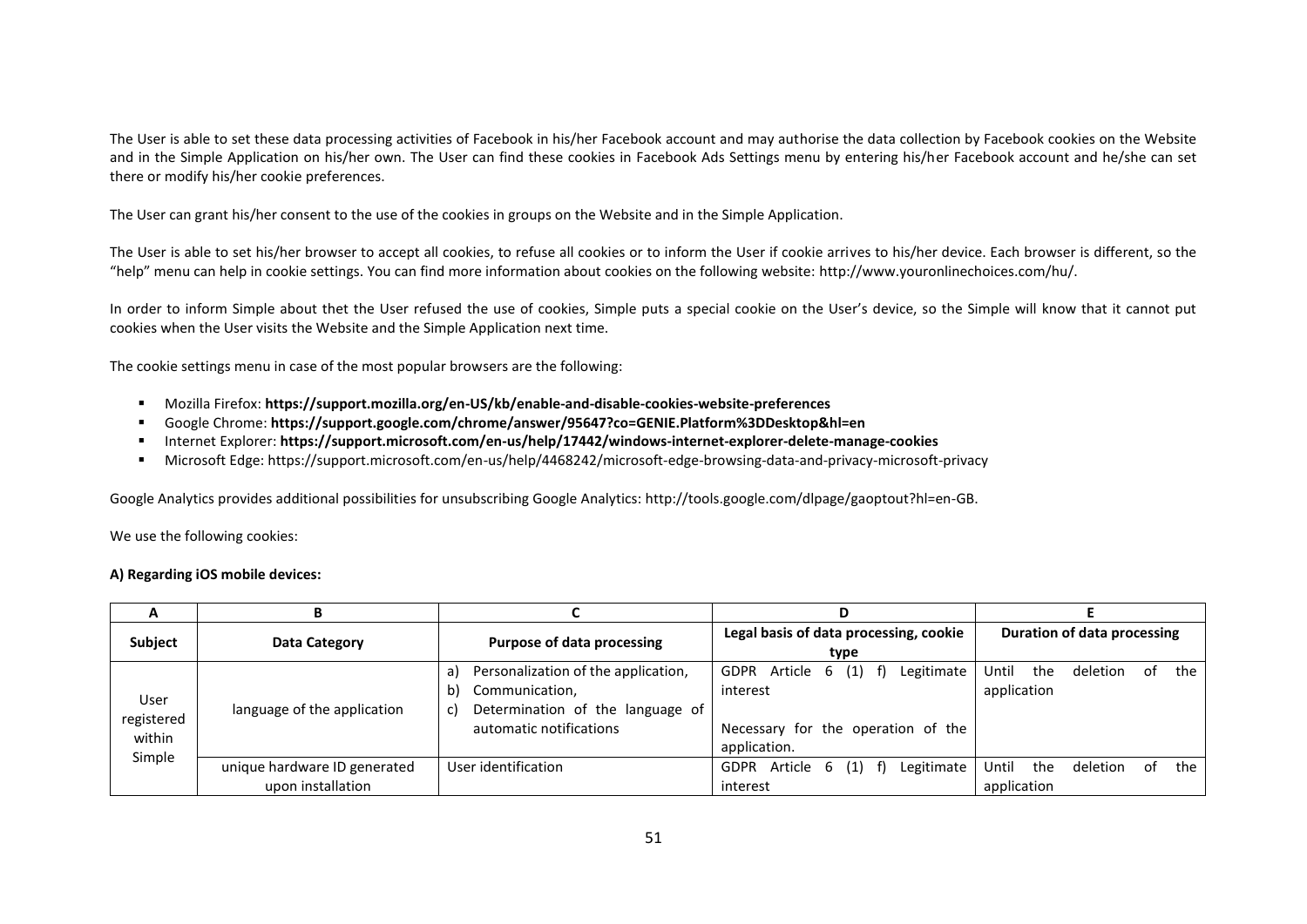|                                                                                                                           |                                             |                           |             | Necessary for the operation of the<br>application.                                                 |                                                      |
|---------------------------------------------------------------------------------------------------------------------------|---------------------------------------------|---------------------------|-------------|----------------------------------------------------------------------------------------------------|------------------------------------------------------|
| key chain data required to identify<br>and authenticate the User                                                          | User identification                         |                           |             | GDPR Article 6 (1) f) Legitimate<br>interest<br>Necessary for the operation of the<br>application. | Until the logging out of the<br>application          |
| e-mail address used for logging in                                                                                        | User identification                         |                           |             | GDPR Article 6 (1) f) Legitimate<br>interest<br>Necessary for the operation of the<br>application. | Until the logging out of the<br>application          |
| type of log in(e-mail, Google+ or<br>Facebook account)                                                                    | User identification                         |                           |             | GDPR Article 6 (1) f) Legitimate<br>interest<br>Necessary for the operation of the<br>application. | Until the logging out of the<br>application          |
| double-hashed version of the user<br>password for the tasks requiring<br>less stonger authentication (e.g. re-<br>log in) | User identification                         |                           |             | GDPR Article 6 (1) f) Legitimate<br>interest<br>Necessary for the operation of the<br>application. | Until the logging out of the<br>application          |
| hashed version of the user<br>password hashelt for the tasks<br>requiring stonger authentication<br>(e.g. payment)        | User identification                         |                           |             | GDPR Article 6 (1) f) Legitimate<br>interest<br>Necessary for the operation of the<br>application. | Until the logging out of the<br>application          |
| regarding EP card upload, the<br>number of the most recently used<br>EP card is saved                                     | Streamlining,<br>application,<br>experience | customizing<br>increasing | the<br>user | GDPR Article 6 (1) a) Consent                                                                      | Until the logging out of the<br>application          |
| regarding money transfer function,<br>the number of the most recently<br>used bank card is saved                          | Streamlining,<br>application,<br>experience | customizing<br>increasing | the<br>user | GDPR Article 6 (1) a) Consent                                                                      | Until the logging out of the<br>application          |
| date of last password modification                                                                                        | <b>Ensuring safety</b>                      |                           |             | GDPR Article 6 (1) f) Legitimate<br>interest                                                       | the<br>Until<br>deletion<br>of<br>the<br>application |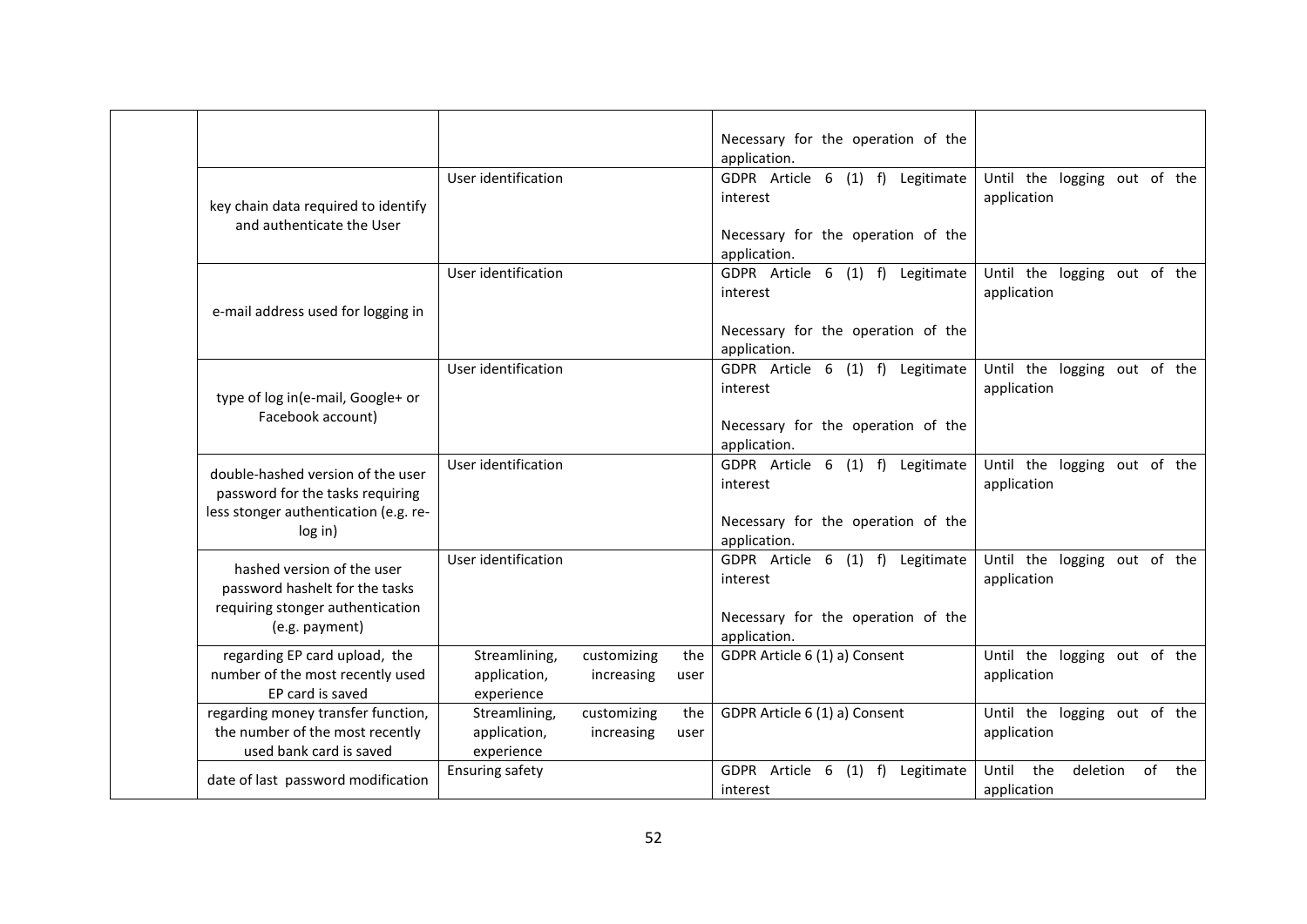| date of last log in                                 | Ensuring safety,<br>a)<br>Understanding of circle of interests,<br>b)<br>Customizing the application,<br>C.<br>Displaying advertisement, sending<br>d.<br>of personalized offer | Necessary for the operation of the<br>application.<br>In case of column C/a) purpose: GDPR<br>Artcile 6 (1) f) Legitimate interest<br>Necessary for the operation of the<br>application.<br>In case of processing purposes of<br>column $C/b$ ) – d):<br>GDPR Article 6 (1) a) Consent -<br>marketing cookie | the<br>Until<br>application | deletion | of | the |
|-----------------------------------------------------|---------------------------------------------------------------------------------------------------------------------------------------------------------------------------------|--------------------------------------------------------------------------------------------------------------------------------------------------------------------------------------------------------------------------------------------------------------------------------------------------------------|-----------------------------|----------|----|-----|
| maximum amount of payment<br>without password       | <b>Ensuring safety</b>                                                                                                                                                          | GDPR Article 6 (1) f) Legitimate<br>interest<br>Necessary for the operation of the<br>application.                                                                                                                                                                                                           | Until<br>the<br>application | deletion | of | the |
| registration date                                   | Understanding of circle of interests,<br>a)<br>Customizing the application,<br>b)<br>Displaying advertisement, sending<br>C.<br>of personalized offer                           | GDPR Article 6 (1) a) Consent -<br>marketing cookie                                                                                                                                                                                                                                                          | Until<br>the<br>application | deletion | of | the |
| registration channel                                | Understanding of circle of interests,<br>a)<br>Customizing the application,<br>b)<br>Displaying advertisement, sending<br>C.<br>of personalized offer                           | GDPR Article 6 (1) a) Consent -<br>marketing cookie                                                                                                                                                                                                                                                          | Until<br>the<br>application | deletion | of | the |
| fact of registration from a social<br>media network | Understanding of circle of interests<br>a)<br>Customizing the application<br>b)<br>Displaying advertisement, sending<br>C)<br>of personalized offer                             | GDPR Article 6 (1) a) Consent -<br>marketing cookie                                                                                                                                                                                                                                                          | Until<br>the<br>application | deletion | of | the |

# **B) Regarding Android mobile devices:**

| Subiec | Data<br>Category | `ta processing<br>Pur<br>חכם<br>аата<br>n | of data processing<br>Legal<br>l basıs | Duration<br>, processing<br>ωt<br>. of data |
|--------|------------------|-------------------------------------------|----------------------------------------|---------------------------------------------|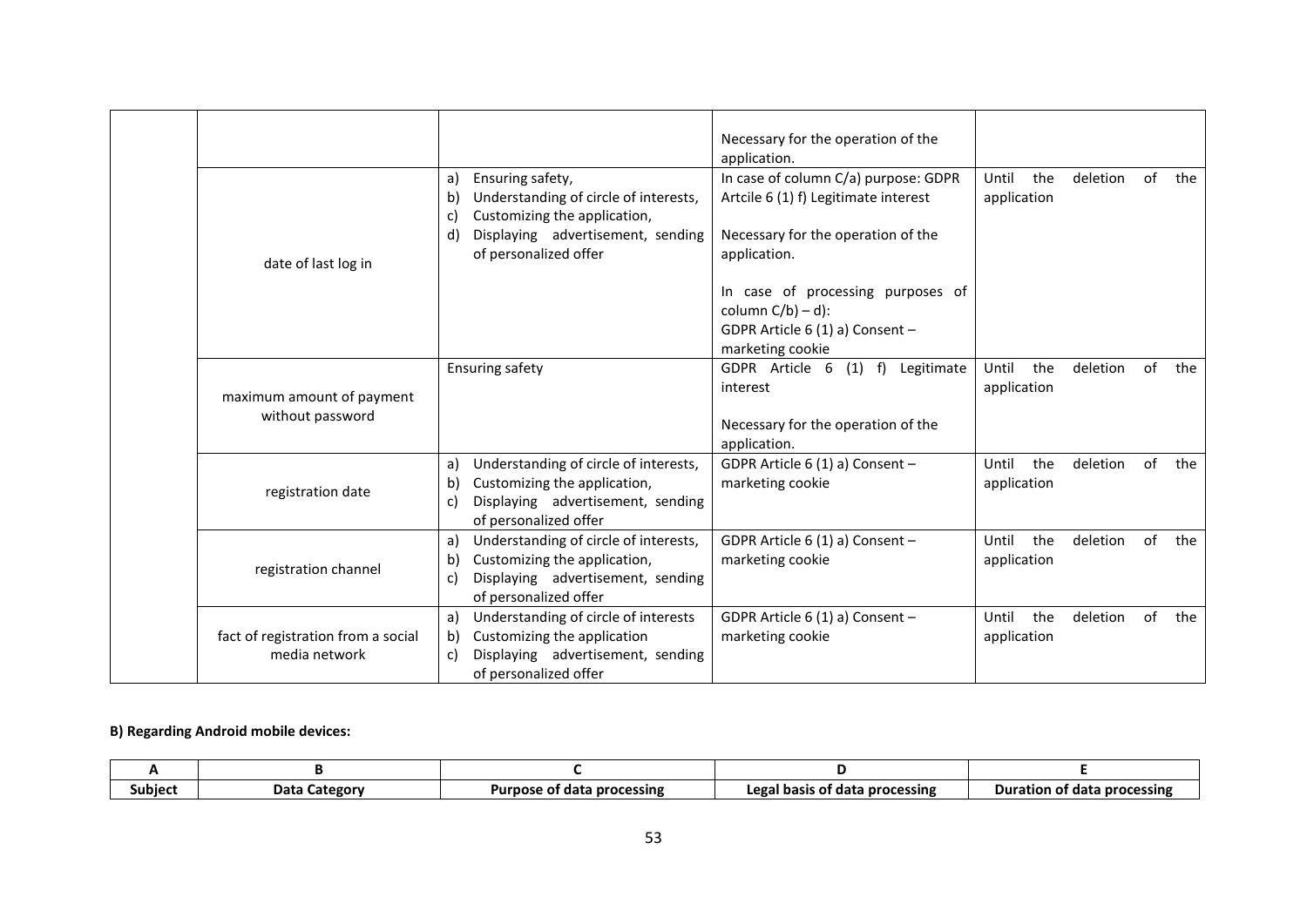|                    |                                                           | User identification                                                         | GDPR Article 6 (1) f) Legitimate                    | of<br>Until<br>the<br>deletion<br>the       |
|--------------------|-----------------------------------------------------------|-----------------------------------------------------------------------------|-----------------------------------------------------|---------------------------------------------|
|                    | bank card profile data (card ID,                          |                                                                             | interest                                            | application                                 |
|                    | card status, card data)                                   |                                                                             | Necessary for the operation of the                  |                                             |
|                    |                                                           |                                                                             | application.                                        |                                             |
|                    |                                                           | User identification,<br>a)                                                  | In case of processing purpose of                    | Until<br>the<br>deletion<br>of<br>the       |
|                    |                                                           | plausibility,<br>b)                                                         | column $C/a$ ) – c):                                | application                                 |
|                    |                                                           | Claim and law enforcement,<br>c)                                            | GDPR art. 6 (1) f) Legitimate interest              |                                             |
|                    |                                                           | Understanding of circle of interests,<br>d)                                 |                                                     |                                             |
|                    | Card transaction data (card ID,                           | customizing the application,<br>e)                                          | Necessary for the operation of the                  |                                             |
|                    | transaction timestamp ID, log)                            | displaying advertisement, sending<br>of personalized offer                  | application.                                        |                                             |
|                    |                                                           |                                                                             | In case of processing purposes of                   |                                             |
|                    |                                                           |                                                                             | column $C/d$ ) -f):                                 |                                             |
|                    |                                                           |                                                                             | GDPR Article $6(1)$ a) Consent -                    |                                             |
|                    |                                                           |                                                                             | marketing cookie                                    |                                             |
| User<br>registered | Environmental data (latitude,                             | a) Understanding of circle of interests,<br>b) customizing the application, | GDPR Article 6 (1) a) Consent -<br>marketing cookie | Until the logging out of the<br>application |
| within             | longitude - location, wallett status,                     | c) displaying advertisement, sending                                        |                                                     |                                             |
| Simple             | remote url)                                               | of personalized offer                                                       |                                                     |                                             |
|                    |                                                           | <b>Ensuring safety</b>                                                      | GDPR Article 6 (1) f) Legitimate                    | Until the logging out of the                |
|                    | Mobile Keys (mobile key set, ID,                          |                                                                             | interest                                            | application                                 |
|                    | type, value, ID card)                                     |                                                                             |                                                     |                                             |
|                    |                                                           |                                                                             | Necessary for the operation of the                  |                                             |
|                    |                                                           |                                                                             | application.                                        |                                             |
|                    |                                                           | a) Conclusion of contract,                                                  | GDPR Article 6 (1) f) Legitimate<br>interest        | Until the logging out of the                |
|                    | Transaction report status data<br>(token unique refernce, | plausibility<br>b)<br>c) Claim and law enforcement                          |                                                     | application                                 |
|                    | timestamp)                                                |                                                                             | Necessary for the operation of the                  |                                             |
|                    |                                                           |                                                                             | application.                                        |                                             |
|                    |                                                           | a) Conclusion of contract,                                                  | GDPR Article 6 (1) f) Legitimate                    | Until the logging out of the                |
|                    | Token unique reference list (token                        | plausibility<br>b)                                                          | interest                                            | application                                 |
|                    | unique reference card ID)                                 | c) Claim and law enforcement                                                |                                                     |                                             |
|                    |                                                           |                                                                             | Necessary for the operation of the                  |                                             |
|                    |                                                           |                                                                             | application.                                        |                                             |
|                    | e-mail address used for logging in                        | User identification                                                         | GDPR Article 6 (1) f) Legitimate                    | Until the logging out of the                |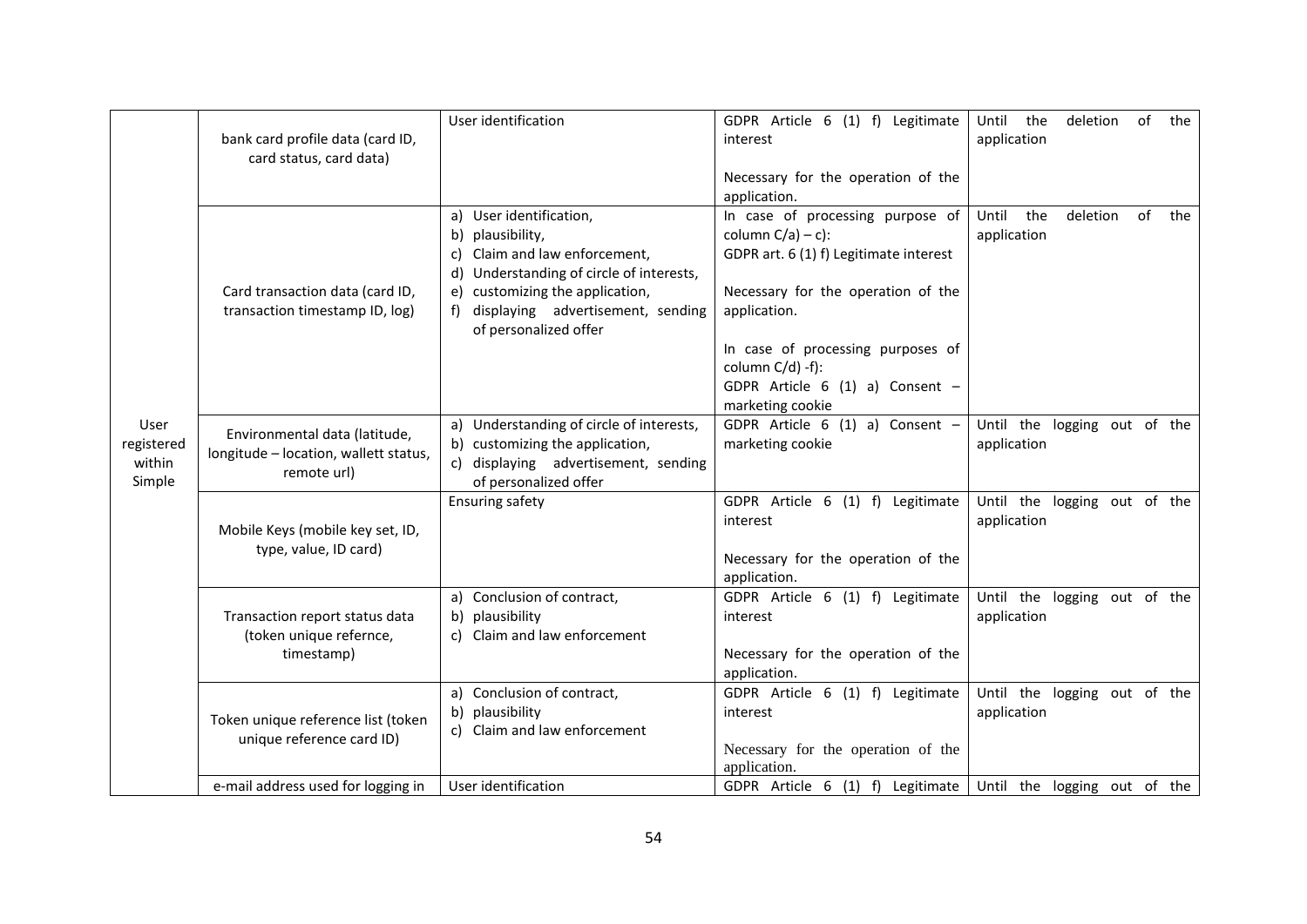|                                                                                                                           |                                                                                                                                                                                  | interest                                                                                                                                                                                                                                           | application                                          |
|---------------------------------------------------------------------------------------------------------------------------|----------------------------------------------------------------------------------------------------------------------------------------------------------------------------------|----------------------------------------------------------------------------------------------------------------------------------------------------------------------------------------------------------------------------------------------------|------------------------------------------------------|
|                                                                                                                           |                                                                                                                                                                                  | Necessary for the operation of the<br>application.                                                                                                                                                                                                 |                                                      |
| type of log in (e-mail, Google+ or<br>Facebook account)                                                                   | a) User identification,<br>understanding of circle of interests,<br>b)<br>customizing the application,<br>C)<br>displaying advertisement, sending<br>d)<br>of personalized offer | In case of processing purpose of<br>column C/a):<br>GDPR art. $6(1) f$ – Legitimate<br>interest<br>Necessary for the operation of the<br>application.<br>In case of processing purposes of<br>column C/b) -d):<br>GDPR Article $6(1)$ a) Consent - | Until the logging out of the<br>application          |
| double-hashed version of the user<br>password for the tasks requiring<br>less stonger authentication (e.g. re-<br>log in) | User identification                                                                                                                                                              | marketing cookie<br>GDPR Article 6 (1) f) Legitimate<br>interest<br>Necessary for the operation of the                                                                                                                                             | Until the logging out of the<br>application          |
| hashed user password, fingerprint<br>encrypted version                                                                    | User identification                                                                                                                                                              | application.<br>GDPR Article 6 (1) f) Legitimate<br>interest<br>Necessary for the operation of the<br>application.                                                                                                                                 | Until<br>the<br>deletion<br>of<br>the<br>application |
| Number of successful transactions                                                                                         | a) understanding of circle of interests,<br>customizing the application,<br>c) displaying advertisement, sending<br>of personalized offer<br>d) statistics, analysis             | GDPR Article 6 (1) a) Consent<br>marketing and statistical,<br>analysing cookies                                                                                                                                                                   | the<br>of<br>Until<br>deletion<br>the<br>application |
| regarding EP card upload, the<br>number of the most recently used<br>EP card is saved                                     | a) Streamlining,<br>customizing<br>the<br>application,<br>b) Increasing user experience                                                                                          | GDPR Article 6 (1) a) Consent                                                                                                                                                                                                                      | of<br>Until<br>the<br>deletion<br>the<br>application |
| regarding money transfer function,<br>the number of the most recently                                                     | Streamlining,<br>customizing<br>the<br>a)<br>application,                                                                                                                        | GDPR Article 6 (1) a) Consent                                                                                                                                                                                                                      | Until<br>the<br>deletion<br>of<br>the<br>application |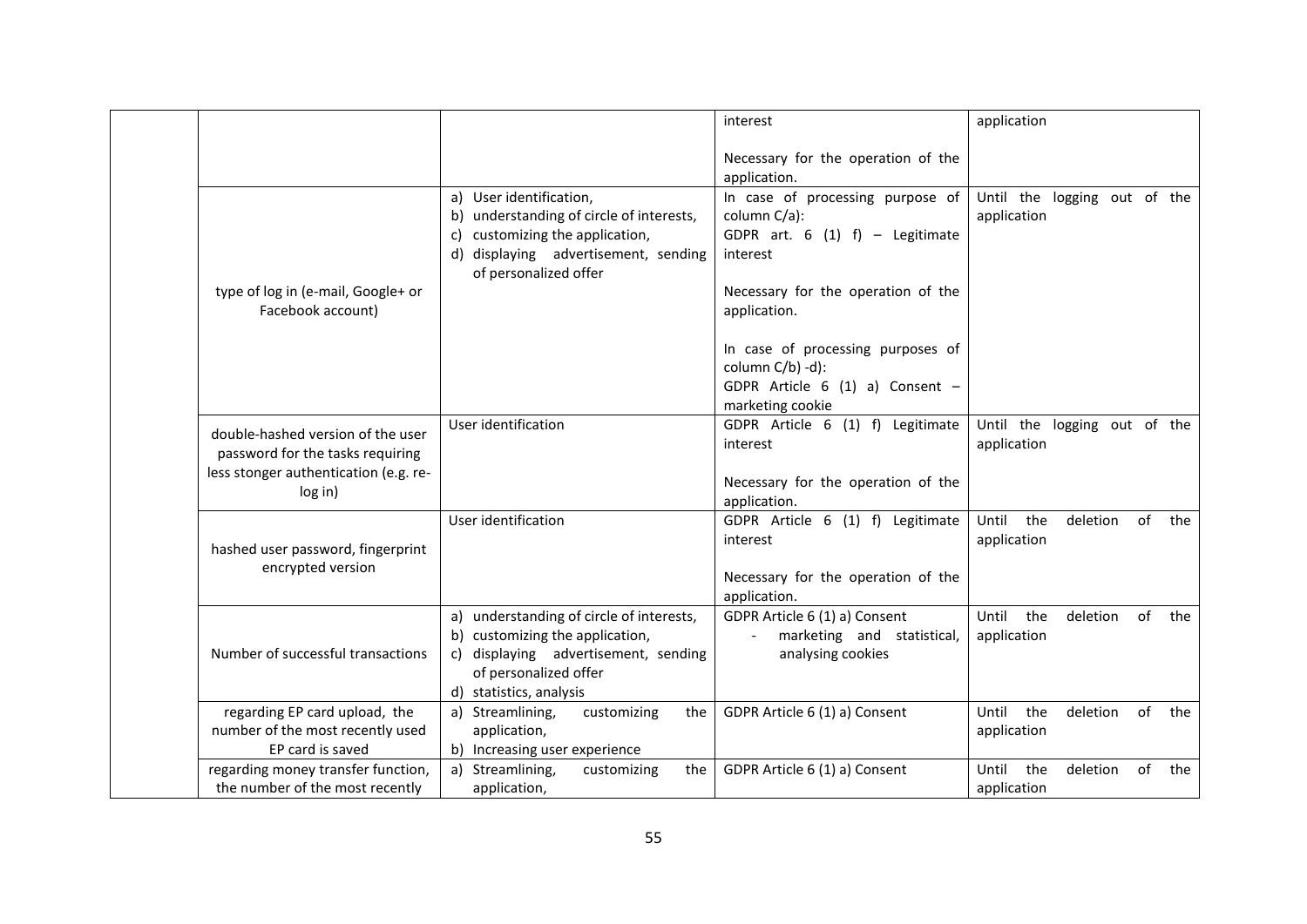| used bank card is saved              | b) Increasing user experience          |                                                                          |                                          |
|--------------------------------------|----------------------------------------|--------------------------------------------------------------------------|------------------------------------------|
| e-mail address used for the last log | a) Streamlining,<br>customizing<br>the | GDPR Article 6 (1) a) Consent                                            | of<br>Until<br>the<br>deletion<br>the    |
| in is saved                          | application,                           |                                                                          | application                              |
|                                      | b) Increasing user experience          |                                                                          | Until                                    |
|                                      | <b>Ensuring safety</b>                 | GDPR Article 6 (1) f) Legitimate<br>interest                             | the<br>deletion of<br>the<br>application |
| user API level                       |                                        |                                                                          |                                          |
|                                      |                                        | Necessary for the operation of the                                       |                                          |
|                                      |                                        | application.                                                             |                                          |
|                                      | a) Conclusion of contract,             | In case of processing purpose of                                         | the<br>Until<br>deletion<br>of<br>the    |
|                                      | plausibility<br>b)                     | column C/a):                                                             | application                              |
| Message center, last shown           | c) Claim and law enforcement           | Fulfilment of contract                                                   |                                          |
| message and timestamp                |                                        |                                                                          |                                          |
|                                      |                                        | In case of processing purposes of                                        |                                          |
|                                      |                                        | column C/b) and c):                                                      |                                          |
|                                      | a) Conclusion of contract,             | GDPR Article 6 (1) f) Legal Interest<br>In case of processing purpose of | Until the logging out of the             |
|                                      | plausibility<br>b)                     | column C/a):                                                             | application                              |
|                                      | c) Claim and law enforcement           | Fulfilment of contract                                                   |                                          |
| Taxi order dialogue data             |                                        |                                                                          |                                          |
|                                      |                                        | In case of processing purposes of                                        |                                          |
|                                      |                                        | column C/b) and c):                                                      |                                          |
|                                      |                                        | GDPR Article 6 (1) f) Legal Interest                                     |                                          |
|                                      | a) Conclusion of contract,             | In case of processing purpose of                                         | Until the logging out of the             |
|                                      | plausibility<br>b)                     | column C/a):                                                             | application                              |
| Parking GPS verification dialogue    | c) Claim and law enforcement           | Fulfilment of contract                                                   |                                          |
| data                                 |                                        | In case of processing purposes of                                        |                                          |
|                                      |                                        | column C/b) and c):                                                      |                                          |
|                                      |                                        | GDPR Article 6 (1) f) Legal Interest                                     |                                          |
|                                      | User identification                    | GDPR Article 6 (1) f) Legitimate                                         | Until<br>the<br>deletion of<br>the       |
|                                      |                                        | interest                                                                 | application                              |
| <b>Wallet PIN</b>                    |                                        |                                                                          |                                          |
|                                      |                                        | Necessary for the operation of the                                       |                                          |
|                                      |                                        | application.                                                             |                                          |
| Wallet app payment ID                | User identification                    | GDPR Article 6 (1) f) Legitimate                                         | of<br>Until<br>the<br>deletion<br>the    |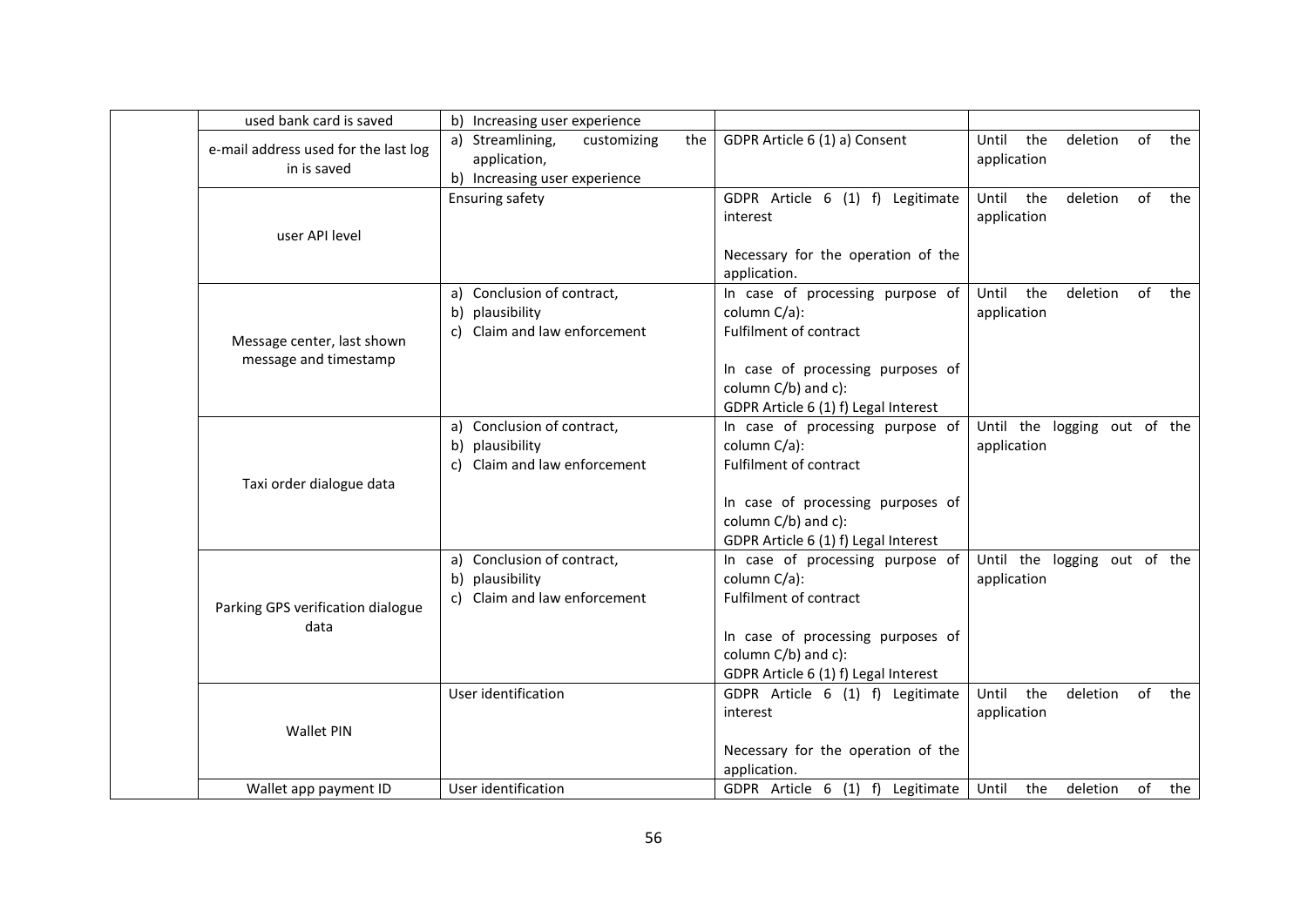|                                                  |                                                                                                                                                                                          | interest                                                                                                                                                                       | application                                                           |
|--------------------------------------------------|------------------------------------------------------------------------------------------------------------------------------------------------------------------------------------------|--------------------------------------------------------------------------------------------------------------------------------------------------------------------------------|-----------------------------------------------------------------------|
|                                                  |                                                                                                                                                                                          | Necessary for the operation of the<br>application.                                                                                                                             |                                                                       |
| digitalization of Wallet Card ID                 | a) User identification,<br>b) Conclusion of contract,<br>c) plausibility<br>d) Claim and law enforcement                                                                                 | GDPR Article 6 (1) f) Legitimate<br>interest<br>Necessary for the operation of the<br>application.                                                                             | Until the<br>deletion of<br>the<br>application                        |
| unlocked phone timestamp                         | <b>Ensuring safety</b>                                                                                                                                                                   | GDPR Article 6 (1) f) Legitimate<br>interest<br>Necessary for the operation of the<br>application.                                                                             | Until the logging out of the<br>application                           |
| mobile payment being blocked by<br><b>EULA</b>   | a) Conclusion of contract,<br>b) plausibility<br>Claim and law enforcement                                                                                                               | In case of processing purpose of<br>column C/a):<br>Fulfilment of contract<br>In case of processing purposes of<br>column C/b) and c):<br>GDPR Article 6 (1) f) Legal Interest | Until the deletion of the<br>application                              |
| safe keyguard                                    | <b>Ensuring safety</b>                                                                                                                                                                   | GDPR Article 6 (1) f) Legitimate<br>interest<br>Necessary for the operation of the<br>application.                                                                             | Until the deletion of the<br>application                              |
| changed Keyguard                                 | <b>Ensuring safety</b>                                                                                                                                                                   | GDPR Article 6 (1) f) Legitimate<br>interest<br>Necessary for the operation of the<br>application.                                                                             | Until the deletion of the<br>application                              |
| Simple is not the default payment<br>application | a) Understanding of circle of interests,<br>b) customizing the application,<br>c) displaying advertisement, sending<br>of personalized offer<br>a) Understanding of circle of interests, | GDPR Article 6 (1) a) Consent<br>GDPR Article $6(1)$ a) Consent -                                                                                                              | Until the deletion of the<br>application<br>Until the deletion of the |
| <b>Application settings</b>                      |                                                                                                                                                                                          |                                                                                                                                                                                |                                                                       |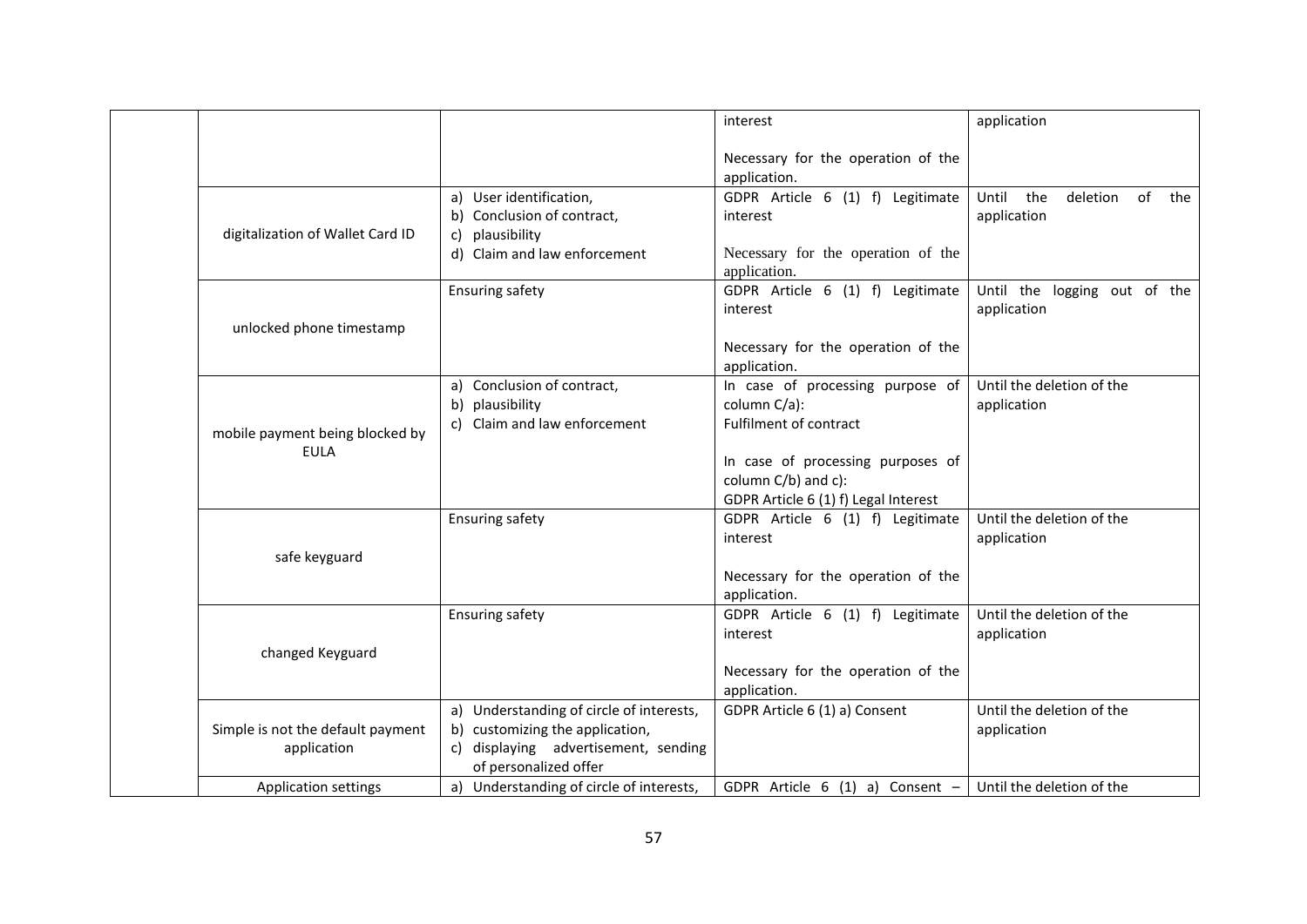| (language, newsletter subscription,<br>fingerprint ID usage, notifications,<br>Facebook connection in place or<br>not, parking notifications, taxi<br>notifications, cinema notifications) | b) customizing the application,<br>displaying advertisement, sending<br>of personalized offer                                                                                | marketing cookie                                                                                                                                                                       | application                              |
|--------------------------------------------------------------------------------------------------------------------------------------------------------------------------------------------|------------------------------------------------------------------------------------------------------------------------------------------------------------------------------|----------------------------------------------------------------------------------------------------------------------------------------------------------------------------------------|------------------------------------------|
| date of last password modification                                                                                                                                                         | Ensuring safety                                                                                                                                                              | GDPR Article 6 (1) f) Legitimate<br>interest<br>Necessary for the operation of the<br>application.                                                                                     | Until the deletion of the<br>application |
| date of last log in                                                                                                                                                                        | Ensuring safety,<br>a)<br>Understanding of circle of interests,<br>b)<br>customizing the application,<br>C)<br>d) displaying advertisement, sending<br>of personalized offer | In case of processing purpose of<br>column C/a):<br><b>Fulfilment of contract</b><br>In case of processing purposes of<br>column $C/b$ ) - d):<br>GDPR Article 6 (1) f) Legal Interest | Until the deletion of the<br>application |
| maximum amount of payment<br>without password                                                                                                                                              | <b>Ensuring safety</b>                                                                                                                                                       | GDPR Article 6 (1) f) Legitimate<br>interest<br>Necessary for the operation of the<br>application.                                                                                     | Until the deletion of the<br>application |
| registration date                                                                                                                                                                          | Understanding of circle of interests,<br>a)<br>customizing the application,<br>b)<br>displaying advertisement, sending<br>C)<br>of personalized offer                        | GDPR Article 6 (1) a) Consent -<br>marketing cookie                                                                                                                                    | Until the deletion of the<br>application |
| registration channel                                                                                                                                                                       | Understanding of circle of interests,<br>a)<br>customizing the application,<br>b)<br>displaying advertisement, sending<br>c)<br>of personalized offer                        | GDPR Article 6 (1) a) Consent -<br>marketing cookie                                                                                                                                    | Until the deletion of the<br>application |
| fact of registration from a social<br>media network                                                                                                                                        | Understanding of circle of interests,<br>a)<br>customizing the application,<br>b)<br>displaying advertisement, sending<br>c)<br>of personalized offer                        | GDPR Article 6 (1) a) Consent -<br>marketing cookie                                                                                                                                    | Until the deletion of the<br>application |

**C) In case of Simple Application running on Huawei operating system, Simple collects the following data from the User and its device automatically:**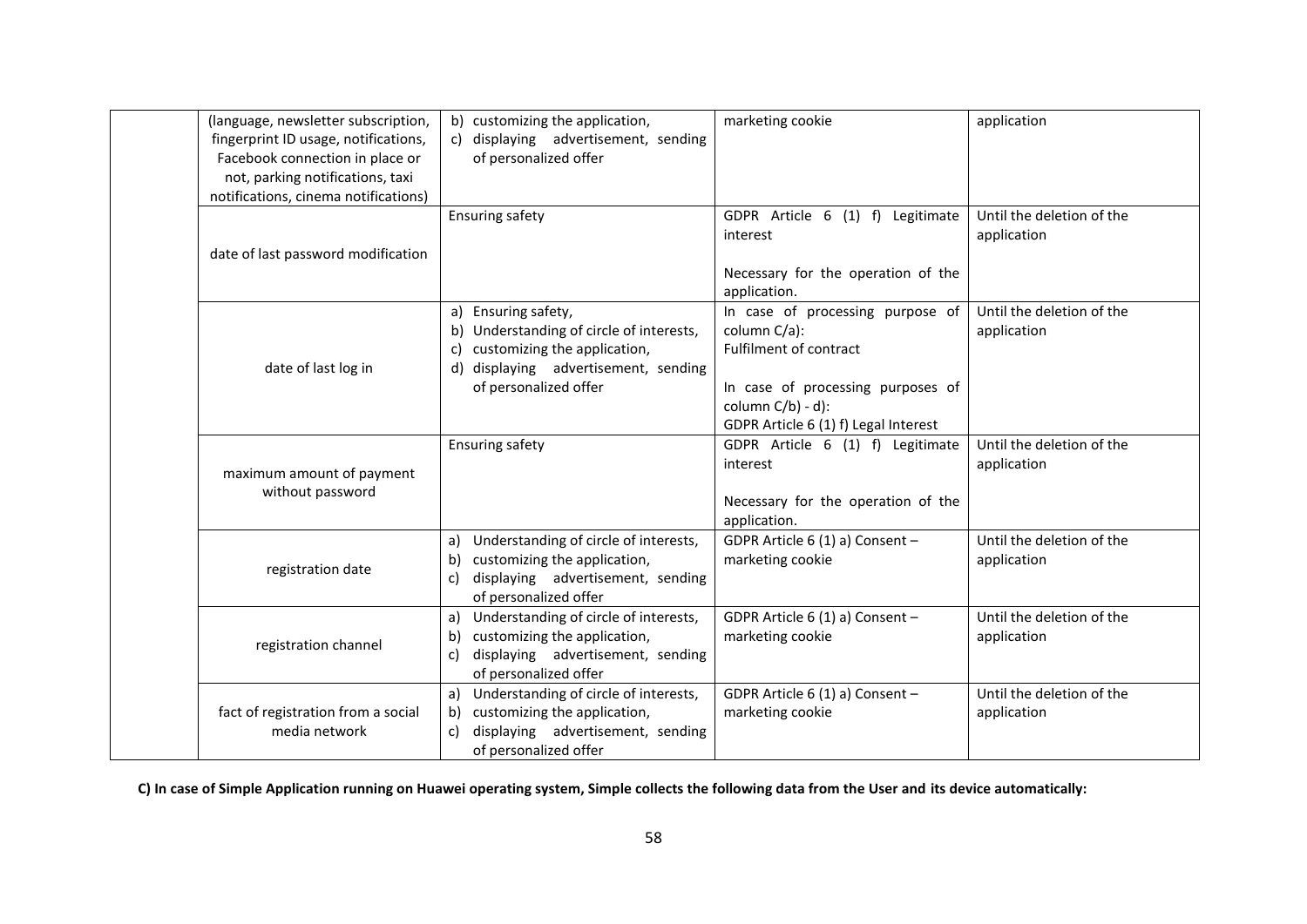| <b>Data Category</b>                                                                                                                        | <b>Purpose of data processing</b>                                                                                                                                                 | Legal basis of data processing                     | <b>Duration of data storage</b>                                                                                                                                                                     |
|---------------------------------------------------------------------------------------------------------------------------------------------|-----------------------------------------------------------------------------------------------------------------------------------------------------------------------------------|----------------------------------------------------|-----------------------------------------------------------------------------------------------------------------------------------------------------------------------------------------------------|
| AAID (Anonym Application Identifier)                                                                                                        | Identifying<br>the application on the<br>User's device.                                                                                                                           | GDPR Article 6 (1) b) performance of a<br>Contract | Data is automatically deleted upon the<br>of the<br>termination<br>application<br>registration. Before this, data is stored                                                                         |
| Token (including push tokens of third<br>parties)                                                                                           | Entailing<br>sending<br>of<br>the<br>push<br>notifications in the application on the<br>User's device.                                                                            | GDPR Article 6 (1) a) Consent                      | for a maximum period of 14 months.                                                                                                                                                                  |
| Name of topic                                                                                                                               | Indicating the topic of the push<br>notifications to which User subscribed                                                                                                        | GDPR Article 6 (1) a) Consent                      |                                                                                                                                                                                                     |
| Personal data in notification                                                                                                               | Sending push notifications to the User                                                                                                                                            | GDPR Article 6 (1) a) Consent                      | The notification is stored for 1 day.                                                                                                                                                               |
| Profil ID                                                                                                                                   | The unique identifier of the connection<br>between the application and the User,<br>which is generated by Simple and which<br>is used during the account verification<br>process. | GDPR Article 6 (1) b) performance of a<br>Contract | The identifier is encrypted in a way that<br>it cannot be decrypted and is stored on<br>the device. Following the deletion of<br>application,<br>the<br>data<br>the<br>is<br>automatically deleted. |
| Message notification (message delivery<br>notification, open, delete, auto-delete<br>turning-off<br>upon expiry,<br>warning<br>notification | Used for the purpose of preparing the<br>notification report.                                                                                                                     | GDPR Article 6 (1) a) Consent                      | Data is automatically deleted upon the<br>termination<br>of the<br>application<br>registration. Before this, data is stored<br>for a maximum period of 14 months.                                   |

## **3. Profiling**

### **A) What are the purposes, legal basis of our profiling and what data categories do we use for that?**

The data collected from your mobile device and the Website automatically referred in clause 2 and the data given by the Users in the questionnaires defined in clause 1.2.15. are connected to the data indicated in clauses 1.1.1, 1.1.2, 1.2.1, 1.2.2, 1.2.3, 1.2.4 and 1.2.5 hereof and, from the data indicated in clause 1.2.19. hereof, to the data whether the User has motor vehicle assistance insurance and in respect of which motor vehicle which you have provided when registering in the Simple Application and to the data you have given when using other Simple services as well as to the data you have provided on websites operated by us e.g. www.simple.hu, www.simplepay.hu, www.simplepartner.hu, www.mozizzunk.hu, www.mozi-filmek.hu, www.simplejatekok.hu, www.nyerjamatricaddal.hu, www.penzugyekonline.hu,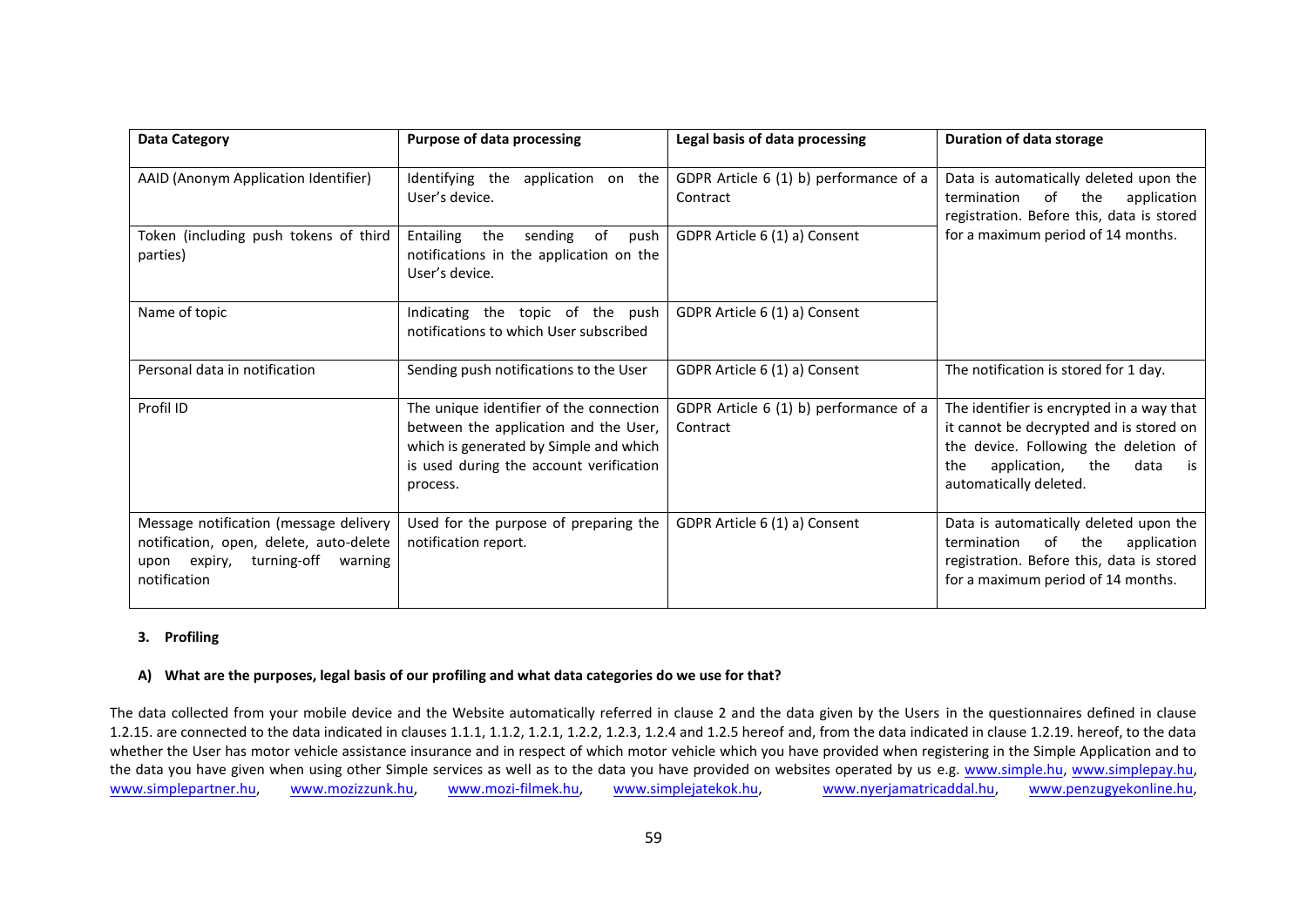www.nyerjegyszeruen.hu, www.utazzegyszeruen.hu, www.mentsdegyszeruen.hu including the data we have automatically collected of you there and indicated in the privacy notices of those websites. Finally, all the above data are assigned to you personally.

### **Purposes and legal basis of data processing for the puspose of profiling without automated decision making:**

- a) Increasing the effectiveness, further development of Simple Application, development of new products: legal basis is GDPR (1) f) point: Legitimate interest: Simple has legitimate business, economic interest to know the opinion of the Users about the Simple System, the Users' purchases and habits in the Simple System, their preferences and other personal characteristics related to the Simple services in order to develop the Simple System in such a way which meets the Users' expectations and answers real market needs.
- b) **Measuring the use of Simple Application, preparing statistics**: legal basis is GDPR (1) f) point: Legitimate interest Simple has legitimate business, economic interest to know on the basis of the answers of the questionnaires that which services are used or not used by the Users, are there needs or there are not from the side of the Users, and to prepare business statistics based on those information which serve as the basis of business decisions.
- c) **Profiling and based on that sending or displaying targeted online behaviour based advertisement**: assigning the aforementioned database to the profile of the User created in the Simple Application, making profile of the User, analysing and predicting personal characteristics and preferences of the User and based on that sending or displaying customised offers and advertisements to those Users who have granted separate consent to receiving direct marketing messages.

**In case of data processing based on legitimate interest the User is entitled to object; in that case we do not process their data further for that purpose and on the basis of legitimate interest.**

**For the request of the data subjects, the subjects are entitled to receive the the Legitimate interest balancing test. The request shall be sent to the e-mail address of the customer service.**

### **B) Information about profiling based on automated decision making**

We make profiling with decision making based on automated data processing in case of Users who have granted specific consent to that according to artciles 6 (1) a) and 22 (2) c) of GDPR (legal basis of data processing is Consent). We use the profile data and characteristics based on this profiling for direct marketing purposes, e.g. for sending targeted, online behavior based advertisement only in case of Users who have granted specific consent to receiving direct marketing messages. **In case of profiling based on automated decision-making, the Users have the following rights:**

- **the User is entitled to request human intervention,**
- **the User is entitled to express their standpoint,**
- **the User is entitled to submit a complaint against the decision made in such a way to the Simple.**

The User can submit his statement for exercising its aforementioned rights to Simple via e-mail sent to the e-mail address of ugyfelszolgalat@simple.hu or in post letter, in every case in written format.

According to Article 13 (2) f) of the GDPR, Simple provides the Users with the following information about profiling based on automated decision-making: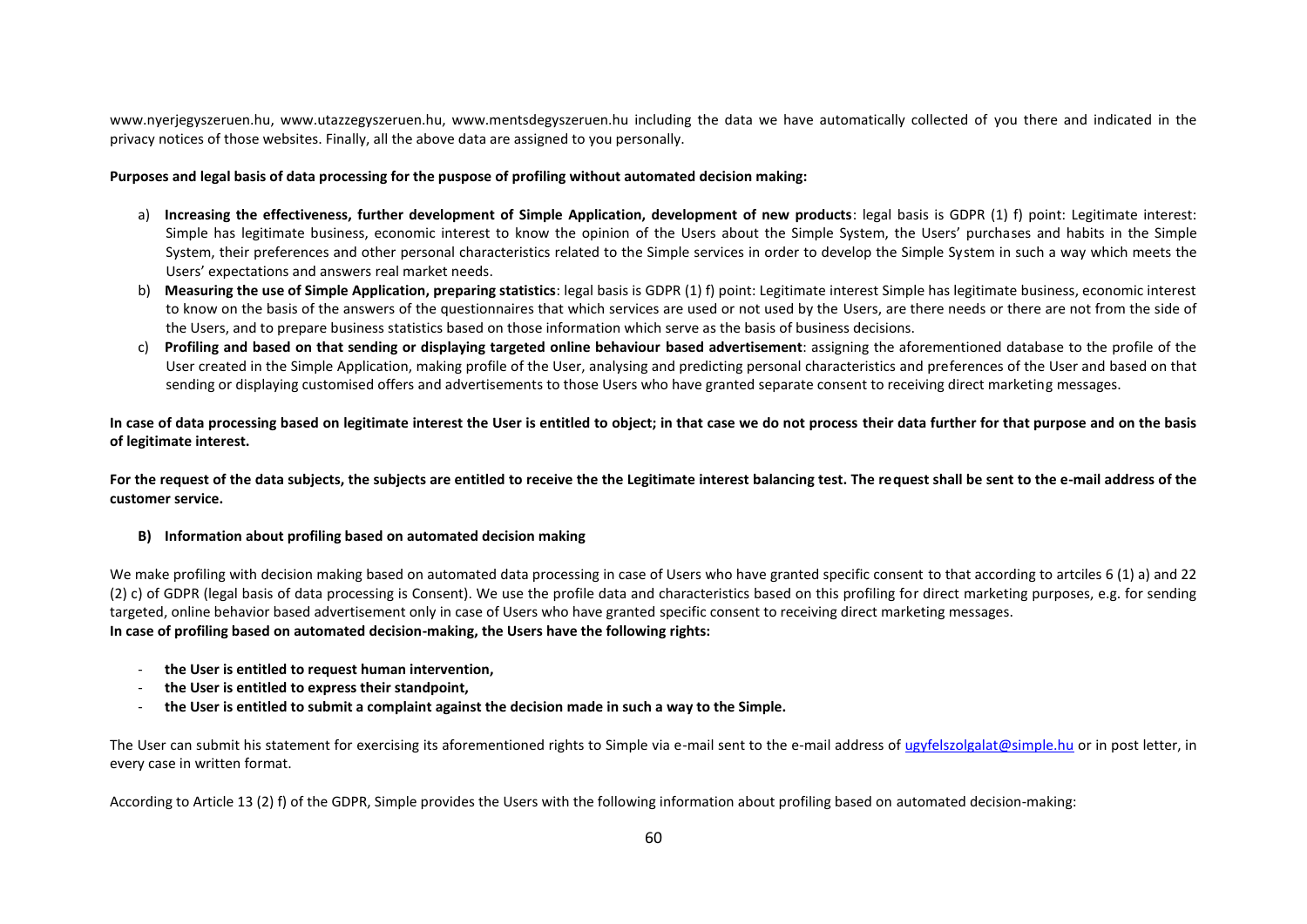- **significance and consequences of profiling based on automated decision-making for the User** are that he will receive marketing messages and marketing messages will be displayed to him which better meet his personal characteristics, range of interest, purchase habits, expectable predicted behaviour based on the result of the profiling carried out with automated decision-making. The User will not be out of any advantages or allowances, the price of the services remains the same, such kind of profiling based on automated decision-making will not have legal effect and will not affect him significantly.
- logic applied during the profiling based on automated decision-making: we assign the data collected about the User to the User, after that we make conclusions from the data collected of what are the preferences of the User, what kind of range of interest the User have, which services and how will the User use on the basis of his existing purchases and his online behaviour related to the Simple System, and based on those data we display or send advertisements which meet the aforementioned conclusions to the User.

In case of those Users who have not granted consent to the profiling based on automated decision making, we are profiling their answers of the questionnaire manually and we do not use automated decision-making; we use the profile data and characteristics originating from manual profiling for direct marketing purposes, e.g. for sending targeted, online behaviour based advertisements only to such Users who also have granted specific consent to receiving direct marketing messages.

In case of those Users who have not granted consent to receiving electronic direct marketing messages, Simple does not use profiling for direct marketing purposes with or without automated decision-making, we do not send to them targeted, online behaviour based advertisement. We use the data of those Users for the purpose of increasing the effectiveness, further development of Simple Application, development of new products and for measuring the use of Simple Application, preparing statistics. Legal basis of those data processing activities are Legitimate interest according to article 6 (1) f) point of GDPR.

For profiling we use Facebook Custom Audiences, Facebook Pixel and Google Analytics services. In order to reach the aforementioned goal in the framework of Facebook Custom Audience services we upload your e-mail address and phone identification number into the Facebook's system. In case of Facebook Pixel and Google Analytics we use your data collected by them and we on an ad hoc basis combine with your data collected by us. Simple is the data controller of the data we forward to Facebook and Google as well as of the data received from them by us. Facebook and Google are the data controllers of the data collected by them. Facebook and Google is the data processor acting on behalf of Simple in case of the data collected by Simple and forwarded to them by Simple.

#### **4. Data processing related to the Facebook Page**

Simple operates a Fecabook Page under the URL address https://www.facebook.com/simplehungary/ on which page Simple displays news, advertisements, videos, organises games and promotions, discloses events, photos, posts. Simple collects, analyzes and displayes in aggregated way personal data with the function of Facebook Insight on the Simple Facebook Page concerning the type of the activities of the Users ont he Facebook Page, how much time they spend with viewing contents.

Simple hereby informs the visitors of the Simple Facebook Page that Simple and Facebook Ireland Limited are joint data processors under the Article 26 of GDPR concerning the personal data collected in Facebook Insight function of the Facebook Page; Simple and Facebook Ireland Limited jointly determines the purposes and tools of data processing. The agreement of joint data processing concluded between Simple and Facebook Ireland Limited is available here: https://www.facebook.com/legal/terms/page\_controller\_addendum.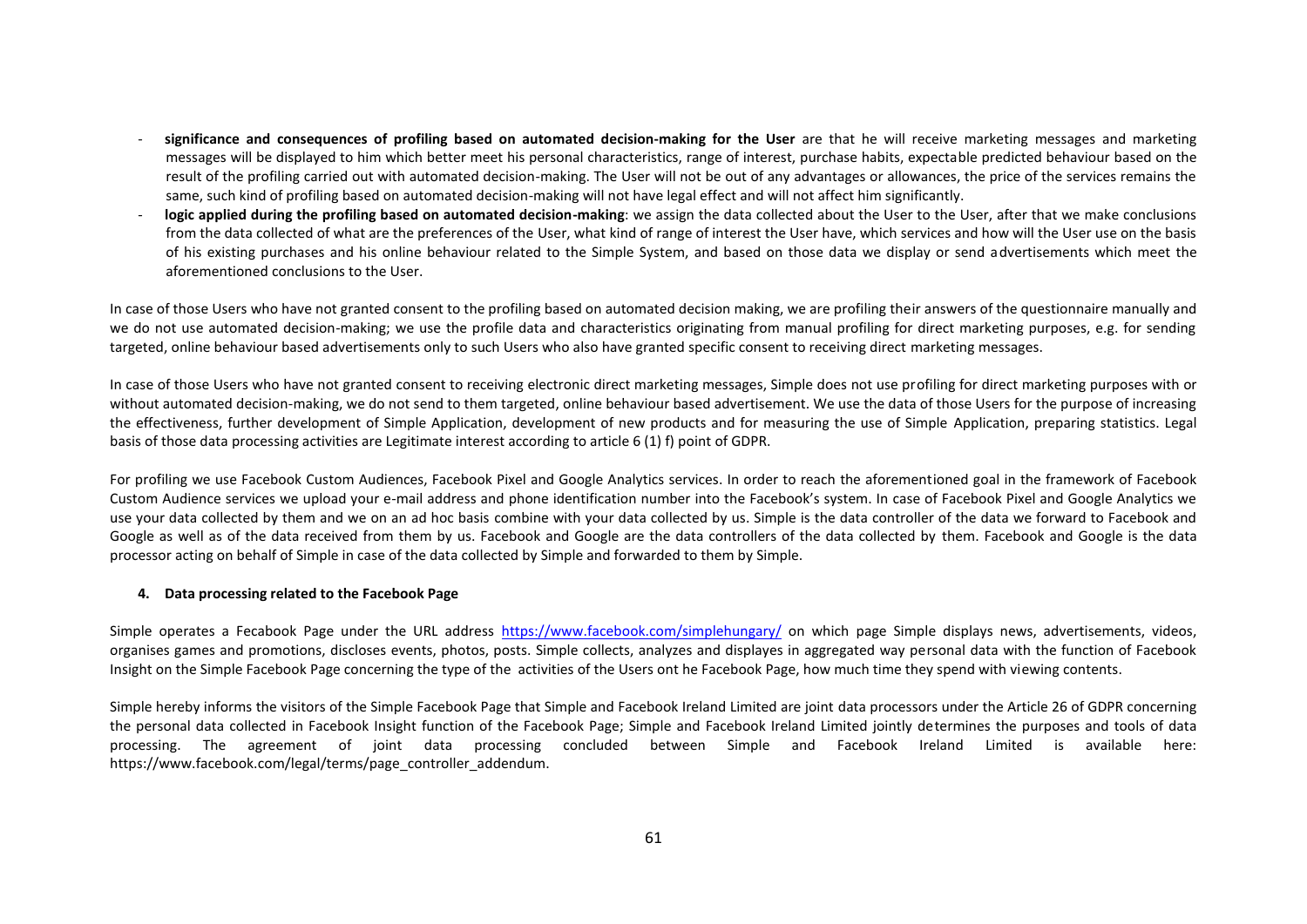Furthermore, Simple informs the visitors of its Simple Facebook Page about the split of the main responsibilities and obligations between Simple and Facebook Ireland Limited and also about the relevant provisions of the agreement on joint data processing:

Responsibilities and obligations of Facebook Ireland Limited:

- a) Facebook Ireland Limited undertakes the primary liability of the data processing of the data in Facebook Insight function; data processing is carried out by Facebook Ireland Limited in trhe name of Simple.
- b) Facebook Ireland Limited is liable for appropriately informing the Users ont he data processing.
- c) Facebook Ireland Limited is liable for keeping in touch with the Users. answeing the Users' requests when the Users exercise their rights concerning data protection; Simple is not entitled to contact the Users in this matter on the basis of the joint precessing agreement. If the User submits his/her request/claim of data protection to Simple, Simple is obliged to forward it to Facebook Ireland Limited within 7 days; the User shall receive the answer of his/her request from Facebook Ireland Limited.
- d) Facebook Ireland Limited is liable for keeping the data safety provisions on the personal data collected and processed in the function of Facebook Insight; for announcement of data breaches and for informing the Users about the data breaches.

Responsibilities and obligations of Simple:

- a) Simple is obliged to ensure that Simple has appropriate legal basis of the data processing concerning Facebook Insight.
- b) Simple is obliged to indicate itself as data controller on the Facebook Page.
- c) Simple is not entitled to claim the concrete personal data processed in Facebook Insight function from Facebook Ireland Limited; Simple is able to reach only the statistics and reports created by Facebook Ireland Limited, Simple does not have access to the personal data forming the basis of the reports.

Simple hereby informes the visitors of the Facebook page that Simple processes their following data on the following legal basis:

- Regarding the likes on Simple Facebook Page: number of likes; place of likes, number of new likes
- Regarding posts on Simple Facebook Page: how much people are reached by the post, number of likes, comments and shares of the post, number of unlikes, hides, reporting as spam, when the persons reaching the Facebook Page view Facebook content;
- Regarding visits of the Simple Facebook Page: how much times was the Page visited, how much times did the users come from external sites;
- Regarding videos on Simple Facebook Page: number of watching video more than 3 seconds, more than 30 seconds, top videos of the Page;
- Regarding visitors of the Simple Facebook Page: gender, age, location (country, city), language of the persons who liked the Page, number of visitors viewed the post in the last 28 days, who liked, commented or shared something on the Facebook Page in the last 28 days.

The legal basis of Simple's aforementioned data processing is Consent according to Article 6 (1) a) of the GDPR. The Users can withdraw his/her cosent in any time. Granting or withdrawing consent is possible in the Users' Facebook profile.

Facebook Ireland Limited is obliged to disclose the deatiled privacy notice on the Facebook Pages on the basis of the aforementioned joint data processing agreement.

Simple excludes its liability for any data processing carried out by Facebook Ireland Limited, only Facebook Ireland Limited is liable for that.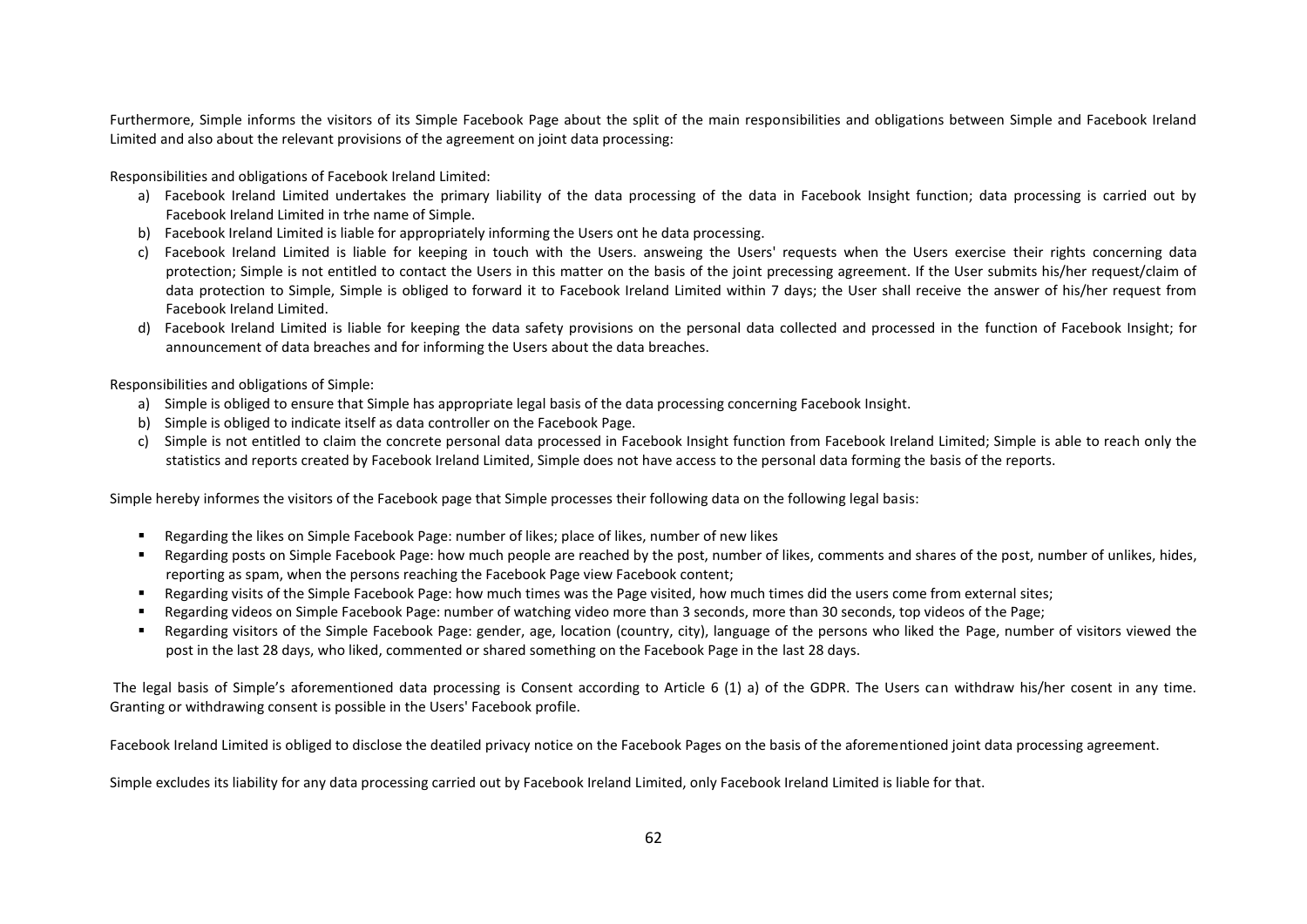# **5. Data processing concerning the enforcement of the data subjects' data protection rights (see clause 11)**

The Data controller processes data when the data subjects eyercise their data protection rights concerning the data controller's data processing activity. In this case the Data controller processes the following data:

| Name and purpose of         | Legal basis of data processing          | data categories                                                        | <b>Duration of data</b> |
|-----------------------------|-----------------------------------------|------------------------------------------------------------------------|-------------------------|
| data processing             |                                         |                                                                        | processing              |
| processing<br>Data          | GDPR Article 6 (1) c) (the data         | Personal data submitted to the Data controller in connection with      | <b>Duration of data</b> |
| the<br>concerning           | processing is necessary for fulfilling  | the data protection requests: in case of private persons, legal        | processing: in lack of  |
| enforcement of the          | the legal obligation of Data            | entities and other organisations turning to the Data controller the    | other data protection   |
| data subjects' data         | controller)                             | contact details of the contact persons necessary for communication     | authority guidance:     |
| <b>rights</b><br>protection |                                         | with them (in particular: name, address, phone number, e-mail          | indefinite period of    |
| (see clause 8)              | Legal obligation: making possible the   | address), content of the request, steps concerning the request,        | time.                   |
|                             | exercising of the data subjects' rights | documents concerning the request. For example: if the data subject     |                         |
|                             | stipulated in a GDPR Articles 15-22     | requests in e-mail to erase all of his/her data based on the GDPR,     |                         |
|                             | and documentation of the other          | and the Data controller fulfils this request, the Data controller will |                         |
|                             | steps concerning the request.           | keep the e-mail about the request for erasure.                         |                         |

# **6. Data processing in order to archive the consents of the data subjects to the data processing and to archive the withdrawal of those consents**

| Name and purpose of         | Legal basis of data processing         | data categories                                                         | <b>Duration of data</b> |
|-----------------------------|----------------------------------------|-------------------------------------------------------------------------|-------------------------|
| data processing             |                                        |                                                                         | processing              |
| Archive the consents of the | GDPR Article 6 (1) c) (the data        | If any data processing of the Data controller is based on consent,      | <b>Duration of data</b> |
| data subjects to the data   | processing is necessary for fulfilling | the Data controller archives the consent. The purpose of this           | processing: in lack of  |
| processing and the          | the legal obligation of Data           | procedure is to certify the legality of the consent in any time. If the | other data protection   |
| withdrawal of those         | controller)                            | data subject withdraws his/her consent, the Data controller keeps       | authority guidance:     |
| consents                    |                                        | the withdrawal statement (and the communication related to that).       | indefinite period of    |
|                             | Legal obligation: according to Article | The purpose of this procedure is that the Data controller must          | time.                   |
|                             | 7(1) of GDPR if the data processing    | always be be aware of that a data subject withdrew his/her consent      |                         |
|                             | is based on consent, the data          | to a given data processing.                                             |                         |
|                             | controller must be able to certify     |                                                                         |                         |
|                             | that the data subject has granted      |                                                                         |                         |
|                             | consent to the processing of his/her   |                                                                         |                         |
|                             | personal data.                         |                                                                         |                         |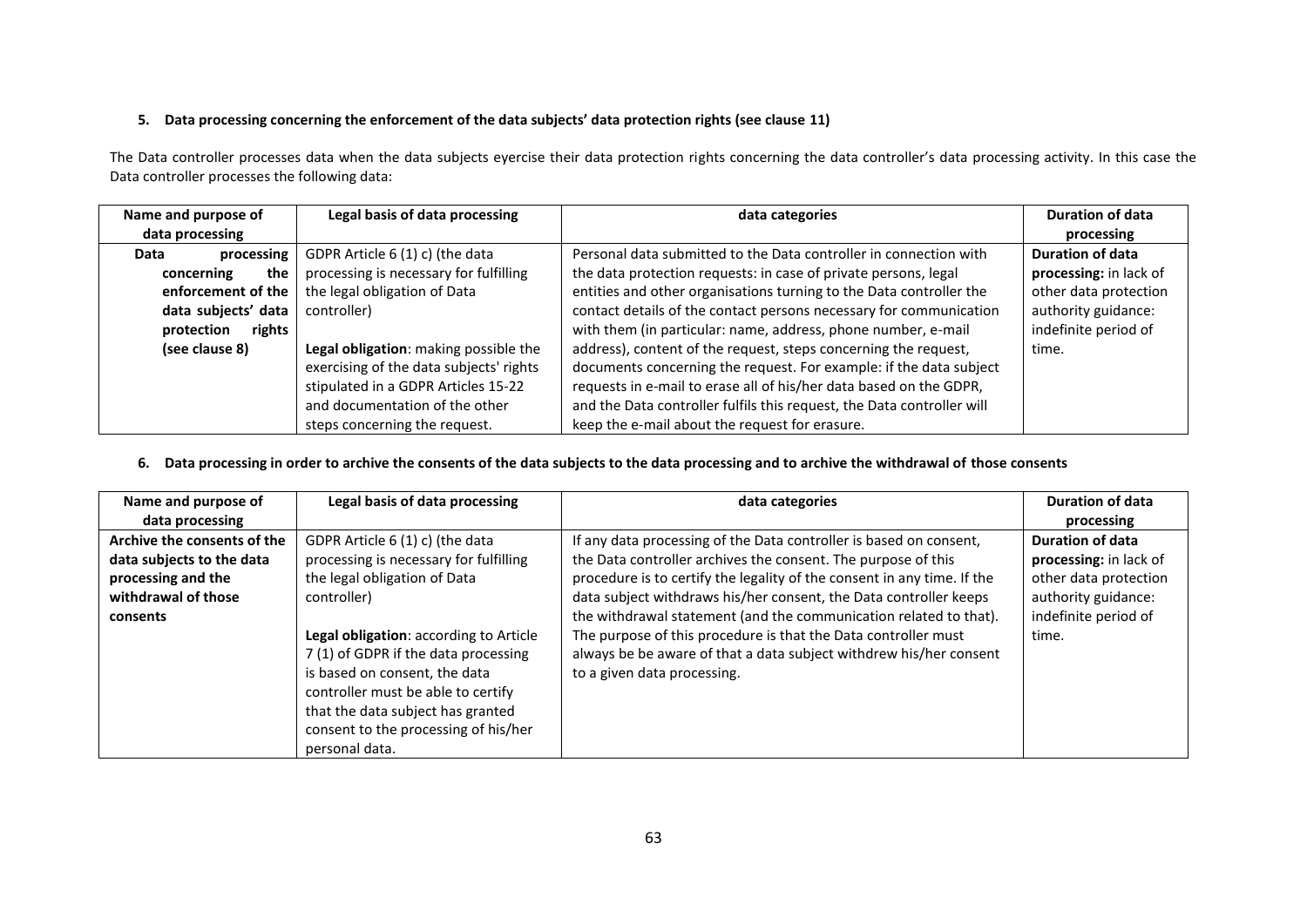# **7. Data processing for the purpose of recording data protection breaches (including documentation of steps taken related to the management of the incidents)**

| Name and purpose of           | Legal basis of data processing         | data categories                                                   | <b>Duration of data</b> |
|-------------------------------|----------------------------------------|-------------------------------------------------------------------|-------------------------|
| data processing               |                                        |                                                                   | processing              |
| ta processing for the purpose | GDPR Article 6 (1) c) (the data        | Personal data of the data subjects related to the data protection | Duration of data        |
| recöoring<br>data<br>οf       | processing is necessary for fulfilling | incident.                                                         | processing: in lack of  |
| protection<br>breaches        | the legal obligation of Data           |                                                                   | other data protection   |
| (including<br>documentation   | controller)                            |                                                                   | authority guidance:     |
| of steps taken related to     |                                        |                                                                   | indefinite period of    |
| management of the<br>the      | Legal obligation: according to Article |                                                                   | time.                   |
| incidents)                    | 33 (5) of GDPR the Data controller     |                                                                   |                         |
|                               | keeps records on data protection       |                                                                   |                         |
|                               | incidents by indicating the facts      |                                                                   |                         |
|                               | related to the data protection         |                                                                   |                         |
|                               | incident, their effects and the        |                                                                   |                         |
|                               | measures taken for remedy of the       |                                                                   |                         |
|                               | incident. This record makes the data   |                                                                   |                         |
|                               | protection authority able to control   |                                                                   |                         |
|                               | the compliance with the GDPR.          |                                                                   |                         |

## **8. Who processes your personal data, and who has access to them?**

## **The data controller**

The controller of the personal data specified in clauses 1.1.1., 1.1.2., 1.2.1. – 1.2.3., 1.2.7., 1.2.8.3., 1.2.11. – 1.2.15., 1.2.17., 1.2.19. paragraphs B) and C), 2., 3., 5 – 7 is Simple, meaning OTP Mobile Service Llc., the company data of which are as follows:

# **OTP Mobile Service Limited Liability Company.**

| Company reg. no.: | 01-09-174466                                                                                                 |
|-------------------|--------------------------------------------------------------------------------------------------------------|
| Tax no.:          | 24386106-2-42                                                                                                |
| Seat:             | 1143 Budapest, Hungária krt. 17-19.                                                                          |
| Postal address:   | 1143 Budapest, Hungária krt. 17-19.                                                                          |
| Represented by:   | Péter Benyó managing director (availability: 1143 Budapest, Hungária krt. 17-19.; ugyfelszolgalat@simple.hu) |
| E-mail address:   | ugyfelszolgalat@simple.hu                                                                                    |
| Telephone:        | 06 1 3666 611                                                                                                |
|                   | 06 70 3666 611                                                                                               |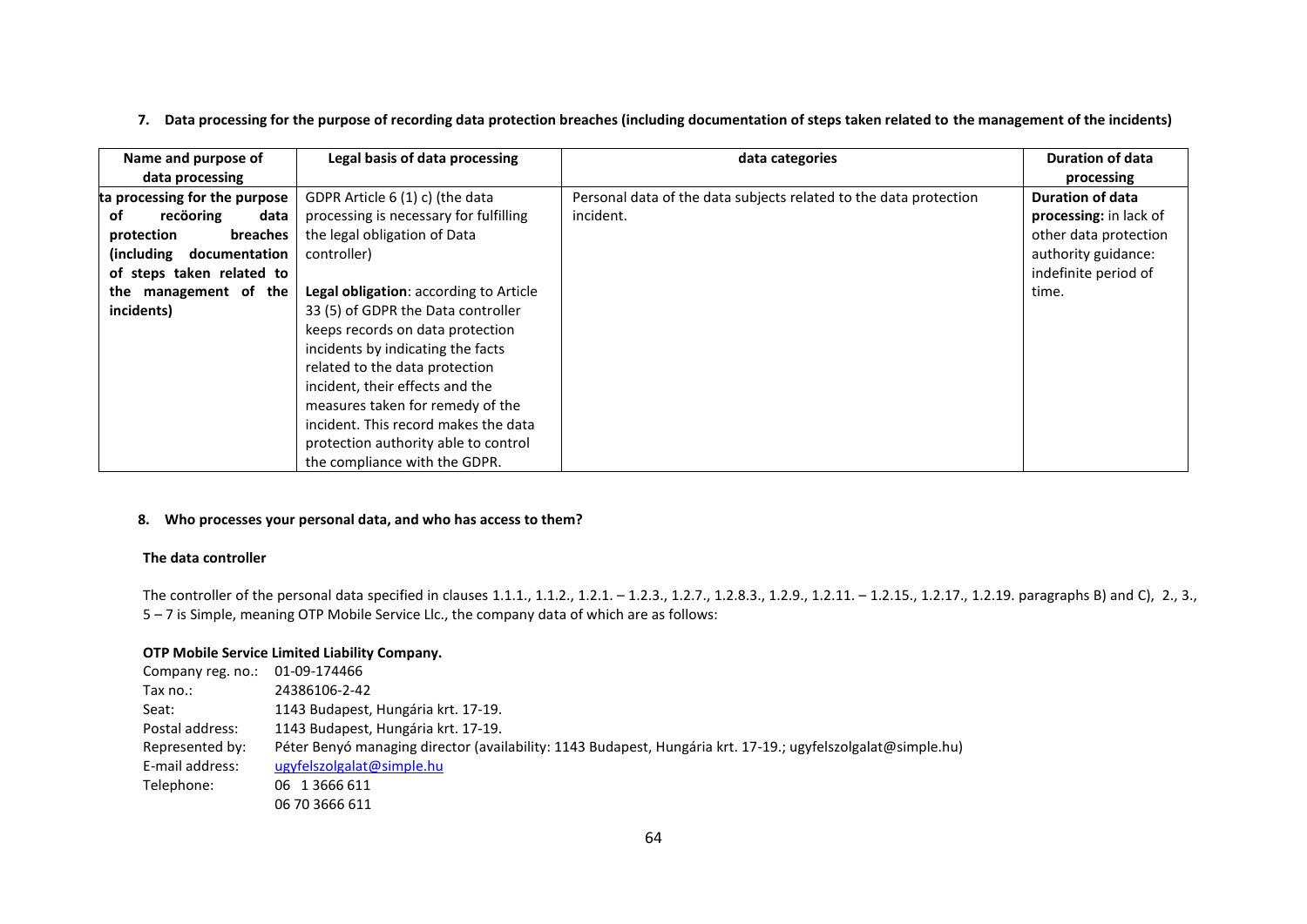06 30 3666 611 06 20 3666 611

On behalf of Simple, the data is accessible to the employees of Simple whose access is essential to the performance of their duties. Access authorizations are specified in a strict internal code.

## **Data processors**

For the processing of the personal data of representative and contact persons, we engage the following companies, with whom we have entered into data processor agreements and to whom we forward your data necessary for the fulfilment of the aforementioned purposes.. The following data processors conduct the processing of personal data:

| Data processors' name and address                                                                                                                               | <b>Purpose of data processing</b>                                                                                                            | <b>Information regarding data transfers</b><br>to abroad                                                                                                                                                                                                                                                                                                                                                                                                                           |
|-----------------------------------------------------------------------------------------------------------------------------------------------------------------|----------------------------------------------------------------------------------------------------------------------------------------------|------------------------------------------------------------------------------------------------------------------------------------------------------------------------------------------------------------------------------------------------------------------------------------------------------------------------------------------------------------------------------------------------------------------------------------------------------------------------------------|
| OTP Bank Plc. (seat: 1051 Budapest, Nádor u. 16.; Reg.<br>Nr.: 01-10-041585; Tax Nr.: 10537914-4-44)                                                            | a) providing online bank card payment service in the<br>Simple System, bank card authorization<br>b) providing Simple with IT infrastructure | There is no data transfer to abroad.                                                                                                                                                                                                                                                                                                                                                                                                                                               |
| Microsoft Corporation (USA - One Microsoft Way<br>Redmond, Washington 98052)                                                                                    | a) provider of Microsoft 365 cloud service                                                                                                   | Data is transferred to the USA.<br>Legal basis of transfer: Standard Contractual<br>Clauses (SCC) based on the Data Protection<br>Directive 95/46/EC as approved by the<br>Article 29 Working Party based on the model<br>contract 2010/87/EU, by virtue of which the<br>data processor ensures that the personal data<br>is processed and transferred in accordance<br>with the EU data protection provisions. The<br>SCC is available in the Microsoft Online<br>Services Terms. |
| Mastercard Europe SA, Reg. Nr.: RPR 0448038446,<br>seat: 198/A, Chaussée de Tervuren, 1410 Waterloo,<br>Belgium                                                 | a) conclusion of online bank card payment                                                                                                    | There is no data transfer to abroad.                                                                                                                                                                                                                                                                                                                                                                                                                                               |
| Visa Europe Services LLC (registered int he USA,<br>Delaware, acting through its London Branch Office<br>(Reg. no of the Branch: BR007632) registered office: 1 | a) conclusion of online bank card payment                                                                                                    | There is no data transfer to abroad.                                                                                                                                                                                                                                                                                                                                                                                                                                               |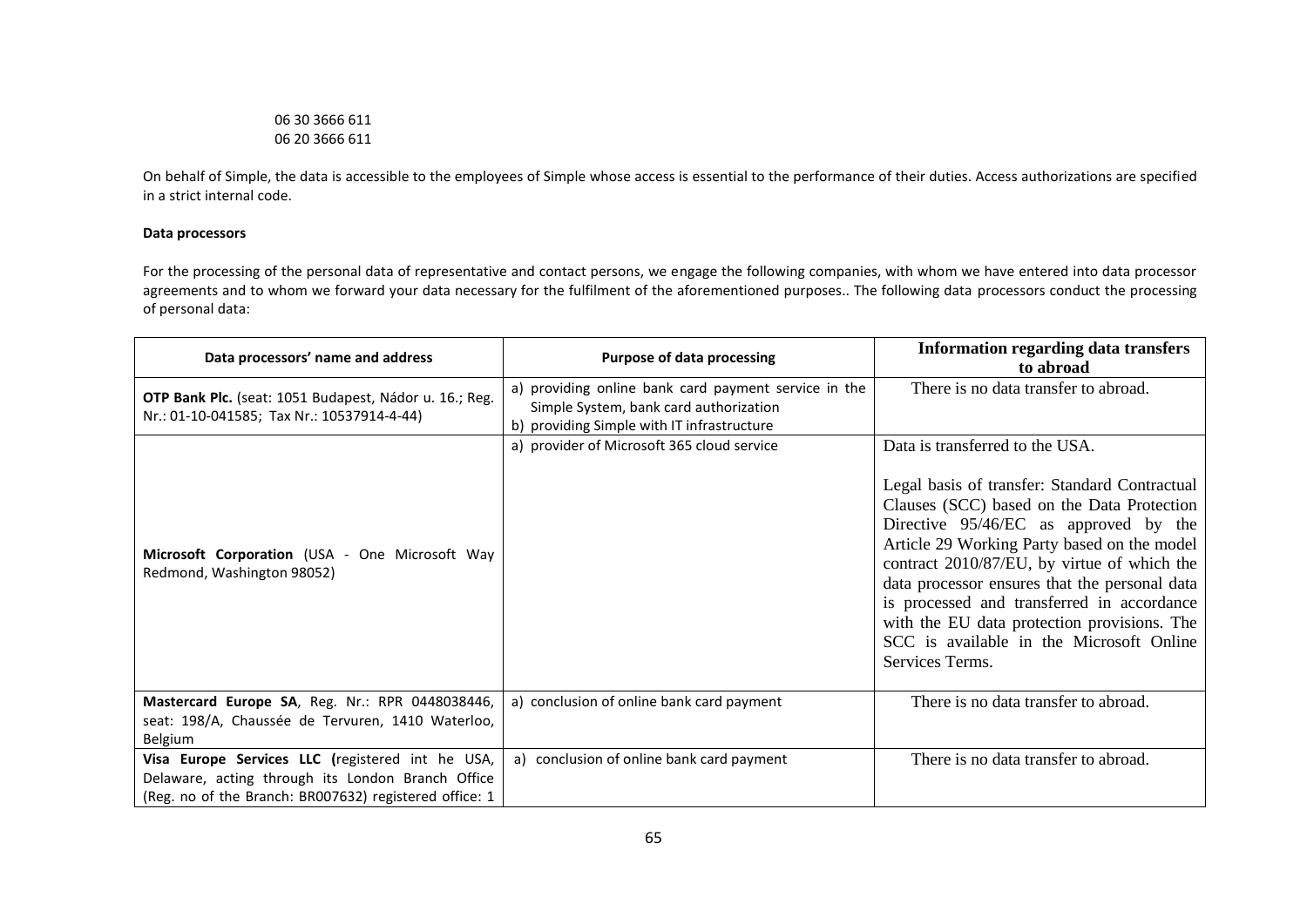| Sheldon Square, London W2 6TT, VAT No: GB 840<br>111 776)                                                                                                                     |                                                                                                   |                                                                                                                                                                                                                                                                                                                                                                                                                                                                                                                                                  |
|-------------------------------------------------------------------------------------------------------------------------------------------------------------------------------|---------------------------------------------------------------------------------------------------|--------------------------------------------------------------------------------------------------------------------------------------------------------------------------------------------------------------------------------------------------------------------------------------------------------------------------------------------------------------------------------------------------------------------------------------------------------------------------------------------------------------------------------------------------|
| American Express Services Europe Limited (registered<br>office: Belgrave House, 76 Buckingham Palace Road,<br>London SW1W 9AX, United Kingdom, Reg. No:                       | a) conclusion of online bank card payment                                                         | There is no data transfer to abroad.                                                                                                                                                                                                                                                                                                                                                                                                                                                                                                             |
| 1833139, Registered by: Companies House)<br>The Rocket Science Group LLC d/b/a MailChimp (seat:<br>Georgia<br>675 Ponce De Leon Ave NE, Suite 5000<br>Atlanta, Georgia 30308) | a) sending out of the newsletters, storage of the e-mail<br>addresses in the newsletter database  | Data is transferred to the USA.<br>Legal basis of transfer: Standard Contractual<br>Clauses (SCC) based on the Data Protection<br>Directive 95/46/EC as approved by the<br>Article 29 Working Party based on the model<br>contract 2010/87/EU, by virtue of which the<br>data processor ensures that the personal data<br>is processed and transferred in accordance<br>with the EU data protection provisions.<br>The MailChimp SCC is available in Annex 3<br>the<br>MailChimp Data<br>Protection<br>of<br>Addendum: MailChimp Data Processing |
|                                                                                                                                                                               |                                                                                                   | Addendum                                                                                                                                                                                                                                                                                                                                                                                                                                                                                                                                         |
| SendGrid, Inc. (1801 California Street, Suite 500<br>Denver, Colorado 80202, USA)                                                                                             | a) sending out of the newsletters, storage of the e-<br>mail addresses in the newsletter database | Data is transferred to the USA.<br>Legal basis of transfer: Twilio Standard<br>Contractual Clauses (SCC) based on the Data<br>Protection Directive 95/46/EC as approved<br>by the Article 29 Working Party based on the<br>model contract 2010/87/EU, by virtue of<br>which the data processor ensures that the<br>personal data is processed and transferred in<br>accordance with the EU data protection<br>provisions.<br>The Twilio SCC also applicable to SendGrid                                                                          |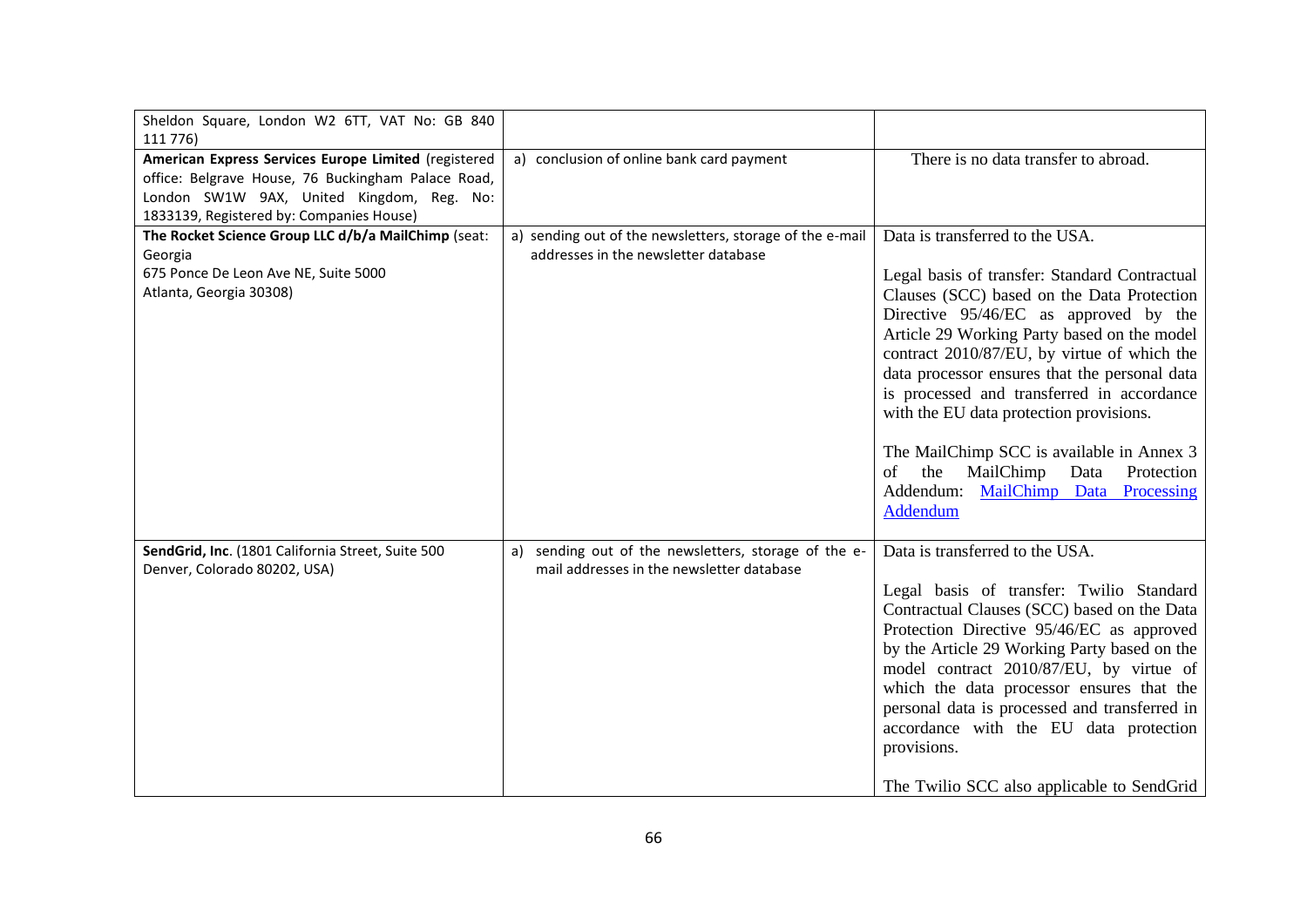|                                                                                                                       |                                                                                                                                                                                                                                                                                                                          | is available here: Data Protection Addendum                                                                                                                                                                                                                                                                                                                                                                                                                                                                                                   |
|-----------------------------------------------------------------------------------------------------------------------|--------------------------------------------------------------------------------------------------------------------------------------------------------------------------------------------------------------------------------------------------------------------------------------------------------------------------|-----------------------------------------------------------------------------------------------------------------------------------------------------------------------------------------------------------------------------------------------------------------------------------------------------------------------------------------------------------------------------------------------------------------------------------------------------------------------------------------------------------------------------------------------|
|                                                                                                                       |                                                                                                                                                                                                                                                                                                                          | (twilio.com)                                                                                                                                                                                                                                                                                                                                                                                                                                                                                                                                  |
| Wyze PFM LLC (seat: 1118 Budapest, Brassó út 144. 1st<br>floor 6.; Reg Nr.: 01-09-291453; Tax Nr.: 25829237-2-<br>43) | a) operation,<br>maintenance, troubleshooting<br>and<br>development of the IT background of SimpleBill<br>service                                                                                                                                                                                                        | There is no data transfer to abroad.                                                                                                                                                                                                                                                                                                                                                                                                                                                                                                          |
| Aggreg8 LLC (seat: 6721 Szeged, Zárda u 8.; Reg Nr.: 06-<br>09-023518, T: 25930423-2-06)                              | a) development and improvement of the software<br>background of SimpleBill service                                                                                                                                                                                                                                       | There is no data transfer to abroad.                                                                                                                                                                                                                                                                                                                                                                                                                                                                                                          |
| KBOSS.hu Kft., (Számlázz.hu, 1034 Budapest, Bécsi út<br>126-128., Reg. No: 01-09-303201, VAT No: 13421739-2-<br>41)   | a) electronic billing services                                                                                                                                                                                                                                                                                           | There is no data transfer to abroad.                                                                                                                                                                                                                                                                                                                                                                                                                                                                                                          |
| N-Ware Kft. (Billzone.eu, 1139 Budapest, Gömb utca<br>26., Cg.: 01 09 921789 adószám: 14825679-2-41)                  | a) electronic billing services in case of Interticket<br>tickets<br>b) issuing and sending receipts, data processed: e-mail<br>address, currency, type of payment, name, quantity<br>and price of the purchased products/services,<br>license plate of the vehicle in case of parking and e-<br>motorway ticket services | There is no data transfer to abroad.                                                                                                                                                                                                                                                                                                                                                                                                                                                                                                          |
| Facebook, Inc. (USA)                                                                                                  | a) Profiling, advertising, analytics and measuring,<br>online behavioural advertising                                                                                                                                                                                                                                    | Data is transferred to the USA.<br>Legal basis of transfer: the Standard<br>Contractual Clauses (SCC) in the Facebook<br>Data Transfer Addendum based on the Data<br>Protection Directive 95/46/EC as approved<br>by the Article 29 Working Party based on the<br>model contract 2010/87/EU, by virtue of<br>which the data processor ensures that the<br>personal data is processed and trasnferred in<br>accordance with the EU data protection<br>provisions.<br>The Data Transfer Addendum of Facebook is<br>available here: Facebook.com |
| GOOGLE LLC (USA - Google Data Protection Office,<br>1600<br>Amphitheatre<br>Pkwy                                      | a) Profiling, advertising, analytics and measuring,<br>online behavioural advertising                                                                                                                                                                                                                                    | Data is transferred to the USA.                                                                                                                                                                                                                                                                                                                                                                                                                                                                                                               |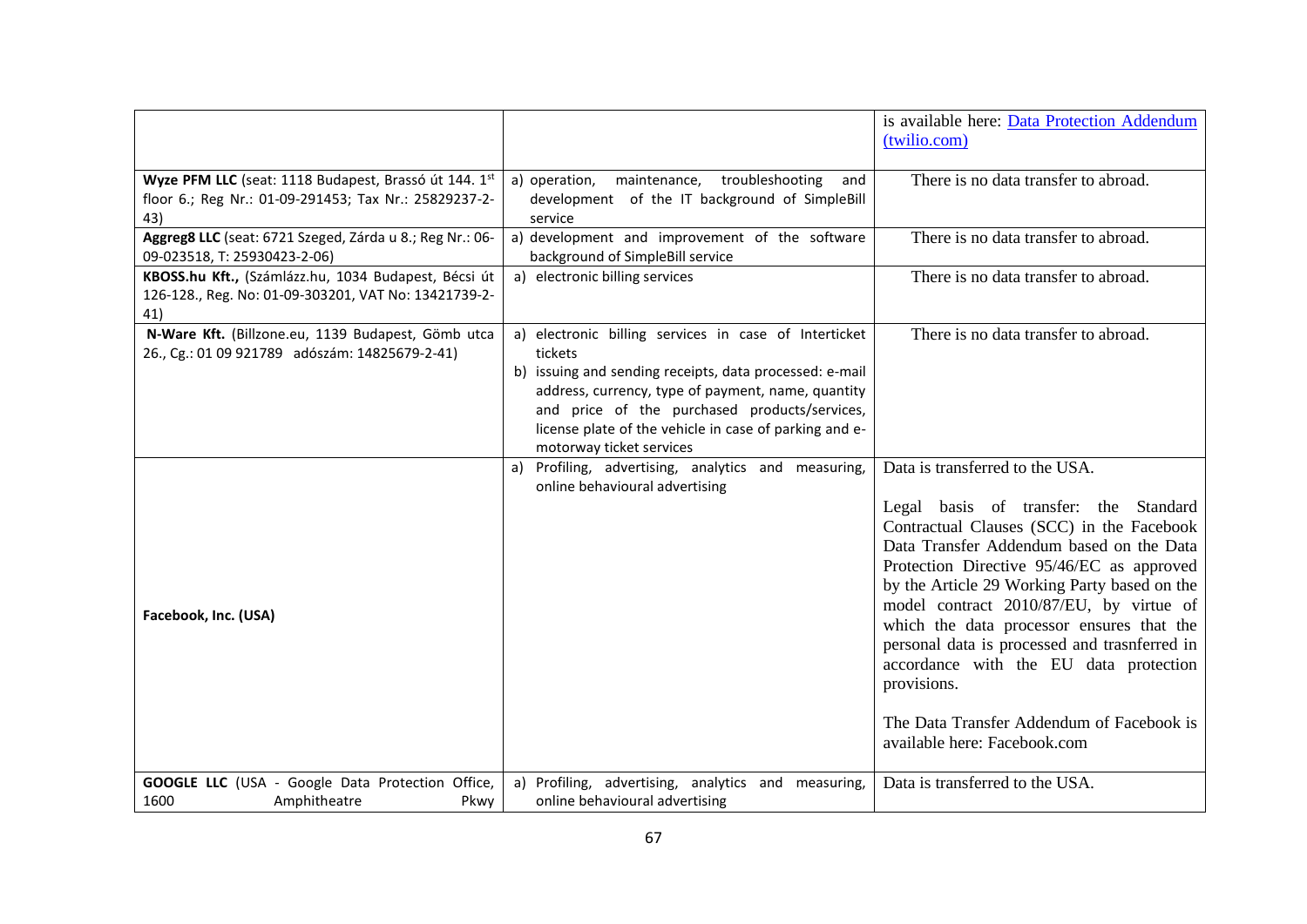| Mountain View, California 94043)                                                                                                                    |                                                                                                                                                                                                                                                                                                                                                                        | Legal basis of transfer: the Standard<br>Contractual Clauses (SCC) in the Google Ads<br>Data Processing Terms based on the Data<br>Protection Directive 95/46/EC as approved<br>by the Article 29 Working Party based on the<br>model contract 2010/87/EU, by virtue of<br>which the data processor ensures that the |
|-----------------------------------------------------------------------------------------------------------------------------------------------------|------------------------------------------------------------------------------------------------------------------------------------------------------------------------------------------------------------------------------------------------------------------------------------------------------------------------------------------------------------------------|----------------------------------------------------------------------------------------------------------------------------------------------------------------------------------------------------------------------------------------------------------------------------------------------------------------------|
|                                                                                                                                                     |                                                                                                                                                                                                                                                                                                                                                                        | personal data is processed and transferred in<br>accordance with the EU data protection<br>provisions.                                                                                                                                                                                                               |
|                                                                                                                                                     |                                                                                                                                                                                                                                                                                                                                                                        | The Google SCC is available here: Google<br>Ads Data Processing Terms: Model Contract<br><b>Clauses</b>                                                                                                                                                                                                              |
| Survey Monkey Europe UC (2 Shelbourne Buildings,<br>Second Floor, Shelbourne Road, Dublin 4, Ireland)                                               | a) ensuring questionnaire forms for subscription for<br>games, promotions, answering questions in<br>promotions, in which e-mail address, name and<br>answers of the questions as personal data are<br>processed<br>b) ensuring questionnaire forms and surfaces for<br>collecting and managing user remarks during the<br>beta tests os Simple Application and System | There is no data transfer to abroad.                                                                                                                                                                                                                                                                                 |
| Quadron Kibervédelmi Kft. (1051 Budapest, Sas u. 10-<br>12.; Cg. 01-09-189206)                                                                      | Cyber security and cyber protection services and<br>consulting                                                                                                                                                                                                                                                                                                         | There is no data transfer to abroad.                                                                                                                                                                                                                                                                                 |
| Ondemand Kft. (1124 Budapest, Muskátli u. 6. 1. em.<br>1.; Cg. 01-09-173803)                                                                        | Software development and support                                                                                                                                                                                                                                                                                                                                       | There is no data transfer to abroad.                                                                                                                                                                                                                                                                                 |
| Etalon-Informatika Kft. (1132 Budapest, Kresz Géza u.<br>53/b.; Cg. 01-09-668817)                                                                   | Professional support of IT infrastructure operation and<br>system maintenance                                                                                                                                                                                                                                                                                          | There is no data transfer to abroad.                                                                                                                                                                                                                                                                                 |
| HOV-9 Informatikai és Szolgáltató Kft. (2310<br>Szigetszentmiklós, Kéktó köz 9/b.; Cg. 13-09-181701)                                                | Support of softeware development, testing and<br>software consulting services                                                                                                                                                                                                                                                                                          | There is no data transfer to abroad.                                                                                                                                                                                                                                                                                 |
| Nconnect Hungary Kft. (2161 Csomád, Kossuth u. 79.;<br>Cg. 13-09-140663)                                                                            | IT security consulting                                                                                                                                                                                                                                                                                                                                                 | There is no data transfer to abroad.                                                                                                                                                                                                                                                                                 |
| <b>Slack</b><br>Limited<br><b>Technologies</b><br>(Central Park (Block G), 3rd and 4th FL, No 1, Central<br>Park, Leopardstown, Dublin 18, Ireland) | Task management and internal communication for the<br>employees of the Data Controller.                                                                                                                                                                                                                                                                                | Slack stores the data in the U.S., so there is a data<br>transfer to third country which Slack does on the<br>basis of Standard Contractual Clauses (Data                                                                                                                                                            |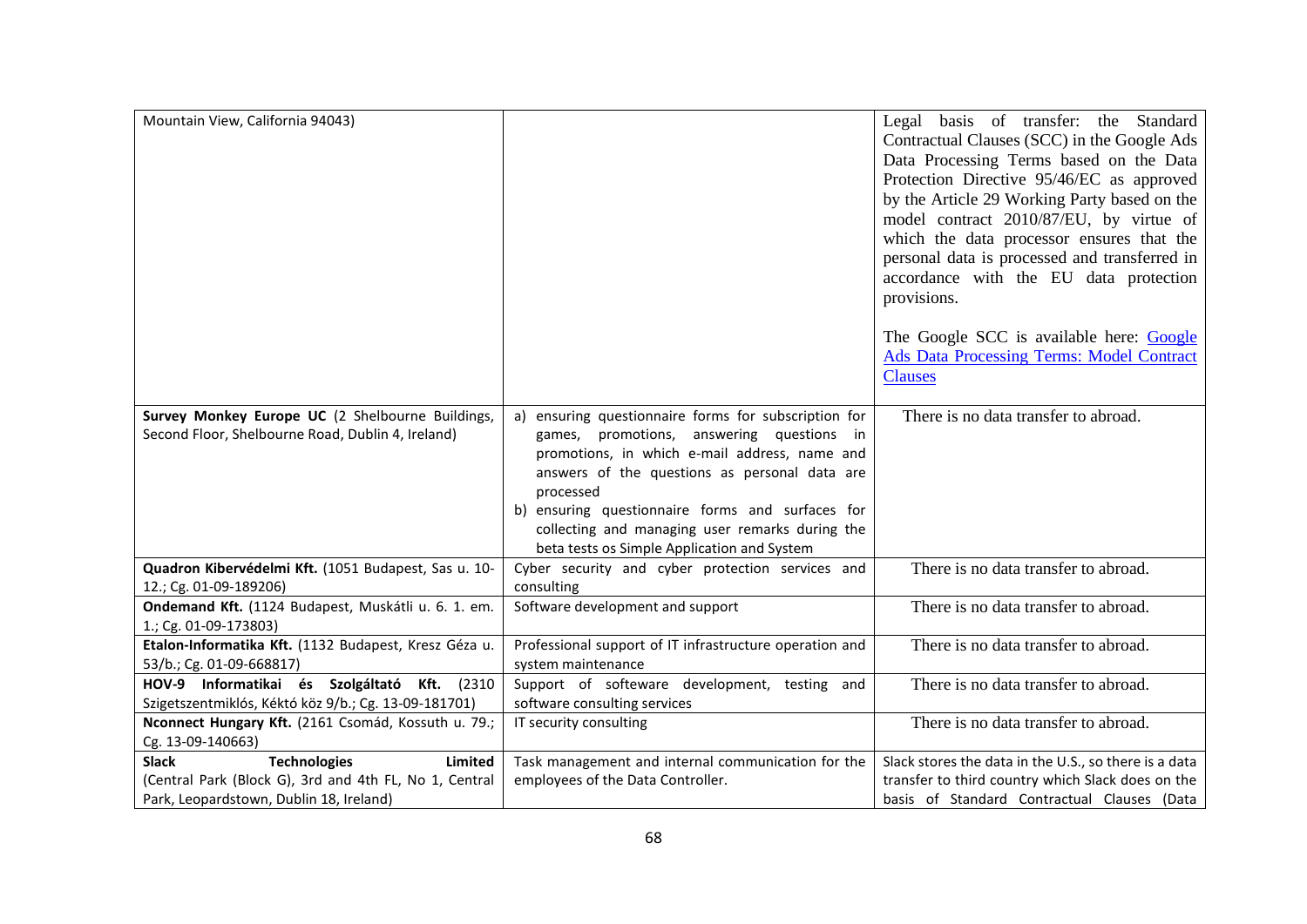Processing Addendum - Legal - Slack (axdraft.com) which serves as an appropriate guarantee according to article 45 (2) point c) and d) of the GDPR. The Data Controller and the Slack entered into a data processing agreement available on the above link.

#### **9. Who is the data protection officer of Simple and what are his contact details?**

#### **Zsombor Sári**

#### Contact:

a) Simple offices (1143 Budapest, Hungária krt. 17-19.)

b) e-mail address: dpo@otpmobil.com

c) Postal address: 1143 Budapest, Hungária krt. 17-19.

# **10. To whom do we forward your personal data?**

The following types of data from your personal data are transferred to the following individual data controller recipients based on our agreement concluded with them (beside of the aforementioned data processors):

| <b>Recipient of data transmission</b>                                                        | Category of transmitted data                                                          |
|----------------------------------------------------------------------------------------------|---------------------------------------------------------------------------------------|
| I. T. Hungarian Cinemas LLC. (1132 Budapest Váci út 22- 24. 1 <sup>st</sup> floor.; Reg nr.: | E-mail address, name, user customer ID, data of the purchased cinema ticket,          |
| 01-09-663 792)                                                                               | amount paid for the cinema ticket, date of the payment transaction of the users       |
|                                                                                              | purchasing cinema ticket within Cinema City card.                                     |
| Nemzeti Mobilfizetési Zártkörűen Működő Részvénytársaság                                     | In case of purchase of parking tickets and e-vignette, the following data shall be    |
| (1027 Budapest, Kapás utca 6-12. Reg. no: 01 10 047569; VAT No: 24151667-2-                  | transmitted: vehicle's licence plate, vehicle's country denomination, parking         |
| 4)                                                                                           | location, type of the vehicle, data of the purchased vignette (type, period of        |
|                                                                                              | validity).                                                                            |
|                                                                                              | In case of purchase of Transport mobile tickets, the following data shall be          |
|                                                                                              | transmitted: type and number of ID card and documents proving right for               |
|                                                                                              | discounts, type and purchase price of Transport mobile ticket bought, personal        |
|                                                                                              | data included in the complaint submitted to Simple and data related to the            |
|                                                                                              | complaint and necessary for managing the complaint.                                   |
| Interticket Kft. (registered office: 1139 Budapest, Váci út 99., Reg. No: 01-09-             | In case of purchase of Ticket: the data, price of the ticket purchased and the e-mail |
| 736766, VAT No: 10384709-2-41)                                                               | addree of the User purchased the Ticket                                               |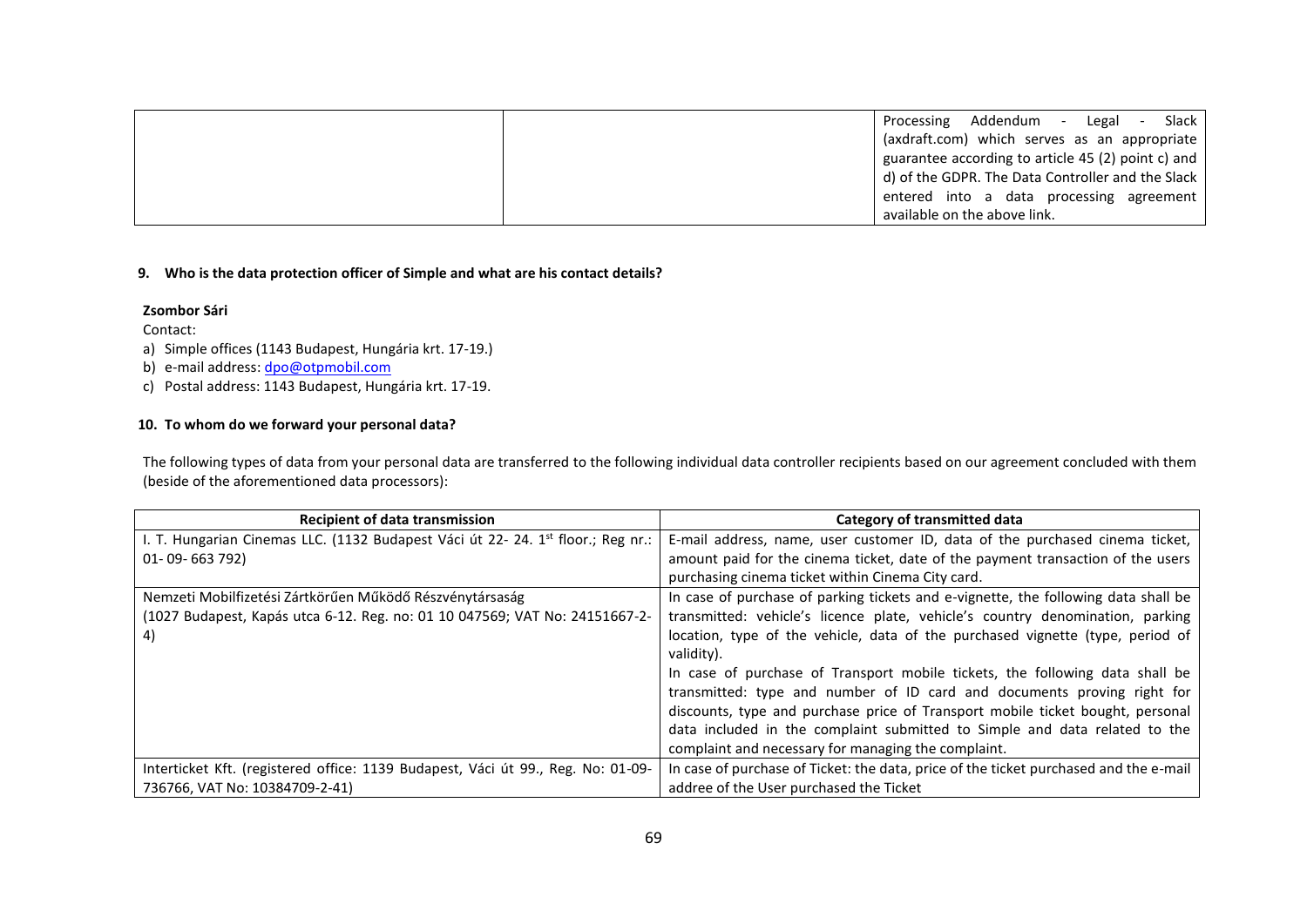| Delivery Hero Hungary Kft. (1093 Budapest, Czuczor utca 2. 1. em.; Cg.: 01 09<br>668748)                                      | iOS IDFA and Android GPS ADID                                                         |
|-------------------------------------------------------------------------------------------------------------------------------|---------------------------------------------------------------------------------------|
| Jegymester Kft. (www.jegy.hu; 1065 Budapest, Bajcsy-Zs út 31.; Cg.: 01 09<br>369537; VAT No: 12033791-2-42)                   | In case of purchase of the Ticket: name, e-mail address                               |
| Libri-Bookline Kereskedelmi Zrt. (1066 Budapest, Nyugati tér 1.; Cg.: 01 10                                                   | In case of purchase in Bookline card: Bookline ID, e-mail address, delivery address,  |
| 044841; VAT No: 12921360-2-42)                                                                                                | billing name and address                                                              |
| Főtaxi Zrt. (1087 Budapest, Kerepesi út 15.; Cg.: 01 10 042322; VAT No:                                                       | In case of Taxi ordering: name, phone number, location of Taxi ordering               |
| 10873498-2-42)                                                                                                                |                                                                                       |
| Budapest Film Zrt. (1054 Budapest, Bajcsy-Zsilinszky út 36-38. félemelet; Cg.: 01                                             | In case of purchase of movie ticket in Movie Card: data of the purchased ticket,      |
| 10 042453; VAT No: 10906110-2-41)                                                                                             | purchase price, date of payment transaction.                                          |
| Magyar Moziüzemeltető Kft. (1097 Budapest, Könyves Kálmán krt. 12-14.; Cg.                                                    | In case of purchase of movie ticket in Movie Card: data of the purchased ticket,      |
| 01-09-959700; VAT No: 23314562-2-43)                                                                                          | purchase price, date of payment transaction.                                          |
| Óbudai Mozi Üzemeltető Kft. (1032 Budapest, Bécsi út 154.; Cg. 01-09-970980;                                                  | In case of purchase of movie ticket in Movie Card: data of the purchased ticket,      |
| VAT No: 23491348-2-41)                                                                                                        | purchase price, date of payment transaction.                                          |
| Tatabányai Moziüzemeltető Kft. (2800 Tatabánya, Győri út 7-9.; Cg. 11-09-                                                     | In case of purchase of movie ticket in Movie Card: data of the purchased ticket,      |
| 019571; VAT No: 23535826-2-11)                                                                                                | purchase price, date of payment transaction.                                          |
| Sziget Kulturális Menedzseriroda Zrt. (1033 Budapest, Hajógyári sziget<br>23796/58.; Cg. 01-10-049598; VAT No: 26189905-2-41) | In case of purchase festival Ticket in the Ticket card: e-mail address                |
| Volt Produkció Kft. (1033 Budapest, Hajógyári sziget 23796/58; Cg. 01-09-<br>695549; VAT No: 12625150-2-4)                    | In case of purchase festival Ticket in the Ticket card: e-mail address                |
| Kultúrpark Kft. (1095 Budapest, Soroksári út 60.; Cg. 01-09-193625; VAT No:<br>24995670-2-43)                                 | In case of purchase festival Ticket in the Ticket card: e-mail address                |
| L-Coffee Kft. (1062 Budapest, Teréz krt. 55-57.; Cg. 01-09-959271; VAT No:                                                    | In case of fixing, registering and activating Costa Coffee loyalty card under Loyalty |
| 23305416-2-42 - Costa Coffee)                                                                                                 | card function the following data are transferred: store id, card number, e-mail       |
|                                                                                                                               | address, full name, birthdate, zip code, number of loyalty points                     |
| Groupama Biztosító Zrt. (registered seat: 1146 Budapest, Erzsébet királyné útja                                               | In case of joining the Simple motor vehicle assistance insurance, establishing the    |
| 1/C; Cg. 01-10-041071; mailing address: 10380 Budapest, Pf. 1049.)                                                            | undertaking of the insurer, performing the insurance contract, administration in      |
|                                                                                                                               | connection with reporting the materialisation of the risk: the User's name            |
|                                                                                                                               | registered tot he Simple System, e-mail address, the motor vehicle's type, license    |
|                                                                                                                               | plate number, nationality, age, the date of joining the insurance, whether there      |
|                                                                                                                               | was insurance coverage at the time the risk materialised, the starting date and       |
|                                                                                                                               | end date of risk-bearing, insurance package, amount of insurance premium,             |
|                                                                                                                               | Simple ID, number of the contract, data concerning car use.                           |

The aforementioned entities are independent data controllers of the data transferred to them.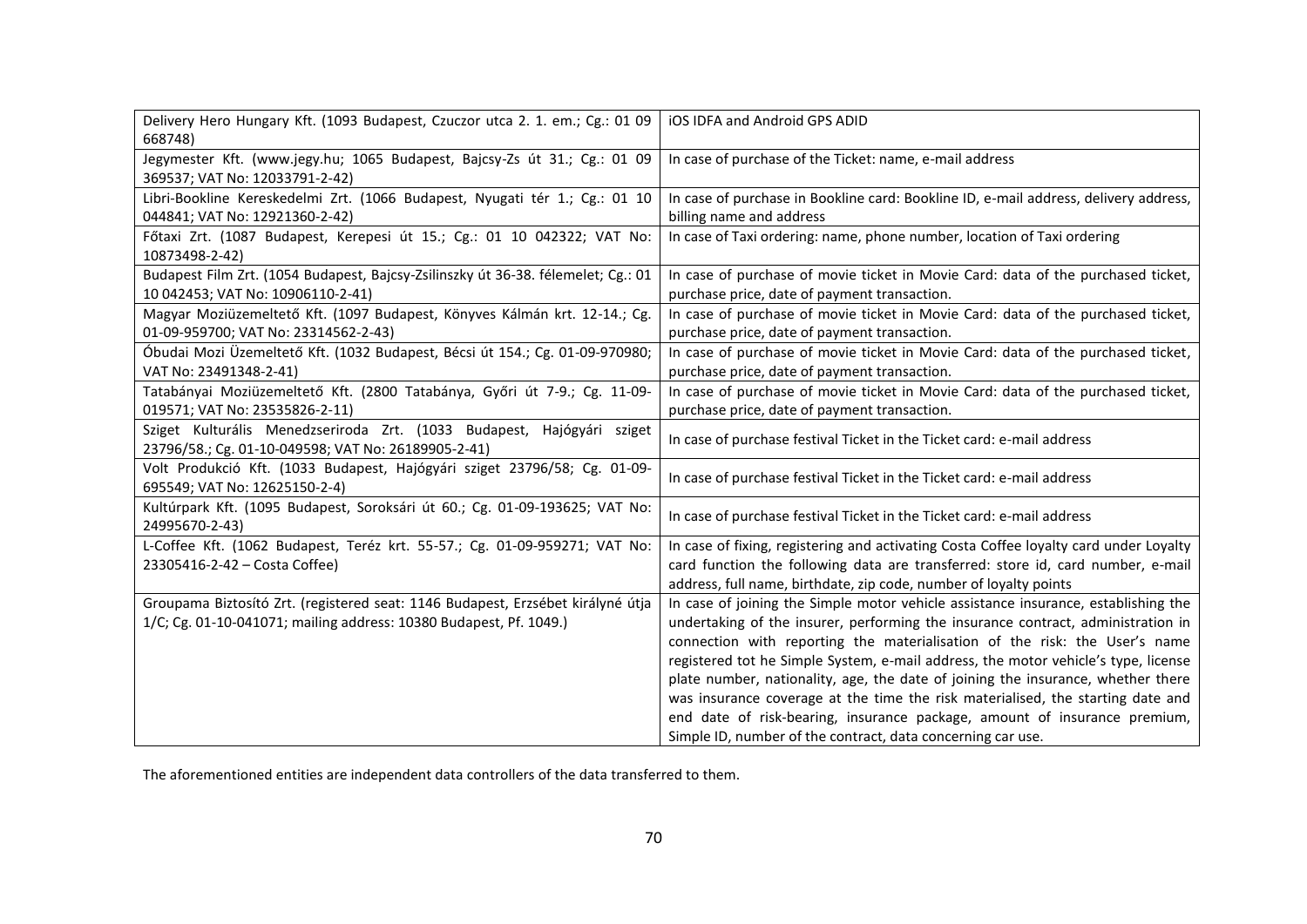Related to the NFC-payment function available on iOS Mobile devices Simple hereby inform the Users that during Card digitalisation on iOS Mobile devices and making the Simple Card eligible for the payment through the NFC-payment function the bankcard to be digitalised will be stored in the ApplePay service and in the Apple Pay Wallet operated by the Apple Distribution International (Hollyhill Industrial Estate, Cork, Ireland), during which Simple transfer the card number, name ont he card and expiration date of the digitalised bankcard in an encrypted and coded way to Apple Distribution International Irish company in the name and on behalf of OTP Bank Plc. OTP Bank Plc's relevant privacy notice contains more detailed information on this data transfer. Apple Distribution International is individual data controller of these bankcard data, for the data processing by them Apple Distribution International's privacy notice shall apply. Simple is not liable for the data processing of OTP Bank Plc. and Apple Distribution International.

#### **11. What rights do you have regarding the processing of your data, and how can you exercise them?**

The detailed rights and remedies of the individuals – which include Employees and the people listed in Section 1 – are set forth in the applicable provisions of the GDPR (especially in articles 15, 16, 17, 18, 19, 20, 21, 22, 77, 78, 79, 80, and 82 of the GDPR). The summary set out below describes the most important provisions and the Employer provides information for the individuals in accordance with the above articles about their rights and remedies related to the processing of personal data.

The information shall be provided in writing, or by other means, including, where appropriate, by electronic means. When requested by the individual, information may also be provided orally, provided that the identity of the individual is proven by other means.

The Employer will respond without unreasonable delay and by no means later than within one month of receipt to the request of an individual whereby such person exercises his/her rights about the measures taken upon such request (see articles 15-22 of the GDPR). This period may be, if needed, extended by further two months in the light of the complexity of the request and the number of requests to be processed. The Employer notifies the individual about the extension also indicating its grounds within one months of the receipt of the request. Where the request has been submitted by electronic means, the response should likewise be sent electronically unless the individual otherwise requests.

In case the Employer does not take any measure upon the request, it shall so notify the individual without delay but by no means later than in one month stating why no measures are taken and about the opportunity of the individual to lodge a complaint with the data protection authority and to file an action with the courts for remedy.

#### **11.1 The individual's right of access**

- (1) The individual has the right to obtain confirmation from the Employer whether or not personal data concerning him/her are being processed. Where the case is such, then he/she is entitled to have access to the personal data concerned and to the following information:
	- a) the purposes of the processing;
	- b) the categories of personal data concerned;
	- c) the recipients or categories of recipient to whom the personal data have been or will be disclosed including especially recipients in third countries and/or international organisations;
	- d) where possible, the envisaged period for which the personal data will be stored, or, if not possible, the criteria used to determine that period;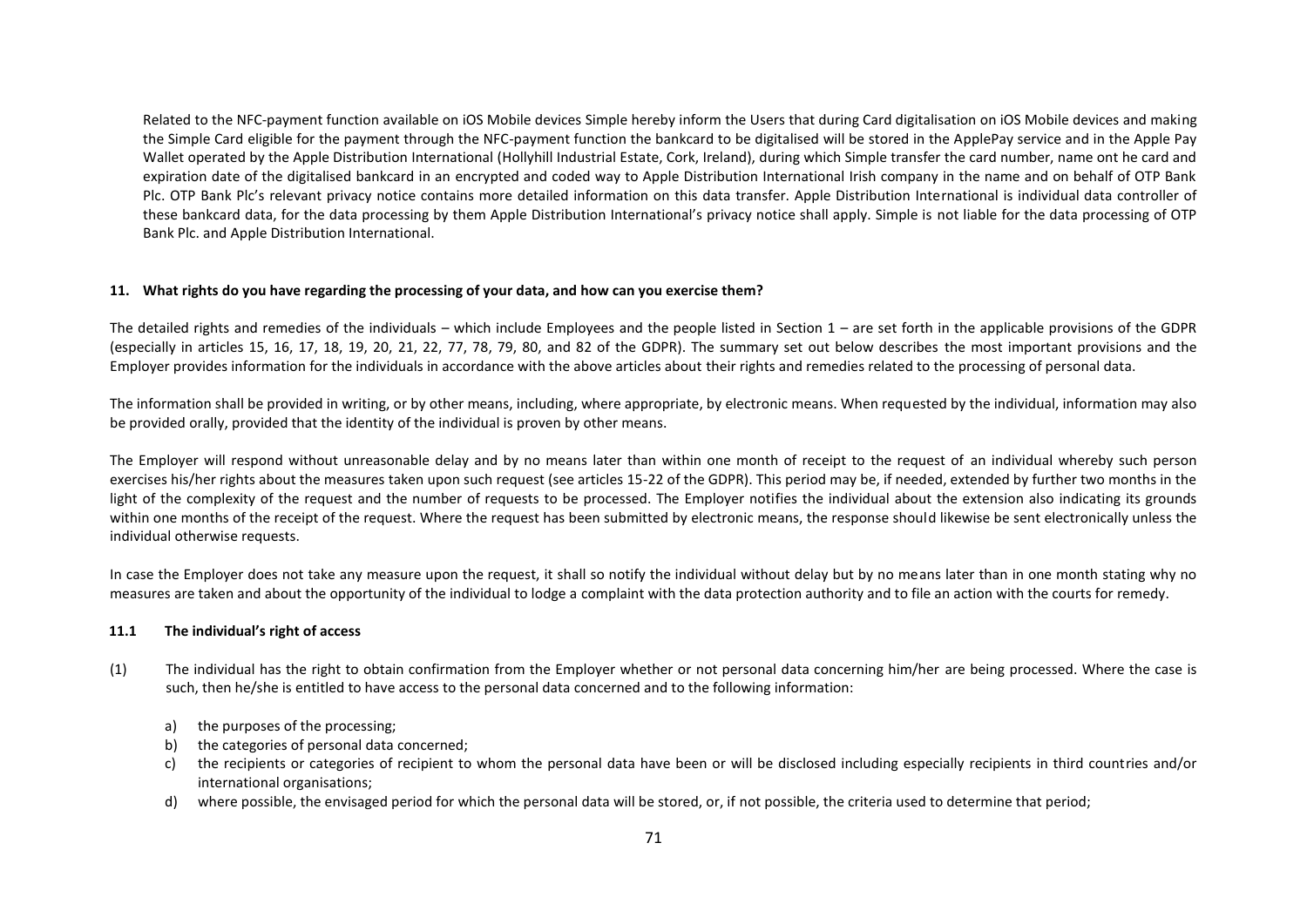- e) the right of the individual to request from the Employer rectification or erasure of personal data or restriction of processing of personal data concerning the individual, or to object to such processing;
- f) the right to lodge a complaint with a supervisory authority;
- g) where the personal data are not collected from the individual, any available information as to their source;
- h) whether automated decision making (Section (1) and (4) of article 22 of the GDPR) is applied including profiling, and in such case, at least information in comprehensible form about the applied logic and the significance of such data processing and the expectable consequences it may lead to for the individual.
- (2) Where personal data are forwarded to a third country, the individual is entitled to obtain information concerning the adequate guarantees of the data transfer.
- (3) The Employer provides a copy of the personal data undergoing processing to the individual. The Employer may charge a reasonable fee based on administrative costs for requested further copies. Where the individual submitted his/her request in electronic form, the response will be provided to him/her by widely used electronic means unless otherwise requested by the individual.

#### **11.2 Right to rectification**

The individual has the right to request that the Employer rectify inaccurate personal data which concern him/her without undue delay. In addition, the individual is also entitled to have incomplete personal data completed e.g. by a supplementary statement or otherwise.

#### **11.3 Right to erasure ('right to be forgotten')**

- (1) The individual has the right that when he/she so requests, the Employer erase the personal data concerning him/her without delay where one of the following grounds applies:
	- (a) the personal data are no longer necessary in relation to the purposes for which they were collected or otherwise processed by the Employer;
	- (b) the individual withdraws consent on which the processing is based, and no other legal ground subsists for the processing;
	- (c) the individual objects to the processing and there are no overriding legitimate grounds for the processing;
	- (d) the personal data have been unlawfully processed;
	- (e) the personal data have to be erased for compliance with a legal obligation in Union or Member State law to which the Employer is subject;
	- (f) the collection of the personal data occurred in connection with offering services regarding the information society.
- (2) In case the Employer has made the personal data public and then it becomes obliged to delete it as aforesaid, then it will, taking into account the available technology and the costs of implementation, take reasonable steps including technical steps in order to inform processors who carry out processing that the individual has initiated that the links leading to the personal data concerned or the copies or reproductions of these be deleted.
- (3) Paragraphs (1) and (2) shall not apply to the extent that processing is necessary, among other things, for:
	- a) exercising the right of freedom of expression and information;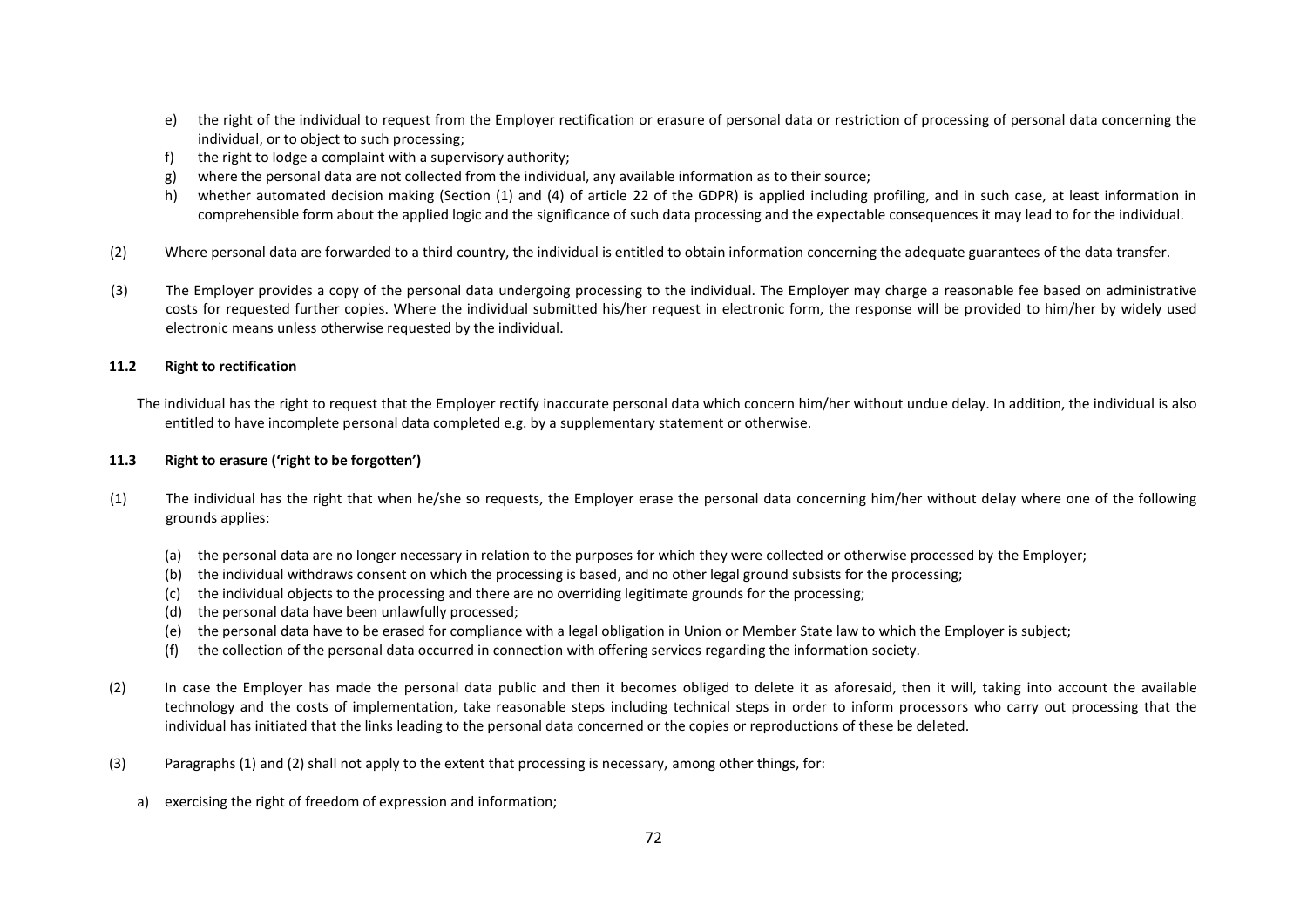- b) compliance with a legal obligation which requires processing by Union or Member State law to which the Employer is subject;
- c) archiving purposes in the public interest, scientific or historical research purposes or statistical purposes in so far as the right referred to in paragraph (1) is likely to render impossible or seriously impair the achievement of the objectives of that processing; or
- d) the establishment, exercise or defence of legal claims.

# **11.4 Right to restriction of processing**

- (1) The individual has the right to obtain a restriction of processing from the Employer where one of the following applies:
	- a) the accuracy of the data is contested by the individual, for a period enabling the Employer to verify the accuracy of the personal data;
	- b) the processing is unlawful and the individual opposes the erasure of the personal data and requests the restriction of their use instead;
	- c) the Employer no longer needs the personal data for the purposes of the processing, but the individual requires them for the establishment, exercise or defence of legal claims;
	- d) the individual has objected to processing based on the legitimate interest of the Employer pending the verification whether the legitimate grounds of the Employer override those of the individual.
- (2) Where processing has been restricted under paragraph (1), such personal data shall, with the exception of storage, only be processed with the consent of the individual or for the establishment, exercise or defence of legal claims or for the protection of the rights of another natural or legal person or for reasons of important public interest of the Union or of a Member State.
- (3) The Employer informs the individual whose request has served as grounds for the restriction based on the aforesaid, before the restriction of processing is lifted.

# **11.5 Notification obligation regarding rectification or erasure of personal data or restriction of processing**

The Employer will communicate any rectification or erasure of personal data or restriction of processing to each recipient to whom the personal data have been disclosed, unless this proves impossible or involves disproportionate effort. The Employer informs the individual about those recipients if he/she so requests.

# **11.6 Right to data portability**

- (1) The individual has the right to receive the personal data concerning him/her, which he/she has provided to the Employer in a structured, commonly used and machine-readable format and have the right to transmit those data to another controller without hindrance from the Employer, where:
	- a) the processing is based on consent or on a contract; and
	- b) the processing is carried out by automated means.
- (2) In exercising the right to data portability pursuant to paragraph 1, the individual shall have the right to have the personal data transmitted directly from one controller to another, where technically feasible.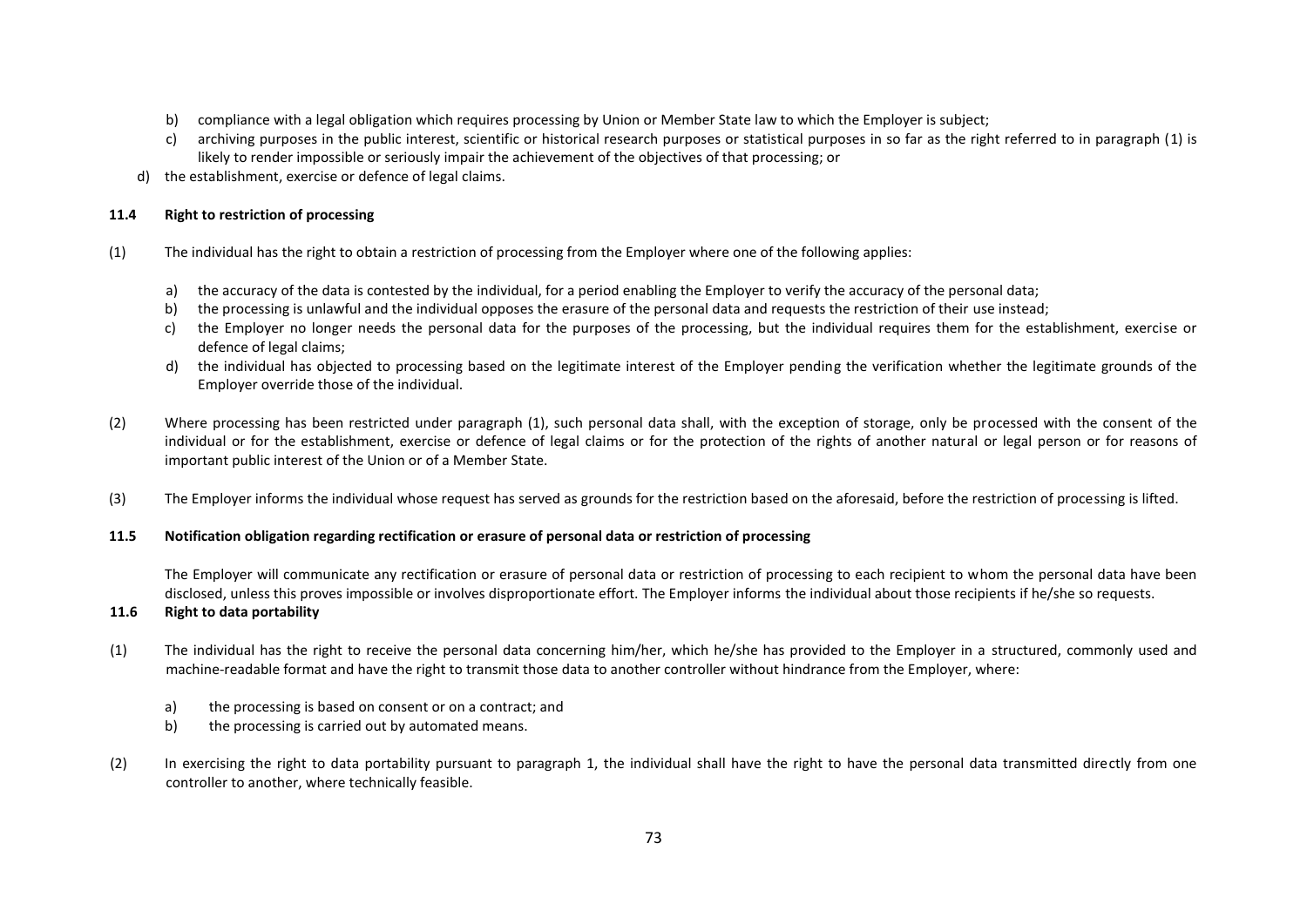(3) Exercising the aforesaid right shall not contravene to provisions concerning the right to erasure ('right to be forgotten') and, further, this right shall not harm the rights and freedoms of others.

### **11.7 Right to object**

- (1) The individual has the right to object, on grounds relating to his/her particular situation, at any time to processing of personal data concerning him/her for the purposes of legitimate interests. The Employer will no longer process the personal data unless it demonstrates compelling legitimate grounds for the processing which override the interests, rights and freedoms of the individual or for the establishment, exercise or defence of legal claims.
- (2) Where personal data are processed for scientific or historical research purposes or statistical purposes, the individual, on grounds relating to his/her particular situation, has the right to object to processing of personal data concerning him/her, unless the processing is necessary for the performance of a task carried out for reasons of public interest.

### **11.8 Right to lodge a complaint with a supervisory authority**

The individual has the right to lodge a complaint with a supervisory authority, in particular in the Member State of his/her habitual residence, place of work or place of the alleged infringement if he/she considers that the processing of personal data relating to him/her infringes the GDPR. In Hungary, the competent supervisory authority is the The National Data protection and Freedom of Information Authority (website: http://naih.hu; address: 1055 Budapest, Falk Miksa u. 9-11; Mailing address: 1363 Budapest, POB 9; Phone: +36 1 391 1400; fax: +36 1 391 1410; e-mail: ugyfelszolgalat@naih.hu)

### **11.9 Right to an effective judicial remedy against a supervisory authority**

- (1) The individual has the right to an effective judicial remedy against a legally binding decision of a supervisory authority concerning him/her.
- (2) The individual has the right to an effective judicial remedy where the supervisory authority which is competent does not handle a complaint or does not inform him/her within three months on the progress or outcome of the complaint lodged.
- (3) Proceedings against a supervisory authority shall be brought before the courts of the Member State where the supervisory authority is established.

### **11.10 Right to an effective judicial remedy against the Employer or the processor**

(1) The individual, without prejudice to any available administrative or non-judicial remedy, including the right to lodge a complaint with a supervisory authority, has the right to an effective judicial remedy where he/she considers that his/her rights under the GDPR have been infringed as a result of the processing of his/her personal data in non-compliance with the GDPR.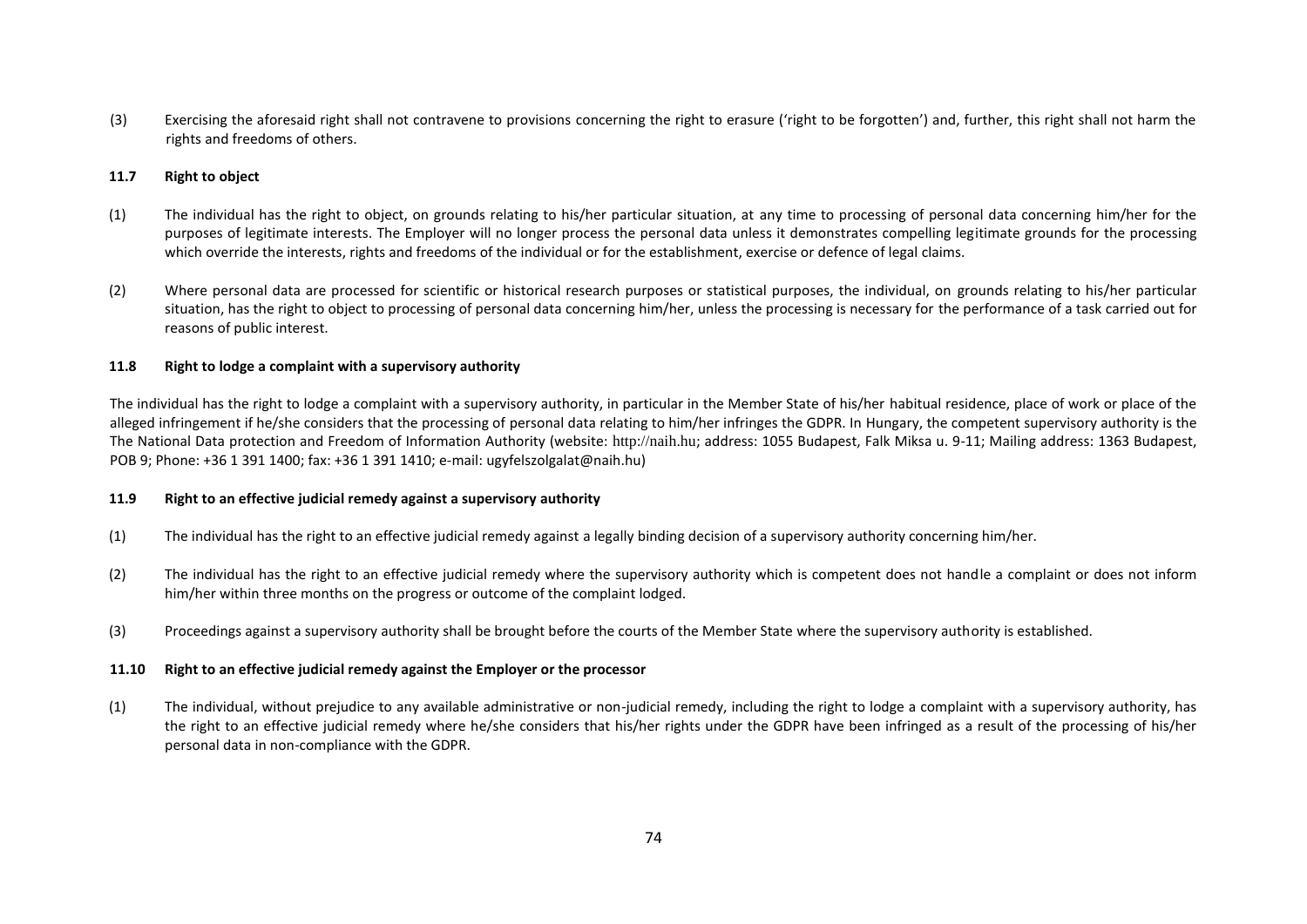(2) Proceedings against the Employer or a processor shall be brought before the courts of the Member State where the Employer or processor has an establishment. Alternatively, such proceedings may be brought before the courts of the Member State where the individual has habitual residence. You can find more information about the availabilities of the courts here: www.birosag.hu.

#### **12. How do we ensure the safety of your data?**

We follow an extensive information security ruleset regarding the provision of safety concerning the data and information under our governance, the knowing and following of which is mandatory for all our staff.

Our staff is regularly trained and coached in matters of data and information security. **12.1.Data security in IT infrastructure**

We store personal data on our central server, to which only a select and close employee group have access, per strict access control rules. We regularly test and check our IT systems in order to ensure and maintain data and information security.

We fulfil data security obligations by complying with the PCI DSS certificate, which entails enacting the strictest banking security regulations regarding our systems and our data governance.

Office workstations are password protected, third-party storage devices are restricted and may only be used following approval.

Protection against malicious software is provided regarding all of the systems and system elements of the Service Provider.

During the planning, development, testing and operation of programs, applications and tools, we address security functions separately and with emphasis.

When allocating authorisations to our IT systems, we pay close attention to the protection of data (e.g. passwords, authorisations) affecting these systems.

#### **12.2.Data security in communications**

Regarding electronically forwarded messages and data, we conduct ourselves regarding our Key Management bylaws. In order to comply with the principle of safe transfer of data, we ensure the integrity of both the data of the controller and the user. For the prevention of data loss and damage, we use error detecting and correcting procedures. The application's passes, authorization data, safety parameters and other data may only be forwarded under encryption We use network endpoint-to-endpoint authorization checking in order to ensure accountability and auditability.

Our implemented security measures detect unauthorized modifications, embedding and repetitive broadcasting. We prevent data loss and damage by fault detecting and correcting procedures and we ensure the prevention of deniability.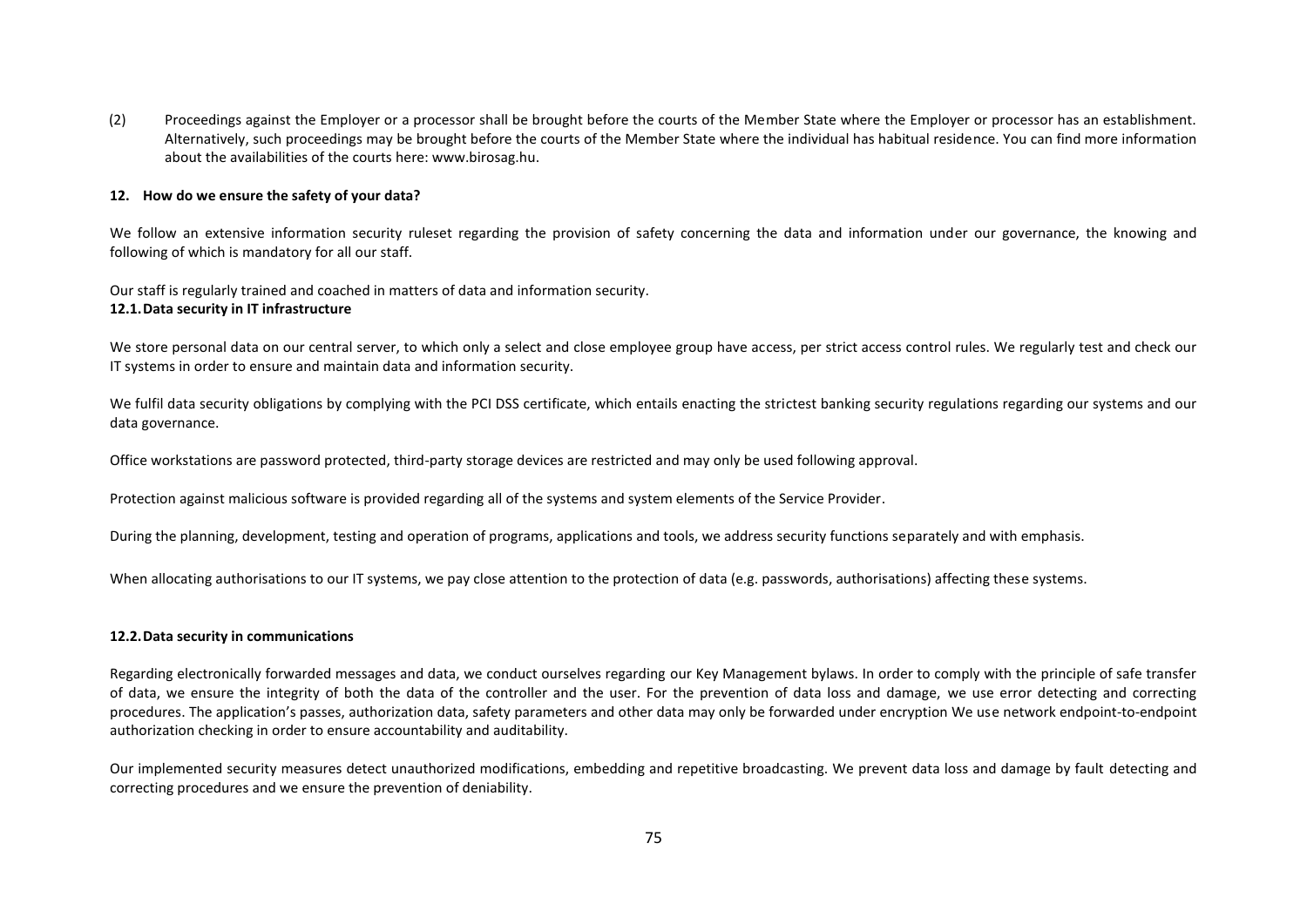Regarding the network used for data transmission, we provide defense against illegal connection and eavesdropping per an adequate security level.

### **12.3.Data security in software development and programming**

In development of the Simple Application, we implement the measures of data safety and security even into the planning stage, which we uphold during the entire course of development.

We separate the development environment from the live one, as well as development data from live data, and we depersonalise personal data in development, where possible.

We keep the requirements of safe coding in development, we use platform- and programming language-dependant technologies to avoid frequent damage risks, moreover, we follow the latest industry best practices regarding code examination (e.g. például OWASP Top 10 Guide, SANS CWE Top 25, CERT Secure Coding)

We constantly follow procedures to identify newfound vulnerabilities, we regularly coach our developers regarding data security and we standardise our programming techniques to avoid typical errors.

The checking of completed code is conducted pursuant to the principles of safe coding, and documented with alteration tracking procedures in order to ensure proper documentation.

### **12.4.Data security in document management**

We comply with data security requirements in document management as well, which we stipulate in document management by-laws. We manage documents by pre-set access and authorization levels, based on the level of confidentiality regarding the documents. We follow strict and detailed rules regarding the destruction of documents, their storage and handling at all times.

# **12.5.Physical data security**

In order to provide physical data security, we ensure our physical barriers are properly closed and locked, and we keep strict access control regarding our visitors at all times.

Our paper documents containing persona data are stored in a closed locker that is fire- and theft-proof, to which only a select few have authorised access.

The rooms where storage devices are placed in have been made to provide adequate protection against unauthorised access and breaking and entering, as well as fire and environmental damage. Data transit, as well as the storage of backups and archives is done in these confined locations.

Backup data storage units are stored in a reliably locked area, with containers having a minimum of 30 minutes' fireproofing time.